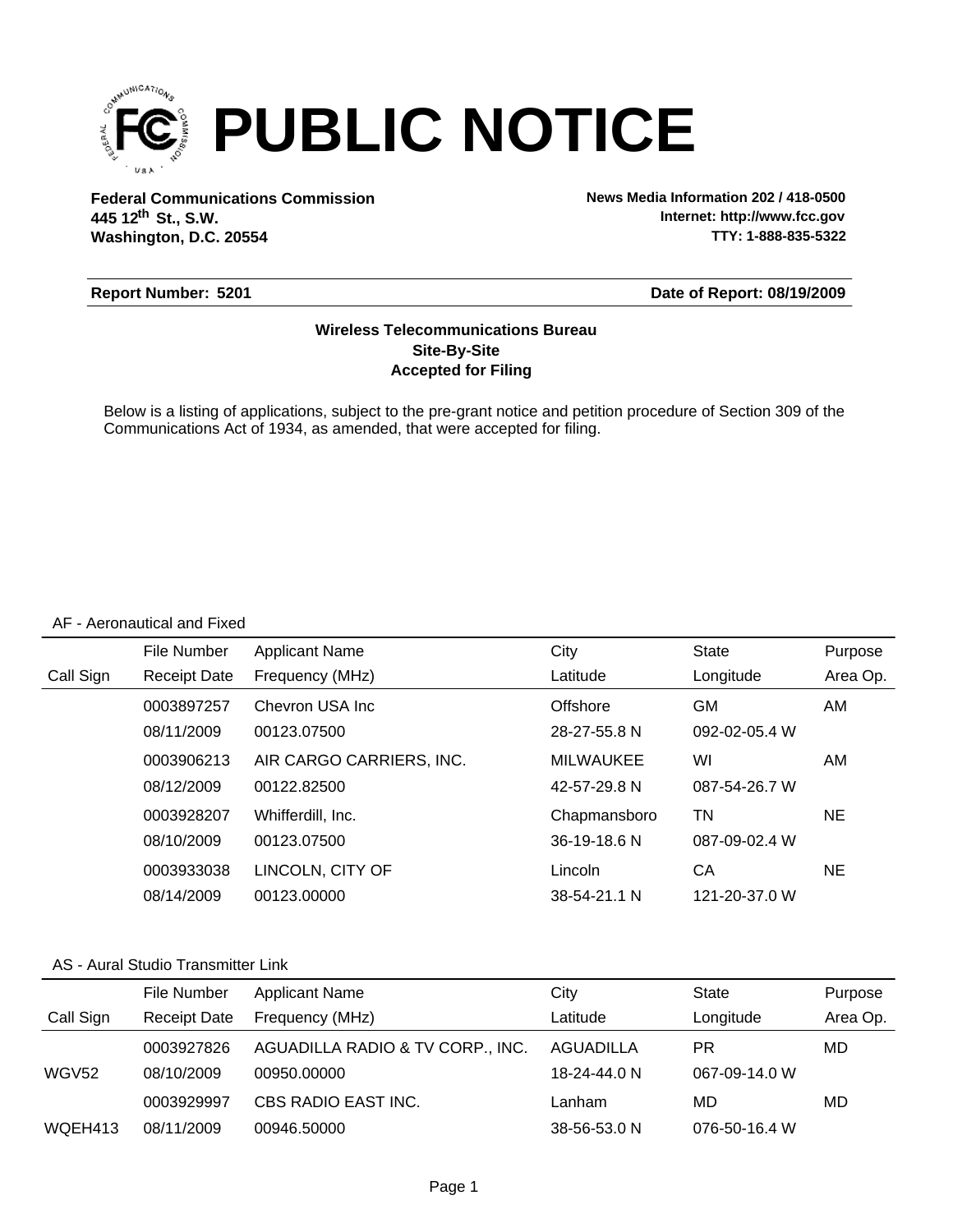## AS - Aural Studio Transmitter Link

|           | File Number  | Applicant Name                            | City         | State         | Purpose  |
|-----------|--------------|-------------------------------------------|--------------|---------------|----------|
| Call Sign | Receipt Date | Frequency (MHz)                           | Latitude     | Longitude     | Area Op. |
|           | 0003935633   | BOARD OF REGENTS, UNIVERSITY OF Milwaukee |              | WI            | NE.      |
|           | 08/14/2009   | 00945.50000                               | 43-02-16.0 N | 087-54-34.0 W |          |

|           | File Number         | <b>Applicant Name</b>   | City            | <b>State</b>  | Purpose  |
|-----------|---------------------|-------------------------|-----------------|---------------|----------|
| Call Sign | <b>Receipt Date</b> | Frequency (MHz)         | Latitude        | Longitude     | Area Op. |
|           | 0003892232          | Union Telephone Company | Cheyenne        | <b>WY</b>     | AM       |
| WQDA902   | 08/11/2009          | 11235.00000             | 41-39-07.0 N    | 104-53-24.2 W |          |
|           | 0003892232          | Union Telephone Company | Cheyenne        | <b>WY</b>     | AM       |
| WQDA902   | 08/11/2009          | 11245.00000             | 41-39-07.0 N    | 104-53-24.2 W |          |
|           | 0003892242          | Union Telephone Company | Cheyenne        | <b>WY</b>     | AM       |
|           | 08/11/2009          | 10755.00000             | 41-35-35.8 N    | 104-52-28.6 W |          |
|           | 0003892265          | Union Telephone Company | Chugwater       | <b>WY</b>     | AM       |
|           | 08/11/2009          | 10745.00000             | 41-41-47.3 N    | 104-49-55.0 W |          |
|           | 0003893408          | Union Telephone Company | <b>CHEYENNE</b> | <b>WY</b>     | AM       |
| WQBH247   | 08/11/2009          | 06605.00000             | 41-22-57.0 N    | 104-52-23.0 W |          |
|           | 0003893408          | Union Telephone Company | <b>CHEYENNE</b> | <b>WY</b>     | AM       |
| WQBH247   | 08/11/2009          | 06705.00000             | 41-22-57.0 N    | 104-52-23.0 W |          |
|           | 0003893408          | Union Telephone Company | <b>CHEYENNE</b> | <b>WY</b>     | AM       |
| WQBH247   | 08/11/2009          | 10552.50000             | 41-22-57.0 N    | 104-52-23.0 W |          |
|           | 0003893408          | Union Telephone Company | <b>CHEYENNE</b> | <b>WY</b>     | AM       |
| WQBH247   | 08/11/2009          | 10562.50000             | 41-22-57.0 N    | 104-52-23.0 W |          |
|           | 0003893408          | Union Telephone Company | <b>CHEYENNE</b> | <b>WY</b>     | AM       |
| WQBH247   | 08/11/2009          | 10845.00000             | 41-22-57.0 N    | 104-52-23.0 W |          |
|           | 0003893469          | Union Telephone Company | Cheyenne        | <b>WY</b>     | AM       |
|           | 08/11/2009          | 11335.00000             | 41-18-25.6 N    | 104-42-29.0 W |          |
|           | 0003894235          | Union Telephone Company | Cheyenne        | <b>WY</b>     | AM       |
| WQBH244   | 08/11/2009          | 10637.50000             | 41-04-35.0 N    | 105-12-03.2 W |          |
|           | 0003894235          | Union Telephone Company | Cheyenne        | <b>WY</b>     | AM       |
| WQBH244   | 08/11/2009          | 11657.50000             | 41-04-35.0 N    | 105-12-03.2 W |          |
|           | 0003894284          | Union Telephone Company | Cheyenne        | <b>WY</b>     | AM       |
|           | 08/11/2009          | 11167.50000             | 41-10-57.1 N    | 105-11-50.3 W |          |
|           | 0003894290          | Union Telephone Company | Hillsdale       | <b>WY</b>     | AM       |
| WQDZ336   | 08/11/2009          | 11325.00000             | 41-09-57.5 N    | 104-31-19.5 W |          |
|           | 0003894318          | Union Telephone Company | Hillsdale       | <b>WY</b>     | AM       |
|           | 08/11/2009          | 10835.00000             | 41-12-36.3 N    | 104-28-28.9 W |          |
|           | 0003894329          | Union Telephone Company | La Grange       | <b>WY</b>     | AM       |
| WQDW772   | 08/11/2009          | 11285.00000             | 41-39-47.2 N    | 104-16-11.8 W |          |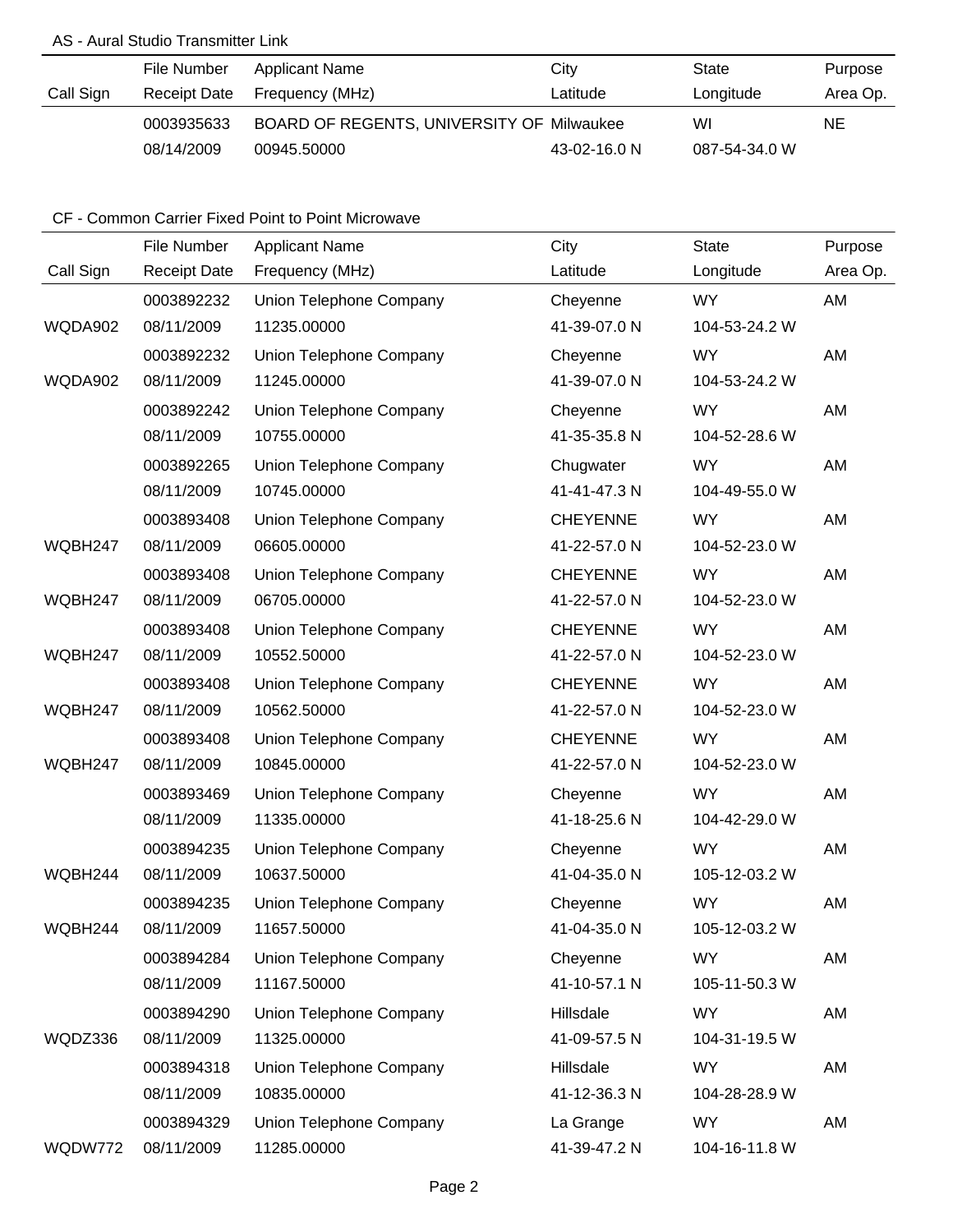|                | File Number         | <b>Applicant Name</b>                     | City           | <b>State</b>  | Purpose   |
|----------------|---------------------|-------------------------------------------|----------------|---------------|-----------|
| Call Sign      | <b>Receipt Date</b> | Frequency (MHz)                           | Latitude       | Longitude     | Area Op.  |
|                | 0003894335          | Union Telephone Company                   | Cheyenne       | <b>WY</b>     | AM        |
|                | 08/11/2009          | 10795.00000                               | 41-33-19.4 N   | 104-17-44.0 W |           |
|                | 0003894341          | Union Telephone Company                   | Cheyenne       | <b>WY</b>     | AM        |
| WQKC632        | 08/11/2009          | 11642.50000                               | 41-10-35.9 N   | 104-47-42.3 W |           |
|                | 0003894365          | Union Telephone Company                   | Cheyenne       | <b>WY</b>     | AM        |
|                | 08/11/2009          | 11152.50000                               | 41-13-08.1 N   | 104-58-49.0 W |           |
|                | 0003909169          | Edge Wireless, LLC                        | Roberts        | ID            | AM        |
| WPRX292        | 08/14/2009          | 11147.50000                               | 43-37-36.5 N   | 112-04-52.0 W |           |
|                | 0003909169          | Edge Wireless, LLC                        | Roberts        | ID            | AM        |
| WPRX292        | 08/14/2009          | 11167.50000                               | 43-37-36.5 N   | 112-04-52.0 W |           |
|                | 0003909169          | Edge Wireless, LLC                        | Roberts        | ID            | AM        |
| WPRX292        | 08/14/2009          | 19395.00000                               | 43-37-36.5 N   | 112-04-52.0 W |           |
|                | 0003910790          | Edge Wireless, LLC                        | Wendell        | ID            | AM        |
| WPRX633        | 08/11/2009          | 11633.12500                               | 42-46-16.0 N   | 114-42-12.8 W |           |
|                | 0003910790          | Edge Wireless, LLC                        | Wendell        | ID            | AM        |
| WPRX633        | 08/11/2009          | 17855.00000                               | 42-46-16.0 N   | 114-42-12.8 W |           |
|                | 0003910790          | Edge Wireless, LLC                        | Wendell        | ID            | AM        |
| WPRX633        | 08/11/2009          | 19375.00000                               | 42-46-16.0 N   | 114-42-12.8 W |           |
|                | 0003916604          | Seattle SMSA Limited Partnership          | Seattle        | <b>WA</b>     | AM        |
|                | 08/10/2009          | 06605.00000                               | 47-36-51.7 N   | 122-20-19.9 W |           |
|                | 0003920154          | Union Telephone Company                   | <b>CASPER</b>  | <b>WY</b>     | AM        |
| <b>WQAI938</b> | 08/13/2009          | 10627.50000                               | 42-52-27.2 N   | 106-20-54.4 W |           |
|                | 0003920154          | Union Telephone Company                   | <b>CASPER</b>  | <b>WY</b>     | AM        |
| WQAI938        | 08/13/2009          | 11335.00000                               | 42-52-27.2 N   | 106-20-54.4 W |           |
|                | 0003928344          | SOUTHERN CALIFORNIA EDISON COM GLENNVILLE |                | CA            | MD        |
| WNEU293        | 08/10/2009          | 06775.00000                               | 35-42-25.8 N   | 118-33-37.3 W |           |
|                | 0003928344          | SOUTHERN CALIFORNIA EDISON COM GLENNVILLE |                | CA            | MD        |
| WNEU293        | 08/10/2009          | 10627.50000                               | 35-42-25.8 N   | 118-33-37.3 W |           |
|                | 0003928423          | USCOC OF GREATER NORTH CAROLII BOLTON     |                | <b>NC</b>     | <b>MD</b> |
| <b>WMW597</b>  | 08/10/2009          | 06315.84000                               | 34-20-08.0 N   | 078-26-02.0 W |           |
|                | 0003928423          | USCOC OF GREATER NORTH CAROLII BOLTON     |                | <b>NC</b>     | MD        |
| <b>WMW597</b>  | 08/10/2009          | 06404.79000                               | 34-20-08.0 N   | 078-26-02.0 W |           |
|                | 0003928423          | USCOC OF GREATER NORTH CAROLII BOLTON     |                | <b>NC</b>     | <b>MD</b> |
| <b>WMW597</b>  | 08/10/2009          | 06865.00000                               | 34-20-08.0 N   | 078-26-02.0 W |           |
|                | 0003928506          | Southern California Edison Company        | TEHACHAPI      | CA            | MD        |
| WPQR759        | 08/10/2009          | 10667.50000                               | 35-08-09.0 N   | 118-27-15.1 W |           |
|                | 0003929392          | OREGON RSA #2, INC.                       | <b>ONTARIO</b> | <b>OR</b>     | <b>MD</b> |
| WPNG893        | 08/10/2009          | 06372.67000                               | 44-00-35.0 N   | 116-57-56.0 W |           |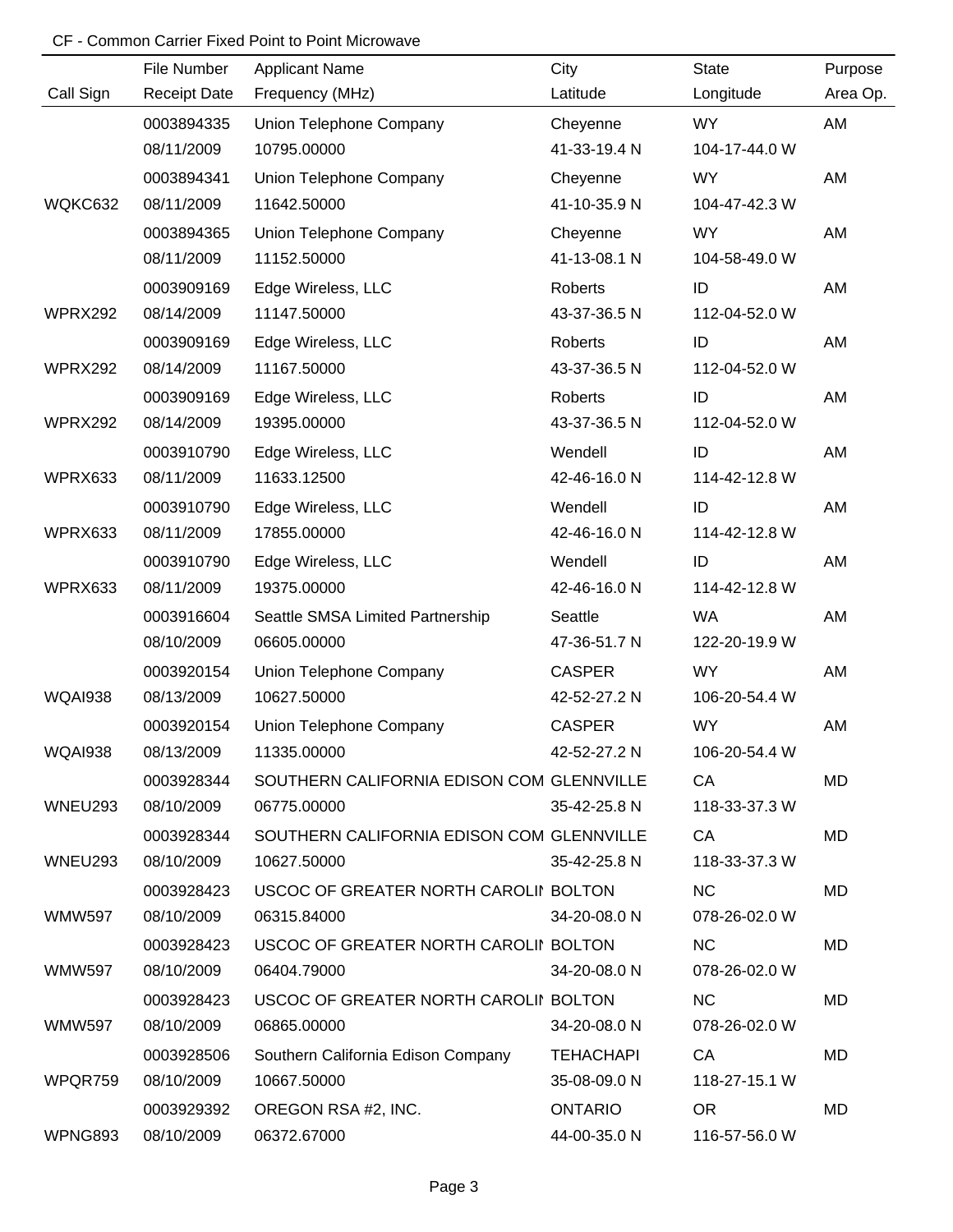|                | File Number         | <b>Applicant Name</b>            | City             | <b>State</b>   | Purpose   |
|----------------|---------------------|----------------------------------|------------------|----------------|-----------|
| Call Sign      | <b>Receipt Date</b> | Frequency (MHz)                  | Latitude         | Longitude      | Area Op.  |
|                | 0003929392          | OREGON RSA #2, INC.              | <b>ONTARIO</b>   | <b>OR</b>      | MD        |
| WPNG893        | 08/10/2009          | 06560.62500                      | 44-00-35.0 N     | 116-57-56.0 W  |           |
|                | 0003929392          | OREGON RSA #2, INC.              | <b>ONTARIO</b>   | <b>OR</b>      | MD        |
| WPNG893        | 08/10/2009          | 06695.00000                      | 44-00-35.0 N     | 116-57-56.0 W  |           |
|                | 0003929392          | OREGON RSA #2, INC.              | <b>ONTARIO</b>   | <b>OR</b>      | <b>MD</b> |
| WPNG893        | 08/10/2009          | 10553.12500                      | 44-00-35.0 N     | 116-57-56.0 W  |           |
|                | 0003929407          | <b>Towerstream Corp</b>          | Providence       | R <sub>1</sub> | MD        |
| WQHF362        | 08/10/2009          | 10815.00000                      | 41-49-30.5 N     | 071-24-36.8 W  |           |
|                | 0003929407          | <b>Towerstream Corp</b>          | Providence       | R <sub>l</sub> | MD        |
| WQHF362        | 08/10/2009          | 10855.00000                      | 41-49-30.5 N     | 071-24-36.8 W  |           |
|                | 0003929417          | <b>Towerstream Corp</b>          | Warren           | R <sub>l</sub> | MD        |
| <b>WQJW806</b> | 08/10/2009          | 10815.00000                      | 41-44-16.1 N     | 071-16-01.5 W  |           |
|                | 0003929417          | <b>Towerstream Corp</b>          | Warren           | R <sub>l</sub> | MD        |
| <b>WQJW806</b> | 08/10/2009          | 10855.00000                      | 41-44-16.1 N     | 071-16-01.5 W  |           |
|                | 0003929485          | <b>Commnet Four Corners, LLC</b> | Cameron          | AZ             | MD        |
| <b>WQID222</b> | 08/10/2009          | 11605.00000                      | 36-18-08.2 N     | 111-27-42.9 W  |           |
|                | 0003929489          | <b>Commnet Four Corners, LLC</b> | <b>Tuba City</b> | AZ             | MD        |
| WQID224        | 08/10/2009          | 11115.00000                      | 36-21-32.2 N     | 111-12-10.0 W  |           |
|                | 0003929559          | <b>Towerstream Corp</b>          | New York         | <b>NY</b>      | MD        |
| WQEM677        | 08/10/2009          | 17800.00000                      | 40-43-10.8 N     | 074-00-15.8 W  |           |
|                | 0003929559          | <b>Towerstream Corp</b>          | New York         | <b>NY</b>      | MD        |
| WQEM677        | 08/10/2009          | 17840.00000                      | 40-43-10.8 N     | 074-00-15.8 W  |           |
|                | 0003929559          | <b>Towerstream Corp</b>          | New York         | <b>NY</b>      | MD        |
| WQEM677        | 08/10/2009          | 17880.00000                      | 40-43-10.8 N     | 074-00-15.8 W  |           |
|                | 0003929559          | <b>Towerstream Corp</b>          | New York         | NY             | MD        |
| WQEM677        | 08/10/2009          | 17915.00000                      | 40-43-10.8 N     | 074-00-15.8 W  |           |
|                | 0003929559          | <b>Towerstream Corp</b>          | New York         | NY             | MD        |
| WQEM677        | 08/10/2009          | 17920.00000                      | 40-43-10.8 N     | 074-00-15.8 W  |           |
|                | 0003929559          | <b>Towerstream Corp</b>          | New York         | NY.            | MD        |
| WQEM677        | 08/10/2009          | 17960.00000                      | 40-43-10.8 N     | 074-00-15.8 W  |           |
|                | 0003929559          | <b>Towerstream Corp</b>          | New York         | NY             | MD        |
| WQEM677        | 08/10/2009          | 18065.00000                      | 40-43-10.8 N     | 074-00-15.8 W  |           |
|                | 0003929559          | <b>Towerstream Corp</b>          | New York         | NY             | MD        |
| WQEM677        | 08/10/2009          | 22470.00000                      | 40-43-10.8 N     | 074-00-15.8 W  |           |
|                | 0003929559          | <b>Towerstream Corp</b>          | New York         | NY             | MD        |
| WQEM677        | 08/10/2009          | 22520.00000                      | 40-43-10.8 N     | 074-00-15.8 W  |           |
|                | 0003929559          | <b>Towerstream Corp</b>          | New York         | NY             | MD        |
| WQEM677        | 08/10/2009          | 23020.00000                      | 40-43-10.8 N     | 074-00-15.8 W  |           |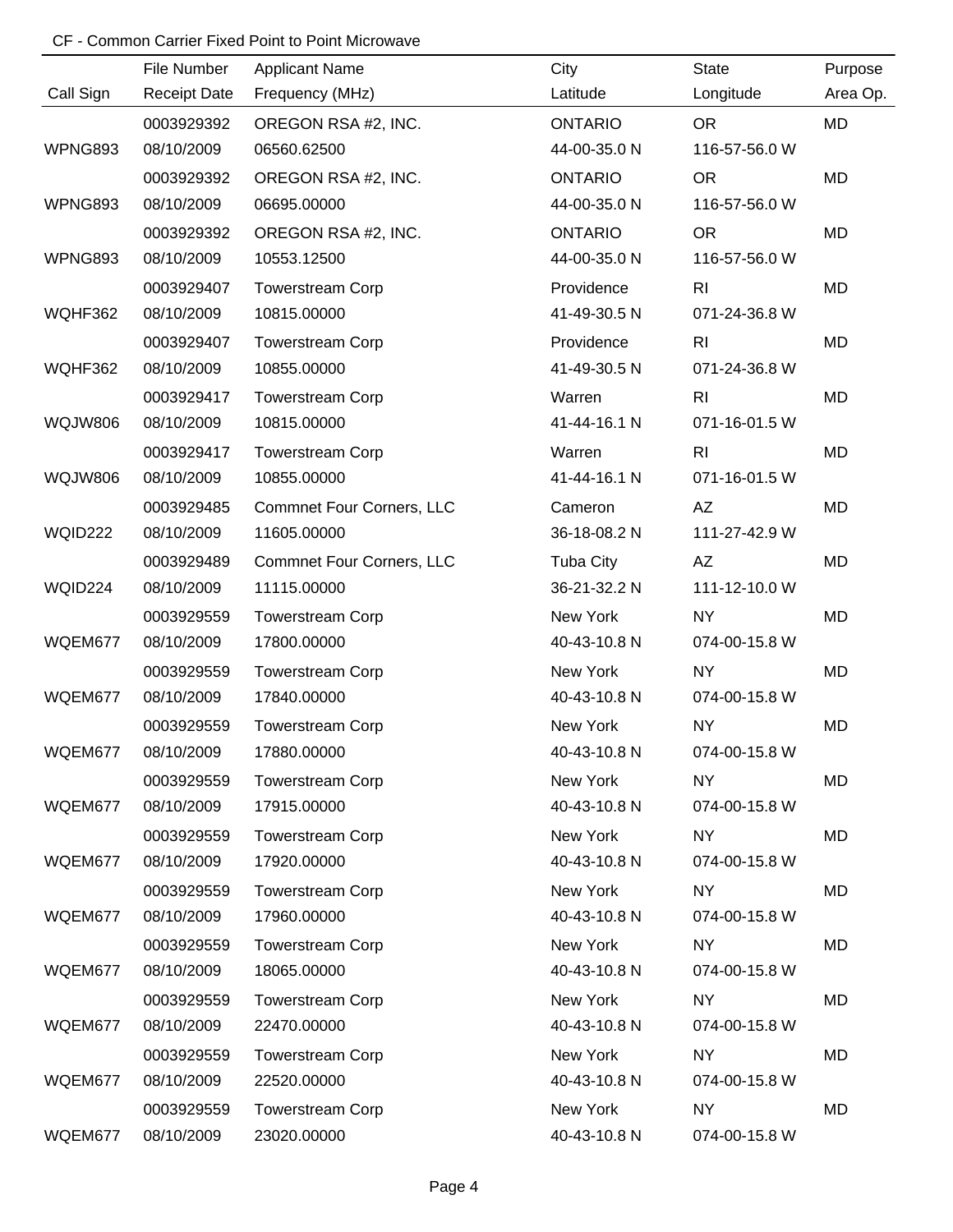|                | File Number         | <b>Applicant Name</b>                        | City              | State         | Purpose   |
|----------------|---------------------|----------------------------------------------|-------------------|---------------|-----------|
| Call Sign      | <b>Receipt Date</b> | Frequency (MHz)                              | Latitude          | Longitude     | Area Op.  |
|                | 0003929559          | <b>Towerstream Corp</b>                      | New York          | <b>NY</b>     | <b>MD</b> |
| WQEM677        | 08/10/2009          | 23025.00000                                  | 40-43-10.8 N      | 074-00-15.8 W |           |
|                | 0003929559          | <b>Towerstream Corp</b>                      | New York          | <b>NY</b>     | <b>MD</b> |
| WQEM677        | 08/10/2009          | 23070.00000                                  | 40-43-10.8 N      | 074-00-15.8 W |           |
|                | 0003929575          | <b>Towerstream Corp</b>                      | Long Island City  | <b>NY</b>     | MD        |
| WQEM733        | 08/10/2009          | 23225.00000                                  | 40-44-48.5 N      | 073-56-38.8 W |           |
|                | 0003929626          | ACS of Anchorage License Sub, Inc.           | Eagle River       | AK            | <b>MD</b> |
| WQAA256        | 08/10/2009          | 17985.00000                                  | 61-20-08.8 N      | 149-30-56.2 W |           |
|                | 0003929944          | OREGON RSA #2, INC.                          | <b>GOLDENDALE</b> | <b>WA</b>     | MD        |
| <b>WMW711</b>  | 08/11/2009          | 06666.25000                                  | 45-49-02.7 N      | 120-49-29.0 W |           |
|                | 0003930267          | Edge Wireless, LLC                           | Gooding           | ID            | MD        |
| WPTS283        | 08/11/2009          | 19395.00000                                  | 42-56-28.5 N      | 114-42-49.2 W |           |
|                | 0003930394          | Edge Wireless, LLC                           | Gooding           | ID            | MD        |
| <b>WPRX655</b> | 08/11/2009          | 17815.00000                                  | 42-51-54.3 N      | 114-43-07.7 W |           |
|                | 0003930394          | Edge Wireless, LLC                           | Gooding           | ID            | MD        |
| <b>WPRX655</b> | 08/11/2009          | 17835.00000                                  | 42-51-54.3 N      | 114-43-07.7 W |           |
|                | 0003930493          | CALIFORNIA RURAL SERVICE AREA #1 GARBERVILLE |                   | CA            | MD        |
| WPVP270        | 08/11/2009          | 06226.89000                                  | 40-07-12.4 N      | 123-41-35.2 W |           |
|                | 0003930493          | CALIFORNIA RURAL SERVICE AREA #1 GARBERVILLE |                   | CA            | MD        |
| WPVP270        | 08/11/2009          | 06423.75000                                  | 40-07-12.4 N      | 123-41-35.2 W |           |
|                | 0003930493          | CALIFORNIA RURAL SERVICE AREA #1 GARBERVILLE |                   | CA            | MD        |
| WPVP270        | 08/11/2009          | 06725.62500                                  | 40-07-12.4 N      | 123-41-35.2 W |           |
|                | 0003930493          | CALIFORNIA RURAL SERVICE AREA #1 GARBERVILLE |                   | CA            | MD        |
| WPVP270        | 08/11/2009          | 06735.00000                                  | 40-07-12.4 N      | 123-41-35.2 W |           |
|                | 0003930493          | CALIFORNIA RURAL SERVICE AREA #1 GARBERVILLE |                   | CA            | MD        |
| WPVP270        | 08/11/2009          | 06753.75000                                  | 40-07-12.4 N      | 123-41-35.2 W |           |
|                | 0003930493          | CALIFORNIA RURAL SERVICE AREA #1 GARBERVILLE |                   | CA            | MD        |
| <b>WPVP270</b> | 08/11/2009          | 06775.00000                                  | 40-07-12.4 N      | 123-41-35.2 W |           |
|                | 0003930618          | <b>DETEL Wireless LLC</b>                    | <b>MARKSVILLE</b> | LA            | MD        |
| WQHL862        | 08/11/2009          | 11225.00000                                  | 31-05-12.0 N      | 092-05-58.0 W |           |
|                | 0003930889          | Cello Partnership                            | <b>BILLERICA</b>  | МA            | MD        |
| <b>WLW562</b>  | 08/12/2009          | 10557.50000                                  | 42-33-59.3 N      | 071-19-23.2 W |           |
|                | 0003930900          | <b>CELLCO PARTNERSHIP</b>                    | <b>CHELMSFORD</b> | МA            | MD        |
| <b>WLU802</b>  | 08/12/2009          | 10622.50000                                  | 42-36-21.3 N      | 071-22-35.2 W |           |
|                | 0003930992          | Union Telephone Company                      | Laramie           | <b>WY</b>     | MD        |
| <b>WQBM282</b> | 08/12/2009          | 11255.00000                                  | 41-19-34.8 N      | 105-36-51.1 W |           |
|                | 0003931022          | Union Telephone Company                      | Laramie           | <b>WY</b>     | MD        |
| WQBH224        | 08/12/2009          | 10765.00000                                  | 41-13-58.6 N      | 105-26-36.6 W |           |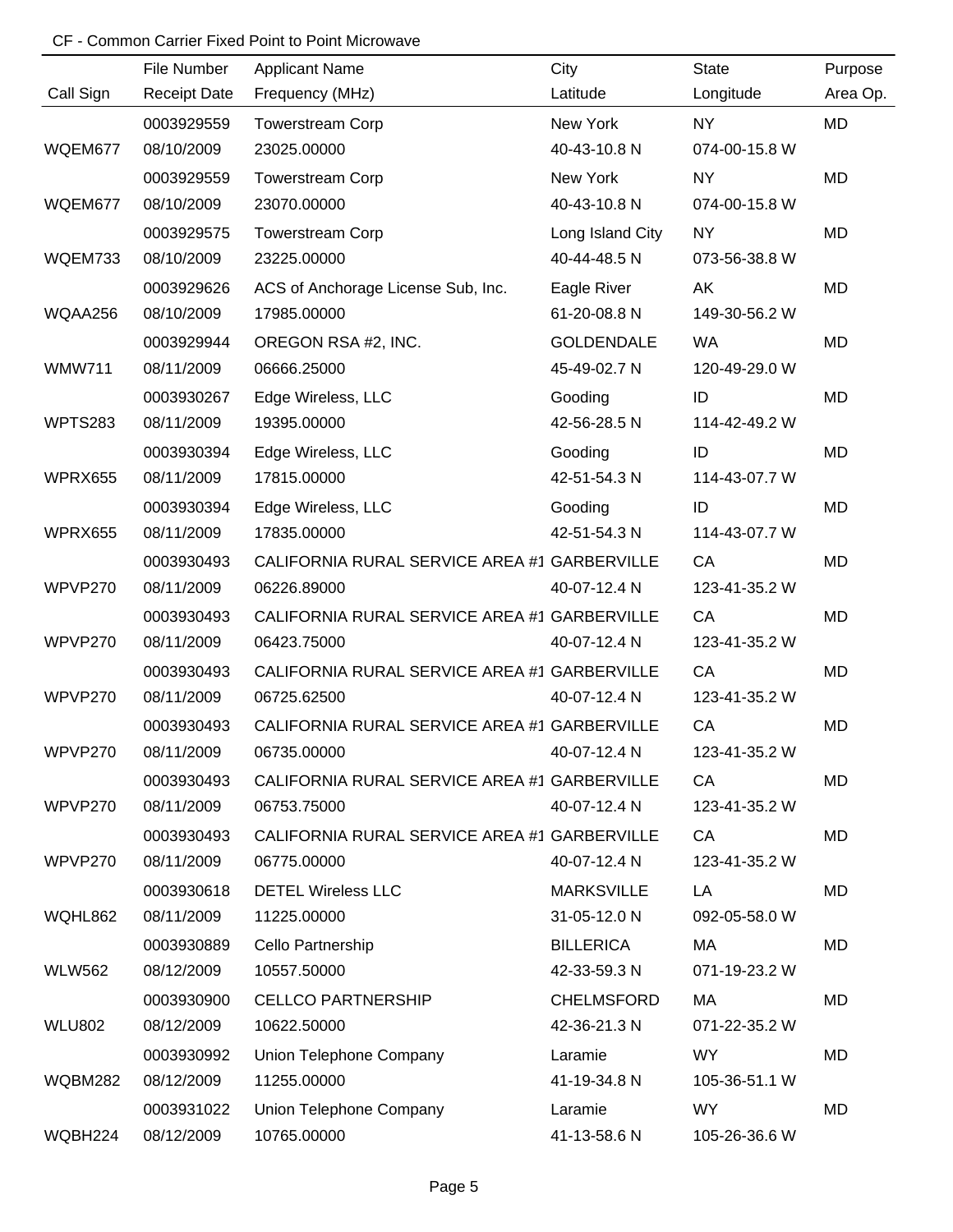| File Number<br><b>Applicant Name</b><br>Call Sign<br><b>Receipt Date</b> |                                           | City              |               |           |
|--------------------------------------------------------------------------|-------------------------------------------|-------------------|---------------|-----------|
|                                                                          |                                           |                   | <b>State</b>  | Purpose   |
|                                                                          | Frequency (MHz)                           | Latitude          | Longitude     | Area Op.  |
| 0003931033                                                               | NEW CINGULAR WIRELESS PCS, LLC            | <b>CROCKETT</b>   | CA            | MD        |
| <b>WLR263</b><br>08/12/2009<br>19325.00000                               |                                           | 38-02-42.2 N      | 122-13-56.5 W |           |
| 0003931033                                                               | NEW CINGULAR WIRELESS PCS, LLC            | <b>CROCKETT</b>   | CA            | MD        |
| <b>WLR263</b><br>08/12/2009<br>19395.00000                               |                                           | 38-02-42.2 N      | 122-13-56.5 W |           |
| 0003931033                                                               | NEW CINGULAR WIRELESS PCS, LLC            | <b>CROCKETT</b>   | CA            | MD        |
| <b>WLR263</b><br>08/12/2009<br>19680.00000                               |                                           | 38-02-42.2 N      | 122-13-56.5 W |           |
| 0003931060<br>Unicom, Inc.                                               |                                           | <b>Holy Cross</b> | AK            | MD        |
| <b>WQIY831</b><br>08/12/2009<br>06034.15000                              |                                           | 62-12-04.6 N      | 159-46-54.3 W |           |
| 0003931060<br>Unicom, Inc.                                               |                                           | <b>Holy Cross</b> | AK            | <b>MD</b> |
| WQIY831<br>08/12/2009<br>06063.80000                                     |                                           | 62-12-04.6 N      | 159-46-54.3 W |           |
| 0003931060<br>Unicom, Inc.                                               |                                           | <b>Holy Cross</b> | AK            | MD        |
| WQIY831<br>08/12/2009<br>06093.45000                                     |                                           | 62-12-04.6 N      | 159-46-54.3 W |           |
| 0003931073                                                               | NEW CINGULAR WIRELESS PCS, LLC            | VALLEJO           | CA            | <b>MD</b> |
| 08/12/2009<br><b>WQIS795</b><br>17835.00000                              |                                           | 38-07-28.8 N      | 122-12-28.1 W |           |
| 0003931088                                                               | NEW CINGULAR WIRELESS PCS, LLC            | <b>CAMPBELL</b>   | CA            | <b>MD</b> |
| WPRU853<br>08/12/2009<br>17825.00000                                     |                                           | 37-17-16.1 N      | 121-56-06.8 W |           |
| 0003931102                                                               | NEW CINGULAR WIRELESS PCS, LLC            | <b>SAN JOSE</b>   | CA            | <b>MD</b> |
| WPRW945<br>08/12/2009<br>19385.00000                                     |                                           | 37-14-22.6 N      | 121-56-20.9 W |           |
| 0003931115                                                               | USCOC OF GREATER MISSOURI, LLC            | ST. ROBERT        | <b>MO</b>     | <b>MD</b> |
| WQFZ731<br>08/12/2009<br>06585.00000                                     |                                           | 37-49-33.0 N      | 092-08-18.0 W |           |
| 0003931115                                                               | USCOC OF GREATER MISSOURI, LLC            | <b>ST. ROBERT</b> | <b>MO</b>     | MD        |
| WQFZ731<br>08/12/2009<br>06625.00000                                     |                                           | 37-49-33.0 N      | 092-08-18.0 W |           |
| 0003931115                                                               | USCOC OF GREATER MISSOURI, LLC ST. ROBERT |                   | <b>MO</b>     | <b>MD</b> |
| WQFZ731<br>08/12/2009<br>10652.50000                                     |                                           | 37-49-33.0 N      | 092-08-18.0 W |           |
| 0003931187                                                               | <b>Commnet Four Corners, LLC</b>          | Tuba City         | AZ            | MD        |
| WQID224<br>08/12/2009<br>10915.00000                                     |                                           | 36-21-32.2 N      | 111-12-10.0 W |           |
| 0003931191                                                               | Verizon Wireless (VAW) LLC                | Tempe             | AZ            | MD        |
| WQDG520<br>08/12/2009<br>18110.00000                                     |                                           | 33-25-21.5 N      | 111-54-57.8 W |           |
| 0003931191                                                               | Verizon Wireless (VAW) LLC                | Tempe             | AZ            | MD        |
| WQDG520<br>08/12/2009<br>18115.00000                                     |                                           | 33-25-21.5 N      | 111-54-57.8 W |           |
| 0003931206                                                               | Verizon Wireless (VAW) LLC                | Tempe             | AZ            | MD        |
| WQDG519<br>08/12/2009<br>19670.00000                                     |                                           | 33-26-05.4 N      | 111-56-03.2 W |           |
| 0003931206                                                               | Verizon Wireless (VAW) LLC                | Tempe             | AZ            | MD        |
| WQDG519<br>08/12/2009<br>19675.00000                                     |                                           | 33-26-05.4 N      | 111-56-03.2 W |           |
| 0003931256                                                               | Verizon Wireless (VAW) LLC                | <b>TEMPE</b>      | AZ            | MD        |
| <b>WLA771</b><br>08/12/2009<br>10715.00000                               |                                           | 33-23-37.2 N      | 111-54-55.5 W |           |
| 0003931256                                                               | Verizon Wireless (VAW) LLC                | <b>TEMPE</b>      | AZ            | MD        |
| <b>WLA771</b><br>08/12/2009<br>10815.00000                               |                                           | 33-23-37.2 N      | 111-54-55.5 W |           |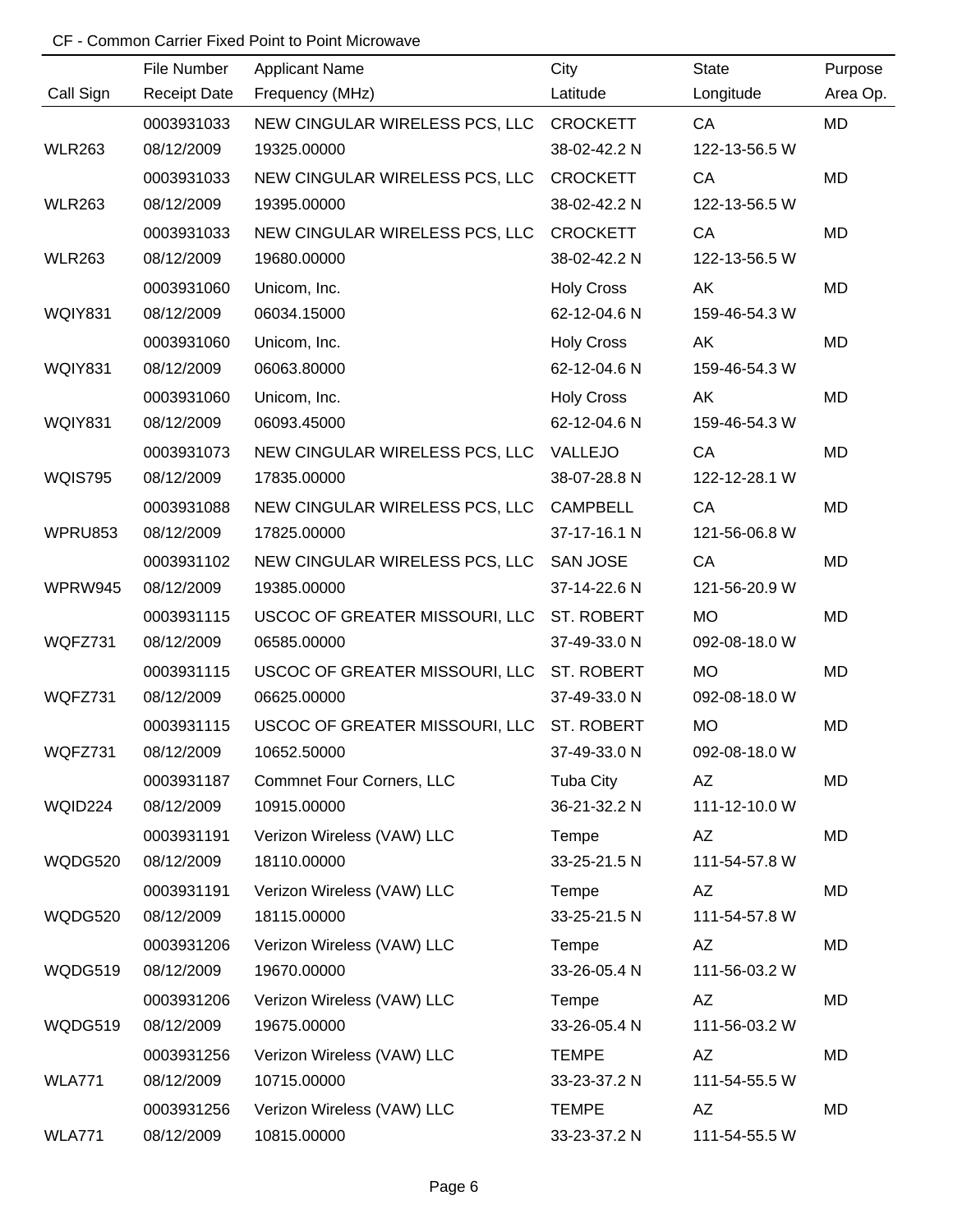|               | File Number         | <b>Applicant Name</b>               | City             | <b>State</b>  | Purpose   |
|---------------|---------------------|-------------------------------------|------------------|---------------|-----------|
| Call Sign     | <b>Receipt Date</b> | Frequency (MHz)                     | Latitude         | Longitude     | Area Op.  |
|               | 0003931256          | Verizon Wireless (VAW) LLC          | <b>TEMPE</b>     | AZ            | MD        |
| <b>WLA771</b> | 08/12/2009          | 10875.00000                         | 33-23-37.2 N     | 111-54-55.5 W |           |
|               | 0003931256          | Verizon Wireless (VAW) LLC          | <b>TEMPE</b>     | AZ            | MD        |
| <b>WLA771</b> | 08/12/2009          | 10915.00000                         | 33-23-37.2 N     | 111-54-55.5 W |           |
|               | 0003931256          | Verizon Wireless (VAW) LLC          | <b>TEMPE</b>     | AZ            | MD        |
| <b>WLA771</b> | 08/12/2009          | 11105.00000                         | 33-23-37.2 N     | 111-54-55.5 W |           |
|               | 0003931256          | Verizon Wireless (VAW) LLC          | <b>TEMPE</b>     | AZ            | MD        |
| <b>WLA771</b> | 08/12/2009          | 18965.00000                         | 33-23-37.2 N     | 111-54-55.5 W |           |
|               | 0003931256          | Verizon Wireless (VAW) LLC          | <b>TEMPE</b>     | AZ            | <b>MD</b> |
| <b>WLA771</b> | 08/12/2009          | 19065.00000                         | 33-23-37.2 N     | 111-54-55.5 W |           |
|               | 0003931256          | Verizon Wireless (VAW) LLC          | <b>TEMPE</b>     | AZ            | MD        |
| <b>WLA771</b> | 08/12/2009          | 19150.00000                         | 33-23-37.2 N     | 111-54-55.5 W |           |
|               | 0003931256          | Verizon Wireless (VAW) LLC          | <b>TEMPE</b>     | AZ            | <b>MD</b> |
| <b>WLA771</b> | 08/12/2009          | 19560.00000                         | 33-23-37.2 N     | 111-54-55.5 W |           |
|               | 0003931256          | Verizon Wireless (VAW) LLC          | <b>TEMPE</b>     | AZ            | <b>MD</b> |
| <b>WLA771</b> | 08/12/2009          | 19680.00000                         | 33-23-37.2 N     | 111-54-55.5 W |           |
|               | 0003931273          | USCOC OF GREATER MISSOURI, LLC      | <b>ZELL</b>      | <b>MO</b>     | <b>MD</b> |
| <b>WMS478</b> | 08/12/2009          | 06745.00000                         | 37-55-09.0 N     | 090-09-41.0 W |           |
|               | 0003931273          | USCOC OF GREATER MISSOURI, LLC      | <b>ZELL</b>      | <b>MO</b>     | MD        |
| <b>WMS478</b> | 08/12/2009          | 06765.00000                         | 37-55-09.0 N     | 090-09-41.0 W |           |
|               | 0003931273          | USCOC OF GREATER MISSOURI, LLC      | <b>ZELL</b>      | <b>MO</b>     | <b>MD</b> |
| <b>WMS478</b> | 08/12/2009          | 06815.00000                         | 37-55-09.0 N     | 090-09-41.0 W |           |
|               | 0003931273          | USCOC OF GREATER MISSOURI, LLC ZELL |                  | <b>MO</b>     | <b>MD</b> |
| <b>WMS478</b> | 08/12/2009          | 06845.00000                         | 37-55-09.0 N     | 090-09-41.0 W |           |
|               | 0003931274          | Verizon Wireless (VAW) LLC          | <b>MESA</b>      | AZ            | MD        |
| <b>WLW203</b> | 08/12/2009          | 11405.00000                         | 33-25-39.0 N     | 111-49-34.0 W |           |
|               | 0003931274          | Verizon Wireless (VAW) LLC          | <b>MESA</b>      | AZ            | MD        |
| <b>WLW203</b> | 08/12/2009          | 18010.00000                         | 33-25-39.0 N     | 111-49-34.0 W |           |
|               | 0003931274          | Verizon Wireless (VAW) LLC          | <b>MESA</b>      | AZ            | MD        |
| <b>WLW203</b> | 08/12/2009          | 18120.00000                         | 33-25-39.0 N     | 111-49-34.0 W |           |
|               | 0003931328          | Verizon Wireless (VAW) LLC          | QUARTZITE        | AZ            | MD        |
| <b>WMR916</b> | 08/12/2009          | 06775.00000                         | 33-40-03.1 N     | 114-03-34.8 W |           |
|               | 0003931328          | Verizon Wireless (VAW) LLC          | QUARTZITE        | AZ            | MD        |
| <b>WMR916</b> | 08/12/2009          | 06795.00000                         | 33-40-03.1 N     | 114-03-34.8 W |           |
|               | 0003931328          | Verizon Wireless (VAW) LLC          | QUARTZITE        | AZ            | MD        |
| <b>WMR916</b> | 08/12/2009          | 06825.00000                         | 33-40-03.1 N     | 114-03-34.8 W |           |
|               | 0003931328          | Verizon Wireless (VAW) LLC          | <b>QUARTZITE</b> | AZ            | MD        |
| <b>WMR916</b> | 08/12/2009          | 06850.00000                         | 33-40-03.1 N     | 114-03-34.8 W |           |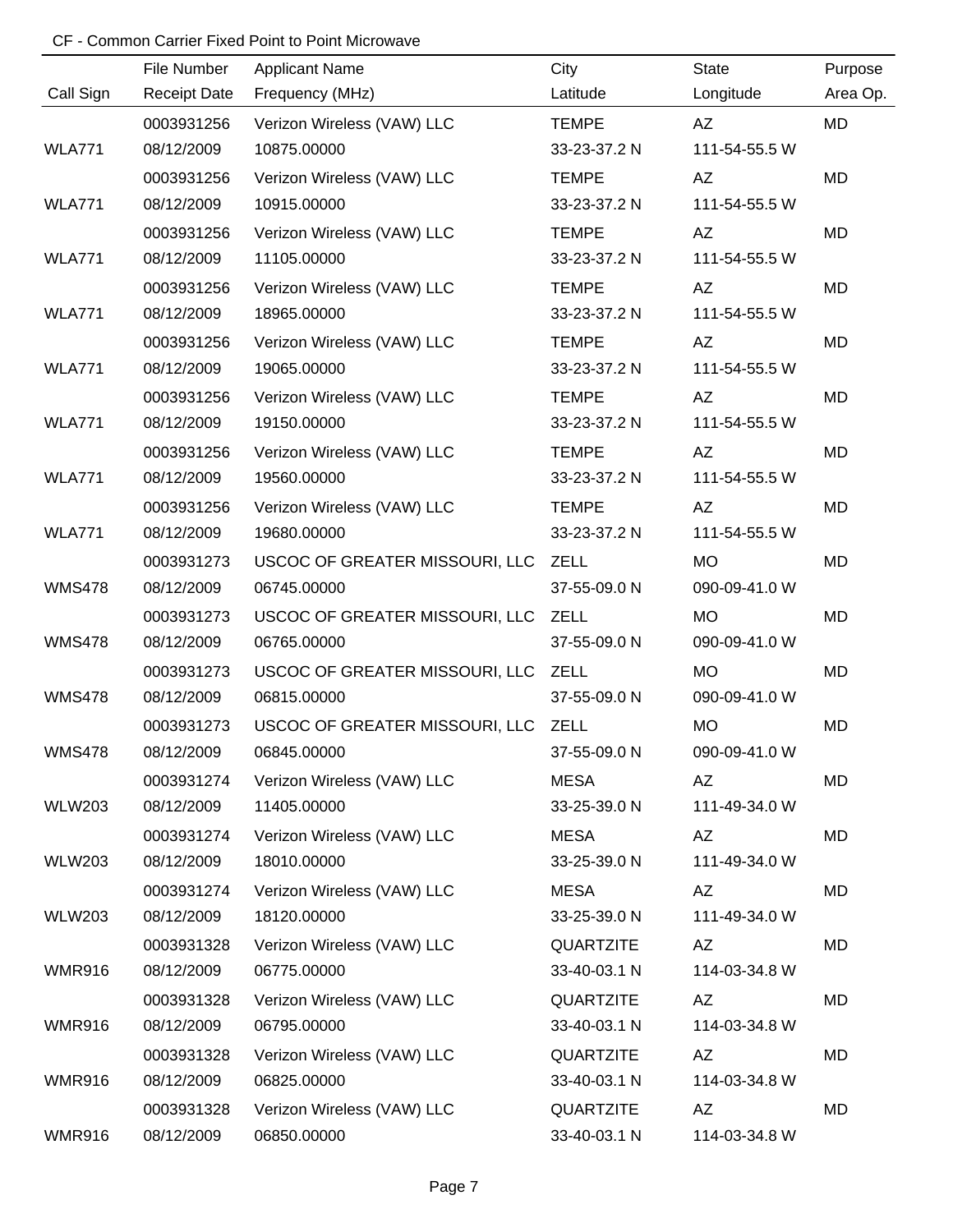|               | File Number         | <b>Applicant Name</b>                           | City              | <b>State</b>  | Purpose   |
|---------------|---------------------|-------------------------------------------------|-------------------|---------------|-----------|
| Call Sign     | <b>Receipt Date</b> | Frequency (MHz)                                 | Latitude          | Longitude     | Area Op.  |
|               | 0003931328          | Verizon Wireless (VAW) LLC                      | QUARTZITE         | AZ            | <b>MD</b> |
| <b>WMR916</b> | 08/12/2009          | 11325.00000                                     | 33-40-03.1 N      | 114-03-34.8 W |           |
|               | 0003931346          | Verizon Wireless (VAW) LLC                      | Quartzsite        | <b>AZ</b>     | <b>MD</b> |
| WQFP990       | 08/12/2009          | 10835.00000                                     | 33-39-57.2 N      | 114-13-06.0 W |           |
|               | 0003932227          | FIBERTOWER NETWORK SERVICES CI Hazel Park       |                   | MI            | MD        |
| WQGE310       | 08/13/2009          | 18120.00000                                     | 42-28-37.7 N      | 083-06-47.6 W |           |
|               | 0003932228          | FIBERTOWER NETWORK SERVICES C Southfield        |                   | MI            | MD        |
| WQGE302       | 08/13/2009          | 19440.00000                                     | 42-29-23.5 N      | 083-17-00.5 W |           |
|               | 0003932229          | FIBERTOWER NETWORK SERVICES CI Warren           |                   | MI            | MD        |
| WQGE319       | 08/13/2009          | 19320.00000                                     | 42-29-35.0 N      | 082-58-13.6 W |           |
|               | 0003932232          | FiberTower Network Services Corp.               | <b>Hazel Park</b> | MI            | MD        |
| WQEF786       | 08/13/2009          | 19360.00000                                     | 42-28-33.0 N      | 083-06-29.0 W |           |
|               | 0003932232          | FiberTower Network Services Corp.               | <b>Hazel Park</b> | MI            | MD        |
| WQEF786       | 08/13/2009          | 19620.00000                                     | 42-28-33.0 N      | 083-06-29.0 W |           |
|               | 0003932232          | FiberTower Network Services Corp.               | <b>Hazel Park</b> | MI            | MD        |
| WQEF786       | 08/13/2009          | 19680.00000                                     | 42-28-33.0 N      | 083-06-29.0 W |           |
|               | 0003932233          | FIBERTOWER NETWORK SERVICES CI Farmington Hills |                   | MI            | MD        |
| WQGE309       | 08/13/2009          | 19360.00000                                     | 42-29-13.5 N      | 083-25-44.6 W |           |
|               | 0003932251          | Seattle SMSA Limited Partnership                | <b>SAPPHO</b>     | <b>WA</b>     | MD        |
| WPNB554       | 08/13/2009          | 10642.50000                                     | 48-07-47.3 N      | 124-18-22.8 W |           |
|               | 0003932274          | CCPR Services, Inc.                             | <b>BAYAMON</b>    | <b>PR</b>     | MD        |
| <b>WMK955</b> | 08/13/2009          | 06123.10000                                     | 18-21-08.7 N      | 066-10-36.3 W |           |
|               | 0003932274          | CCPR Services, Inc.                             | <b>BAYAMON</b>    | <b>PR</b>     | MD        |
| <b>WMK955</b> | 08/13/2009          | 06152.75000                                     | 18-21-08.7 N      | 066-10-36.3 W |           |
|               | 0003932274          | CCPR Services, Inc.                             | <b>BAYAMON</b>    | <b>PR</b>     | MD        |
| <b>WMK955</b> | 08/13/2009          | 06226.89000                                     | 18-21-08.7 N      | 066-10-36.3 W |           |
|               | 0003932274          | CCPR Services, Inc.                             | <b>BAYAMON</b>    | <b>PR</b>     | MD        |
| <b>WMK955</b> | 08/13/2009          | 06345.49000                                     | 18-21-08.7 N      | 066-10-36.3 W |           |
|               | 0003932274          | CCPR Services, Inc.                             | <b>BAYAMON</b>    | PR.           | MD        |
| <b>WMK955</b> | 08/13/2009          | 06805.00000                                     | 18-21-08.7 N      | 066-10-36.3 W |           |
|               | 0003932274          | CCPR Services, Inc.                             | <b>BAYAMON</b>    | <b>PR</b>     | MD        |
| <b>WMK955</b> | 08/13/2009          | 06835.00000                                     | 18-21-08.7 N      | 066-10-36.3 W |           |
|               | 0003932274          | CCPR Services, Inc.                             | <b>BAYAMON</b>    | <b>PR</b>     | MD        |
| <b>WMK955</b> | 08/13/2009          | 10633.12500                                     | 18-21-08.7 N      | 066-10-36.3 W |           |
|               | 0003932274          | CCPR Services, Inc.                             | <b>BAYAMON</b>    | <b>PR</b>     | MD        |
| <b>WMK955</b> | 08/13/2009          | 10715.00000                                     | 18-21-08.7 N      | 066-10-36.3 W |           |
|               | 0003932274          | CCPR Services, Inc.                             | <b>BAYAMON</b>    | <b>PR</b>     | MD        |
| <b>WMK955</b> | 08/13/2009          | 10755.00000                                     | 18-21-08.7 N      | 066-10-36.3 W |           |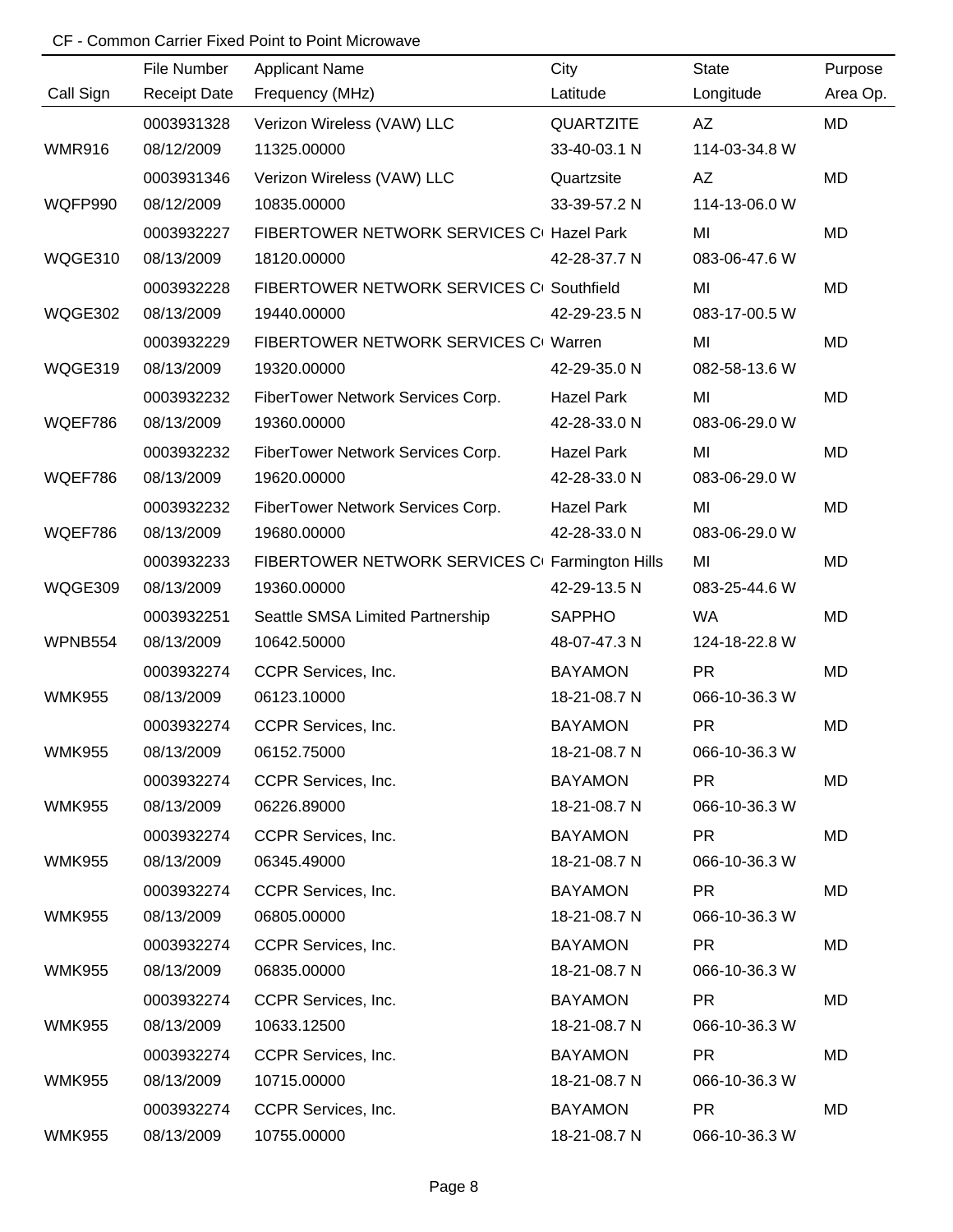|               | File Number         | <b>Applicant Name</b>                  | City                | <b>State</b>  | Purpose  |
|---------------|---------------------|----------------------------------------|---------------------|---------------|----------|
| Call Sign     | <b>Receipt Date</b> | Frequency (MHz)                        | Latitude            | Longitude     | Area Op. |
|               | 0003932274          | CCPR Services, Inc.                    | <b>BAYAMON</b>      | <b>PR</b>     | MD       |
| <b>WMK955</b> | 08/13/2009          | 10795.00000                            | 18-21-08.7 N        | 066-10-36.3 W |          |
|               | 0003932274          | CCPR Services, Inc.                    | <b>BAYAMON</b>      | <b>PR</b>     | MD       |
| <b>WMK955</b> | 08/13/2009          | 10835.00000                            | 18-21-08.7 N        | 066-10-36.3 W |          |
|               | 0003932274          | CCPR Services, Inc.                    | <b>BAYAMON</b>      | <b>PR</b>     | MD       |
| <b>WMK955</b> | 08/13/2009          | 10875.00000                            | 18-21-08.7 N        | 066-10-36.3 W |          |
|               | 0003932274          | CCPR Services, Inc.                    | <b>BAYAMON</b>      | <b>PR</b>     | MD       |
| <b>WMK955</b> | 08/13/2009          | 10915.00000                            | 18-21-08.7 N        | 066-10-36.3 W |          |
|               | 0003932274          | CCPR Services, Inc.                    | <b>BAYAMON</b>      | <b>PR</b>     | MD       |
| <b>WMK955</b> | 08/13/2009          | 10955.00000                            | 18-21-08.7 N        | 066-10-36.3 W |          |
|               | 0003932274          | CCPR Services, Inc.                    | <b>BAYAMON</b>      | <b>PR</b>     | MD       |
| <b>WMK955</b> | 08/13/2009          | 10995.00000                            | 18-21-08.7 N        | 066-10-36.3 W |          |
|               | 0003932274          | CCPR Services, Inc.                    | <b>BAYAMON</b>      | <b>PR</b>     | MD       |
| <b>WMK955</b> | 08/13/2009          | 11035.00000                            | 18-21-08.7 N        | 066-10-36.3 W |          |
|               | 0003932274          | CCPR Services, Inc.                    | <b>BAYAMON</b>      | <b>PR</b>     | MD       |
| <b>WMK955</b> | 08/13/2009          | 11147.50000                            | 18-21-08.7 N        | 066-10-36.3 W |          |
|               | 0003932274          | CCPR Services, Inc.                    | <b>BAYAMON</b>      | <b>PR</b>     | MD       |
| <b>WMK955</b> | 08/13/2009          | 11155.00000                            | 18-21-08.7 N        | 066-10-36.3 W |          |
|               | 0003932274          | CCPR Services, Inc.                    | <b>BAYAMON</b>      | <b>PR</b>     | MD       |
| <b>WMK955</b> | 08/13/2009          | 11162.50000                            | 18-21-08.7 N        | 066-10-36.3 W |          |
|               | 0003932274          | CCPR Services, Inc.                    | <b>BAYAMON</b>      | <b>PR</b>     | MD       |
| <b>WMK955</b> | 08/13/2009          | 11192.50000                            | 18-21-08.7 N        | 066-10-36.3 W |          |
|               | 0003932386          | UNITED STATES CELLULAR OPERATIN Berlin |                     | WI            | MD       |
| WPSP294       | 08/13/2009          | 06680.00000                            | 44-00-29.4 N        | 088-56-14.3 W |          |
|               | 0003932386          | UNITED STATES CELLULAR OPERATIN Berlin |                     | WI            | MD       |
| WPSP294       | 08/13/2009          | 06695.00000                            | 44-00-29.4 N        | 088-56-14.3 W |          |
|               | 0003932430          | Los Angeles SMSA Limited Partnership   | <b>Yucca Valley</b> | CA            | MD       |
| WQJE853       | 08/13/2009          | 05945.20000                            | 34-09-11.6 N        | 116-23-22.4 W |          |
|               | 0003932430          | Los Angeles SMSA Limited Partnership   | <b>Yucca Valley</b> | CA            | MD       |
| WQJE853       | 08/13/2009          | 06004.50000                            | 34-09-11.6 N        | 116-23-22.4 W |          |
|               | 0003932430          | Los Angeles SMSA Limited Partnership   | <b>Yucca Valley</b> | CA            | MD       |
| WQJE853       | 08/13/2009          | 10578.12500                            | 34-09-11.6 N        | 116-23-22.4 W |          |
|               | 0003932430          | Los Angeles SMSA Limited Partnership   | <b>Yucca Valley</b> | CA            | MD       |
| WQJE853       | 08/13/2009          | 10587.50000                            | 34-09-11.6 N        | 116-23-22.4 W |          |
|               | 0003932448          | CCPR Services, Inc.                    | <b>SAN JUAN</b>     | <b>PR</b>     | MD       |
| <b>WMR886</b> | 08/13/2009          | 06640.00000                            | 18-27-00.1 N        | 066-03-55.4 W |          |
|               | 0003932448          | CCPR Services, Inc.                    | <b>SAN JUAN</b>     | <b>PR</b>     | MD       |
| <b>WMR886</b> | 08/13/2009          | 10735.00000                            | 18-27-00.1 N        | 066-03-55.4 W |          |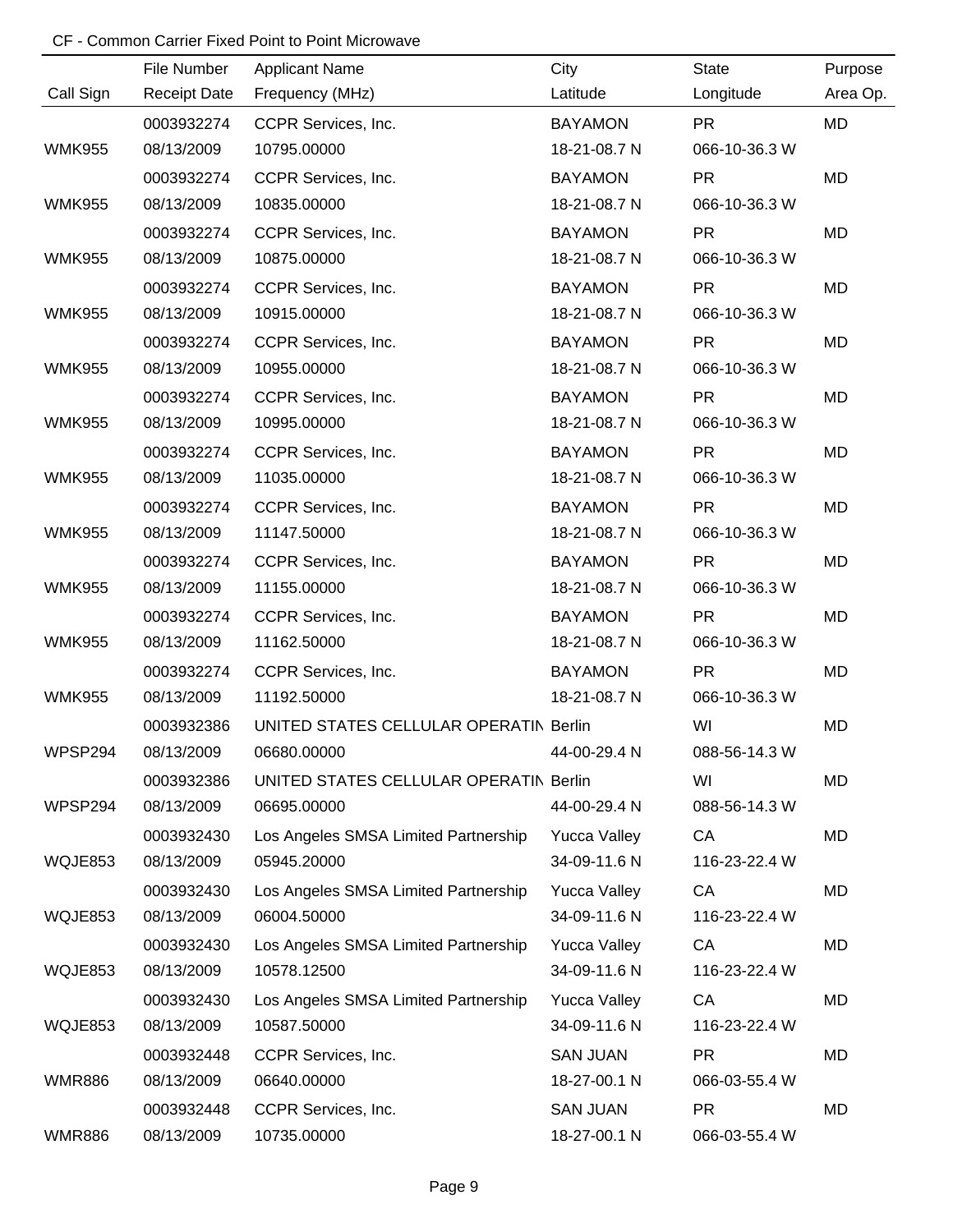|               | File Number         | <b>Applicant Name</b> | City            | <b>State</b>  | Purpose   |
|---------------|---------------------|-----------------------|-----------------|---------------|-----------|
| Call Sign     | <b>Receipt Date</b> | Frequency (MHz)       | Latitude        | Longitude     | Area Op.  |
|               | 0003932448          | CCPR Services, Inc.   | <b>SAN JUAN</b> | <b>PR</b>     | <b>MD</b> |
| <b>WMR886</b> | 08/13/2009          | 10975.00000           | 18-27-00.1 N    | 066-03-55.4 W |           |
|               | 0003932448          | CCPR Services, Inc.   | <b>SAN JUAN</b> | <b>PR</b>     | <b>MD</b> |
| <b>WMR886</b> | 08/13/2009          | 11075.00000           | 18-27-00.1 N    | 066-03-55.4 W |           |
|               | 0003932448          | CCPR Services, Inc.   | <b>SAN JUAN</b> | <b>PR</b>     | <b>MD</b> |
| <b>WMR886</b> | 08/13/2009          | 11215.00000           | 18-27-00.1 N    | 066-03-55.4 W |           |
|               | 0003932448          | CCPR Services, Inc.   | <b>SAN JUAN</b> | <b>PR</b>     | MD        |
| <b>WMR886</b> | 08/13/2009          | 11245.00000           | 18-27-00.1 N    | 066-03-55.4 W |           |
|               | 0003932448          | CCPR Services, Inc.   | <b>SAN JUAN</b> | <b>PR</b>     | MD        |
| <b>WMR886</b> | 08/13/2009          | 11325.00000           | 18-27-00.1 N    | 066-03-55.4 W |           |
|               | 0003932448          | CCPR Services, Inc.   | <b>SAN JUAN</b> | <b>PR</b>     | MD        |
| <b>WMR886</b> | 08/13/2009          | 11685.00000           | 18-27-00.1 N    | 066-03-55.4 W |           |
|               | 0003932448          | CCPR Services, Inc.   | <b>SAN JUAN</b> | <b>PR</b>     | MD        |
| <b>WMR886</b> | 08/13/2009          | 21225.00000           | 18-27-00.1 N    | 066-03-55.4 W |           |
|               | 0003932521          | CCPR Services, Inc.   | <b>SAN JUAN</b> | <b>PR</b>     | MD        |
| <b>WMK686</b> | 08/13/2009          | 06004.50000           | 18-25-31.8 N    | 066-03-29.4 W |           |
|               | 0003932521          | CCPR Services, Inc.   | <b>SAN JUAN</b> | <b>PR</b>     | MD        |
| <b>WMK686</b> | 08/13/2009          | 06034.15000           | 18-25-31.8 N    | 066-03-29.4 W |           |
|               | 0003932521          | CCPR Services, Inc.   | <b>SAN JUAN</b> | <b>PR</b>     | MD        |
| <b>WMK686</b> | 08/13/2009          | 06063.80000           | 18-25-31.8 N    | 066-03-29.4 W |           |
|               | 0003932521          | CCPR Services, Inc.   | <b>SAN JUAN</b> | <b>PR</b>     | MD        |
| <b>WMK686</b> | 08/13/2009          | 06635.00000           | 18-25-31.8 N    | 066-03-29.4 W |           |
|               | 0003932521          | CCPR Services, Inc.   | <b>SAN JUAN</b> | <b>PR</b>     | MD        |
| <b>WMK686</b> | 08/13/2009          | 06675.00000           | 18-25-31.8 N    | 066-03-29.4 W |           |
|               | 0003932521          | CCPR Services, Inc.   | <b>SAN JUAN</b> | <b>PR</b>     | MD        |
| <b>WMK686</b> | 08/13/2009          | 10551.25000           | 18-25-31.8 N    | 066-03-29.4 W |           |
|               | 0003932521          | CCPR Services, Inc.   | <b>SAN JUAN</b> | <b>PR</b>     | MD        |
| <b>WMK686</b> | 08/13/2009          | 10715.00000           | 18-25-31.8 N    | 066-03-29.4 W |           |
|               | 0003932521          | CCPR Services, Inc.   | <b>SAN JUAN</b> | <b>PR</b>     | MD        |
| <b>WMK686</b> | 08/13/2009          | 10835.00000           | 18-25-31.8 N    | 066-03-29.4 W |           |
|               | 0003932521          | CCPR Services, Inc.   | <b>SAN JUAN</b> | <b>PR</b>     | MD        |
| <b>WMK686</b> | 08/13/2009          | 10875.00000           | 18-25-31.8 N    | 066-03-29.4 W |           |
|               | 0003932521          | CCPR Services, Inc.   | <b>SAN JUAN</b> | <b>PR</b>     | MD        |
| <b>WMK686</b> | 08/13/2009          | 10915.00000           | 18-25-31.8 N    | 066-03-29.4 W |           |
|               | 0003932521          | CCPR Services, Inc.   | <b>SAN JUAN</b> | <b>PR</b>     | MD        |
| <b>WMK686</b> | 08/13/2009          | 10955.00000           | 18-25-31.8 N    | 066-03-29.4 W |           |
|               | 0003932521          | CCPR Services, Inc.   | <b>SAN JUAN</b> | <b>PR</b>     | MD        |
| <b>WMK686</b> | 08/13/2009          | 10995.00000           | 18-25-31.8 N    | 066-03-29.4 W |           |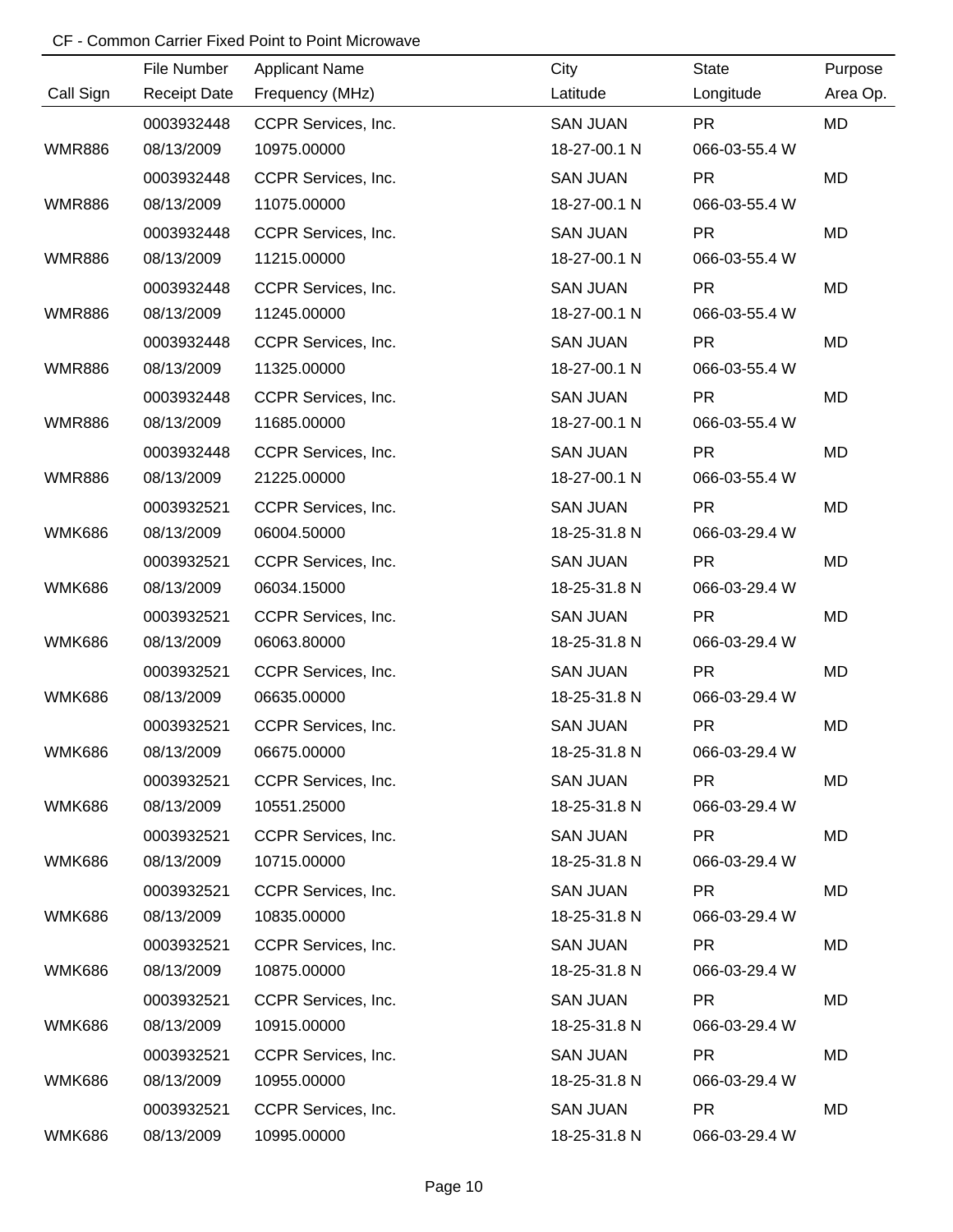|               | File Number         | <b>Applicant Name</b>             | City              | <b>State</b>  | Purpose   |
|---------------|---------------------|-----------------------------------|-------------------|---------------|-----------|
| Call Sign     | <b>Receipt Date</b> | Frequency (MHz)                   | Latitude          | Longitude     | Area Op.  |
|               | 0003932521          | CCPR Services, Inc.               | <b>SAN JUAN</b>   | <b>PR</b>     | <b>MD</b> |
| <b>WMK686</b> | 08/13/2009          | 11115.00000                       | 18-25-31.8 N      | 066-03-29.4 W |           |
|               | 0003932521          | CCPR Services, Inc.               | <b>SAN JUAN</b>   | <b>PR</b>     | MD        |
| <b>WMK686</b> | 08/13/2009          | 11155.00000                       | 18-25-31.8 N      | 066-03-29.4 W |           |
|               | 0003932521          | CCPR Services, Inc.               | <b>SAN JUAN</b>   | <b>PR</b>     | MD        |
| <b>WMK686</b> | 08/13/2009          | 11185.00000                       | 18-25-31.8 N      | 066-03-29.4 W |           |
|               | 0003932521          | CCPR Services, Inc.               | <b>SAN JUAN</b>   | <b>PR</b>     | MD        |
| <b>WMK686</b> | 08/13/2009          | 22425.00000                       | 18-25-31.8 N      | 066-03-29.4 W |           |
|               | 0003932526          | FiberTower Network Services Corp. | Scott Township    | PA            | MD        |
| WQFC275       | 08/13/2009          | 10622.50000                       | 40-22-46.5 N      | 080-05-18.0 W |           |
|               | 0003932526          | FiberTower Network Services Corp. | Scott Township    | PA            | MD        |
| WQFC275       | 08/13/2009          | 10715.00000                       | 40-22-46.5 N      | 080-05-18.0 W |           |
|               | 0003932526          | FiberTower Network Services Corp. | Scott Township    | PA            | MD        |
| WQFC275       | 08/13/2009          | 10795.00000                       | 40-22-46.5 N      | 080-05-18.0 W |           |
|               | 0003932526          | FiberTower Network Services Corp. | Scott Township    | PA            | MD        |
| WQFC275       | 08/13/2009          | 10875.00000                       | 40-22-46.5 N      | 080-05-18.0 W |           |
|               | 0003932526          | FiberTower Network Services Corp. | Scott Township    | PA            | MD        |
| WQFC275       | 08/13/2009          | 10955.00000                       | 40-22-46.5 N      | 080-05-18.0 W |           |
|               | 0003932526          | FiberTower Network Services Corp. | Scott Township    | PA            | MD        |
| WQFC275       | 08/13/2009          | 17900.00000                       | 40-22-46.5 N      | 080-05-18.0 W |           |
|               | 0003932527          | FiberTower Network Services Corp. | <b>PITTSBURGH</b> | PA            | MD        |
| WQFG737       | 08/13/2009          | 11405.00000                       | 40-25-56.0 N      | 079-52-03.0 W |           |
|               | 0003932527          | FiberTower Network Services Corp. | <b>PITTSBURGH</b> | PA            | MD        |
| WQFG737       | 08/13/2009          | 17820.00000                       | 40-25-56.0 N      | 079-52-03.0 W |           |
|               | 0003932527          | FiberTower Network Services Corp. | <b>PITTSBURGH</b> | PA            | MD        |
| WQFG737       | 08/13/2009          | 18000.00000                       | 40-25-56.0 N      | 079-52-03.0 W |           |
|               | 0003932527          | FiberTower Network Services Corp. | <b>PITTSBURGH</b> | PA            | MD        |
| WQFG737       | 08/13/2009          | 18120.00000                       | 40-25-56.0 N      | 079-52-03.0 W |           |
|               | 0003932538          | OREGON RSA #2, INC.               | THE DALLES        | <b>OR</b>     | MD        |
| <b>WMM852</b> | 08/13/2009          | 05945.20000                       | 45-38-18.0 N      | 121-01-56.0 W |           |
|               | 0003932538          | OREGON RSA #2, INC.               | THE DALLES        | <b>OR</b>     | MD        |
| WMM852        | 08/13/2009          | 05974.85000                       | 45-38-18.0 N      | 121-01-56.0 W |           |
|               | 0003932538          | OREGON RSA #2, INC.               | THE DALLES        | <b>OR</b>     | MD        |
| <b>WMM852</b> | 08/13/2009          | 06004.50000                       | 45-38-18.0 N      | 121-01-56.0 W |           |
|               | 0003932538          | OREGON RSA #2, INC.               | THE DALLES        | <b>OR</b>     | MD        |
| <b>WMM852</b> | 08/13/2009          | 06093.45000                       | 45-38-18.0 N      | 121-01-56.0 W |           |
|               | 0003932538          | OREGON RSA #2, INC.               | THE DALLES        | <b>OR</b>     | MD        |
| <b>WMM852</b> | 08/13/2009          | 06725.00000                       | 45-38-18.0 N      | 121-01-56.0 W |           |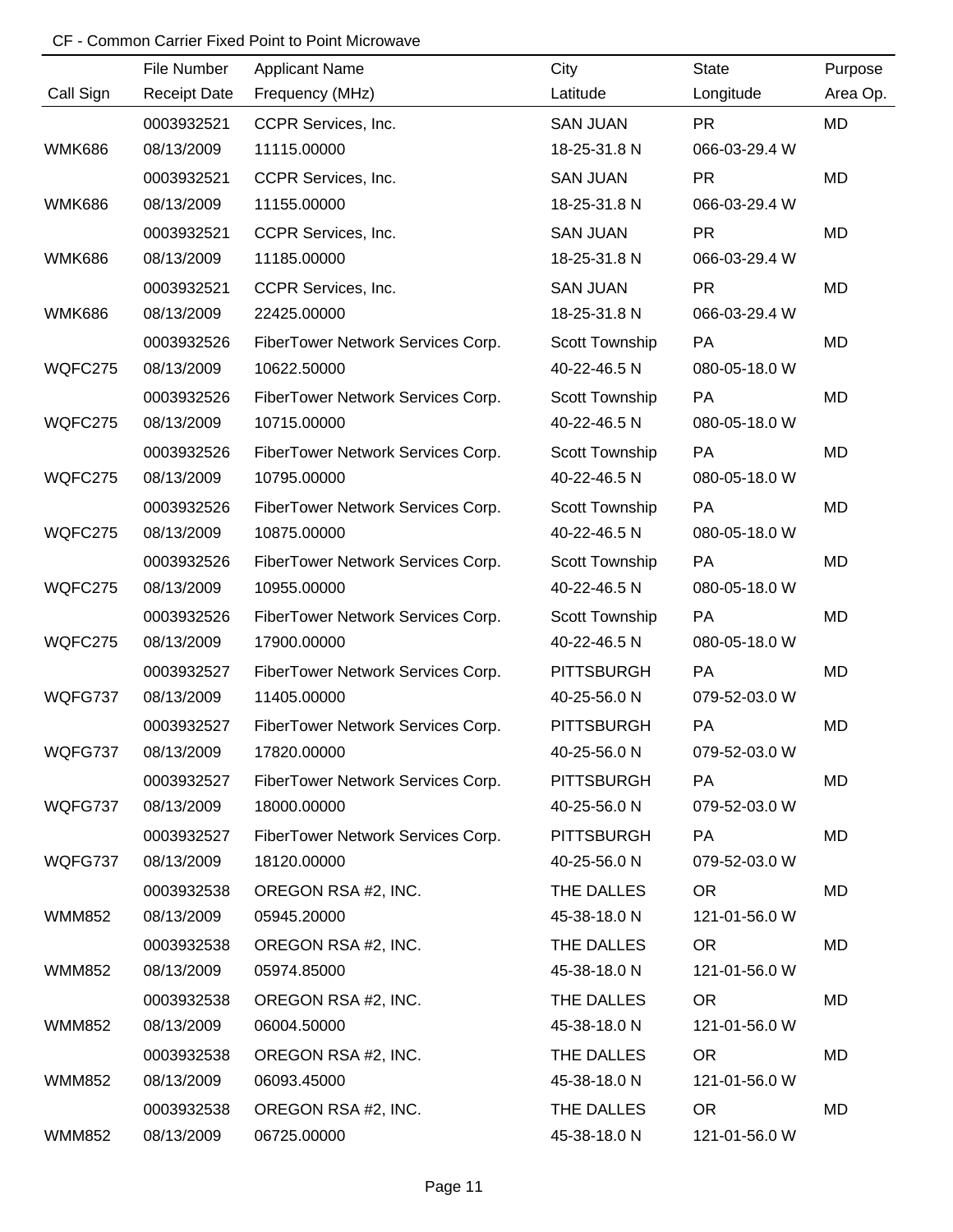|               | File Number         | <b>Applicant Name</b>                  | City                | <b>State</b>  | Purpose  |
|---------------|---------------------|----------------------------------------|---------------------|---------------|----------|
| Call Sign     | <b>Receipt Date</b> | Frequency (MHz)                        | Latitude            | Longitude     | Area Op. |
|               | 0003932538          | OREGON RSA #2, INC.                    | THE DALLES          | <b>OR</b>     | MD       |
| <b>WMM852</b> | 08/13/2009          | 11245.00000                            | 45-38-18.0 N        | 121-01-56.0 W |          |
|               | 0003932538          | OREGON RSA #2, INC.                    | THE DALLES          | OR            | MD       |
| <b>WMM852</b> | 08/13/2009          | 11285.00000                            | 45-38-18.0 N        | 121-01-56.0 W |          |
|               | 0003932538          | OREGON RSA #2, INC.                    | THE DALLES          | <b>OR</b>     | MD       |
| <b>WMM852</b> | 08/13/2009          | 11445.00000                            | 45-38-18.0 N        | 121-01-56.0 W |          |
|               | 0003932542          | Cellco Partnership                     | Catawissa           | PA            | MD       |
| WQKF385       | 08/13/2009          | 06377.61000                            | 40-56-33.9 N        | 076-25-27.2 W |          |
|               | 0003932542          | Cellco Partnership                     | Catawissa           | PA            | MD       |
| WQKF385       | 08/13/2009          | 11652.50000                            | 40-56-33.9 N        | 076-25-27.2 W |          |
|               | 0003932543          | OREGON RSA #2, INC.                    | <b>CARSON</b>       | <b>WA</b>     | MD       |
| <b>WMM853</b> | 08/13/2009          | 06256.54000                            | 45-44-10.4 N        | 121-40-51.2 W |          |
|               | 0003932543          | OREGON RSA #2, INC.                    | <b>CARSON</b>       | <b>WA</b>     | MD       |
| <b>WMM853</b> | 08/13/2009          | 06776.25000                            | 45-44-10.4 N        | 121-40-51.2 W |          |
|               | 0003932543          | OREGON RSA #2, INC.                    | <b>CARSON</b>       | <b>WA</b>     | MD       |
| <b>WMM853</b> | 08/13/2009          | 10621.25000                            | 45-44-10.4 N        | 121-40-51.2 W |          |
|               | 0003932543          | OREGON RSA #2, INC.                    | <b>CARSON</b>       | <b>WA</b>     | MD       |
| <b>WMM853</b> | 08/13/2009          | 11285.00000                            | 45-44-10.4 N        | 121-40-51.2 W |          |
|               | 0003932554          | Cellco Partnership                     | <b>FORKS</b>        | PA            | MD       |
| <b>WMJ533</b> | 08/13/2009          | 06093.45000                            | 41-05-44.3 N        | 076-20-39.7 W |          |
|               | 0003932554          | Cellco Partnership                     | <b>FORKS</b>        | PA            | MD       |
| <b>WMJ533</b> | 08/13/2009          | 06125.57000                            | 41-05-44.3 N        | 076-20-39.7 W |          |
|               | 0003932554          | Cellco Partnership                     | <b>FORKS</b>        | PA            | MD       |
| <b>WMJ533</b> | 08/13/2009          | 10755.00000                            | 41-05-44.3 N        | 076-20-39.7 W |          |
|               | 0003932554          | Cellco Partnership                     | <b>FORKS</b>        | PA            | MD       |
| <b>WMJ533</b> | 08/13/2009          | 11162.50000                            | 41-05-44.3 N        | 076-20-39.7 W |          |
|               | 0003932865          | Cellco Partnership                     | <b>WOODLAWN</b>     | IL.           | MD       |
| <b>WLV454</b> | 08/14/2009          | 06745.00000                            | 38-21-39.2 N        | 089-02-45.2 W |          |
|               | 0003932867          | Cellco Partnership                     | <b>MOUNT VERNON</b> | IL            | MD       |
| WPNC539       | 08/14/2009          | 06585.00000                            | 38-17-47.0 N        | 088-55-04.0 W |          |
|               | 0003932899          | ALLTEL COMMUNICATIONS OF THE SC JEROME |                     | AZ            | MD       |
| WPUN605       | 08/14/2009          | 10755.00000                            | 34-45-21.7 N        | 112-07-02.3 W |          |
|               | 0003932899          | ALLTEL COMMUNICATIONS OF THE SC JEROME |                     | AZ            | MD       |
| WPUN605       | 08/14/2009          | 11178.75000                            | 34-45-21.7 N        | 112-07-02.3 W |          |
|               | 0003932918          | Verizon Wireless (VAW) LLC             | <b>CAMPE VERDE</b>  | AZ            | MD       |
| <b>WMR826</b> | 08/14/2009          | 11245.00000                            | 34-28-10.1 N        | 111-52-30.5 W |          |
|               | 0003932934          | Edge Wireless, LLC                     | Terreton            | ID            | MD       |
| WQGC795       | 08/14/2009          | 06590.00000                            | 43-49-40.9 N        | 112-11-46.5 W |          |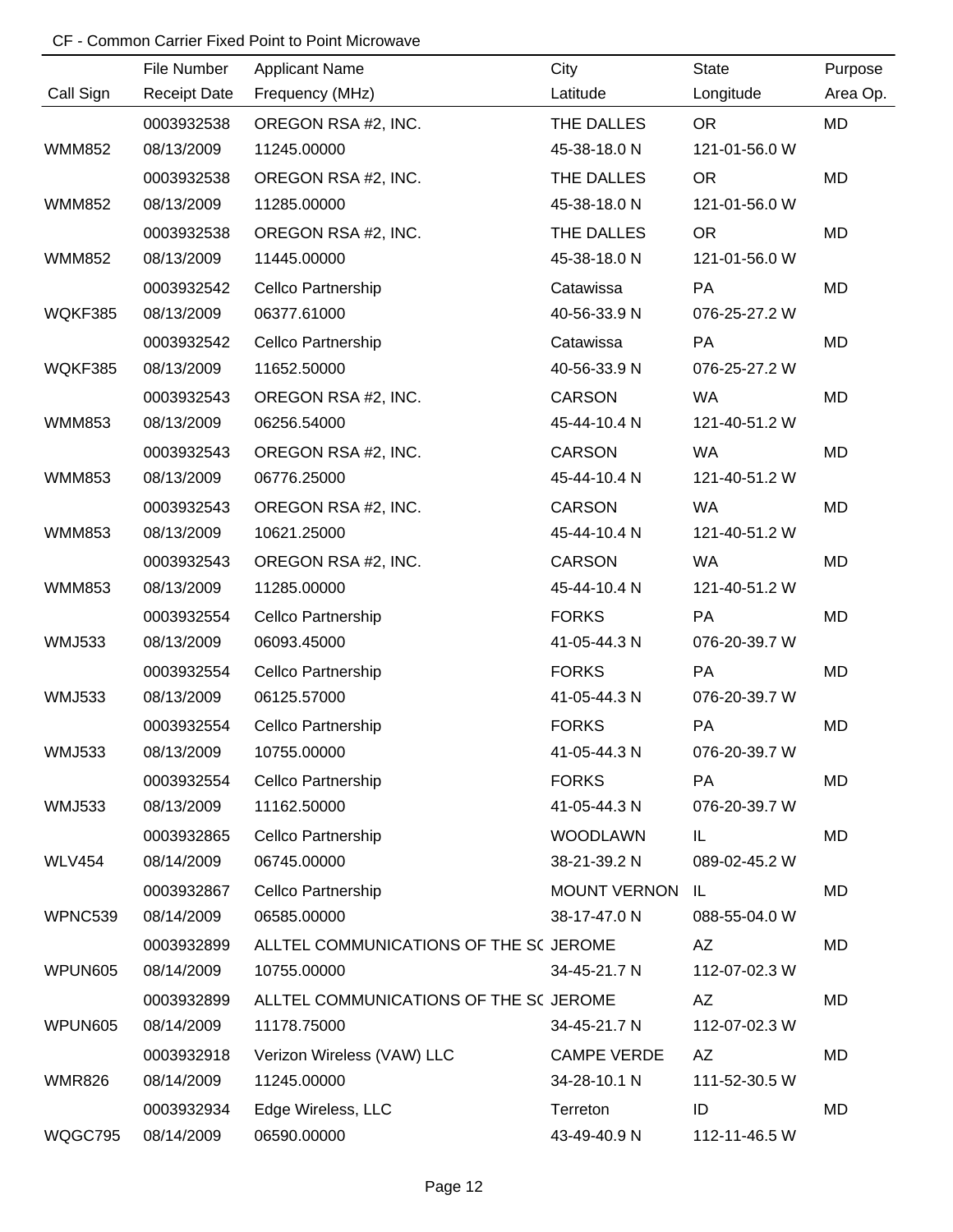|               | File Number         | <b>Applicant Name</b>                        | City               | State         | Purpose   |
|---------------|---------------------|----------------------------------------------|--------------------|---------------|-----------|
| Call Sign     | <b>Receipt Date</b> | Frequency (MHz)                              | Latitude           | Longitude     | Area Op.  |
|               | 0003932934          | Edge Wireless, LLC                           | Terreton           | ID            | <b>MD</b> |
| WQGC795       | 08/14/2009          | 11637.50000                                  | 43-49-40.9 N       | 112-11-46.5 W |           |
|               | 0003932960          | Edge Wireless, LLC                           | <b>Dubois</b>      | ID            | <b>MD</b> |
| WQGC794       | 08/14/2009          | 06750.00000                                  | 44-10-38.6 N       | 112-13-42.5 W |           |
|               | 0003932961          | Cellco Partnership                           | <b>EVANS FALLS</b> | <b>PA</b>     | <b>MD</b> |
| <b>WMP202</b> | 08/14/2009          | 11182.50000                                  | 41-27-05.4 N       | 076-00-32.2 W |           |
|               | 0003932996          | NORTHEAST PENNSYLVANIA SMSA LII SWOYERSVILLE |                    | PA            | <b>MD</b> |
| <b>WLT626</b> | 08/14/2009          | 11682.50000                                  | 41-19-28.4 N       | 075-53-15.9 W |           |
|               | 0003932997          | UNITED STATES CELLULAR OPERATIN LA PINE      |                    | <b>OR</b>     | MD        |
| <b>WMR264</b> | 08/14/2009          | 02115.20000                                  | 43-49-43.4 N       | 121-21-07.1 W |           |
|               | 0003932997          | UNITED STATES CELLULAR OPERATIN LA PINE      |                    | <b>OR</b>     | MD        |
| <b>WMR264</b> | 08/14/2009          | 06004.50000                                  | 43-49-43.4 N       | 121-21-07.1 W |           |
|               | 0003932997          | UNITED STATES CELLULAR OPERATIN LA PINE      |                    | <b>OR</b>     | MD        |
| <b>WMR264</b> | 08/14/2009          | 06655.00000                                  | 43-49-43.4 N       | 121-21-07.1 W |           |
|               | 0003932997          | UNITED STATES CELLULAR OPERATIN LA PINE      |                    | OR.           | MD        |
| <b>WMR264</b> | 08/14/2009          | 10616.25000                                  | 43-49-43.4 N       | 121-21-07.1 W |           |
|               | 0003932997          | UNITED STATES CELLULAR OPERATIN LA PINE      |                    | <b>OR</b>     | MD        |
| <b>WMR264</b> | 08/14/2009          | 10631.25000                                  | 43-49-43.4 N       | 121-21-07.1 W |           |
|               | 0003933006          | UNITED STATES CELLULAR OPERATIN LAPINE       |                    | <b>OR</b>     | MD        |
| WPON234       | 08/14/2009          | 06585.00000                                  | 43-39-00.0 N       | 121-25-46.0 W |           |
|               | 0003933006          | UNITED STATES CELLULAR OPERATIN LAPINE       |                    | <b>OR</b>     | MD        |
| WPON234       | 08/14/2009          | 06815.00000                                  | 43-39-00.0 N       | 121-25-46.0 W |           |
|               | 0003933006          | UNITED STATES CELLULAR OPERATIN LAPINE       |                    | <b>OR</b>     | MD        |
| WPON234       | 08/14/2009          | 10628.75000                                  | 43-39-00.0 N       | 121-25-46.0 W |           |
|               | 0003935542          | CCPR Services, Inc.                          | <b>HATO REY</b>    | <b>PR</b>     | MD        |
| WPND766       | 08/14/2009          | 11622.50000                                  | 18-25-01.3 N       | 066-02-36.8 W |           |
|               | 0003935542          | CCPR Services, Inc.                          | <b>HATO REY</b>    | <b>PR</b>     | MD        |
| WPND766       | 08/14/2009          | 22825.00000                                  | 18-25-01.3 N       | 066-02-36.8 W |           |
|               | 0003927566          | Verizon Wireless (VAW) LLC                   | Lyle               | WA            | <b>NE</b> |
|               | 08/07/2009          | 11405.00000                                  | 45-40-33.6 N       | 121-11-56.0 W |           |
|               | 0003927566          | Verizon Wireless (VAW) LLC                   | Lyle               | <b>WA</b>     | <b>NE</b> |
|               | 08/07/2009          | 18080.00000                                  | 45-40-33.6 N       | 121-11-56.0 W |           |
|               | 0003927589          | Unicom, Inc.                                 | Shaqeluk, AK       | AK            | <b>NE</b> |
|               | 08/07/2009          | 06286.19000                                  | 62-38-47.1 N       | 159-31-41.5 W |           |
|               | 0003927589          | Unicom, Inc.                                 | Shaqeluk, AK       | AK            | <b>NE</b> |
|               | 08/07/2009          | 06315.84000                                  | 62-38-47.1 N       | 159-31-41.5 W |           |
|               | 0003927589          | Unicom, Inc.                                 | Shaqeluk, AK       | AK            | <b>NE</b> |
|               | 08/07/2009          | 06345.49000                                  | 62-38-47.1 N       | 159-31-41.5 W |           |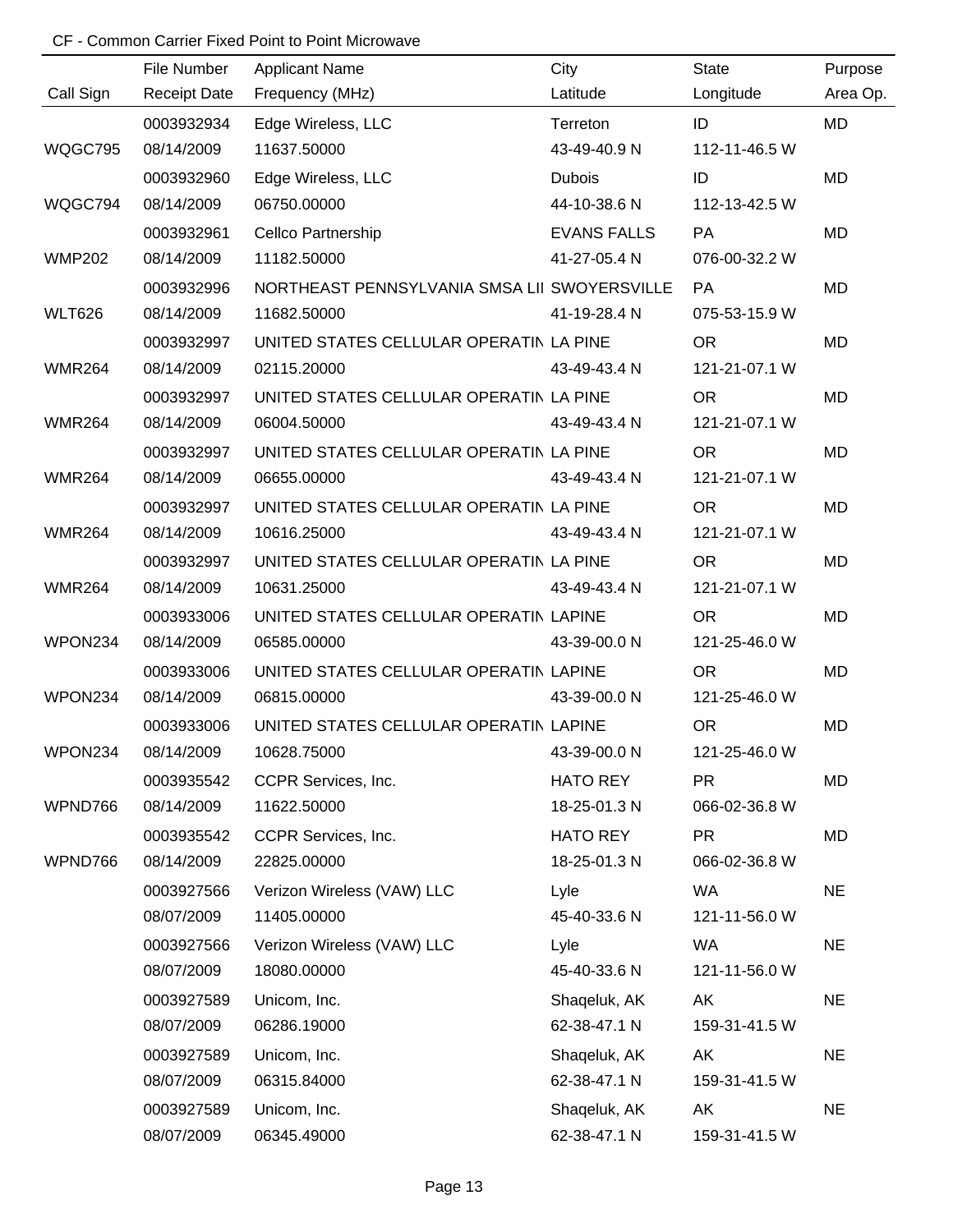|           | File Number         | <b>Applicant Name</b>                               | City           | <b>State</b>  | Purpose   |
|-----------|---------------------|-----------------------------------------------------|----------------|---------------|-----------|
| Call Sign | <b>Receipt Date</b> | Frequency (MHz)                                     | Latitude       | Longitude     | Area Op.  |
|           | 0003927590          | Unicom, Inc.                                        | Grayling, AK   | AK            | <b>NE</b> |
|           | 08/07/2009          | 06034.15000                                         | 62-54-23.1 N   | 160-03-47.0 W |           |
|           | 0003927590          | Unicom, Inc.                                        | Grayling, AK   | AK            | <b>NE</b> |
|           | 08/07/2009          | 06063.80000                                         | 62-54-23.1 N   | 160-03-47.0 W |           |
|           | 0003927590          | Unicom, Inc.                                        | Grayling, AK   | AK            | <b>NE</b> |
|           | 08/07/2009          | 06093.45000                                         | 62-54-23.1 N   | 160-03-47.0 W |           |
|           | 0003927591          | Unicom, Inc.                                        | Anvik, AK      | AK            | <b>NE</b> |
|           | 08/07/2009          | 06034.15000                                         | 62-38-33.0 N   | 160-11-01.3 W |           |
|           | 0003927591          | Unicom, Inc.                                        | Anvik, AK      | AK            | <b>NE</b> |
|           | 08/07/2009          | 06063.80000                                         | 62-38-33.0 N   | 160-11-01.3 W |           |
|           | 0003927591          | Unicom, Inc.                                        | Anvik, AK      | AK            | <b>NE</b> |
|           | 08/07/2009          | 06093.45000                                         | 62-38-33.0 N   | 160-11-01.3 W |           |
|           | 0003928400          | USCOC OF GREATER NORTH CAROLII Clarkton             |                | <b>NC</b>     | <b>NE</b> |
|           | 08/10/2009          | 06705.00000                                         | 34-27-11.3 N   | 078-33-47.9 W |           |
|           | 0003929372          | OREGON RSA #2, INC.                                 | Ontario        | <b>OR</b>     | <b>NE</b> |
|           | 08/10/2009          | 06120.63000                                         | 44-08-33.0 N   | 117-05-26.2 W |           |
|           | 0003929569          | <b>Towerstream Corp</b>                             | New York, NY   | <b>NY</b>     | <b>NE</b> |
|           | 08/10/2009          | 21270.00000                                         | 40-44-32.9 N   | 073-59-07.3 W |           |
|           | 0003929569          | <b>Towerstream Corp</b>                             | New York, NY   | <b>NY</b>     | <b>NE</b> |
|           | 08/10/2009          | 21320.00000                                         | 40-44-32.9 N   | 073-59-07.3 W |           |
|           | 0003929611          | <b>Towerstream Corp</b>                             | Queens, NY     | <b>NY</b>     | <b>NE</b> |
|           | 08/10/2009          | 22025.00000                                         | 40-44-23.0 N   | 073-56-48.7 W |           |
|           | 0003929635          | ACS of Anchorage License Sub, Inc.                  | Anchorage      | AK            | <b>NE</b> |
|           | 08/10/2009          | 19545.00000                                         | 61-23-20.0 N   | 149-31-02.0 W |           |
|           | 0003930634          | <b>DETEL Wireless LLC</b>                           | <b>GAHAGAN</b> | LA            | <b>NE</b> |
|           | 08/11/2009          | 17840.00000                                         | 32-00-57.1 N   | 093-20-40.7 W |           |
|           | 0003930636          | <b>DETEL Wireless LLC</b>                           | <b>GAHAGAN</b> | LA            | <b>NE</b> |
|           | 08/11/2009          | 19400.00000                                         | 32-02-30.0 N   | 093-24-27.3 W |           |
|           | 0003930642          | <b>DETEL Wireless LLC</b>                           | <b>BUNKIE</b>  | LA            | <b>NE</b> |
|           | 08/11/2009          | 10735.00000                                         | 30-56-54.9 N   | 092-10-37.0 W |           |
|           | 0003931053          | Colorado 7-Saguache Limited Partnership Creede      |                | CO            | <b>NE</b> |
|           | 08/12/2009          | 06034.15000                                         | 37-29-34.8 N   | 106-48-04.4 W |           |
|           | 0003931062          | Colorado 7-Saguache Limited Partnership South Fork  |                | CO            | <b>NE</b> |
|           | 08/12/2009          | 06226.89000                                         | 37-43-47.0 N   | 106-35-20.1 W |           |
|           | 0003931062          | Colorado 7-Saguache Limited Partnership South Fork  |                | CO            | <b>NE</b> |
|           | 08/12/2009          | 06286.19000                                         | 37-43-47.0 N   | 106-35-20.1 W |           |
|           | 0003931063          | Colorado 7-Saguache Limited Partnership MONTE VISTA |                | CO            | <b>NE</b> |
|           | 08/12/2009          | 05974.85000                                         | 37-37-17.0 N   | 106-15-22.0 W |           |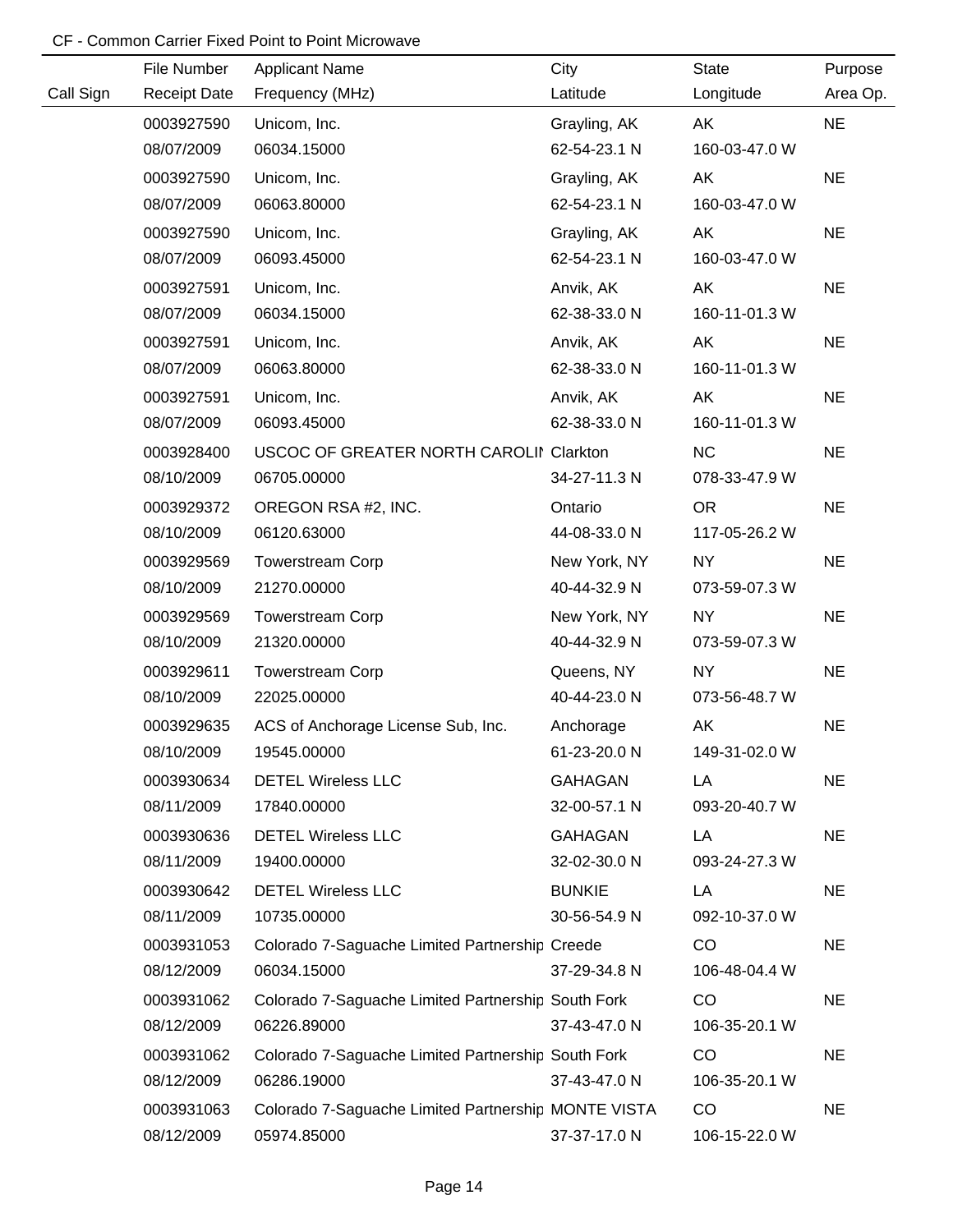|           | File Number         | <b>Applicant Name</b>                | City         | <b>State</b>  | Purpose   |
|-----------|---------------------|--------------------------------------|--------------|---------------|-----------|
| Call Sign | <b>Receipt Date</b> | Frequency (MHz)                      | Latitude     | Longitude     | Area Op.  |
|           | 0003931110          | USCOC OF GREATER MISSOURI, LLC       | <b>DIXON</b> | <b>MO</b>     | <b>NE</b> |
|           | 08/12/2009          | 10587.50000                          | 37-53-41.7 N | 092-05-33.6 W |           |
|           | 0003931283          | USCOC OF GREATER MISSOURI, LLC       | Rocky Ridge  | <b>MO</b>     | <b>NE</b> |
|           | 08/12/2009          | 06655.00000                          | 37-48-54.9 N | 090-09-37.1 W |           |
|           | 0003932161          | CCPR Services, Inc.                  | Guaynabo     | <b>PR</b>     | <b>NE</b> |
|           | 08/13/2009          | 11692.50000                          | 18-20-08.9 N | 066-07-25.9 W |           |
|           | 0003932202          | CCPR Services, Inc.                  | Bayamon      | <b>PR</b>     | <b>NE</b> |
|           | 08/13/2009          | 11652.50000                          | 18-20-18.8 N | 066-09-26.3 W |           |
|           | 0003932299          | Seattle SMSA Limited Partnership     | Forks        | WA            | <b>NE</b> |
|           | 08/13/2009          | 10577.50000                          | 48-05-04.2 N | 124-04-23.1 W |           |
|           | 0003932397          | UNITED STATES CELLULAR OPERATIN OMRO |              | WI            | <b>NE</b> |
|           | 08/13/2009          | 06855.00000                          | 43-59-14.4 N | 088-47-11.4 W |           |
|           | 0003932524          | FiberTower Network Services Corp.    | Pittsburgh   | PA            | <b>NE</b> |
|           | 08/13/2009          | 19380.00000                          | 40-27-06.9 N | 079-53-52.5 W |           |
|           | 0003932528          | FiberTower Network Services Corp.    | Mt. Lebanon  | PA            | <b>NE</b> |
|           | 08/13/2009          | 10557.50000                          | 40-23-00.0 N | 080-02-36.6 W |           |
|           | 0003932635          | Union Telephone Company              | Casper       | <b>WY</b>     | <b>NE</b> |
|           | 08/13/2009          | 10562.50000                          | 42-44-15.8 N | 106-33-12.9 W |           |
|           | 0003935726          | MetroPCS California, LLC             | Lockeford    | CA            | <b>NE</b> |
|           | 08/14/2009          | 10995.00000                          | 38-10-10.4 N | 121-08-09.2 W |           |
|           | 0003935736          | MetroPCS California, LLC             | Linden       | CA            | <b>NE</b> |
|           | 08/14/2009          | 11485.00000                          | 38-01-21.3 N | 121-07-39.3 W |           |

# CG - General Aviation Air-ground Radiotelephone

|               | File Number | Applicant Name               | City     | State     | Purpose  |
|---------------|-------------|------------------------------|----------|-----------|----------|
| Call Sign     |             | Receipt Date Frequency (MHz) | Latitude | Longitude | Area Op. |
|               | 0003932927  | Verizon Florida Inc.         |          |           | RO       |
| <b>KWU228</b> | 08/14/2009  |                              |          |           |          |

## CL - Cellular

|           | File Number         | <b>Applicant Name</b> | City          | <b>State</b>  | Purpose  |
|-----------|---------------------|-----------------------|---------------|---------------|----------|
| Call Sign | <b>Receipt Date</b> | Frequency (MHz)       | Latitude      | Longitude     | Area Op. |
|           | 0003865516          | WWC HOLDING CO., INC. | <b>Dutton</b> | мт            | AM       |
| KNKA732   | 08/12/2009          |                       | 47-45-23.8 N  | 111-40-29.2 W |          |
|           | 0003865516          | WWC HOLDING CO., INC. | Stanford      | мт            | AM       |
| KNKA732   | 08/12/2009          |                       | 47-10-02.6 N  | 110-16-28.7 W |          |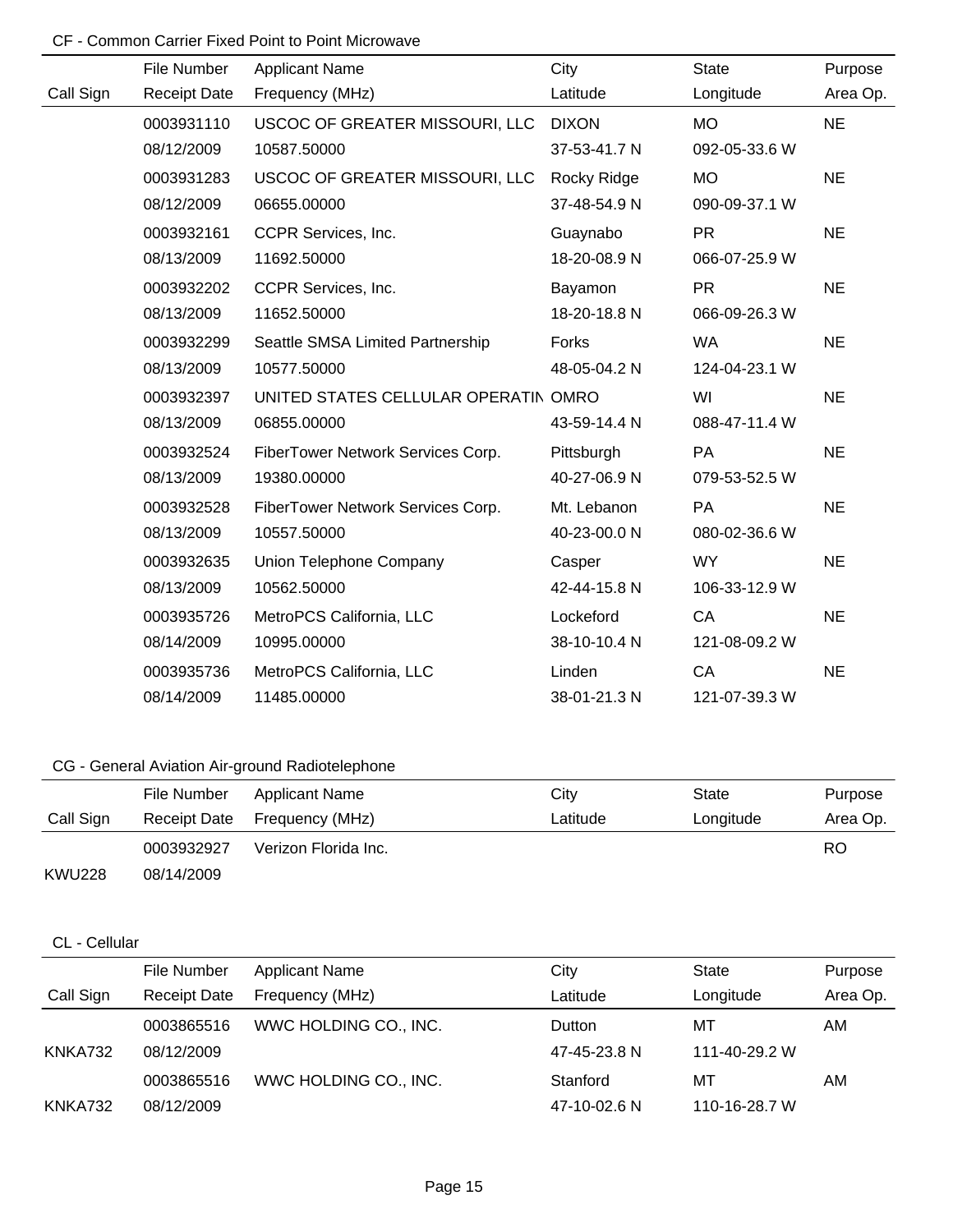### CL - Cellular

|                | File Number         | <b>Applicant Name</b>                 | City            | State         | Purpose   |
|----------------|---------------------|---------------------------------------|-----------------|---------------|-----------|
| Call Sign      | <b>Receipt Date</b> | Frequency (MHz)                       | Latitude        | Longitude     | Area Op.  |
|                | 0003931086          | Cellular, Inc. Financial Corporation  | <b>MOBRIDGE</b> | <b>SD</b>     | <b>MD</b> |
| <b>KNKN588</b> | 08/12/2009          |                                       | 45-31-51.0 N    | 100-20-40.0 W |           |
|                | 0003931218          | <b>Upstate Cellular Network</b>       | Sherburne       | <b>NY</b>     | MD.       |
| KNKQ423        | 08/12/2009          |                                       | 42-40-02.5 N    | 075-28-48.7 W |           |
|                | 0003927780          | UC/PTC Wisconsin, LLC                 |                 |               | <b>RO</b> |
| <b>KNKN360</b> | 08/10/2009          |                                       |                 |               |           |
|                | 0003927783          | Appleton Oshkosh Neenah MSA, LP d/b/a |                 |               | <b>RO</b> |
| KNKN326        | 08/10/2009          |                                       |                 |               |           |
|                | 0003929946          | WWC License L.L.C.                    |                 |               | <b>RO</b> |
| KNKR310        | 08/11/2009          |                                       |                 |               |           |

### GX - SMR, 806-821/851-866 MHz, Conventional

|                | File Number         | Applicant Name                 | City     | <b>State</b> | Purpose   |
|----------------|---------------------|--------------------------------|----------|--------------|-----------|
| Call Sign      | <b>Receipt Date</b> | Frequency (MHz)                | Latitude | Longitude    | Area Op.  |
|                | 0003933045          | NEXTEL COMMUNICATIONS OF THE M |          |              | <b>RO</b> |
| WPFY262        | 08/14/2009          |                                |          |              |           |
|                | 0003933046          | NEXTEL COMMUNICATIONS OF THE M |          |              | <b>RO</b> |
| WPFY264        | 08/14/2009          |                                |          |              |           |
|                | 0003933047          | NEXTEL COMMUNICATIONS OF THE M |          |              | <b>RO</b> |
| <b>WPFY268</b> | 08/14/2009          |                                |          |              |           |
|                | 0003933048          | NEXTEL COMMUNICATIONS OF THE M |          |              | <b>RO</b> |
| WPFY512        | 08/14/2009          |                                |          |              |           |
|                | 0003933049          | NEXTEL COMMUNICATIONS OF THE M |          |              | <b>RO</b> |
| WPFY528        | 08/14/2009          |                                |          |              |           |
|                | 0003933050          | NEXTEL COMMUNICATIONS OF THE M |          |              | <b>RO</b> |
| <b>WPFY532</b> | 08/14/2009          |                                |          |              |           |
|                | 0003933051          | NEXTEL COMMUNICATIONS OF THE M |          |              | <b>RO</b> |
| <b>WPFY533</b> | 08/14/2009          |                                |          |              |           |
|                | 0003933052          | NEXTEL COMMUNICATIONS OF THE M |          |              | <b>RO</b> |
| WPFY536        | 08/14/2009          |                                |          |              |           |

# IK - Industrial/Business Pool - Commercial, Conventional

|           | File Number         | Applicant Name              | City     | State     | Purpose  |
|-----------|---------------------|-----------------------------|----------|-----------|----------|
| Call Sign | <b>Receipt Date</b> | Frequency (MHz)             | Latitude | Longitude | Area Op. |
|           | 0003928227          | Morris Communications, Inc. |          |           | RO.      |
| WPFX854   | 08/10/2009          |                             |          |           |          |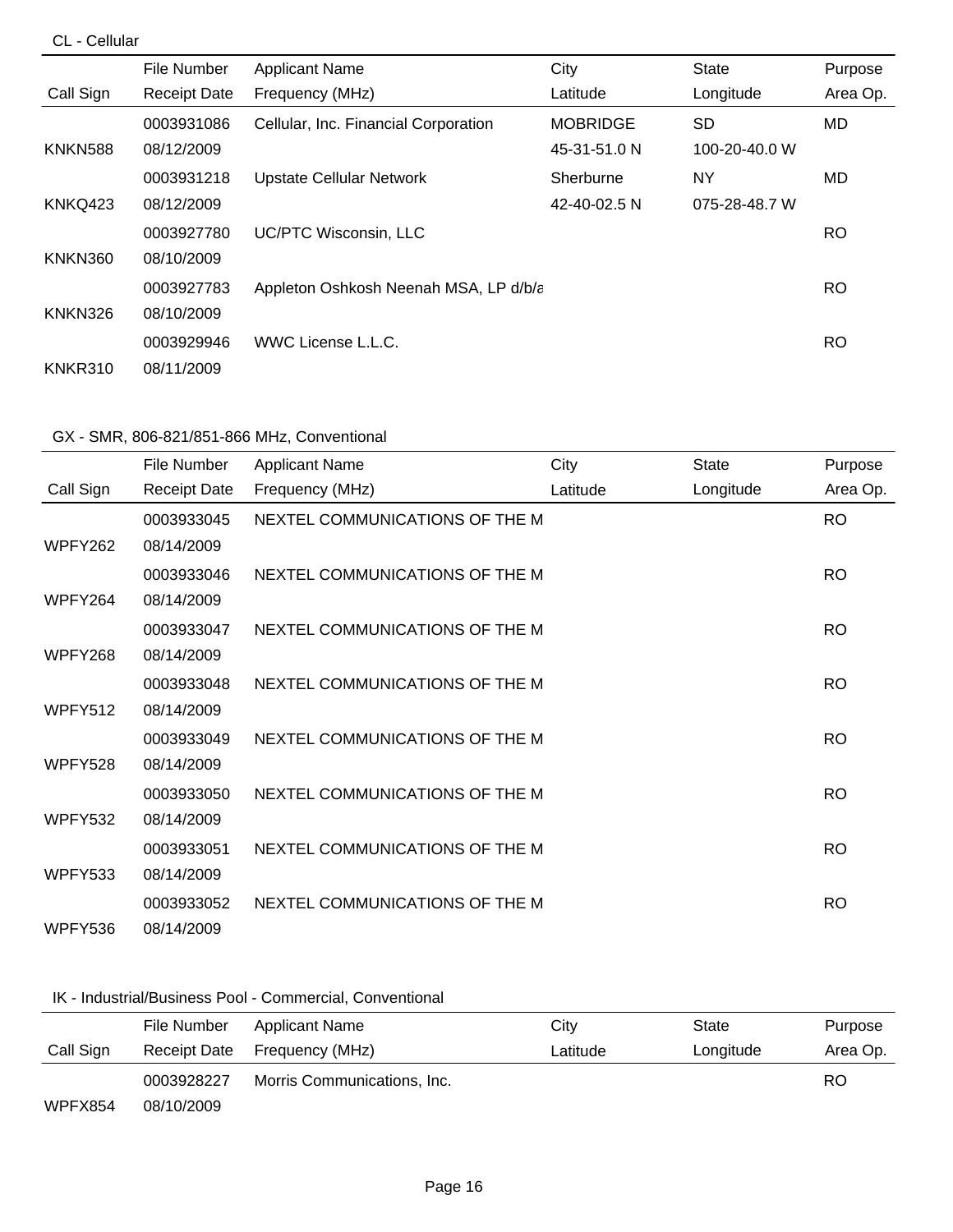### IK - Industrial/Business Pool - Commercial, Conventional

|                | File Number         | <b>Applicant Name</b>                   | City     | <b>State</b> | Purpose   |
|----------------|---------------------|-----------------------------------------|----------|--------------|-----------|
| Call Sign      | <b>Receipt Date</b> | Frequency (MHz)                         | Latitude | Longitude    | Area Op.  |
|                | 0003928228          | Morris Communications, Inc.             |          |              | <b>RO</b> |
| WPFY878        | 08/10/2009          |                                         |          |              |           |
|                | 0003928500          | <b>BELL MOUNTAIN ENTERPRISES INC DI</b> |          |              | <b>RO</b> |
| WPOX553        | 08/10/2009          |                                         |          |              |           |
|                | 0003929893          | FitzSimons, Nicholas T                  |          |              | <b>RO</b> |
| <b>WNHM462</b> | 08/11/2009          |                                         |          |              |           |
|                | 0003929933          | DEISENROTH, WILLIAM:DEISENROTH,         |          |              | <b>RO</b> |
| WPFW605        | 08/11/2009          |                                         |          |              |           |
|                | 0003929953          | LOCATOR PAGING & ANSWERING SER          |          |              | <b>RO</b> |
| WNCV360        | 08/11/2009          |                                         |          |              |           |
|                | 0003930511          | <b>SELF RADIO INC</b>                   |          |              | <b>RO</b> |
| WPPA880        | 08/11/2009          |                                         |          |              |           |
|                | 0003932746          | <b>COMMUNICATIONS ENGINEERING</b>       |          |              | <b>RO</b> |
| WPOY707        | 08/13/2009          |                                         |          |              |           |

# LP - Broadcast Auxiliary Low Power

|           | File Number         | <b>Applicant Name</b>     | City         | <b>State</b>  | Purpose      |
|-----------|---------------------|---------------------------|--------------|---------------|--------------|
| Call Sign | <b>Receipt Date</b> | Frequency (MHz)           | Latitude     | Longitude     | Area Op.     |
|           | 0003932238          | CBS BROADCASTING INC.     | Philadelphia | <b>PA</b>     | <b>NE</b>    |
|           | 08/13/2009          | 00054.00000 - 00072.00000 | 39-57-44.4 N | 075-09-51.5 W | P            |
|           | 0003932238          | CBS BROADCASTING INC.     | Philadelphia | <b>PA</b>     | <b>NE</b>    |
|           | 08/13/2009          | 00076.00000 - 00088.00000 | 39-57-44.4 N | 075-09-51.5 W | P            |
|           | 0003932238          | CBS BROADCASTING INC.     | Philadelphia | <b>PA</b>     | <b>NE</b>    |
|           | 08/13/2009          | 00174.00000 - 00216.00000 | 39-57-44.4 N | 075-09-51.5 W | $\mathsf{P}$ |
|           | 0003932238          | CBS BROADCASTING INC.     | Philadelphia | <b>PA</b>     | <b>NE</b>    |
|           | 08/13/2009          | 00470.00000 - 00488.00000 | 39-57-44.4 N | 075-09-51.5 W | P            |
|           | 0003932238          | CBS BROADCASTING INC.     | Philadelphia | <b>PA</b>     | <b>NE</b>    |
|           | 08/13/2009          | 00488.00000 - 00494.00000 | 39-57-44.4 N | 075-09-51.5 W | P            |
|           | 0003932238          | CBS BROADCASTING INC.     | Philadelphia | <b>PA</b>     | <b>NE</b>    |
|           | 08/13/2009          | 00494.00000 - 00608.00000 | 39-57-44.4 N | 075-09-51.5 W | P            |
|           | 0003932238          | CBS BROADCASTING INC.     | Philadelphia | <b>PA</b>     | <b>NE</b>    |
|           | 08/13/2009          | 00614.00000 - 00698.00000 | 39-57-44.4 N | 075-09-51.5 W | $\mathsf{P}$ |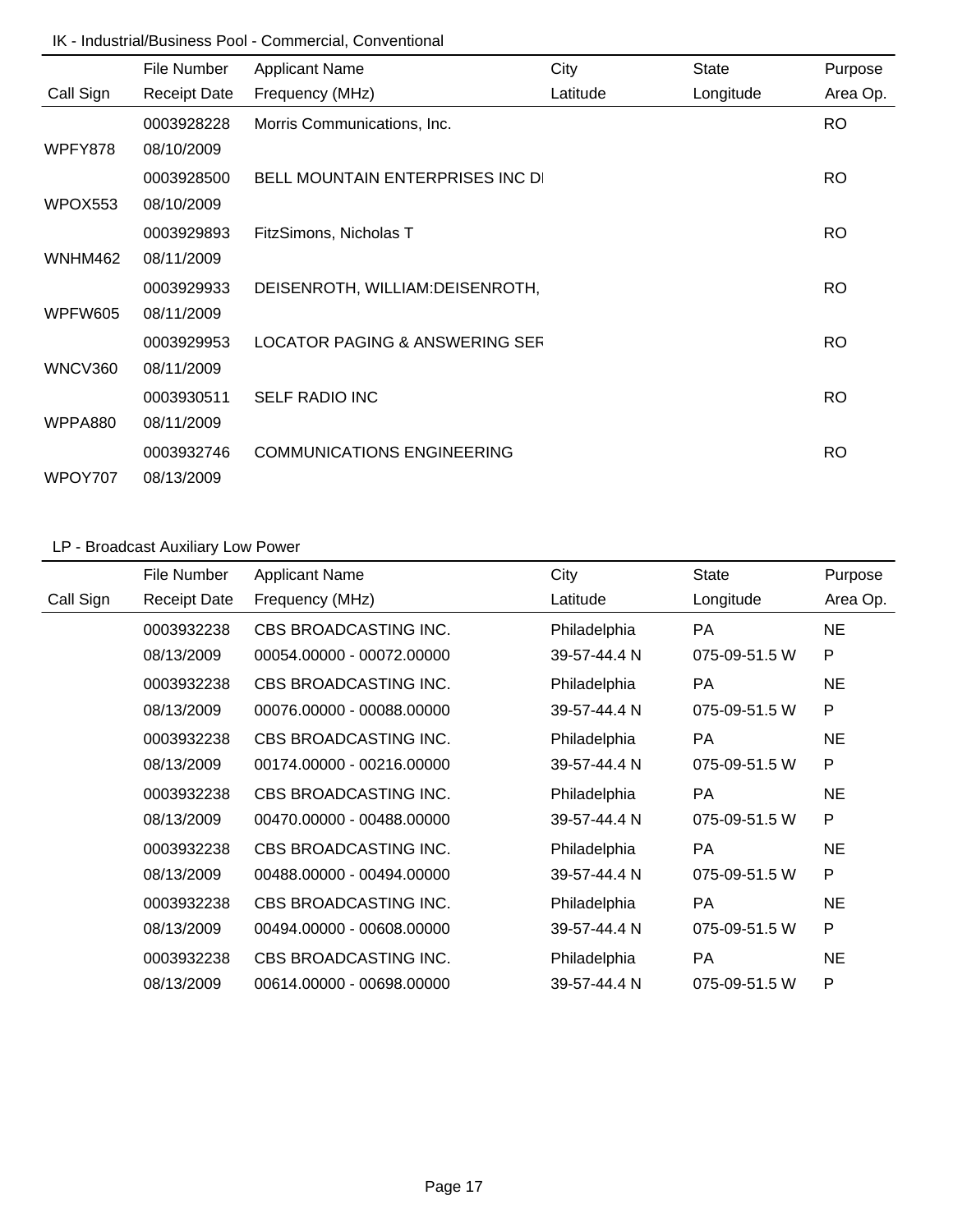|           | File Number         | <b>Applicant Name</b>            | City                | <b>State</b>  | Purpose  |
|-----------|---------------------|----------------------------------|---------------------|---------------|----------|
| Call Sign | <b>Receipt Date</b> | Frequency (MHz)                  | Latitude            | Longitude     | Area Op. |
|           | 0003852356          | Pacific Gas and Electric Company | <b>PRATTVILLE</b>   | CA            | AM       |
| KMW35     | 08/12/2009          | 00953.55000                      | 40-10-31.5 N        | 121-11-25.8 W |          |
|           | 0003852356          | Pacific Gas and Electric Company | <b>PRATTVILLE</b>   | CA            | AM       |
| KMW35     | 08/12/2009          | 02194.40000                      | 40-10-31.5 N        | 121-11-25.8 W |          |
|           | 0003852356          | Pacific Gas and Electric Company | <b>PRATTVILLE</b>   | CA            | AM       |
| KMW35     | 08/12/2009          | 06785.62500                      | 40-10-31.5 N        | 121-11-25.8 W |          |
|           | 0003852356          | Pacific Gas and Electric Company | <b>PRATTVILLE</b>   | CA            | AM       |
| KMW35     | 08/12/2009          | 06865.00000                      | 40-10-31.5 N        | 121-11-25.8 W |          |
|           | 0003852357          | Pacific Gas and Electric Company | <b>PRATTVILLE</b>   | CA            | AM       |
| KMW34     | 08/12/2009          | 00957.15000                      | 40-06-51.5 N        | 121-08-49.8 W |          |
|           | 0003852357          | Pacific Gas and Electric Company | <b>PRATTVILLE</b>   | CA            | AM       |
| KMW34     | 08/12/2009          | 02144.40000                      | 40-06-51.5 N        | 121-08-49.8 W |          |
|           | 0003852358          | Pacific Gas and Electric Company | <b>RICH BAR</b>     | CA            | AM       |
| KMW32     | 08/12/2009          | 06625.62500                      | 40-02-14.5 N        | 121-11-11.8 W |          |
|           | 0003852358          | Pacific Gas and Electric Company | <b>RICH BAR</b>     | CA            | AM       |
| KMW32     | 08/12/2009          | 06660.62500                      | 40-02-14.5 N        | 121-11-11.8 W |          |
|           | 0003852359          | Pacific Gas and Electric Company | <b>BELDEN</b>       | CA            | AM       |
| KCY81     | 08/12/2009          | 06820.62500                      | 40-00-27.5 N        | 121-14-54.8 W |          |
|           | 0003852359          | Pacific Gas and Electric Company | <b>BELDEN</b>       | CA            | AM       |
| KCY81     | 08/12/2009          | 06845.00000                      | 40-00-27.5 N        | 121-14-54.8 W |          |
|           | 0003864268          | UNION PACIFIC RAILROAD           | <b>BITTER CREEK</b> | <b>WY</b>     | AM       |
| KBY29     | 08/10/2009          | 02197.60000                      | 41-42-17.8 N        | 108-35-17.3 W |          |
|           | 0003864268          | UNION PACIFIC RAILROAD           | <b>BITTER CREEK</b> | <b>WY</b>     | AM       |
| KBY29     | 08/10/2009          | 06775.00000                      | 41-42-17.8 N        | 108-35-17.3 W |          |
|           | 0003864268          | UNION PACIFIC RAILROAD           | <b>BITTER CREEK</b> | WY .          | AM       |
| KBY29     | 08/10/2009          | 06845.00000                      | 41-42-17.8 N        | 108-35-17.3 W |          |
|           | 0003864269          | UNION PACIFIC RAILROAD           | GREEN RIVER         | WY l          | AM       |
| KBY34     | 08/10/2009          | 06745.00000                      | 41-28-35.8 N        | 109-28-53.4 W |          |
|           | 0003864269          | UNION PACIFIC RAILROAD           | <b>GREEN RIVER</b>  | WY l          | AM       |
| KBY34     | 08/10/2009          | 06805.00000                      | 41-28-35.8 N        | 109-28-53.4 W |          |
|           | 0003864269          | UNION PACIFIC RAILROAD           | <b>GREEN RIVER</b>  | WY l          | AM       |
| KBY34     | 08/10/2009          | 06825.00000                      | 41-28-35.8 N        | 109-28-53.4 W |          |
|           | 0003864270          | UNION PACIFIC RAILROAD           | CHURCH BUTTES WY    |               | AM       |
| KBY30     | 08/10/2009          | 06615.00000                      | 41-25-04.8 N        | 110-04-50.5 W |          |
|           | 0003864270          | UNION PACIFIC RAILROAD           | CHURCH BUTTES WY    |               | AM       |
| KBY30     | 08/10/2009          | 06625.00000                      | 41-25-04.8 N        | 110-04-50.5 W |          |
|           | 0003864270          | UNION PACIFIC RAILROAD           | CHURCH BUTTES WY    |               | AM       |
| KBY30     | 08/10/2009          | 06665.00000                      | 41-25-04.8 N        | 110-04-50.5 W |          |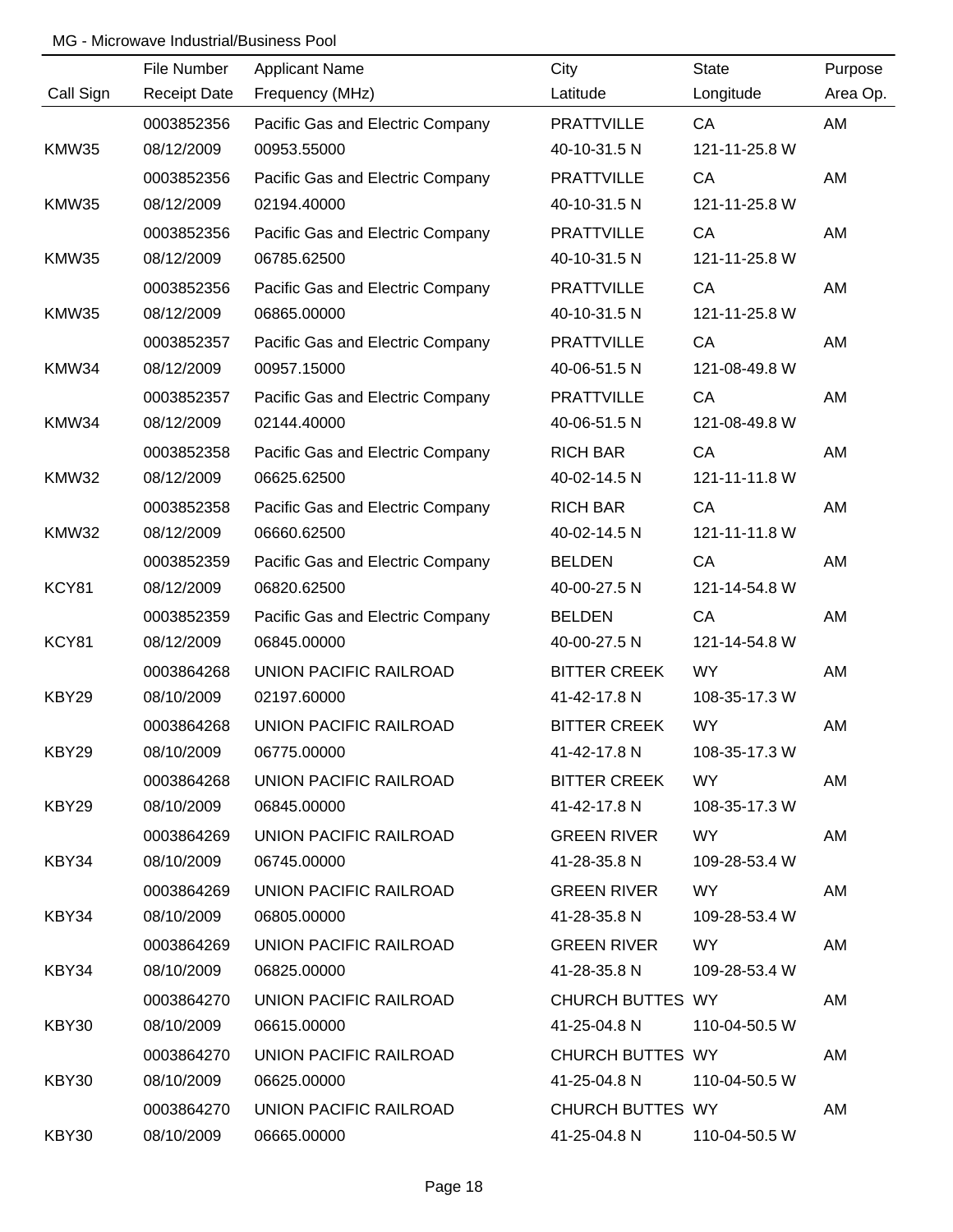|                | File Number         | <b>Applicant Name</b>                  | City                | <b>State</b>  | Purpose  |
|----------------|---------------------|----------------------------------------|---------------------|---------------|----------|
| Call Sign      | <b>Receipt Date</b> | Frequency (MHz)                        | Latitude            | Longitude     | Area Op. |
|                | 0003882922          | Nevada Power                           | <b>BOULDER CITY</b> | <b>NV</b>     | AM       |
| WNTC491        | 08/12/2009          | 06655.00000                            | 35-48-20.9 N        | 115-00-32.9 W |          |
|                | 0003882922          | Nevada Power                           | <b>BOULDER CITY</b> | <b>NV</b>     | AM       |
| WNTC491        | 08/12/2009          | 11138.12500                            | 35-48-20.9 N        | 115-00-32.9 W |          |
|                | 0003898048          | Duke Energy Carolinas, LLC             | Richburg            | <b>SC</b>     | AM       |
| WQCA480        | 08/10/2009          | 06345.49000                            | 34-42-20.5 N        | 081-01-10.2 W |          |
|                | 0003898048          | Duke Energy Carolinas, LLC             | Richburg            | <b>SC</b>     | AM       |
| WQCA480        | 08/14/2009          | 06345.49000                            | 34-42-20.5 N        | 081-01-10.2 W |          |
|                | 0003898048          | Duke Energy Carolinas, LLC             | Richburg            | <b>SC</b>     | AM       |
| WQCA480        | 08/13/2009          | 06345.49000                            | 34-42-20.5 N        | 081-01-10.2 W |          |
|                | 0003898048          | Duke Energy Carolinas, LLC             | Richburg            | <b>SC</b>     | AM       |
| WQCA480        | 08/14/2009          | 06625.00000                            | 34-42-20.5 N        | 081-01-10.2 W |          |
|                | 0003898048          | Duke Energy Carolinas, LLC             | Richburg            | <b>SC</b>     | AM       |
| WQCA480        | 08/13/2009          | 06625.00000                            | 34-42-20.5 N        | 081-01-10.2 W |          |
|                | 0003898048          | Duke Energy Carolinas, LLC             | Richburg            | <b>SC</b>     | AM       |
| WQCA480        | 08/10/2009          | 06625.00000                            | 34-42-20.5 N        | 081-01-10.2 W |          |
|                | 0003898062          | Duke Energy Carolinas, LLC             | Newport             | <b>SC</b>     | AM       |
| WQCA479        | 08/13/2009          | 06093.45000                            | 34-59-54.5 N        | 081-07-14.3 W |          |
|                | 0003898101          | Duke Energy Carolinas, LLC             | Richburg            | SC            | AM       |
| WQCA480        | 08/14/2009          | 06785.00000                            | 34-42-20.5 N        | 081-01-10.2 W |          |
|                | 0003898550          | PEOPLES NATURAL GAS COMPANY            | <b>Grove City</b>   | PA            | AM       |
| <b>WHJ292</b>  | 08/10/2009          | 02138.00000                            | 41-10-55.2 N        | 080-08-10.2 W |          |
|                | 0003898550          | PEOPLES NATURAL GAS COMPANY            | <b>Grove City</b>   | PA            | AM       |
| <b>WHJ292</b>  | 08/10/2009          | 06548.12500                            | 41-10-55.2 N        | 080-08-10.2 W |          |
|                | 0003900177          | VIRGINIA ELECTRIC AND POWER CON CLOVER |                     | VA            | AM       |
| WNTV925        | 08/10/2009          | 00928.53125                            | 36-52-06.5 N        | 078-42-28.0 W |          |
|                | 0003900177          | VIRGINIA ELECTRIC AND POWER CON CLOVER |                     | VA            | AM       |
| <b>WNTV925</b> | 08/10/2009          | 00952.53125                            | 36-52-06.5 N        | 078-42-28.0 W |          |
|                | 0003918255          | Turn Wireless, LLC                     | Corona              | CA            | AM       |
|                | 08/12/2009          | 06226.89000                            | 33-50-59.9 N        | 117-39-12.4 W |          |
|                | 0003918255          | Turn Wireless, LLC                     | Corona              | CA            | AM       |
|                | 08/12/2009          | 06375.14000                            | 33-50-59.9 N        | 117-39-12.4 W |          |
|                | 0003918255          | Turn Wireless, LLC                     | Corona              | CA            | AM       |
|                | 08/12/2009          | 19560.00000                            | 33-50-59.9 N        | 117-39-12.4 W |          |
|                | 0003918255          | Turn Wireless, LLC                     | Corona              | CA            | AM       |
|                | 08/12/2009          | 19640.00000                            | 33-50-59.9 N        | 117-39-12.4 W |          |
|                | 0003918268          | Turn Wireless, LLC                     | Crestline           | CA            | AM       |
|                | 08/12/2009          | 06123.10000                            | 34-13-42.1 N        | 117-14-56.5 W |          |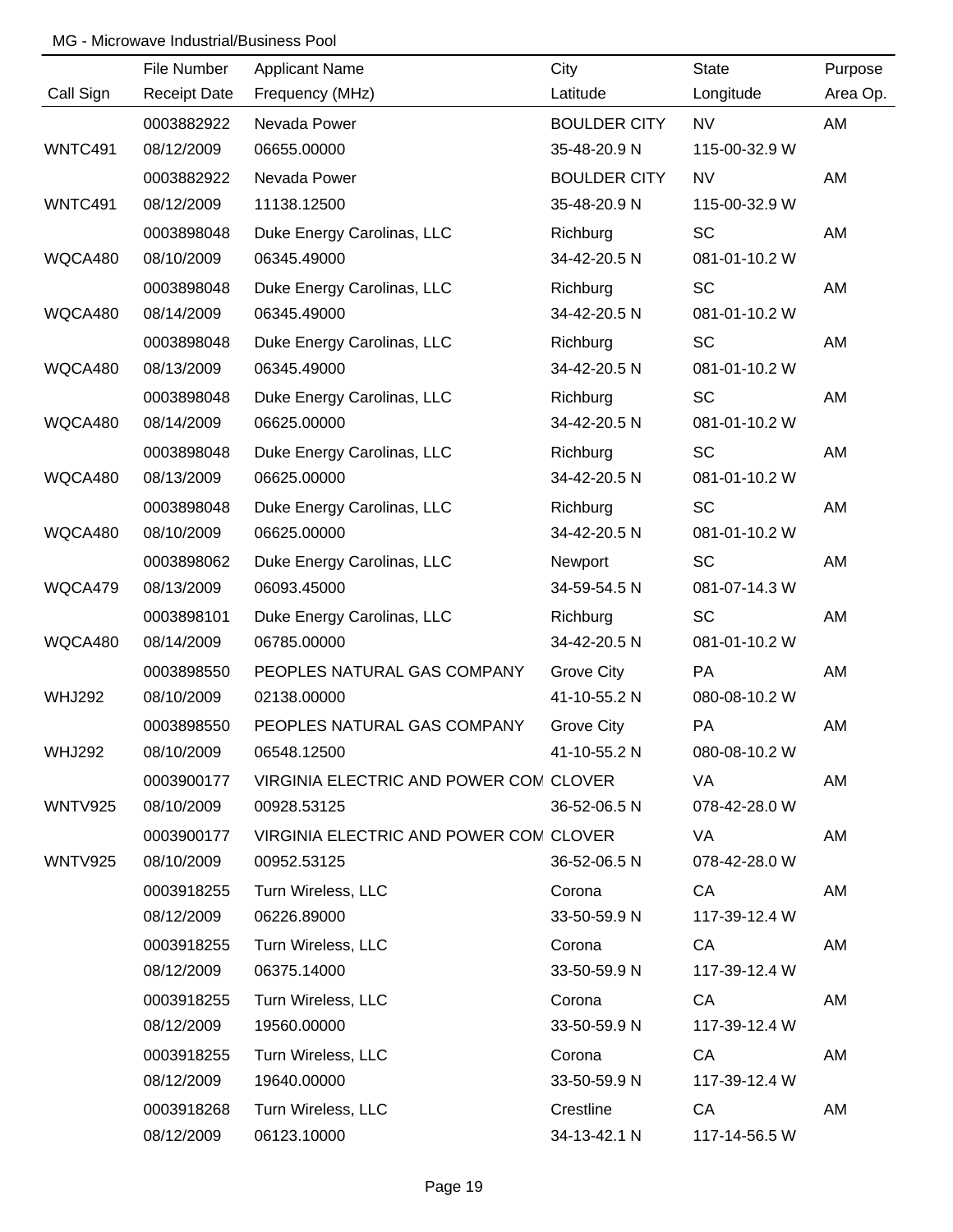|                | File Number         | <b>Applicant Name</b>                           | City             | <b>State</b>    | Purpose   |
|----------------|---------------------|-------------------------------------------------|------------------|-----------------|-----------|
| Call Sign      | <b>Receipt Date</b> | Frequency (MHz)                                 | Latitude         | Longitude       | Area Op.  |
|                | 0003928275          | Duke Energy Carolinas, LLC                      | <b>BREVARD</b>   | <b>NC</b>       | <b>MD</b> |
| <b>WNEI464</b> | 08/10/2009          | 06197.24000                                     | 35-10-47.4 N     | 082-40-49.4 W   |           |
|                | 0003929606          | TRANSWAVE COMMUNICATION SYSTE Buffalo           |                  | <b>NY</b>       | <b>MD</b> |
| <b>WQII659</b> | 08/10/2009          | 06093.45000                                     | 42-53-01.3 N     | 078-52-32.6 W   |           |
|                | 0003929606          | TRANSWAVE COMMUNICATION SYSTE Buffalo           |                  | <b>NY</b>       | MD        |
| <b>WQII659</b> | 08/10/2009          | 11345.00000                                     | 42-53-01.3 N     | 078-52-32.6 W   |           |
|                | 0003929606          | TRANSWAVE COMMUNICATION SYSTE Buffalo           |                  | <b>NY</b>       | MD        |
| <b>WQII659</b> | 08/10/2009          | 17840.00000                                     | 42-53-01.3 N     | 078-52-32.6 W   |           |
|                | 0003930139          | Trunkline Gas Company, LLC                      | <b>DYERSBURG</b> | <b>TN</b>       | MD        |
| WPOP847        | 08/11/2009          | 00928.41875                                     | 35-56-27.2 N     | 089-18-32.2 W   |           |
|                | 0003930139          | Trunkline Gas Company, LLC                      | <b>DYERSBURG</b> | <b>TN</b>       | MD        |
| WPOP847        | 08/11/2009          | 00952.41875                                     | 35-56-27.2 N     | 089-18-32.2 W   |           |
|                | 0003930655          | <b>CLEARWIRE SPECTRUM HOLDINGS II</b>           | KAHULUI          | HI              | MD        |
| WQJL524        | 08/11/2009          | 10815.00000                                     | 20-46-21.4 N     | 156-14-42.0 W   |           |
|                | 0003930655          | <b>CLEARWIRE SPECTRUM HOLDINGS II</b>           | <b>KAHULUI</b>   | HI              | MD        |
| WQJL524        | 08/11/2009          | 10855.00000                                     | 20-46-21.4 N     | 156-14-42.0 W   |           |
|                | 0003930655          | <b>CLEARWIRE SPECTRUM HOLDINGS II</b>           | KAHULUI          | H <sub>II</sub> | MD        |
| WQJL524        | 08/11/2009          | 10935.00000                                     | 20-46-21.4 N     | 156-14-42.0 W   |           |
|                | 0003930655          | <b>CLEARWIRE SPECTRUM HOLDINGS II</b>           | <b>KAHULUI</b>   | H <sub>II</sub> | MD        |
| WQJL524        | 08/11/2009          | 10975.00000                                     | 20-46-21.4 N     | 156-14-42.0 W   |           |
|                | 0003930655          | CLEARWIRE SPECTRUM HOLDINGS II KAHULUI          |                  | H <sub>II</sub> | MD        |
| WQJL524        | 08/11/2009          | 11055.00000                                     | 20-46-21.4 N     | 156-14-42.0 W   |           |
|                | 0003930655          | CLEARWIRE SPECTRUM HOLDINGS II KAHULUI          |                  | HI              | MD        |
| WQJL524        | 08/11/2009          | 11135.00000                                     | 20-46-21.4 N     | 156-14-42.0 W   |           |
|                | 0003930849          | Clearwire Hawaii Partners Spectrum LLC Honolulu |                  | HI              | MD        |
| WQDT876        | 08/11/2009          | 17915.00000                                     | 21-20-47.2 N     | 157-54-36.0 W   |           |
|                | 0003930849          | Clearwire Hawaii Partners Spectrum LLC Honolulu |                  | HI              | MD        |
| WQDT876        | 08/11/2009          | 18015.00000                                     | 21-20-47.2 N     | 157-54-36.0 W   |           |
|                | 0003930849          | Clearwire Hawaii Partners Spectrum LLC Honolulu |                  | HI              | MD        |
| WQDT876        | 08/11/2009          | 18115.00000                                     | 21-20-47.2 N     | 157-54-36.0 W   |           |
|                | 0003930849          | Clearwire Hawaii Partners Spectrum LLC Honolulu |                  | HI              | MD        |
| WQDT876        | 08/11/2009          | 23125.00000                                     | 21-20-47.2 N     | 157-54-36.0 W   |           |
|                | 0003930849          | Clearwire Hawaii Partners Spectrum LLC Honolulu |                  | HI              | MD        |
| WQDT876        | 08/11/2009          | 23225.00000                                     | 21-20-47.2 N     | 157-54-36.0 W   |           |
|                | 0003930857          | Clearwire Hawaii Partners Spectrum LLC Wailuku  |                  | HI              | MD        |
| WQDU390        | 08/11/2009          | 10775.00000                                     | 20-53-14.8 N     | 156-30-18.1 W   |           |
|                | 0003930857          | Clearwire Hawaii Partners Spectrum LLC Wailuku  |                  | HI              | MD        |
| WQDU390        | 08/11/2009          | 10935.00000                                     | 20-53-14.8 N     | 156-30-18.1 W   |           |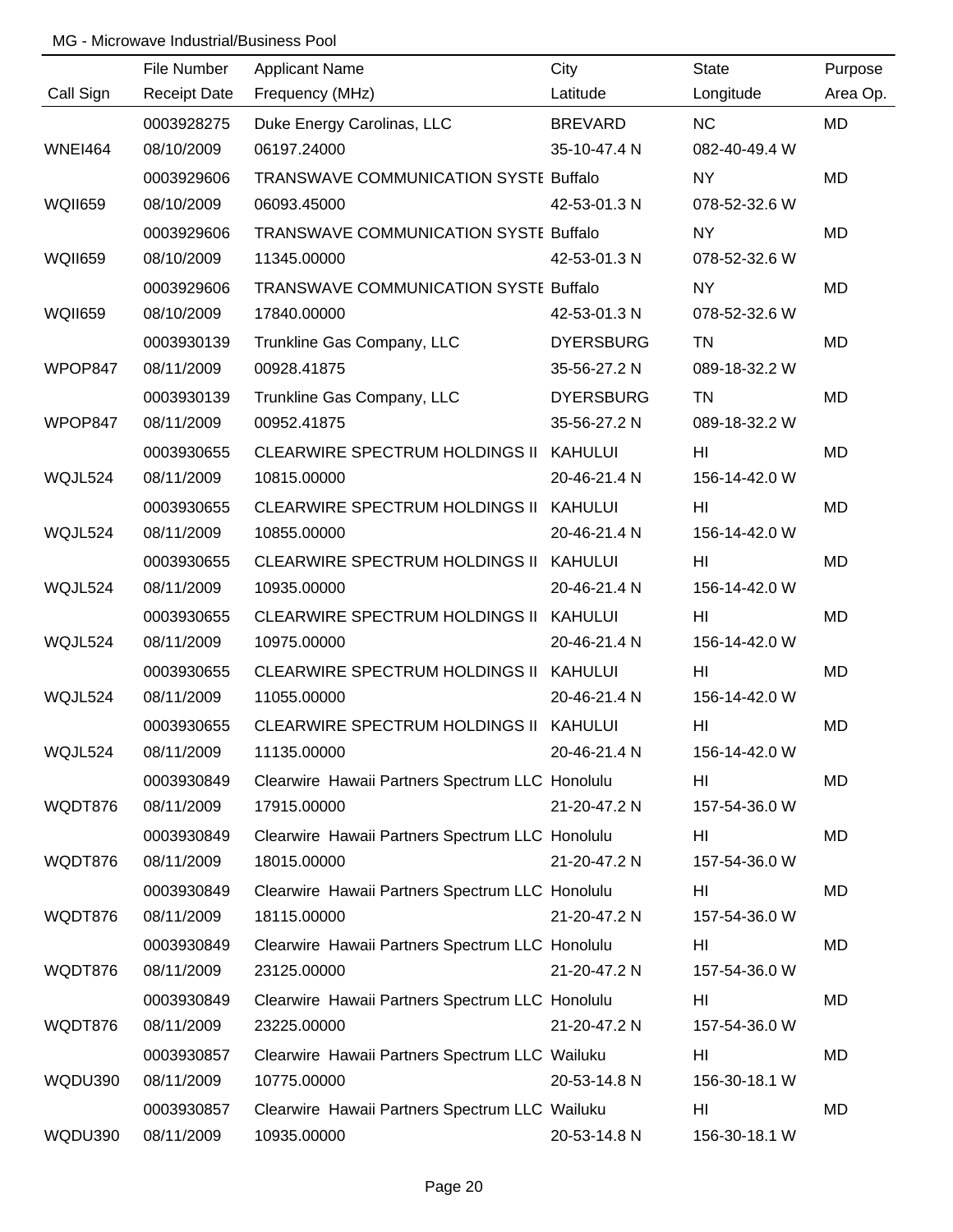|           | File Number         | <b>Applicant Name</b>                           | City         | <b>State</b>  | Purpose   |
|-----------|---------------------|-------------------------------------------------|--------------|---------------|-----------|
| Call Sign | <b>Receipt Date</b> | Frequency (MHz)                                 | Latitude     | Longitude     | Area Op.  |
|           | 0003930857          | Clearwire Hawaii Partners Spectrum LLC Wailuku  |              | HI            | MD        |
| WQDU390   | 08/11/2009          | 10975.00000                                     | 20-53-14.8 N | 156-30-18.1 W |           |
|           | 0003930857          | Clearwire Hawaii Partners Spectrum LLC Wailuku  |              | HI            | <b>MD</b> |
| WQDU390   | 08/11/2009          | 11015.00000                                     | 20-53-14.8 N | 156-30-18.1 W |           |
|           | 0003930857          | Clearwire Hawaii Partners Spectrum LLC Wailuku  |              | HI            | MD        |
| WQDU390   | 08/11/2009          | 11055.00000                                     | 20-53-14.8 N | 156-30-18.1 W |           |
|           | 0003930857          | Clearwire Hawaii Partners Spectrum LLC Wailuku  |              | HI            | MD        |
| WQDU390   | 08/11/2009          | 11095.00000                                     | 20-53-14.8 N | 156-30-18.1 W |           |
|           | 0003930857          | Clearwire Hawaii Partners Spectrum LLC Wailuku  |              | HI            | MD        |
| WQDU390   | 08/11/2009          | 17840.00000                                     | 20-53-14.8 N | 156-30-18.1 W |           |
|           | 0003930857          | Clearwire Hawaii Partners Spectrum LLC Wailuku  |              | HI            | MD        |
| WQDU390   | 08/11/2009          | 23020.00000                                     | 20-53-14.8 N | 156-30-18.1 W |           |
|           | 0003930857          | Clearwire Hawaii Partners Spectrum LLC Wailuku  |              | HI            | MD        |
| WQDU390   | 08/11/2009          | 23125.00000                                     | 20-53-14.8 N | 156-30-18.1 W |           |
|           | 0003930917          | Clearwire Hawaii Partners Spectrum LLC Honolulu |              | HI            | MD        |
| WQDT893   | 08/12/2009          | 19475.00000                                     | 21-18-45.4 N | 157-51-36.1 W |           |
|           | 0003930917          | Clearwire Hawaii Partners Spectrum LLC Honolulu |              | HI            | MD        |
| WQDT893   | 08/12/2009          | 21875.00000                                     | 21-18-45.4 N | 157-51-36.1 W |           |
|           | 0003930917          | Clearwire Hawaii Partners Spectrum LLC Honolulu |              | HI            | MD        |
| WQDT893   | 08/12/2009          | 23375.00000                                     | 21-18-45.4 N | 157-51-36.1 W |           |
|           | 0003930917          | Clearwire Hawaii Partners Spectrum LLC Honolulu |              | HI            | MD        |
| WQDT893   | 08/12/2009          | 23475.00000                                     | 21-18-45.4 N | 157-51-36.1 W |           |
|           | 0003930921          | Clearwire Hawaii Partners Spectrum LLC Honolulu |              | HI            | MD        |
| WQDT864   | 08/12/2009          | 17815.00000                                     | 21-16-00.1 N | 157-42-07.2 W |           |
|           | 0003930921          | Clearwire Hawaii Partners Spectrum LLC Honolulu |              | HI            | MD        |
| WQDT864   | 08/12/2009          | 17915.00000                                     | 21-16-00.1 N | 157-42-07.2 W |           |
|           | 0003930921          | Clearwire Hawaii Partners Spectrum LLC Honolulu |              | HI            | MD        |
| WQDT864   | 08/12/2009          | 17965.00000                                     | 21-16-00.1 N | 157-42-07.2 W |           |
|           | 0003930921          | Clearwire Hawaii Partners Spectrum LLC Honolulu |              | HI            | MD        |
| WQDT864   | 08/12/2009          | 18065.00000                                     | 21-16-00.1 N | 157-42-07.2 W |           |
|           | 0003930921          | Clearwire Hawaii Partners Spectrum LLC Honolulu |              | HI            | MD        |
| WQDT864   | 08/12/2009          | 18115.00000                                     | 21-16-00.1 N | 157-42-07.2 W |           |
|           | 0003930923          | CLEARWIRE HAWAII PARTNERS SPEC WAIPAHU          |              | HI            | MD        |
| WQGX979   | 08/12/2009          | 10735.00000                                     | 21-23-00.0 N | 158-00-57.0 W |           |
|           | 0003930923          | CLEARWIRE HAWAII PARTNERS SPEC WAIPAHU          |              | HI            | MD        |
| WQGX979   | 08/12/2009          | 10815.00000                                     | 21-23-00.0 N | 158-00-57.0 W |           |
|           | 0003930923          | CLEARWIRE HAWAII PARTNERS SPEC WAIPAHU          |              | HI            | MD        |
| WQGX979   | 08/12/2009          | 10975.00000                                     | 21-23-00.0 N | 158-00-57.0 W |           |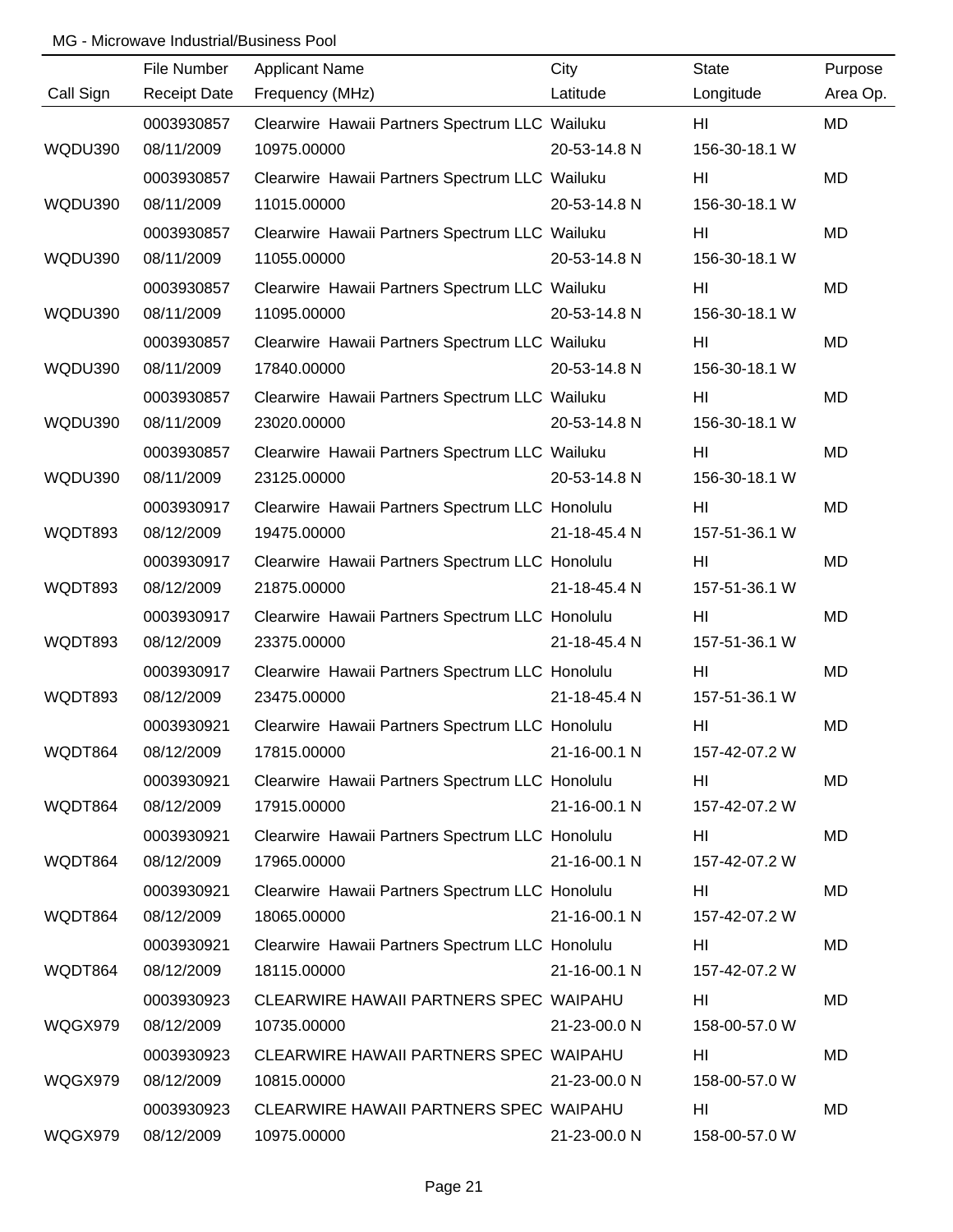|           | File Number         | <b>Applicant Name</b>                           | City         | <b>State</b>  | Purpose   |
|-----------|---------------------|-------------------------------------------------|--------------|---------------|-----------|
| Call Sign | <b>Receipt Date</b> | Frequency (MHz)                                 | Latitude     | Longitude     | Area Op.  |
|           | 0003930923          | CLEARWIRE HAWAII PARTNERS SPEC WAIPAHU          |              | HI            | MD        |
| WQGX979   | 08/12/2009          | 11055.00000                                     | 21-23-00.0 N | 158-00-57.0 W |           |
|           | 0003930923          | CLEARWIRE HAWAII PARTNERS SPEC WAIPAHU          |              | HI            | <b>MD</b> |
| WQGX979   | 08/12/2009          | 17965.00000                                     | 21-23-00.0 N | 158-00-57.0 W |           |
|           | 0003930923          | CLEARWIRE HAWAII PARTNERS SPEC WAIPAHU          |              | HI            | MD        |
| WQGX979   | 08/12/2009          | 18065.00000                                     | 21-23-00.0 N | 158-00-57.0 W |           |
|           | 0003930931          | Clearwire Hawaii Partners Spectrum LLC Honolulu |              | HI            | MD        |
| WQEY736   | 08/12/2009          | 19525.00000                                     | 21-17-14.7 N | 157-49-42.5 W |           |
|           | 0003930931          | Clearwire Hawaii Partners Spectrum LLC Honolulu |              | HI            | MD        |
| WQEY736   | 08/12/2009          | 19675.00000                                     | 21-17-14.7 N | 157-49-42.5 W |           |
|           | 0003930931          | Clearwire Hawaii Partners Spectrum LLC Honolulu |              | HI            | MD        |
| WQEY736   | 08/12/2009          | 23075.00000                                     | 21-17-14.7 N | 157-49-42.5 W |           |
|           | 0003930931          | Clearwire Hawaii Partners Spectrum LLC Honolulu |              | HI            | MD        |
| WQEY736   | 08/12/2009          | 23325.00000                                     | 21-17-14.7 N | 157-49-42.5 W |           |
|           | 0003930931          | Clearwire Hawaii Partners Spectrum LLC Honolulu |              | HI            | MD        |
| WQEY736   | 08/12/2009          | 23425.00000                                     | 21-17-14.7 N | 157-49-42.5 W |           |
|           | 0003930932          | Clearwire Hawaii Partners Spectrum LLC Aiea     |              | HI            | MD        |
| WQDT877   | 08/12/2009          | 19400.00000                                     | 21-23-09.5 N | 157-56-13.7 W |           |
|           | 0003930932          | Clearwire Hawaii Partners Spectrum LLC Aiea     |              | HI            | MD        |
| WQDT877   | 08/12/2009          | 19575.00000                                     | 21-23-09.5 N | 157-56-13.7 W |           |
|           | 0003930932          | Clearwire Hawaii Partners Spectrum LLC Aiea     |              | HI            | MD        |
| WQDT877   | 08/12/2009          | 19675.00000                                     | 21-23-09.5 N | 157-56-13.7 W |           |
|           | 0003930932          | Clearwire Hawaii Partners Spectrum LLC Aiea     |              | HI.           | MD        |
| WQDT877   | 08/12/2009          | 21825.00000                                     | 21-23-09.5 N | 157-56-13.7 W |           |
|           | 0003930936          | Clearwire Hawaii Partners Spectrum LLC Honolulu |              | HI            | MD        |
| WQDT913   | 08/12/2009          | 19425.00000                                     | 21-18-21.4 N | 157-52-38.2 W |           |
|           | 0003930936          | Clearwire Hawaii Partners Spectrum LLC Honolulu |              | HI            | MD        |
| WQDT913   | 08/12/2009          | 23125.00000                                     | 21-18-21.4 N | 157-52-38.2 W |           |
|           | 0003931005          | Clearwire Hawaii Partners Spectrum LLC Kula     |              | HI            | MD        |
| WQDT915   | 08/12/2009          | 11225.00000                                     | 20-39-27.0 N | 156-21-39.3 W |           |
|           | 0003931005          | Clearwire Hawaii Partners Spectrum LLC Kula     |              | HI            | MD        |
| WQDT915   | 08/12/2009          | 11305.00000                                     | 20-39-27.0 N | 156-21-39.3 W |           |
|           | 0003931005          | Clearwire Hawaii Partners Spectrum LLC Kula     |              | HI            | MD        |
| WQDT915   | 08/12/2009          | 11345.00000                                     | 20-39-27.0 N | 156-21-39.3 W |           |
|           | 0003931005          | Clearwire Hawaii Partners Spectrum LLC Kula     |              | HI            | MD        |
| WQDT915   | 08/12/2009          | 11425.00000                                     | 20-39-27.0 N | 156-21-39.3 W |           |
|           | 0003931005          | Clearwire Hawaii Partners Spectrum LLC Kula     |              | HI            | MD        |
| WQDT915   | 08/12/2009          | 11465.00000                                     | 20-39-27.0 N | 156-21-39.3 W |           |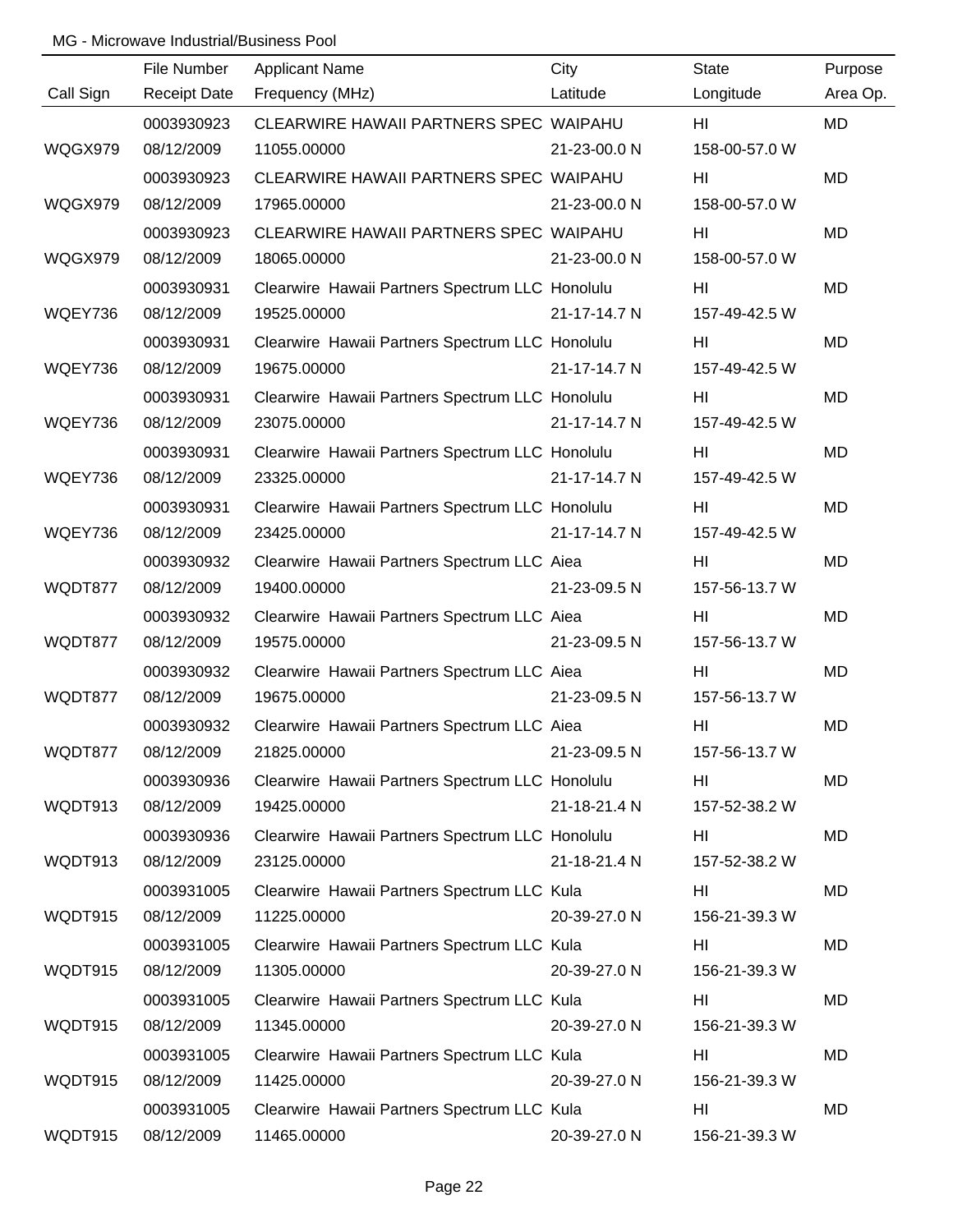|               | File Number         | <b>Applicant Name</b>                             | City               | <b>State</b>  | Purpose   |
|---------------|---------------------|---------------------------------------------------|--------------------|---------------|-----------|
| Call Sign     | <b>Receipt Date</b> | Frequency (MHz)                                   | Latitude           | Longitude     | Area Op.  |
|               | 0003931005          | Clearwire Hawaii Partners Spectrum LLC Kula       |                    | HI            | <b>MD</b> |
| WQDT915       | 08/12/2009          | 11505.00000                                       | 20-39-27.0 N       | 156-21-39.3 W |           |
|               | 0003931005          | Clearwire Hawaii Partners Spectrum LLC Kula       |                    | HI            | <b>MD</b> |
| WQDT915       | 08/12/2009          | 11545.00000                                       | 20-39-27.0 N       | 156-21-39.3 W |           |
|               | 0003931005          | Clearwire Hawaii Partners Spectrum LLC Kula       |                    | HI            | MD        |
| WQDT915       | 08/12/2009          | 11585.00000                                       | 20-39-27.0 N       | 156-21-39.3 W |           |
|               | 0003931005          | Clearwire Hawaii Partners Spectrum LLC Kula       |                    | HI            | MD        |
| WQDT915       | 08/12/2009          | 23125.00000                                       | 20-39-27.0 N       | 156-21-39.3 W |           |
|               | 0003931351          | PEOPLES NATURAL GAS COMPANY                       | <b>WILKINSBURG</b> | PA            | MD        |
| <b>WHJ301</b> | 08/12/2009          | 06615.00000                                       | 40-26-48.2 N       | 079-53-11.7 W |           |
|               | 0003931393          | Clearwire Hawaii Partners Spectrum LLC PEARL CITY |                    | HI            | MD        |
| WQJI383       | 08/12/2009          | 10735.00000                                       | 21-24-12.2 N       | 158-05-52.8 W |           |
|               | 0003931393          | Clearwire Hawaii Partners Spectrum LLC PEARL CITY |                    | HI            | MD        |
| WQJI383       | 08/12/2009          | 11345.00000                                       | 21-24-12.2 N       | 158-05-52.8 W |           |
|               | 0003931393          | Clearwire Hawaii Partners Spectrum LLC PEARL CITY |                    | HI            | MD        |
| WQJI383       | 08/12/2009          | 11405.00000                                       | 21-24-12.2 N       | 158-05-52.8 W |           |
|               | 0003931393          | Clearwire Hawaii Partners Spectrum LLC PEARL CITY |                    | HI            | MD        |
| WQJI383       | 08/12/2009          | 11425.00000                                       | 21-24-12.2 N       | 158-05-52.8 W |           |
|               | 0003931393          | Clearwire Hawaii Partners Spectrum LLC PEARL CITY |                    | HI            | MD        |
| WQJI383       | 08/12/2009          | 11465.00000                                       | 21-24-12.2 N       | 158-05-52.8 W |           |
|               | 0003931393          | Clearwire Hawaii Partners Spectrum LLC PEARL CITY |                    | HI            | MD        |
| WQJI383       | 08/12/2009          | 11605.00000                                       | 21-24-12.2 N       | 158-05-52.8 W |           |
|               | 0003931393          | Clearwire Hawaii Partners Spectrum LLC PEARL CITY |                    | HI            | MD        |
| WQJI383       | 08/12/2009          | 17815.00000                                       | 21-24-12.2 N       | 158-05-52.8 W |           |
|               | 0003931452          | PEOPLES NATURAL GAS COMPANY                       | <b>WILKINSBURG</b> | PA            | MD        |
| <b>WHJ302</b> | 08/12/2009          | 06775.00000                                       | 40-26-30.4 N       | 079-52-02.7 W |           |
|               | 0003931751          | <b>CLECO Power LLC</b>                            | <b>LECOMPTE</b>    | LA            | MD        |
| WQCY469       | 08/12/2009          | 06345.49000                                       | 31-03-39.0 N       | 092-27-25.0 W |           |
|               | 0003931756          | Clearwire Hawaii Partners Spectrum LLC Honolulu   |                    | HI            | MD        |
| WQDT912       | 08/12/2009          | 19425.00000                                       | 21-16-57.0 N       | 157-49-00.8 W |           |
|               | 0003931756          | Clearwire Hawaii Partners Spectrum LLC Honolulu   |                    | HI            | MD        |
| WQDT912       | 08/12/2009          | 21825.00000                                       | 21-16-57.0 N       | 157-49-00.8 W |           |
|               | 0003931756          | Clearwire Hawaii Partners Spectrum LLC Honolulu   |                    | HI            | MD        |
| WQDT912       | 08/12/2009          | 21925.00000                                       | 21-16-57.0 N       | 157-49-00.8 W |           |
|               | 0003931756          | Clearwire Hawaii Partners Spectrum LLC Honolulu   |                    | HI            | MD        |
| WQDT912       | 08/12/2009          | 22125.00000                                       | 21-16-57.0 N       | 157-49-00.8 W |           |
|               | 0003931756          | Clearwire Hawaii Partners Spectrum LLC Honolulu   |                    | HI            | MD        |
| WQDT912       | 08/12/2009          | 22225.00000                                       | 21-16-57.0 N       | 157-49-00.8 W |           |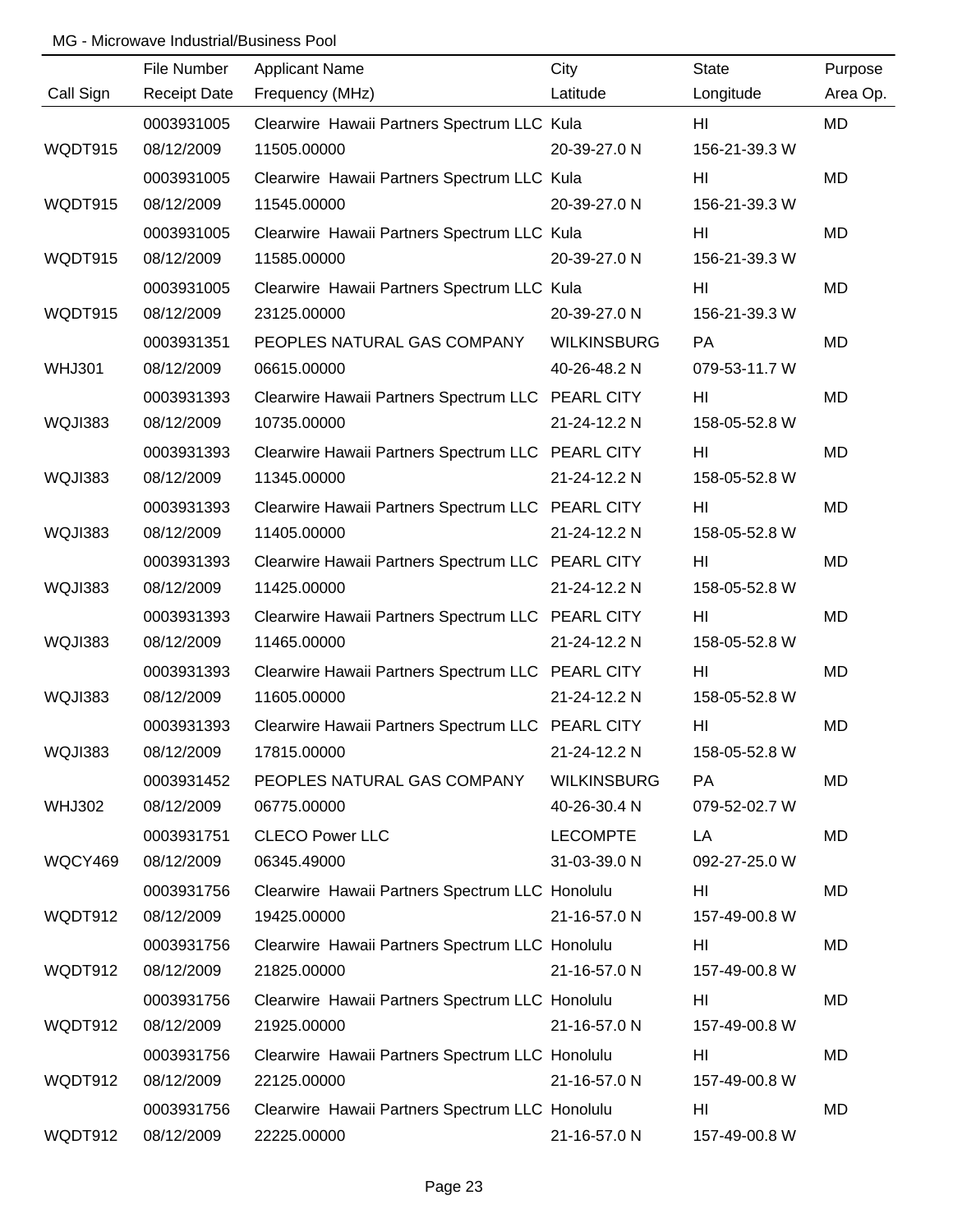|                | File Number         | <b>Applicant Name</b>                           | City                | <b>State</b>  | Purpose   |
|----------------|---------------------|-------------------------------------------------|---------------------|---------------|-----------|
| Call Sign      | <b>Receipt Date</b> | Frequency (MHz)                                 | Latitude            | Longitude     | Area Op.  |
|                | 0003931757          | Clearwire Hawaii Partners Spectrum LLC Honolulu |                     | HI            | MD        |
| WQDU374        | 08/12/2009          | 17815.00000                                     | 21-16-51.1 N        | 157-47-57.0 W |           |
|                | 0003931757          | Clearwire Hawaii Partners Spectrum LLC Honolulu |                     | HI            | <b>MD</b> |
| WQDU374        | 08/12/2009          | 17960.00000                                     | 21-16-51.1 N        | 157-47-57.0 W |           |
|                | 0003931757          | Clearwire Hawaii Partners Spectrum LLC Honolulu |                     | HI            | <b>MD</b> |
| WQDU374        | 08/12/2009          | 23025.00000                                     | 21-16-51.1 N        | 157-47-57.0 W |           |
|                | 0003931757          | Clearwire Hawaii Partners Spectrum LLC Honolulu |                     | HI            | <b>MD</b> |
| WQDU374        | 08/12/2009          | 23125.00000                                     | 21-16-51.1 N        | 157-47-57.0 W |           |
|                | 0003931758          | Clearwire Hawaii Partners Spectrum LLC Honolulu |                     | HI            | MD        |
| WQDU614        | 08/12/2009          | 19375.00000                                     | 21-16-19.8 N        | 157-46-25.6 W |           |
|                | 0003931758          | Clearwire Hawaii Partners Spectrum LLC Honolulu |                     | HI            | MD        |
| WQDU614        | 08/12/2009          | 19475.00000                                     | 21-16-19.8 N        | 157-46-25.6 W |           |
|                | 0003931758          | Clearwire Hawaii Partners Spectrum LLC Honolulu |                     | HI            | MD        |
| WQDU614        | 08/12/2009          | 21825.00000                                     | 21-16-19.8 N        | 157-46-25.6 W |           |
|                | 0003931758          | Clearwire Hawaii Partners Spectrum LLC Honolulu |                     | HI            | MD        |
| WQDU614        | 08/12/2009          | 21975.00000                                     | 21-16-19.8 N        | 157-46-25.6 W |           |
|                | 0003931785          | <b>CLECO Power LLC</b>                          | <b>ST. LANDRY</b>   | LA            | MD        |
| WQCY919        | 08/12/2009          | 06004.50000                                     | 30-50-38.0 N        | 092-15-35.0 W |           |
|                | 0003931785          | <b>CLECO Power LLC</b>                          | ST. LANDRY          | LA            | MD        |
| WQCY919        | 08/12/2009          | 06197.24000                                     | 30-50-38.0 N        | 092-15-35.0 W |           |
|                | 0003931842          | <b>CLECO Power LLC</b>                          | <b>OAKDALE</b>      | LA            | MD        |
| WQCZ351        | 08/12/2009          | 05945.20000                                     | 30-47-56.0 N        | 092-40-39.0 W |           |
|                | 0003931904          | <b>CLECO Power LLC</b>                          | <b>Ville Platte</b> | LA            | MD        |
| <b>WQCW886</b> | 08/12/2009          | 06197.24000                                     | 30-41-45.8 N        | 092-16-14.9 W |           |
|                | 0003932024          | SK YRIVER COMMUNICATIONS                        | SAN BERNARDINO CA   |               | MD        |
| WQJP368        | 08/12/2009          | 11465.00000                                     | 34-01-19.6 N        | 117-17-47.3 W |           |
|                | 0003932024          | SK YRIVER COMMUNICATIONS                        | SAN BERNARDINOCA    |               | MD        |
| WQJP368        | 08/12/2009          | 18000.00000                                     | 34-01-19.6 N        | 117-17-47.3 W |           |
|                | 0003932027          | SKYRIVER COMMUNICATIONS                         | LOS ANGELES         | CA            | MD        |
| WQFS456        | 08/12/2009          | 11385.00000                                     | 34-02-52.0 N        | 118-15-20.0 W |           |
|                | 0003932029          | SKYRIVER COMMUNICATIONS INC.                    | <b>VENTURA</b>      | CA            | MD        |
| WQFU299        | 08/12/2009          | 10895.00000                                     | 34-12-54.0 N        | 118-16-33.0 W |           |
|                | 0003932040          | Clearwire Hawaii Partners Spectrum LLC Kihei    |                     | HI            | MD        |
| WQDT914        | 08/12/2009          | 10735.00000                                     | 20-44-53.9 N        | 156-26-17.3 W |           |
|                | 0003932040          | Clearwire Hawaii Partners Spectrum LLC Kihei    |                     | HI            | MD        |
| WQDT914        | 08/12/2009          | 10775.00000                                     | 20-44-53.9 N        | 156-26-17.3 W |           |
|                | 0003932040          | Clearwire Hawaii Partners Spectrum LLC Kihei    |                     | HI            | MD        |
| WQDT914        | 08/12/2009          | 10815.00000                                     | 20-44-53.9 N        | 156-26-17.3 W |           |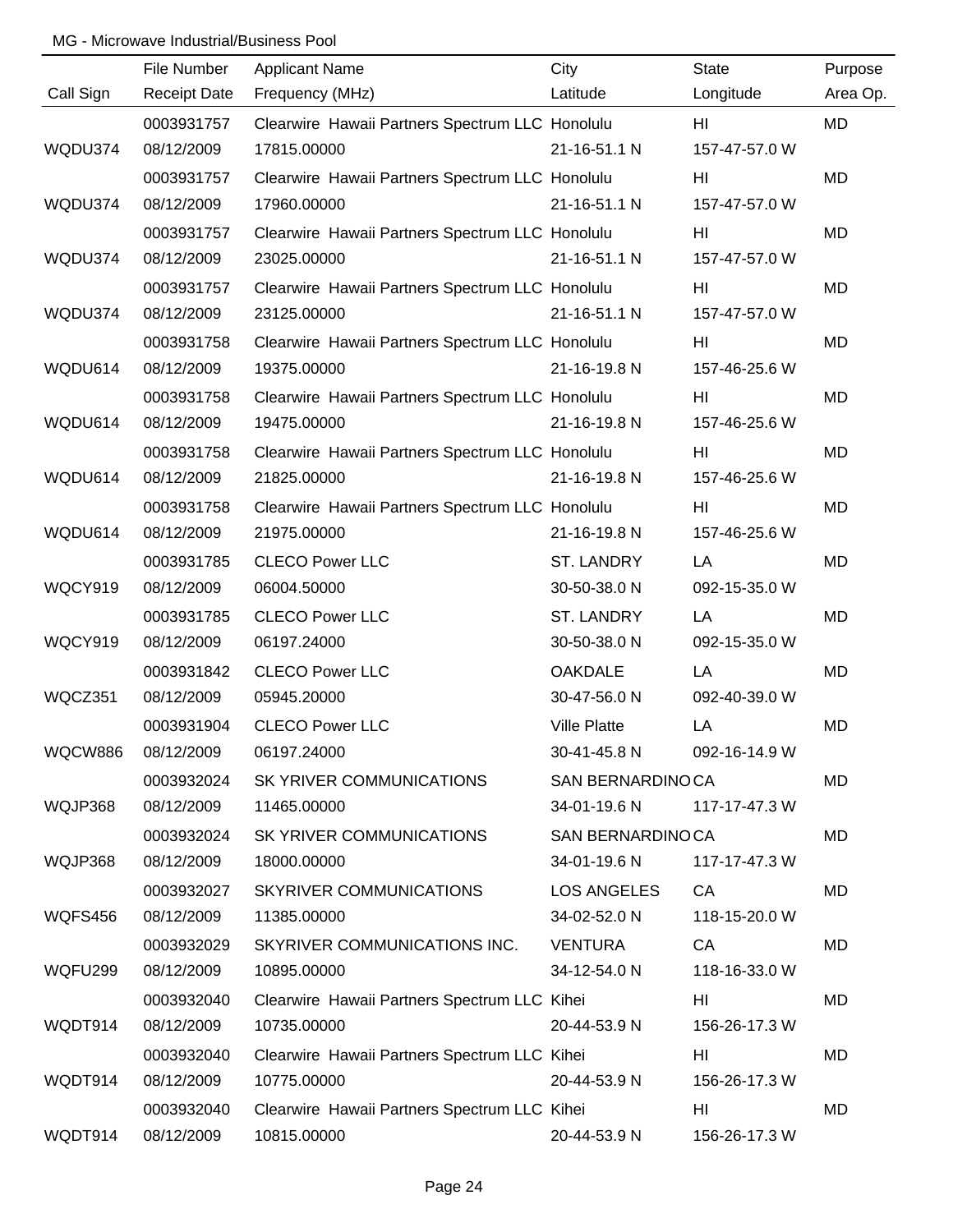|               | File Number         | <b>Applicant Name</b>                                 | City         | <b>State</b>  | Purpose   |
|---------------|---------------------|-------------------------------------------------------|--------------|---------------|-----------|
| Call Sign     | <b>Receipt Date</b> | Frequency (MHz)                                       | Latitude     | Longitude     | Area Op.  |
|               | 0003932040          | Clearwire Hawaii Partners Spectrum LLC Kihei          |              | HI            | MD        |
| WQDT914       | 08/12/2009          | 10855.00000                                           | 20-44-53.9 N | 156-26-17.3 W |           |
|               | 0003932040          | Clearwire Hawaii Partners Spectrum LLC Kihei          |              | HI            | <b>MD</b> |
| WQDT914       | 08/12/2009          | 10895.00000                                           | 20-44-53.9 N | 156-26-17.3 W |           |
|               | 0003932040          | Clearwire Hawaii Partners Spectrum LLC Kihei          |              | HI            | MD        |
| WQDT914       | 08/12/2009          | 10975.00000                                           | 20-44-53.9 N | 156-26-17.3 W |           |
|               | 0003932040          | Clearwire Hawaii Partners Spectrum LLC Kihei          |              | HI            | MD        |
| WQDT914       | 08/12/2009          | 11015.00000                                           | 20-44-53.9 N | 156-26-17.3 W |           |
|               | 0003932040          | Clearwire Hawaii Partners Spectrum LLC Kihei          |              | HI            | MD        |
| WQDT914       | 08/12/2009          | 11055.00000                                           | 20-44-53.9 N | 156-26-17.3 W |           |
|               | 0003932040          | Clearwire Hawaii Partners Spectrum LLC Kihei          |              | HI            | MD        |
| WQDT914       | 08/12/2009          | 11095.00000                                           | 20-44-53.9 N | 156-26-17.3 W |           |
|               | 0003932040          | Clearwire Hawaii Partners Spectrum LLC Kihei          |              | HI            | MD        |
| WQDT914       | 08/12/2009          | 19400.00000                                           | 20-44-53.9 N | 156-26-17.3 W |           |
|               | 0003932040          | Clearwire Hawaii Partners Spectrum LLC Kihei          |              | HI            | MD        |
| WQDT914       | 08/12/2009          | 19520.00000                                           | 20-44-53.9 N | 156-26-17.3 W |           |
|               | 0003932040          | Clearwire Hawaii Partners Spectrum LLC Kihei          |              | HI            | MD        |
| WQDT914       | 08/12/2009          | 19575.00000                                           | 20-44-53.9 N | 156-26-17.3 W |           |
|               | 0003932040          | Clearwire Hawaii Partners Spectrum LLC Kihei          |              | HI            | MD        |
| WQDT914       | 08/12/2009          | 19675.00000                                           | 20-44-53.9 N | 156-26-17.3 W |           |
|               | 0003932079          | American Electric Power Service Corporal Mt. Sterling |              | OH            | MD        |
| WQJB583       | 08/13/2009          | 06605.62500                                           | 39-43-43.8 N | 083-12-51.7 W |           |
|               | 0003932079          | American Electric Power Service Corporal Mt. Sterling |              | OH            | MD        |
| WQJB583       | 08/13/2009          | 10628.12500                                           | 39-43-43.8 N | 083-12-51.7 W |           |
|               | 0003932103          | American Electric Power Service Corporal Groveport    |              | OH            | MD        |
| <b>WIA585</b> | 08/13/2009          | 06625.00000                                           | 39-52-45.2 N | 082-52-55.6 W |           |
|               | 0003932103          | American Electric Power Service Corporal Groveport    |              | OH.           | MD        |
| <b>WIA585</b> | 08/13/2009          | 06695.00000                                           | 39-52-45.2 N | 082-52-55.6 W |           |
|               | 0003932103          | American Electric Power Service Corporal Groveport    |              | OH            | MD        |
| <b>WIA585</b> | 08/13/2009          | 10562.50000                                           | 39-52-45.2 N | 082-52-55.6 W |           |
|               | 0003932354          | <b>CLEARWIRE HAWAII PARTNERS SPEC Kailua</b>          |              | HI            | MD        |
| WQKA622       | 08/13/2009          | 11265.00000                                           | 21-23-28.0 N | 157-44-16.3 W |           |
|               | 0003932354          | <b>CLEARWIRE HAWAII PARTNERS SPEC Kailua</b>          |              | HI            | MD        |
| WQKA622       | 08/13/2009          | 11505.00000                                           | 21-23-28.0 N | 157-44-16.3 W |           |
|               | 0003932354          | <b>CLEARWIRE HAWAII PARTNERS SPEC Kailua</b>          |              | HI            | <b>MD</b> |
| WQKA622       | 08/13/2009          | 11545.00000                                           | 21-23-28.0 N | 157-44-16.3 W |           |
|               | 0003932354          | <b>CLEARWIRE HAWAII PARTNERS SPEC Kailua</b>          |              | HI            | MD        |
| WQKA622       | 08/13/2009          | 11585.00000                                           | 21-23-28.0 N | 157-44-16.3 W |           |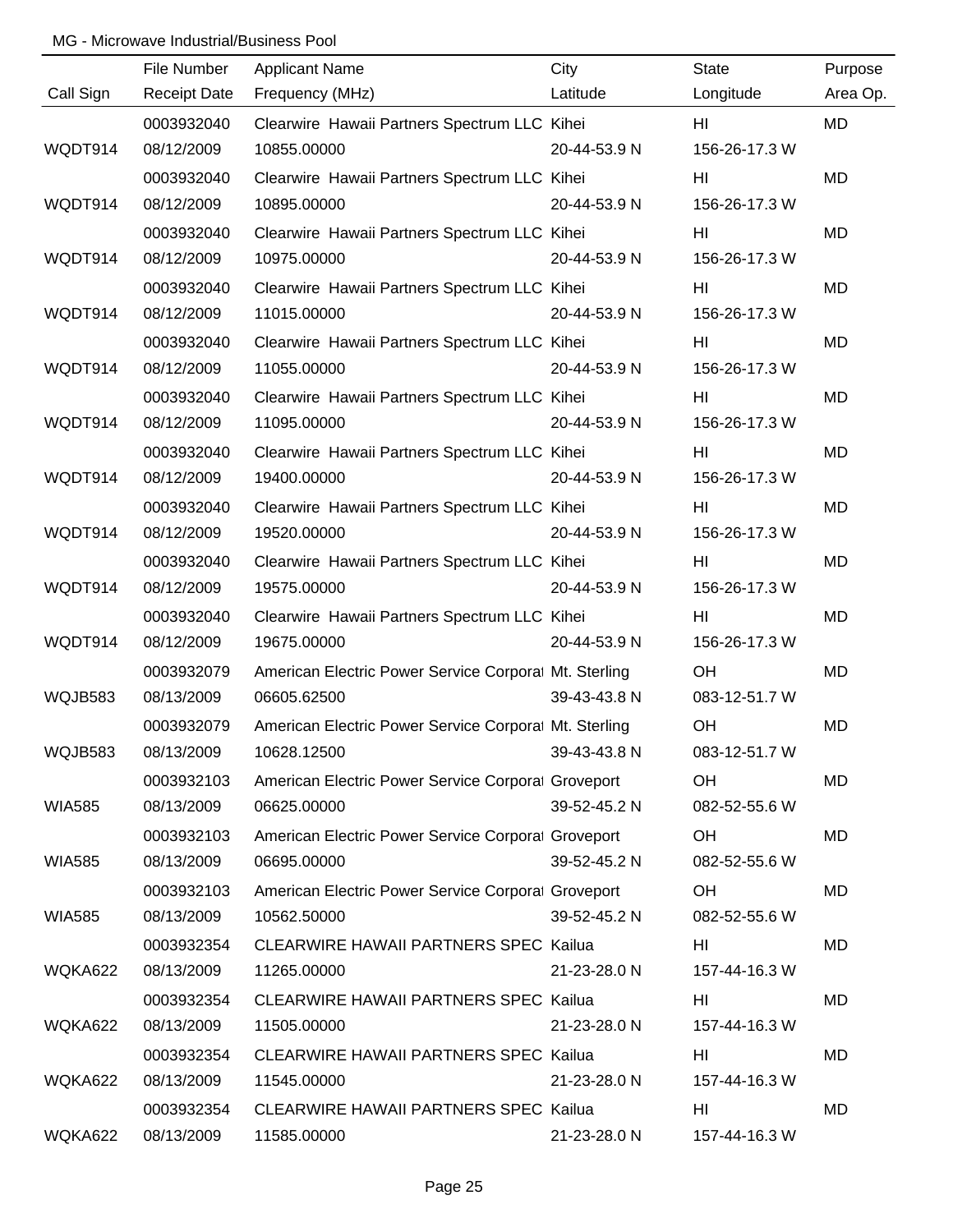|           | File Number         | <b>Applicant Name</b>                           | City             | <b>State</b>                                                                                                                                                                                                                   | Purpose   |
|-----------|---------------------|-------------------------------------------------|------------------|--------------------------------------------------------------------------------------------------------------------------------------------------------------------------------------------------------------------------------|-----------|
| Call Sign | <b>Receipt Date</b> | Frequency (MHz)                                 | Latitude         | Longitude                                                                                                                                                                                                                      | Area Op.  |
|           | 0003932354          | <b>CLEARWIRE HAWAII PARTNERS SPEC Kailua</b>    |                  | HI                                                                                                                                                                                                                             | MD        |
| WQKA622   | 08/13/2009          | 11625.00000                                     | 21-23-28.0 N     | 157-44-16.3 W                                                                                                                                                                                                                  |           |
|           | 0003932354          | <b>CLEARWIRE HAWAII PARTNERS SPEC Kailua</b>    |                  | HI                                                                                                                                                                                                                             | MD        |
| WQKA622   | 08/13/2009          | 11665.00000                                     | 21-23-28.0 N     | 157-44-16.3 W                                                                                                                                                                                                                  |           |
|           | 0003932355          | Clearwire Hawaii Partners Spectrum LLC Honolulu |                  | HI                                                                                                                                                                                                                             | MD        |
| WQDT681   | 08/13/2009          | 10735.00000                                     | 21-19-58.4 N     | 157-48-54.0 W                                                                                                                                                                                                                  |           |
|           | 0003932355          | Clearwire Hawaii Partners Spectrum LLC Honolulu |                  | HI                                                                                                                                                                                                                             | MD        |
| WQDT681   | 08/13/2009          | 19575.00000                                     | 21-19-58.4 N     | 157-48-54.0 W                                                                                                                                                                                                                  |           |
|           | 0003932355          | Clearwire Hawaii Partners Spectrum LLC Honolulu |                  | HI                                                                                                                                                                                                                             | <b>MD</b> |
| WQDT681   | 08/13/2009          | 19675.00000                                     | 21-19-58.4 N     | 157-48-54.0 W                                                                                                                                                                                                                  |           |
|           | 0003932355          | Clearwire Hawaii Partners Spectrum LLC Honolulu |                  | HI                                                                                                                                                                                                                             | <b>MD</b> |
| WQDT681   | 08/13/2009          | 23025.00000                                     | 21-19-58.4 N     | 157-48-54.0 W                                                                                                                                                                                                                  |           |
|           | 0003932356          | Clearwire Hawaii Partners Spectrum LLC Honolulu |                  | HI                                                                                                                                                                                                                             | <b>MD</b> |
| WQEY708   | 08/13/2009          | 19375.00000                                     | 21-19-20.1 N     | 157-50-58.6 W                                                                                                                                                                                                                  |           |
|           | 0003932356          | Clearwire Hawaii Partners Spectrum LLC Honolulu |                  | HI                                                                                                                                                                                                                             | <b>MD</b> |
| WQEY708   | 08/13/2009          | 19520.00000                                     | 21-19-20.1 N     | 157-50-58.6 W                                                                                                                                                                                                                  |           |
|           | 0003932356          | Clearwire Hawaii Partners Spectrum LLC Honolulu |                  | HI                                                                                                                                                                                                                             | <b>MD</b> |
| WQEY708   | 08/13/2009          | 19675.00000                                     | 21-19-20.1 N     | 157-50-58.6 W                                                                                                                                                                                                                  |           |
|           | 0003932356          | Clearwire Hawaii Partners Spectrum LLC Honolulu |                  | HI                                                                                                                                                                                                                             | <b>MD</b> |
| WQEY708   | 08/13/2009          | 23125.00000                                     | 21-19-20.1 N     | 157-50-58.6 W                                                                                                                                                                                                                  |           |
|           | 0003932356          | Clearwire Hawaii Partners Spectrum LLC Honolulu |                  | HI                                                                                                                                                                                                                             | <b>MD</b> |
| WQEY708   | 08/13/2009          | 23225.00000                                     | 21-19-20.1 N     | 157-50-58.6 W                                                                                                                                                                                                                  |           |
|           | 0003932557          | STATE BOARD OF EDUCATION, STATE Pocatello       |                  | ID                                                                                                                                                                                                                             | <b>MD</b> |
| WPSK660   | 08/13/2009          | 11325.00000                                     | 42-52-00.4 N     | 112-30-51.0 W                                                                                                                                                                                                                  |           |
|           | 0003932578          | STATE BOARD OF EDUCATION, STATE Pocatello       |                  | ID                                                                                                                                                                                                                             | MD        |
| WPSK662   | 08/13/2009          | 10835.00000                                     | 42-51-39.8 N     | 112-26-09.4 W                                                                                                                                                                                                                  |           |
|           | 0003932939          | EL PASO NATURAL GAS COMPANY FLAGSTAFF           |                  | AZ and the set of the set of the set of the set of the set of the set of the set of the set of the set of the set of the set of the set of the set of the set of the set of the set of the set of the set of the set of the se | MD        |
| WNEG744   | 08/14/2009          | 19520.00000                                     | 35-13-37.0 N     | 111-34-55.5 W                                                                                                                                                                                                                  |           |
|           | 0003932959          | EL PASO NATURAL GAS COMPANY FLAGSTAFF           |                  | AZ                                                                                                                                                                                                                             | MD        |
| KOE33     | 08/14/2009          | 06755.00000                                     | 35-14-27.0 N     | 111-35-51.5 W                                                                                                                                                                                                                  |           |
|           | 0003932959          | EL PASO NATURAL GAS COMPANY                     | <b>FLAGSTAFF</b> | AZ                                                                                                                                                                                                                             | MD        |
| KOE33     | 08/14/2009          | 06855.00000                                     | 35-14-27.0 N     | 111-35-51.5 W                                                                                                                                                                                                                  |           |
|           | 0003932959          | EL PASO NATURAL GAS COMPANY                     | FLAGSTAFF        | AZ                                                                                                                                                                                                                             | MD        |
| KOE33     | 08/14/2009          | 17960.00000                                     | 35-14-27.0 N     | 111-35-51.5 W                                                                                                                                                                                                                  |           |
|           | 0003932959          | EL PASO NATURAL GAS COMPANY                     | FLAGSTAFF        | AZ                                                                                                                                                                                                                             | MD        |
| KOE33     | 08/14/2009          | 18765.00000                                     | 35-14-27.0 N     | 111-35-51.5 W                                                                                                                                                                                                                  |           |
|           | 0003932969          | EL PASO NATURAL GAS COMPANY                     | Quartzsite       | AZ                                                                                                                                                                                                                             | MD        |
| WPRR587   | 08/14/2009          | 06795.00000                                     | 33-34-10.6 N     | 114-20-58.3 W                                                                                                                                                                                                                  |           |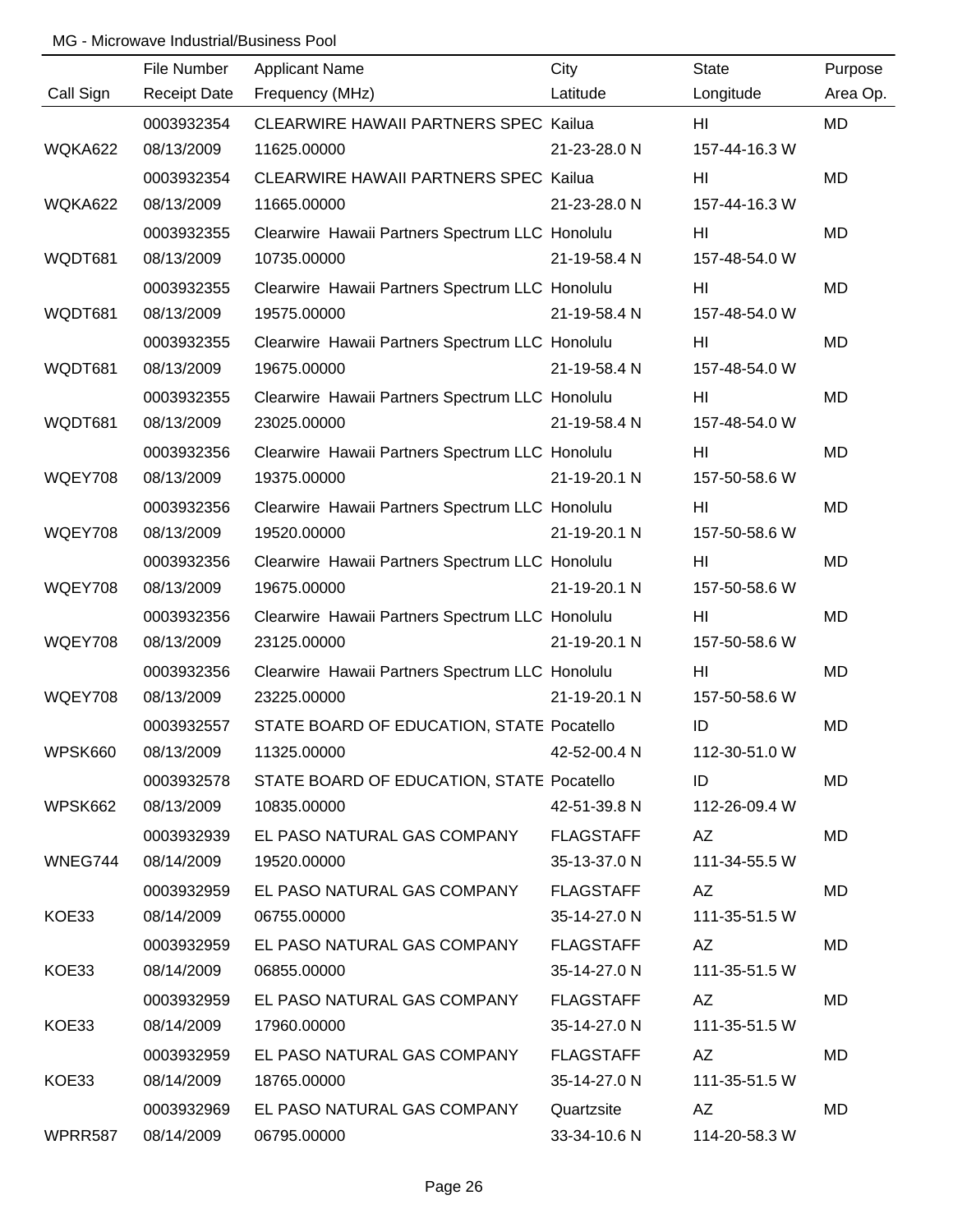|               | File Number | <b>Applicant Name</b>                           | City         | State         | Purpose   |
|---------------|-------------|-------------------------------------------------|--------------|---------------|-----------|
| Call Sign     |             | Receipt Date Frequency (MHz)<br>Latitude        |              | Longitude     | Area Op.  |
|               | 0003932987  | EL PASO NATURAL GAS COMPANY DEMING              |              | <b>NM</b>     | <b>MD</b> |
| <b>WIA843</b> | 08/14/2009  | 06725.00000                                     | 32-11-39.3 N | 107-36-30.0 W |           |
|               | 0003927559  | CLEARWIRE SPECTRUM HOLDINGS III CHESTER         |              | <b>PA</b>     | <b>NE</b> |
|               | 08/07/2009  | 11265.00000                                     | 39-50-54.2 N | 075-23-09.6 W |           |
|               | 0003927559  | CLEARWIRE SPECTRUM HOLDINGS III CHESTER         |              | PA            | <b>NE</b> |
|               | 08/07/2009  | 11345.00000                                     | 39-50-54.2 N | 075-23-09.6 W |           |
|               | 0003927559  | CLEARWIRE SPECTRUM HOLDINGS III CHESTER         |              | PA            | <b>NE</b> |
|               | 08/07/2009  | 11505.00000                                     | 39-50-54.2 N | 075-23-09.6 W |           |
|               | 0003927559  | CLEARWIRE SPECTRUM HOLDINGS III CHESTER         |              | PA            | <b>NE</b> |
|               | 08/07/2009  | 11625.00000                                     | 39-50-54.2 N | 075-23-09.6 W |           |
|               | 0003927559  | CLEARWIRE SPECTRUM HOLDINGS III CHESTER         |              | PA            | <b>NE</b> |
|               | 08/07/2009  | 17815.00000                                     | 39-50-54.2 N | 075-23-09.6 W |           |
|               | 0003927559  | CLEARWIRE SPECTRUM HOLDINGS III CHESTER         |              | <b>PA</b>     | <b>NE</b> |
|               | 08/07/2009  | 17915.00000                                     | 39-50-54.2 N | 075-23-09.6 W |           |
|               | 0003927559  | CLEARWIRE SPECTRUM HOLDINGS III CHESTER         |              | <b>PA</b>     | <b>NE</b> |
|               | 08/07/2009  | 23025.00000                                     | 39-50-54.2 N | 075-23-09.6 W |           |
|               | 0003927560  | CLEARWIRE SPECTRUM HOLDINGS III ASTON           |              | <b>PA</b>     | <b>NE</b> |
|               | 08/07/2009  | 11225.00000                                     | 39-52-19.6 N | 075-27-13.7 W |           |
|               | 0003927560  | CLEARWIRE SPECTRUM HOLDINGS III ASTON           |              | <b>PA</b>     | <b>NE</b> |
|               | 08/07/2009  | 11345.00000                                     | 39-52-19.6 N | 075-27-13.7 W |           |
|               | 0003927560  | CLEARWIRE SPECTRUM HOLDINGS III ASTON           |              | PA            | <b>NE</b> |
|               | 08/07/2009  | 11465.00000                                     | 39-52-19.6 N | 075-27-13.7 W |           |
|               | 0003927560  | CLEARWIRE SPECTRUM HOLDINGS III ASTON           |              | PA            | <b>NE</b> |
|               | 08/07/2009  | 11545.00000                                     | 39-52-19.6 N | 075-27-13.7 W |           |
|               | 0003927560  | CLEARWIRE SPECTRUM HOLDINGS III ASTON           |              | PA.           | <b>NE</b> |
|               | 08/07/2009  | 19375.00000                                     | 39-52-19.6 N | 075-27-13.7 W |           |
|               | 0003927560  | CLEARWIRE SPECTRUM HOLDINGS III ASTON           |              | PA            | <b>NE</b> |
|               | 08/07/2009  | 19475.00000                                     | 39-52-19.6 N | 075-27-13.7 W |           |
|               | 0003927561  | <b>CLEARWIRE SPECTRUM HOLDINGS III Delaware</b> |              | PA.           | <b>NE</b> |
|               | 08/07/2009  | 11225.00000                                     | 39-51-31.6 N | 075-23-56.2 W |           |
|               | 0003927561  | <b>CLEARWIRE SPECTRUM HOLDINGS III Delaware</b> |              | PA            | <b>NE</b> |
|               | 08/07/2009  | 11305.00000                                     | 39-51-31.6 N | 075-23-56.2 W |           |
|               | 0003927561  | <b>CLEARWIRE SPECTRUM HOLDINGS III Delaware</b> |              | PA            | <b>NE</b> |
|               | 08/07/2009  | 11465.00000                                     | 39-51-31.6 N | 075-23-56.2 W |           |
|               | 0003927561  | <b>CLEARWIRE SPECTRUM HOLDINGS III Delaware</b> |              | PA            | <b>NE</b> |
|               | 08/07/2009  | 11545.00000                                     | 39-51-31.6 N | 075-23-56.2 W |           |
|               | 0003927561  | <b>CLEARWIRE SPECTRUM HOLDINGS III Delaware</b> |              | PA            | <b>NE</b> |
|               | 08/07/2009  | 19375.00000                                     | 39-51-31.6 N | 075-23-56.2 W |           |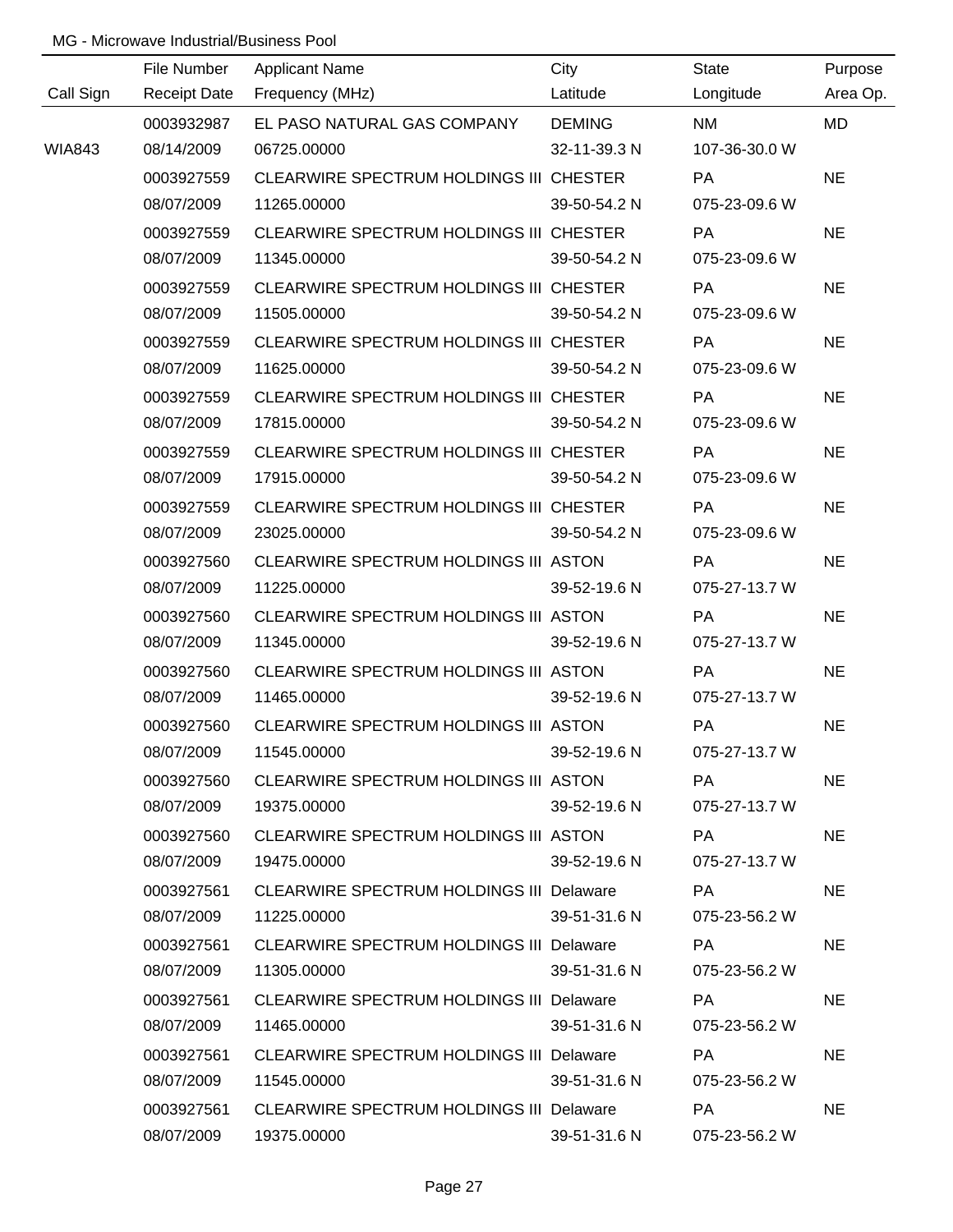|           | File Number         | <b>Applicant Name</b>                       | City         | State         | Purpose   |
|-----------|---------------------|---------------------------------------------|--------------|---------------|-----------|
| Call Sign | <b>Receipt Date</b> | Frequency (MHz)                             | Latitude     | Longitude     | Area Op.  |
|           | 0003927561          | CLEARWIRE SPECTRUM HOLDINGS III Delaware    |              | <b>PA</b>     | <b>NE</b> |
|           | 08/07/2009          | 19475.00000                                 | 39-51-31.6 N | 075-23-56.2 W |           |
|           | 0003927562          | CLEARWIRE SPECTRUM HOLDINGS III Aston       |              | <b>PA</b>     | <b>NE</b> |
|           | 08/07/2009          | 19375.00000                                 | 39-51-22.3 N | 075-25-16.7 W |           |
|           | 0003927562          | CLEARWIRE SPECTRUM HOLDINGS III Aston       |              | PA            | <b>NE</b> |
|           | 08/07/2009          | 19475.00000                                 | 39-51-22.3 N | 075-25-16.7 W |           |
|           | 0003927562          | CLEARWIRE SPECTRUM HOLDINGS III Aston       |              | <b>PA</b>     | <b>NE</b> |
|           | 08/07/2009          | 23025.00000                                 | 39-51-22.3 N | 075-25-16.7 W |           |
|           | 0003927562          | CLEARWIRE SPECTRUM HOLDINGS III Aston       |              | <b>PA</b>     | <b>NE</b> |
|           | 08/07/2009          | 23125.00000                                 | 39-51-22.3 N | 075-25-16.7 W |           |
|           | 0003927563          | CLEARWIRE SPECTRUM HOLDINGS III TWIN OAKS   |              | <b>PA</b>     | <b>NE</b> |
|           | 08/07/2009          | 10735.00000                                 | 39-50-08.0 N | 075-25-25.0 W |           |
|           | 0003927563          | CLEARWIRE SPECTRUM HOLDINGS III TWIN OAKS   |              | <b>PA</b>     | <b>NE</b> |
|           | 08/07/2009          | 10775.00000                                 | 39-50-08.0 N | 075-25-25.0 W |           |
|           | 0003927563          | CLEARWIRE SPECTRUM HOLDINGS III TWIN OAKS   |              | <b>PA</b>     | <b>NE</b> |
|           | 08/07/2009          | 10815.00000                                 | 39-50-08.0 N | 075-25-25.0 W |           |
|           | 0003927563          | CLEARWIRE SPECTRUM HOLDINGS III TWIN OAKS   |              | PA            | <b>NE</b> |
|           | 08/07/2009          | 10855.00000                                 | 39-50-08.0 N | 075-25-25.0 W |           |
|           | 0003927563          | CLEARWIRE SPECTRUM HOLDINGS III TWIN OAKS   |              | PA            | <b>NE</b> |
|           | 08/07/2009          | 11015.00000                                 | 39-50-08.0 N | 075-25-25.0 W |           |
|           | 0003927563          | CLEARWIRE SPECTRUM HOLDINGS III TWIN OAKS   |              | PA            | <b>NE</b> |
|           | 08/07/2009          | 11095.00000                                 | 39-50-08.0 N | 075-25-25.0 W |           |
|           | 0003927563          | CLEARWIRE SPECTRUM HOLDINGS III TWIN OAKS   |              | PA            | <b>NE</b> |
|           | 08/07/2009          | 11135.00000                                 | 39-50-08.0 N | 075-25-25.0 W |           |
|           | 0003927563          | CLEARWIRE SPECTRUM HOLDINGS III TWIN OAKS   |              | PA            | <b>NE</b> |
|           | 08/07/2009          | 11175.00000                                 | 39-50-08.0 N | 075-25-25.0 W |           |
|           | 0003927563          | CLEARWIRE SPECTRUM HOLDINGS III TWIN OAKS   |              | PA            | <b>NE</b> |
|           | 08/07/2009          | 17815.00000                                 | 39-50-08.0 N | 075-25-25.0 W |           |
|           | 0003927563          | CLEARWIRE SPECTRUM HOLDINGS III TWIN OAKS   |              | PA            | <b>NE</b> |
|           | 08/07/2009          | 17915.00000                                 | 39-50-08.0 N | 075-25-25.0 W |           |
|           | 0003927563          | CLEARWIRE SPECTRUM HOLDINGS III TWIN OAKS   |              | <b>PA</b>     | <b>NE</b> |
|           | 08/07/2009          | 21825.00000                                 | 39-50-08.0 N | 075-25-25.0 W |           |
|           | 0003927563          | CLEARWIRE SPECTRUM HOLDINGS III TWIN OAKS   |              | PA            | <b>NE</b> |
|           | 08/07/2009          | 21925.00000                                 | 39-50-08.0 N | 075-25-25.0 W |           |
|           | 0003927564          | CLEARWIRE SPECTRUM HOLDINGS III Marcus Hook |              | PA            | <b>NE</b> |
|           | 08/07/2009          | 17815.00000                                 | 39-50-24.3 N | 075-26-25.4 W |           |
|           | 0003927564          | CLEARWIRE SPECTRUM HOLDINGS III Marcus Hook |              | <b>PA</b>     | <b>NE</b> |
|           | 08/07/2009          | 17915.00000                                 | 39-50-24.3 N | 075-26-25.4 W |           |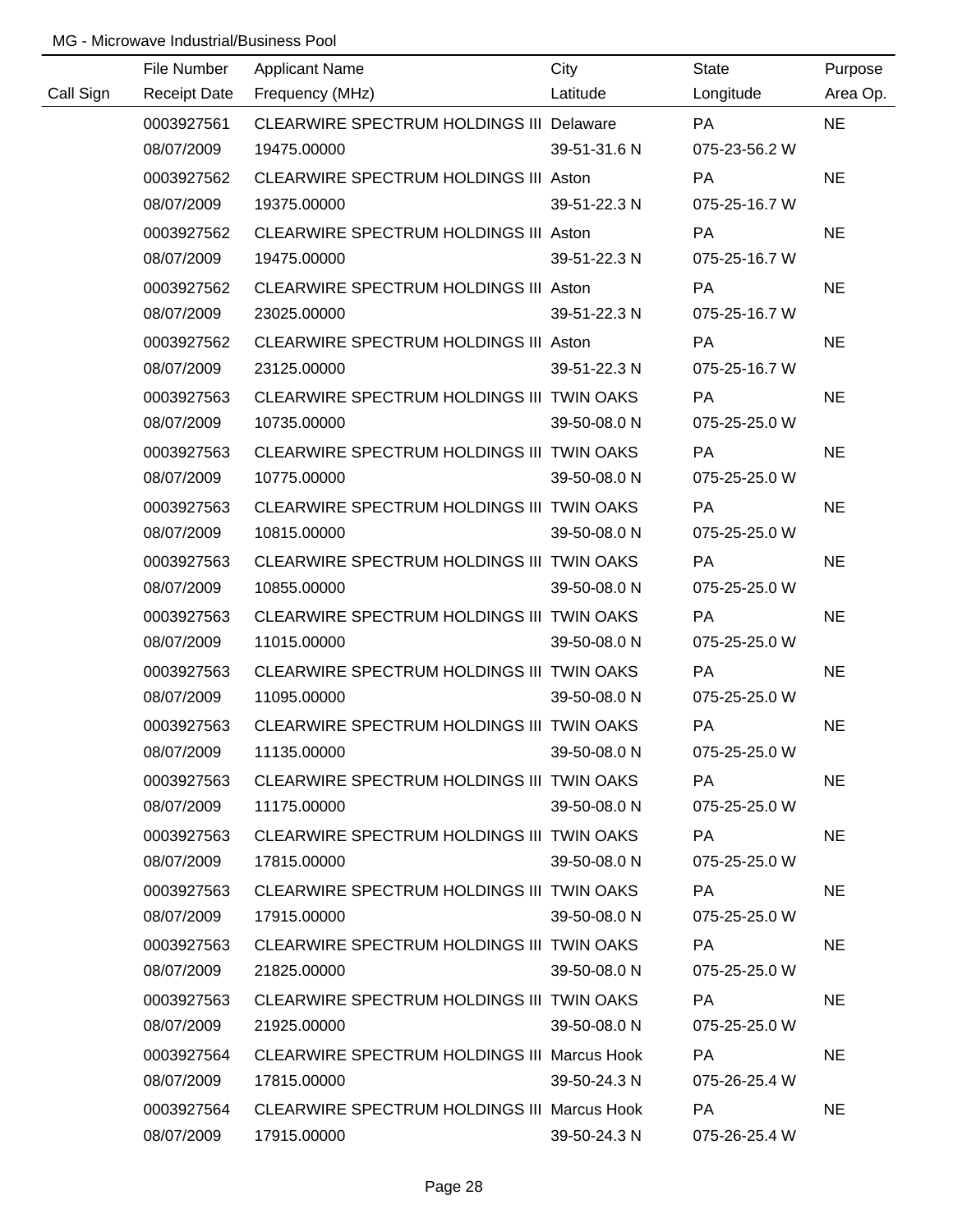|           | File Number         | <b>Applicant Name</b>                          | City          | <b>State</b>  | Purpose   |
|-----------|---------------------|------------------------------------------------|---------------|---------------|-----------|
| Call Sign | <b>Receipt Date</b> | Frequency (MHz)                                | Latitude      | Longitude     | Area Op.  |
|           | 0003927564          | CLEARWIRE SPECTRUM HOLDINGS III Marcus Hook    |               | <b>PA</b>     | <b>NE</b> |
|           | 08/07/2009          | 23025.00000                                    | 39-50-24.3 N  | 075-26-25.4 W |           |
|           | 0003927564          | CLEARWIRE SPECTRUM HOLDINGS III Marcus Hook    |               | PA            | <b>NE</b> |
|           | 08/07/2009          | 23075.00000                                    | 39-50-24.3 N  | 075-26-25.4 W |           |
|           | 0003927564          | CLEARWIRE SPECTRUM HOLDINGS III Marcus Hook    |               | <b>PA</b>     | <b>NE</b> |
|           | 08/07/2009          | 23125.00000                                    | 39-50-24.3 N  | 075-26-25.4 W |           |
|           | 0003927564          | CLEARWIRE SPECTRUM HOLDINGS III Marcus Hook    |               | <b>PA</b>     | <b>NE</b> |
|           | 08/07/2009          | 23225.00000                                    | 39-50-24.3 N  | 075-26-25.4 W |           |
|           | 0003927565          | CLEARWIRE SPECTRUM HOLDINGS III Chester        |               | <b>PA</b>     | <b>NE</b> |
|           | 08/07/2009          | 11225.00000                                    | 39-50-53.2 N  | 075-21-35.3 W |           |
|           | 0003927565          | CLEARWIRE SPECTRUM HOLDINGS III Chester        |               | PA            | <b>NE</b> |
|           | 08/07/2009          | 11305.00000                                    | 39-50-53.2 N  | 075-21-35.3 W |           |
|           | 0003927565          | CLEARWIRE SPECTRUM HOLDINGS III Chester        |               | PA            | <b>NE</b> |
|           | 08/07/2009          | 11585.00000                                    | 39-50-53.2 N  | 075-21-35.3 W |           |
|           | 0003927565          | <b>CLEARWIRE SPECTRUM HOLDINGS III Chester</b> |               | <b>PA</b>     | <b>NE</b> |
|           | 08/07/2009          | 11665.00000                                    | 39-50-53.2 N  | 075-21-35.3 W |           |
|           | 0003927565          | CLEARWIRE SPECTRUM HOLDINGS III Chester        |               | PA            | <b>NE</b> |
|           | 08/07/2009          | 17815.00000                                    | 39-50-53.2 N  | 075-21-35.3 W |           |
|           | 0003927565          | CLEARWIRE SPECTRUM HOLDINGS III Chester        |               | PA            | <b>NE</b> |
|           | 08/07/2009          | 17915.00000                                    | 39-50-53.2 N  | 075-21-35.3 W |           |
|           | 0003927565          | <b>CLEARWIRE SPECTRUM HOLDINGS III Chester</b> |               | PA            | <b>NE</b> |
|           | 08/07/2009          | 21825.00000                                    | 39-50-53.2 N  | 075-21-35.3 W |           |
|           | 0003927565          | CLEARWIRE SPECTRUM HOLDINGS III Chester        |               | PA            | <b>NE</b> |
|           | 08/07/2009          | 21975.00000                                    | 39-50-53.2 N  | 075-21-35.3 W |           |
|           | 0003927698          | Enbridge Energy Company, Inc.                  | Springtown    | <b>TX</b>     | <b>NE</b> |
|           | 08/10/2009          | 05945.20000                                    | 32-59-18.4 N  | 097-41-05.7 W |           |
|           | 0003927698          | Enbridge Energy Company, Inc.                  | Springtown    | <b>TX</b>     | <b>NE</b> |
|           | 08/10/2009          | 05974.85000                                    | 32-59-18.4 N  | 097-41-05.7 W |           |
|           | 0003927699          | Enbridge Energy Company, Inc.                  | Decatur South | <b>TX</b>     | <b>NE</b> |
|           | 08/10/2009          | 06197.24000                                    | 33-12-19.0 N  | 097-30-13.0 W |           |
|           | 0003927700          | Enbridge Energy Company, Inc.                  | Cool          | TX            | <b>NE</b> |
|           | 08/10/2009          | 06226.89000                                    | 32-57-23.0 N  | 097-56-08.0 W |           |
|           | 0003927700          | Enbridge Energy Company, Inc.                  | Cool          | <b>TX</b>     | <b>NE</b> |
|           | 08/10/2009          | 06256.54000                                    | 32-57-23.0 N  | 097-56-08.0 W |           |
|           | 0003927700          | Enbridge Energy Company, Inc.                  | Cool          | <b>TX</b>     | <b>NE</b> |
|           | 08/10/2009          | 06286.19000                                    | 32-57-23.0 N  | 097-56-08.0 W |           |
|           | 0003927702          | Enbridge Energy Company, Inc.                  | Runaway Bay   | <b>TX</b>     | <b>NE</b> |
|           | 08/10/2009          | 06004.50000                                    | 33-09-07.1 N  | 097-57-23.7 W |           |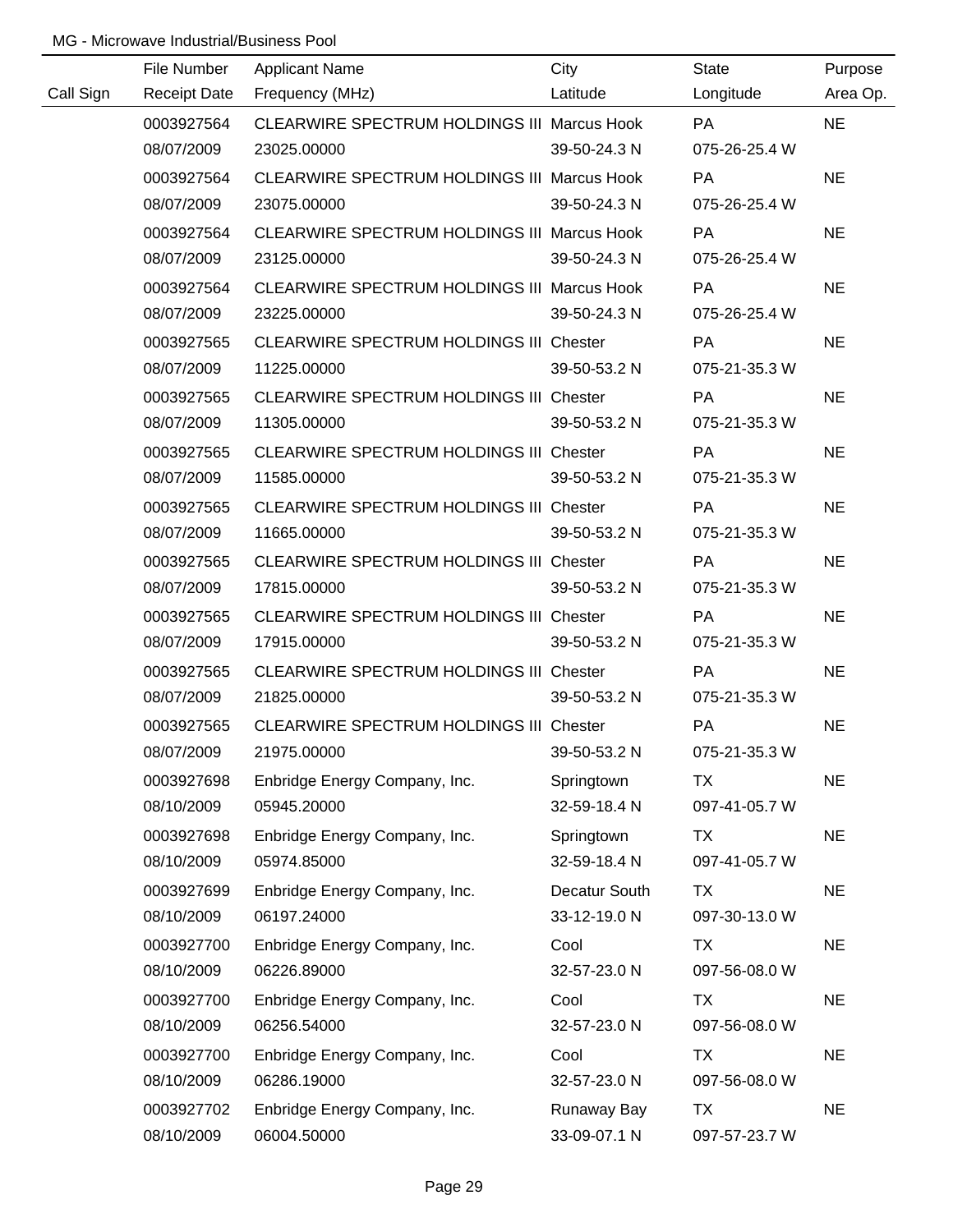|           | File Number         | <b>Applicant Name</b>                       | City         | State         | Purpose   |
|-----------|---------------------|---------------------------------------------|--------------|---------------|-----------|
| Call Sign | <b>Receipt Date</b> | Frequency (MHz)                             | Latitude     | Longitude     | Area Op.  |
|           | 0003927710          | Enbridge Energy Company, Inc.               | Grayford     | TX            | <b>NE</b> |
|           | 08/10/2009          | 05974.85000                                 | 32-55-36.0 N | 098-17-33.0 W |           |
|           | 0003927710          | Enbridge Energy Company, Inc.               | Grayford     | TX            | <b>NE</b> |
|           | 08/10/2009          | 06034.15000                                 | 32-55-36.0 N | 098-17-33.0 W |           |
|           | 0003927721          | Enbridge Energy Company, Inc.               | Millsap      | <b>TX</b>     | <b>NE</b> |
|           | 08/10/2009          | 06226.89000                                 | 32-42-33.5 N | 098-06-08.8 W |           |
|           | 0003928507          | COLUMBIA RURAL ELECTRIC ASSOCI/ HUTCHINSON  |              | OR            | <b>NE</b> |
|           | 08/10/2009          | 05945.20000                                 | 45-59-21.9 N | 118-10-34.7 W |           |
|           | 0003928507          | COLUMBIA RURAL ELECTRIC ASSOCI/ HUTCHINSON  |              | OR            | <b>NE</b> |
|           | 08/10/2009          | 06004.50000                                 | 45-59-21.9 N | 118-10-34.7 W |           |
|           | 0003928507          | COLUMBIA RURAL ELECTRIC ASSOCI/ HUTCHINSON  |              | OR            | <b>NE</b> |
|           | 08/10/2009          | 10715.00000                                 | 45-59-21.9 N | 118-10-34.7 W |           |
|           | 0003928508          | COLUMBIA RURAL ELECTRIC ASSOCI/ DAYTON      |              | WA.           | <b>NE</b> |
|           | 08/10/2009          | 19325.00000                                 | 46-19-37.1 N | 117-58-10.9 W |           |
|           | 0003928509          | COLUMBIA RURAL ELECTRIC ASSOCI/ DAYTON      |              | <b>WA</b>     | <b>NE</b> |
|           | 08/10/2009          | 19375.00000                                 | 46-19-09.3 N | 117-58-54.8 W |           |
|           | 0003928510          | COLUMBIA RURAL ELECTRIC ASSOCI/ PASCO       |              | <b>WA</b>     | <b>NE</b> |
|           | 08/10/2009          | 06197.24000                                 | 46-13-57.0 N | 119-02-17.0 W |           |
|           | 0003928511          | COLUMBIA RURAL ELECTRIC ASSOCI/ WALLA WALLA |              | <b>WA</b>     | <b>NE</b> |
|           | 08/10/2009          | 11215.00000                                 | 46-04-34.6 N | 118-20-26.8 W |           |
|           | 0003928512          | COLUMBIA RURAL ELECTRIC ASSOCI/ Dayton      |              | WA            | <b>NE</b> |
|           | 08/10/2009          | 06256.54000                                 | 46-19-53.0 N | 117-59-30.0 W |           |
|           | 0003928512          | COLUMBIA RURAL ELECTRIC ASSOCI/ Dayton      |              | <b>WA</b>     | <b>NE</b> |
|           | 08/10/2009          | 17765.00000                                 | 46-19-53.0 N | 117-59-30.0 W |           |
|           | 0003928512          | COLUMBIA RURAL ELECTRIC ASSOCI/ Dayton      |              | WA            | <b>NE</b> |
|           | 08/10/2009          | 17815.00000                                 | 46-19-53.0 N | 117-59-30.0 W |           |
|           | 0003929357          | Lake Washington Vascular                    | Bellevue     | WA            | <b>NE</b> |
|           | 08/10/2009          | 19425.00000                                 | 47-37-16.7 N | 122-11-12.8 W |           |
|           | 0003929358          | Lake Washington Vascular                    | Issaquah     | WA            | <b>NE</b> |
|           | 08/10/2009          | 10915.00000                                 | 47-32-36.3 N | 122-06-39.6 W |           |
|           | 0003929358          | Lake Washington Vascular                    | Issaquah     | WA            | <b>NE</b> |
|           | 08/10/2009          | 17865.00000                                 | 47-32-36.3 N | 122-06-39.6 W |           |
|           | 0003929359          | Lake Washington Vascular                    | Kirkland     | <b>WA</b>     | <b>NE</b> |
|           | 08/10/2009          | 11405.00000                                 | 47-42-57.9 N | 122-10-47.9 W |           |
|           | 0003929451          | Arizona Nevada Tower Corporation            | Luning       | <b>NV</b>     | <b>NE</b> |
|           | 08/10/2009          | 05945.20000                                 | 38-32-05.0 N | 118-08-34.0 W |           |
|           | 0003929451          | Arizona Nevada Tower Corporation            | Luning       | <b>NV</b>     | <b>NE</b> |
|           | 08/10/2009          | 06004.50000                                 | 38-32-05.0 N | 118-08-34.0 W |           |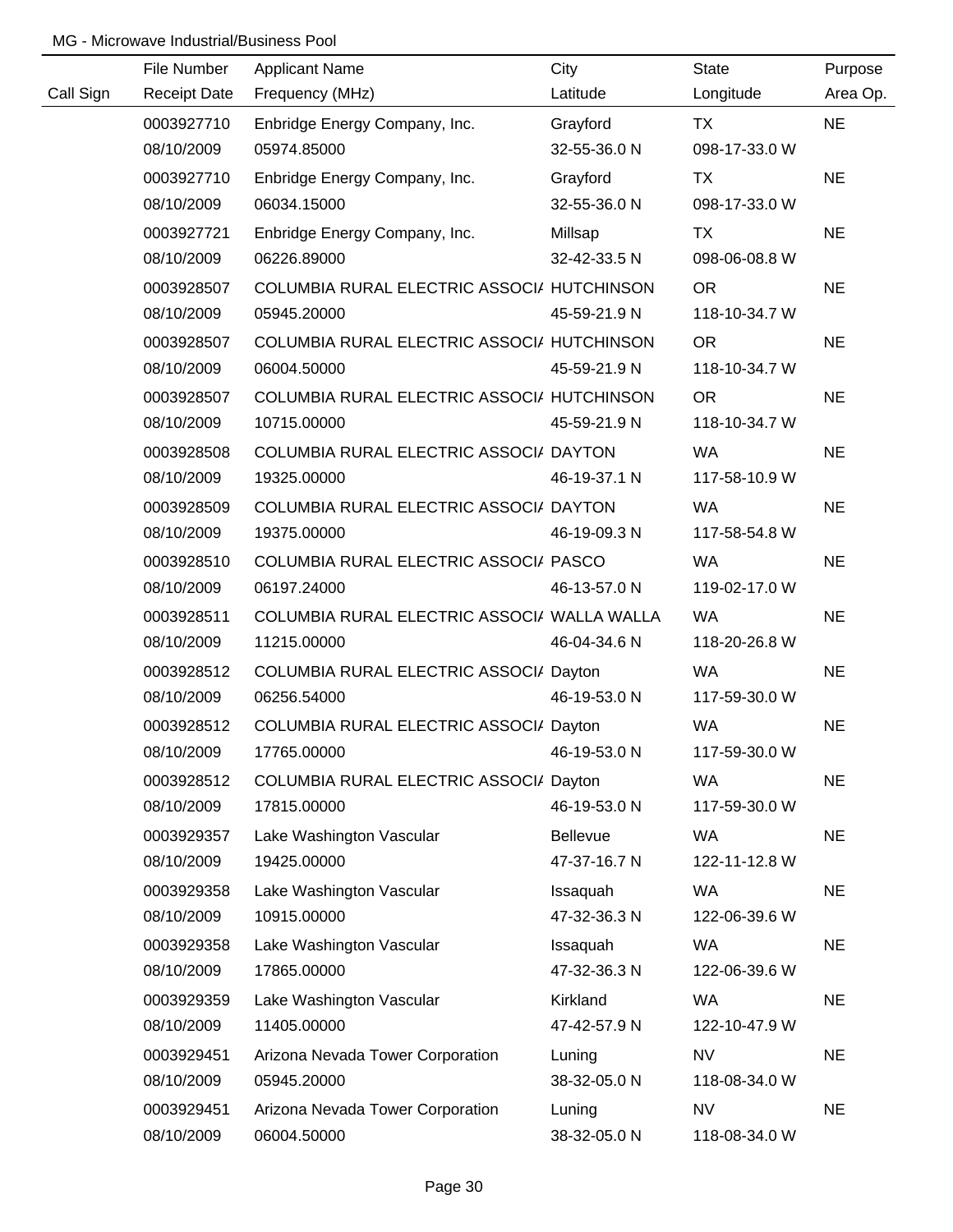|           | File Number         | <b>Applicant Name</b>                             | City         | State         | Purpose   |
|-----------|---------------------|---------------------------------------------------|--------------|---------------|-----------|
| Call Sign | <b>Receipt Date</b> | Frequency (MHz)                                   | Latitude     | Longitude     | Area Op.  |
|           | 0003929455          | Arizona Nevada Tower Corporation                  | Mina         | <b>NV</b>     | <b>NE</b> |
|           | 08/10/2009          | 06093.45000                                       | 38-01-27.0 N | 117-52-32.6 W |           |
|           | 0003929459          | Arizona Nevada Tower Corporation                  | Hawthorne    | <b>NV</b>     | <b>NE</b> |
|           | 08/10/2009          | 06063.80000                                       | 38-40-01.4 N | 118-38-17.1 W |           |
|           | 0003929463          | Arizona Nevada Tower Corporation                  | Hawthorne    | <b>NV</b>     | <b>NE</b> |
|           | 08/10/2009          | 06256.54000                                       | 38-30-31.3 N | 118-26-05.7 W |           |
|           | 0003929463          | Arizona Nevada Tower Corporation                  | Hawthorne    | <b>NV</b>     | <b>NE</b> |
|           | 08/10/2009          | 06315.84000                                       | 38-30-31.3 N | 118-26-05.7 W |           |
|           | 0003929562          | Arizona Nevada Tower Corporation                  | Mina         | <b>NV</b>     | <b>NE</b> |
|           | 08/10/2009          | 06197.24000                                       | 38-20-40.3 N | 118-02-35.1 W |           |
|           | 0003929562          | Arizona Nevada Tower Corporation                  | Mina         | <b>NV</b>     | <b>NE</b> |
|           | 08/10/2009          | 06345.49000                                       | 38-20-40.3 N | 118-02-35.1 W |           |
|           | 0003929605          | TRANSWAVE COMMUNICATION SYSTE BUFFALO             |              | <b>NY</b>     | <b>NE</b> |
|           | 08/10/2009          | 10855.00000                                       | 42-54-53.6 N | 078-54-00.2 W |           |
|           | 0003930444          | Carolina Power and Light Company d/b/a Laurinburg |              | <b>NC</b>     | <b>NE</b> |
|           | 08/11/2009          | 06004.50000                                       | 34-45-33.0 N | 079-26-19.0 W |           |
|           | 0003930447          | Carolina Power and Light Company d/b/a Hamlet     |              | <b>NC</b>     | <b>NE</b> |
|           | 08/11/2009          | 06197.24000                                       | 34-50-24.0 N | 079-44-38.0 W |           |
|           | 0003930447          | Carolina Power and Light Company d/b/a Hamlet     |              | <b>NC</b>     | <b>NE</b> |
|           | 08/11/2009          | 06256.54000                                       | 34-50-24.0 N | 079-44-38.0 W |           |
|           | 0003930452          | Carolina Power and Light Company d/b/a Lilesville |              | NC            | <b>NE</b> |
|           | 08/11/2009          | 05945.20000                                       | 34-59-05.0 N | 079-52-43.0 W |           |
|           | 0003930452          | Carolina Power and Light Company d/b/a Lilesville |              | <b>NC</b>     | <b>NE</b> |
|           | 08/11/2009          | 05974.85000                                       | 34-59-05.0 N | 079-52-43.0 W |           |
|           | 0003930466          | Carolina Power and Light Company d/b/a Mt. Gilead |              | <b>NC</b>     | <b>NE</b> |
|           | 08/11/2009          | 06197.24000                                       | 35-12-33.2 N | 080-03-44.1 W |           |
|           | 0003930466          | Carolina Power and Light Company d/b/a Mt. Gilead |              | <b>NC</b>     | <b>NE</b> |
|           | 08/11/2009          | 06226.89000                                       | 35-12-33.2 N | 080-03-44.1 W |           |
|           | 0003930469          | Carolina Power and Light d/b/a Progress I BISCOE  |              | <b>NC</b>     | <b>NE</b> |
|           | 08/11/2009          | 05945.20000                                       | 35-22-04.0 N | 079-46-53.0 W |           |
|           | 0003930656          | <b>CLEARWIRE HAWAII PARTNERS SPEC Haiku</b>       |              | HI            | <b>NE</b> |
|           | 08/11/2009          | 11465.00000                                       | 20-55-16.0 N | 156-18-29.3 W |           |
|           | 0003930837          | <b>CLEARWIRE HAWAII PARTNERS SPEC Honolulu</b>    |              | HI            | <b>NE</b> |
|           | 08/11/2009          | 21825.00000                                       | 21-17-20.7 N | 157-50-26.3 W |           |
|           | 0003930837          | <b>CLEARWIRE HAWAII PARTNERS SPEC Honolulu</b>    |              | HI            | <b>NE</b> |
|           | 08/11/2009          | 22125.00000                                       | 21-17-20.7 N | 157-50-26.3 W |           |
|           | 0003930837          | <b>CLEARWIRE HAWAII PARTNERS SPEC Honolulu</b>    |              | HI            | <b>NE</b> |
|           | 08/11/2009          | 22225.00000                                       | 21-17-20.7 N | 157-50-26.3 W |           |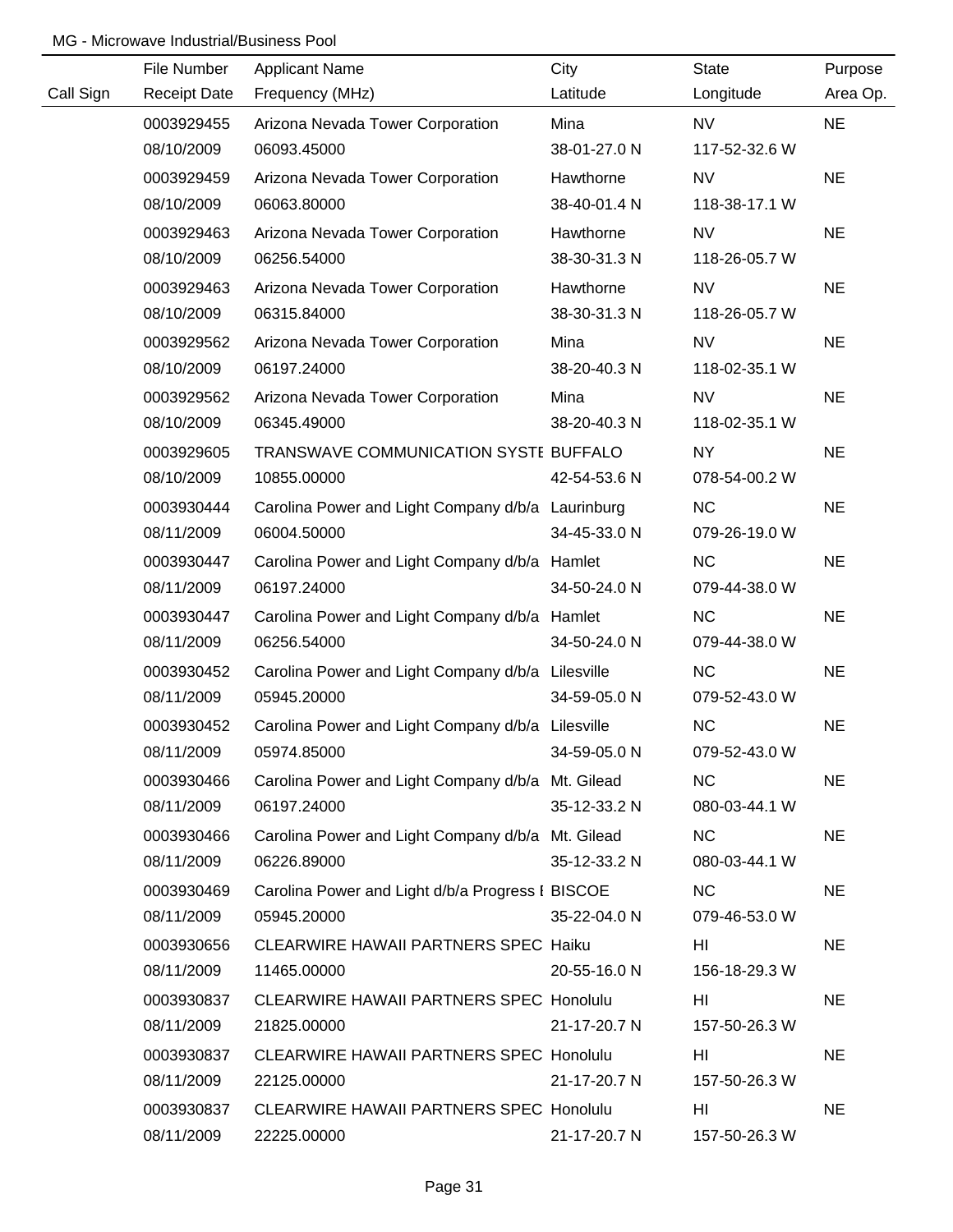|           | File Number         | <b>Applicant Name</b>                          | City         | State           | Purpose   |
|-----------|---------------------|------------------------------------------------|--------------|-----------------|-----------|
| Call Sign | <b>Receipt Date</b> | Frequency (MHz)                                | Latitude     | Longitude       | Area Op.  |
|           | 0003930838          | <b>CLEARWIRE HAWAII PARTNERS SPEC Honolulu</b> |              | H <sub>II</sub> | <b>NE</b> |
|           | 08/11/2009          | 23125.00000                                    | 21-17-51.0 N | 157-40-05.9 W   |           |
|           | 0003930839          | CLEARWIRE HAWAII PARTNERS SPEC Honolulu        |              | HI              | <b>NE</b> |
|           | 08/11/2009          | 21975.00000                                    | 21-17-54.8 N | 157-50-08.4 W   |           |
|           | 0003930839          | <b>CLEARWIRE HAWAII PARTNERS SPEC Honolulu</b> |              | HI              | <b>NE</b> |
|           | 08/11/2009          | 22075.00000                                    | 21-17-54.8 N | 157-50-08.4 W   |           |
|           | 0003930839          | CLEARWIRE HAWAII PARTNERS SPEC Honolulu        |              | HI              | <b>NE</b> |
|           | 08/11/2009          | 23025.00000                                    | 21-17-54.8 N | 157-50-08.4 W   |           |
|           | 0003930840          | CLEARWIRE HAWAII PARTNERS SPEC Honolulu        |              | HI              | <b>NE</b> |
|           | 08/11/2009          | 10875.00000                                    | 21-19-11.2 N | 157-40-42.9 W   |           |
|           | 0003930840          | CLEARWIRE HAWAII PARTNERS SPEC Honolulu        |              | HI              | <b>NE</b> |
|           | 08/11/2009          | 11015.00000                                    | 21-19-11.2 N | 157-40-42.9 W   |           |
|           | 0003930840          | CLEARWIRE HAWAII PARTNERS SPEC Honolulu        |              | HI              | <b>NE</b> |
|           | 08/11/2009          | 11135.00000                                    | 21-19-11.2 N | 157-40-42.9 W   |           |
|           | 0003930840          | <b>CLEARWIRE HAWAII PARTNERS SPEC Honolulu</b> |              | HI              | <b>NE</b> |
|           | 08/11/2009          | 21925.00000                                    | 21-19-11.2 N | 157-40-42.9 W   |           |
|           | 0003930841          | CLEARWIRE HAWAII PARTNERS SPEC Honolulu        |              | H <sub>l</sub>  | <b>NE</b> |
|           | 08/11/2009          | 21875.00000                                    | 21-17-12.1 N | 157-50-11.1 W   |           |
|           | 0003930841          | <b>CLEARWIRE HAWAII PARTNERS SPEC Honolulu</b> |              | H <sub>l</sub>  | <b>NE</b> |
|           | 08/11/2009          | 22025.00000                                    | 21-17-12.1 N | 157-50-11.1 W   |           |
|           | 0003930841          | CLEARWIRE HAWAII PARTNERS SPEC Honolulu        |              | H <sub>l</sub>  | <b>NE</b> |
|           | 08/11/2009          | 22125.00000                                    | 21-17-12.1 N | 157-50-11.1 W   |           |
|           | 0003930841          | <b>CLEARWIRE HAWAII PARTNERS SPEC Honolulu</b> |              | H <sub>l</sub>  | <b>NE</b> |
|           | 08/11/2009          | 22225.00000                                    | 21-17-12.1 N | 157-50-11.1 W   |           |
|           | 0003930841          | <b>CLEARWIRE HAWAII PARTNERS SPEC Honolulu</b> |              | HL              | <b>NE</b> |
|           | 08/11/2009          | 22325.00000                                    | 21-17-12.1 N | 157-50-11.1 W   |           |
|           | 0003930842          | CLEARWIRE HAWAII PARTNERS SPEC Aiea            |              | HL              | <b>NE</b> |
|           | 08/11/2009          | 23025.00000                                    | 21-22-48.7 N | 157-55-41.7 W   |           |
|           | 0003930843          | <b>CLEARWIRE HAWAII PARTNERS SPEC Kailua</b>   |              | HL              | <b>NE</b> |
|           | 08/11/2009          | 11015.00000                                    | 21-23-12.2 N | 157-42-50.6 W   |           |
|           | 0003930844          | CLEARWIRE HAWAII PARTNERS SPEC Honolulu        |              | HL              | <b>NE</b> |
|           | 08/11/2009          | 23025.00000                                    | 21-18-24.8 N | 157-50-09.6 W   |           |
|           | 0003930844          | CLEARWIRE HAWAII PARTNERS SPEC Honolulu        |              | HL              | <b>NE</b> |
|           | 08/11/2009          | 23075.00000                                    | 21-18-24.8 N | 157-50-09.6 W   |           |
|           | 0003930844          | CLEARWIRE HAWAII PARTNERS SPEC Honolulu        |              | HI              | <b>NE</b> |
|           | 08/11/2009          | 23125.00000                                    | 21-18-24.8 N | 157-50-09.6 W   |           |
|           | 0003930844          | CLEARWIRE HAWAII PARTNERS SPEC Honolulu        |              | HI              | <b>NE</b> |
|           | 08/11/2009          | 23225.00000                                    | 21-18-24.8 N | 157-50-09.6 W   |           |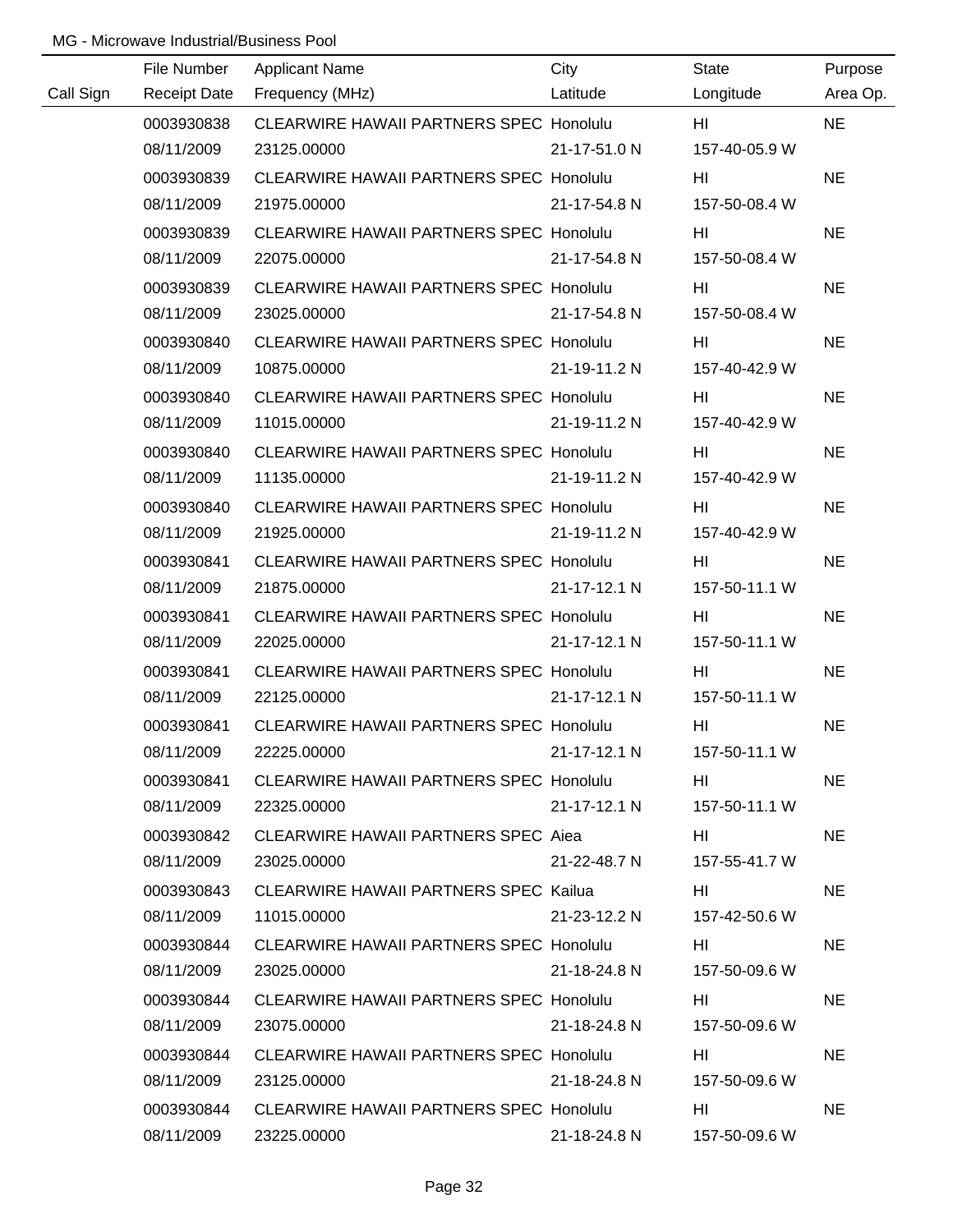|           | File Number         | <b>Applicant Name</b>                          | City         | State          | Purpose   |
|-----------|---------------------|------------------------------------------------|--------------|----------------|-----------|
| Call Sign | <b>Receipt Date</b> | Frequency (MHz)                                | Latitude     | Longitude      | Area Op.  |
|           | 0003930845          | <b>CLEARWIRE HAWAII PARTNERS SPEC Honolulu</b> |              | HI.            | <b>NE</b> |
|           | 08/11/2009          | 17865.00000                                    | 21-18-02.1 N | 157-49-08.7 W  |           |
|           | 0003930846          | CLEARWIRE HAWAII PARTNERS SPEC Honolulu        |              | HI             | <b>NE</b> |
|           | 08/11/2009          | 17865.00000                                    | 21-17-21.1 N | 157-48-32.8 W  |           |
|           | 0003930847          | <b>CLEARWIRE HAWAII PARTNERS SPEC Honolulu</b> |              | HI             | <b>NE</b> |
|           | 08/11/2009          | 23175.00000                                    | 21-17-32.3 N | 157-50-16.7 W  |           |
|           | 0003930847          | <b>CLEARWIRE HAWAII PARTNERS SPEC Honolulu</b> |              | HI             | <b>NE</b> |
|           | 08/11/2009          | 23275.00000                                    | 21-17-32.3 N | 157-50-16.7 W  |           |
|           | 0003930847          | CLEARWIRE HAWAII PARTNERS SPEC Honolulu        |              | HI             | <b>NE</b> |
|           | 08/11/2009          | 23325.00000                                    | 21-17-32.3 N | 157-50-16.7 W  |           |
|           | 0003930847          | CLEARWIRE HAWAII PARTNERS SPEC Honolulu        |              | HI             | <b>NE</b> |
|           | 08/11/2009          | 23525.00000                                    | 21-17-32.3 N | 157-50-16.7 W  |           |
|           | 0003930848          | CLEARWIRE HAWAII PARTNERS SPEC Kaneohe         |              | HI             | <b>NE</b> |
|           | 08/11/2009          | 11095.00000                                    | 21-26-35.4 N | 157-45-13.0 W  |           |
|           | 0003930848          | <b>CLEARWIRE HAWAII PARTNERS SPEC Kaneohe</b>  |              | HI             | <b>NE</b> |
|           | 08/11/2009          | 11505.00000                                    | 21-26-35.4 N | 157-45-13.0 W  |           |
|           | 0003930850          | <b>CLEARWIRE HAWAII PARTNERS SPEC Waipahu</b>  |              | HI             | <b>NE</b> |
|           | 08/11/2009          | 17915.00000                                    | 21-23-18.0 N | 158-00-06.0 W  |           |
|           | 0003930851          | <b>CLEARWIRE HAWAII PARTNERS SPEC Honolulu</b> |              | H <sub>l</sub> | <b>NE</b> |
|           | 08/11/2009          | 21825.00000                                    | 21-17-35.3 N | 157-49-43.0 W  |           |
|           | 0003930851          | CLEARWIRE HAWAII PARTNERS SPEC Honolulu        |              | H <sub>l</sub> | <b>NE</b> |
|           | 08/11/2009          | 21875.00000                                    | 21-17-35.3 N | 157-49-43.0 W  |           |
|           | 0003930851          | CLEARWIRE HAWAII PARTNERS SPEC Honolulu        |              | H <sub>l</sub> | <b>NE</b> |
|           | 08/11/2009          | 22025.00000                                    | 21-17-35.3 N | 157-49-43.0 W  |           |
|           | 0003930852          | CLEARWIRE HAWAII PARTNERS SPEC Honolulu        |              | HL             | <b>NE</b> |
|           | 08/11/2009          | 23175.00000                                    | 21-16-16.3 N | 157-48-02.7 W  |           |
|           | 0003930853          | CLEARWIRE HAWAII PARTNERS SPEC Ewa Beach       |              | HL             | <b>NE</b> |
|           | 08/11/2009          | 19525.00000                                    | 21-19-02.3 N | 158-00-31.7 W  |           |
|           | 0003930853          | CLEARWIRE HAWAII PARTNERS SPEC Ewa Beach       |              | HL             | <b>NE</b> |
|           | 08/11/2009          | 19625.00000                                    | 21-19-02.3 N | 158-00-31.7 W  |           |
|           | 0003930854          | CLEARWIRE HAWAII PARTNERS SPEC Honolulu        |              | HI             | <b>NE</b> |
|           | 08/11/2009          | 17865.00000                                    | 21-20-32.3 N | 157-52-01.2 W  |           |
|           | 0003930854          | CLEARWIRE HAWAII PARTNERS SPEC Honolulu        |              | HI             | <b>NE</b> |
|           | 08/11/2009          | 23175.00000                                    | 21-20-32.3 N | 157-52-01.2 W  |           |
|           | 0003930855          | <b>CLEARWIRE HAWAII PARTNERS SPEC Milliani</b> |              | HI             | <b>NE</b> |
|           | 08/11/2009          | 19375.00000                                    | 21-26-32.6 N | 158-01-22.4 W  |           |
|           | 0003930856          | CLEARWIRE HAWAII PARTNERS SPEC Lanai Hale      |              | HI             | <b>NE</b> |
|           | 08/11/2009          | 10855.00000                                    | 20-48-11.2 N | 156-51-50.4 W  |           |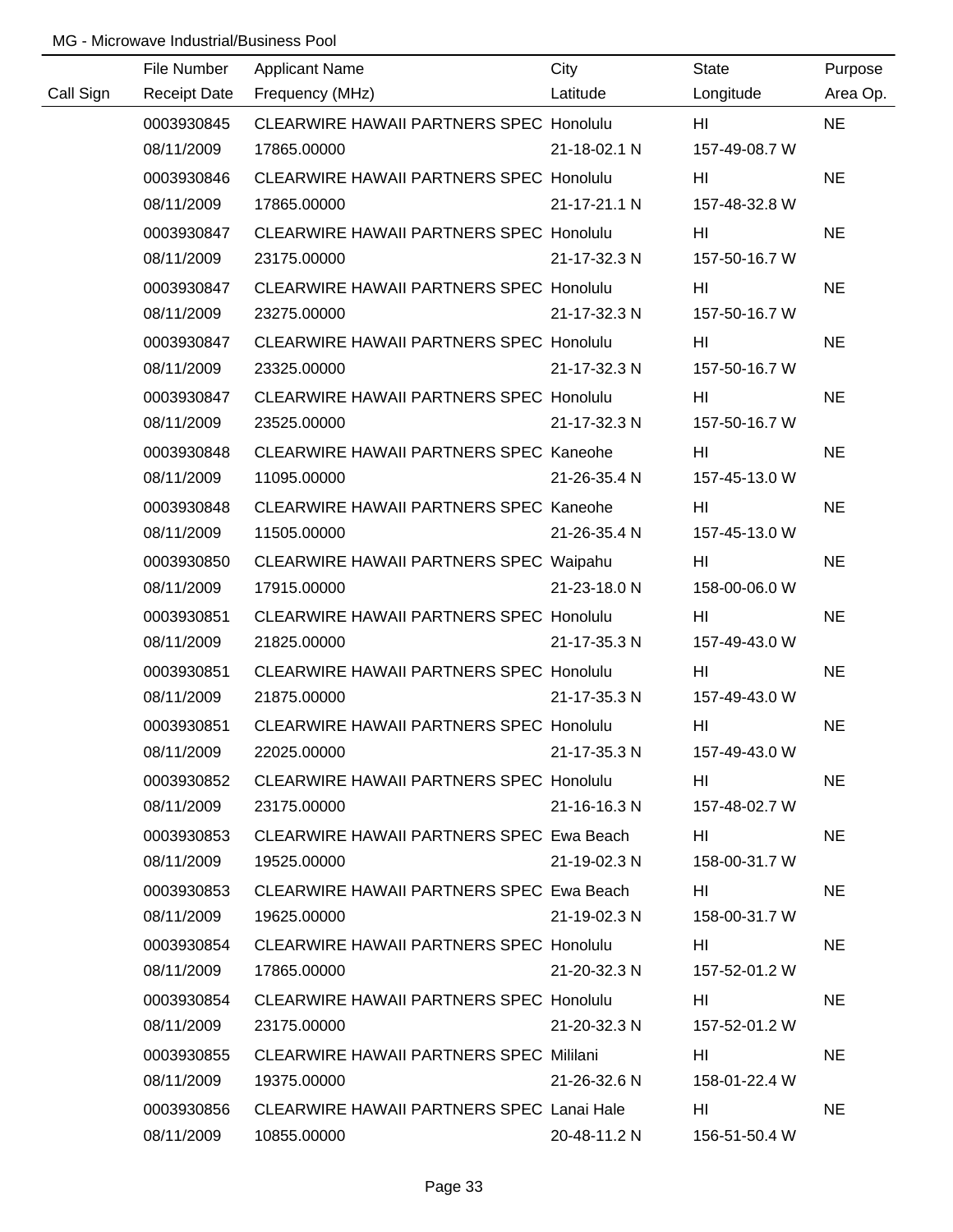|           | File Number         | <b>Applicant Name</b>                            | City         | <b>State</b>  | Purpose   |
|-----------|---------------------|--------------------------------------------------|--------------|---------------|-----------|
| Call Sign | <b>Receipt Date</b> | Frequency (MHz)                                  | Latitude     | Longitude     | Area Op.  |
|           | 0003930856          | CLEARWIRE HAWAII PARTNERS SPEC Lanai Hale        |              | HL            | <b>NE</b> |
|           | 08/11/2009          | 10935.00000                                      | 20-48-11.2 N | 156-51-50.4 W |           |
|           | 0003930856          | CLEARWIRE HAWAII PARTNERS SPEC Lanai Hale        |              | HI            | <b>NE</b> |
|           | 08/11/2009          | 11015.00000                                      | 20-48-11.2 N | 156-51-50.4 W |           |
|           | 0003930856          | <b>CLEARWIRE HAWAII PARTNERS SPEC Lanai Hale</b> |              | HI            | <b>NE</b> |
|           | 08/11/2009          | 11055.00000                                      | 20-48-11.2 N | 156-51-50.4 W |           |
|           | 0003930856          | CLEARWIRE HAWAII PARTNERS SPEC Lanai Hale        |              | HI            | <b>NE</b> |
|           | 08/11/2009          | 11095.00000                                      | 20-48-11.2 N | 156-51-50.4 W |           |
|           | 0003930856          | CLEARWIRE HAWAII PARTNERS SPEC Lanai Hale        |              | HI            | <b>NE</b> |
|           | 08/11/2009          | 11135.00000                                      | 20-48-11.2 N | 156-51-50.4 W |           |
|           | 0003930913          | CLEARWIRE HAWAII PARTNERS SPEC Kaneohe           |              | HI            | <b>NE</b> |
|           | 08/12/2009          | 23070.00000                                      | 21-24-48.8 N | 157-48-37.0 W |           |
|           | 0003930914          | <b>CLEARWIRE HAWAII PARTNERS SPEC Waianae</b>    |              | HI            | <b>NE</b> |
|           | 08/12/2009          | 10935.00000                                      | 21-24-35.0 N | 158-10-35.0 W |           |
|           | 0003930915          | CLEARWIRE HAWAII PARTNERS SPEC Honolulu          |              | HI            | <b>NE</b> |
|           | 08/12/2009          | 23025.00000                                      | 21-16-31.0 N | 157-49-19.0 W |           |
|           | 0003930915          | <b>CLEARWIRE HAWAII PARTNERS SPEC Honolulu</b>   |              | HI            | <b>NE</b> |
|           | 08/12/2009          | 23075.00000                                      | 21-16-31.0 N | 157-49-19.0 W |           |
|           | 0003930915          | <b>CLEARWIRE HAWAII PARTNERS SPEC Honolulu</b>   |              | HI.           | <b>NE</b> |
|           | 08/12/2009          | 23125.00000                                      | 21-16-31.0 N | 157-49-19.0 W |           |
|           | 0003930915          | CLEARWIRE HAWAII PARTNERS SPEC Honolulu          |              | HI.           | <b>NE</b> |
|           | 08/12/2009          | 23175.00000                                      | 21-16-31.0 N | 157-49-19.0 W |           |
|           | 0003930916          | CLEARWIRE HAWAII PARTNERS SPEC Honolulu          |              | HI            | <b>NE</b> |
|           | 08/12/2009          | 19425.00000                                      | 21-17-24.3 N | 157-49-18.9 W |           |
|           | 0003930916          | <b>CLEARWIRE HAWAII PARTNERS SPEC Honolulu</b>   |              | HL            | <b>NE</b> |
|           | 08/12/2009          | 21825.00000                                      | 21-17-24.3 N | 157-49-18.9 W |           |
|           | 0003930916          | <b>CLEARWIRE HAWAII PARTNERS SPEC Honolulu</b>   |              | HI            | <b>NE</b> |
|           | 08/12/2009          | 21875.00000                                      | 21-17-24.3 N | 157-49-18.9 W |           |
|           | 0003930916          | <b>CLEARWIRE HAWAII PARTNERS SPEC Honolulu</b>   |              | HL            | <b>NE</b> |
|           | 08/12/2009          | 21925.00000                                      | 21-17-24.3 N | 157-49-18.9 W |           |
|           | 0003930916          | <b>CLEARWIRE HAWAII PARTNERS SPEC Honolulu</b>   |              | HL            | <b>NE</b> |
|           | 08/12/2009          | 21975.00000                                      | 21-17-24.3 N | 157-49-18.9 W |           |
|           | 0003930918          | CLEARWIRE HAWAII PARTNERS SPEC Waipahu           |              | HI            | <b>NE</b> |
|           | 08/12/2009          | 21920.00000                                      | 21-25-14.0 N | 157-59-44.0 W |           |
|           | 0003930919          | <b>CLEARWIRE HAWAII PARTNERS SPEC Honolulu</b>   |              | HI            | <b>NE</b> |
|           | 08/12/2009          | 17965.00000                                      | 21-17-42.8 N | 157-50-51.3 W |           |
|           | 0003930919          | <b>CLEARWIRE HAWAII PARTNERS SPEC Honolulu</b>   |              | HI            | <b>NE</b> |
|           | 08/12/2009          | 18115.00000                                      | 21-17-42.8 N | 157-50-51.3 W |           |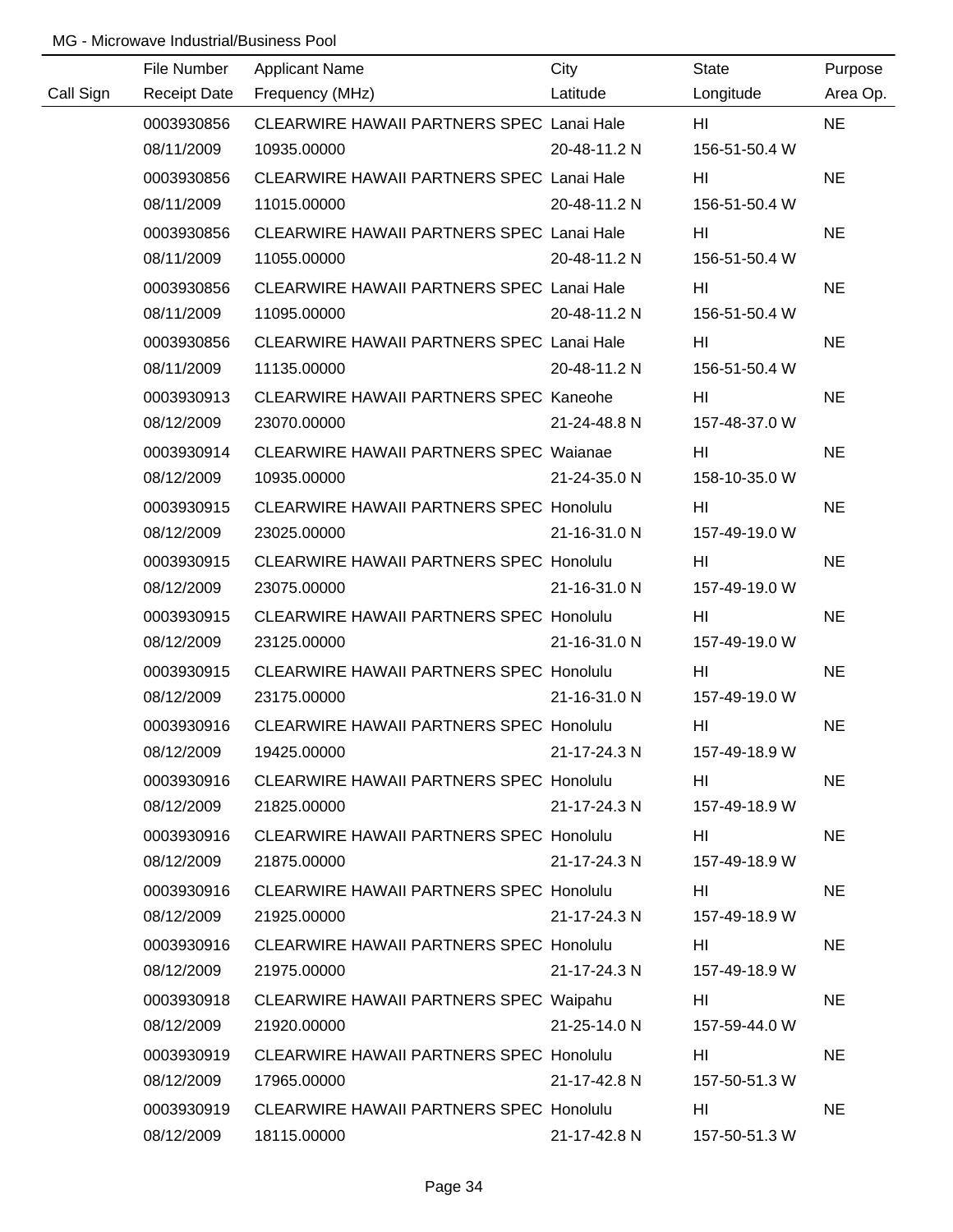|           | File Number         | <b>Applicant Name</b>                          | City         | <b>State</b>                        | Purpose   |
|-----------|---------------------|------------------------------------------------|--------------|-------------------------------------|-----------|
| Call Sign | <b>Receipt Date</b> | Frequency (MHz)                                | Latitude     | Longitude                           | Area Op.  |
|           | 0003930919          | CLEARWIRE HAWAII PARTNERS SPEC Honolulu        |              | HL                                  | <b>NE</b> |
|           | 08/12/2009          | 23275.00000                                    | 21-17-42.8 N | 157-50-51.3 W                       |           |
|           | 0003930920          | <b>CLEARWIRE HAWAII PARTNERS SPEC Kaneohe</b>  |              | HI                                  | <b>NE</b> |
|           | 08/12/2009          | 21870.00000                                    | 21-23-52.9 N | 157-47-56.9 W                       |           |
|           | 0003930922          | <b>CLEARWIRE HAWAII PARTNERS SPEC Honolulu</b> |              | HI                                  | <b>NE</b> |
|           | 08/12/2009          | 10815.00000                                    | 21-15-48.2 N | 157-49-15.6 W                       |           |
|           | 0003930922          | CLEARWIRE HAWAII PARTNERS SPEC Honolulu        |              | HI                                  | <b>NE</b> |
|           | 08/12/2009          | 23175.00000                                    | 21-15-48.2 N | 157-49-15.6 W                       |           |
|           | 0003930922          | <b>CLEARWIRE HAWAII PARTNERS SPEC Honolulu</b> |              | HI                                  | <b>NE</b> |
|           | 08/12/2009          | 23275.00000                                    | 21-15-48.2 N | 157-49-15.6 W                       |           |
|           | 0003930924          | CLEARWIRE HAWAII PARTNERS SPEC Wahiawa         |              | HI                                  | <b>NE</b> |
|           | 08/12/2009          | 11115.00000                                    | 21-29-36.5 N | 158-02-53.7 W                       |           |
|           | 0003930925          | CLEARWIRE HAWAII PARTNERS SPEC WAIALUA         |              | HL                                  | <b>NE</b> |
|           | 08/12/2009          | 11225.00000                                    | 21-33-32.6 N | 158-07-21.1 W                       |           |
|           | 0003930926          | CLEARWIRE HAWAII PARTNERS SPEC Ewa Beach       |              | HI                                  | <b>NE</b> |
|           | 08/12/2009          | 17965.00000                                    | 21-19-44.8 N | 157-58-22.9 W                       |           |
|           | 0003930926          | CLEARWIRE HAWAII PARTNERS SPEC Ewa Beach       |              | HI                                  | <b>NE</b> |
|           | 08/12/2009          | 18015.00000                                    | 21-19-44.8 N | 157-58-22.9 W                       |           |
|           | 0003930926          | CLEARWIRE HAWAII PARTNERS SPEC Ewa Beach       |              | HI                                  | <b>NE</b> |
|           | 08/12/2009          | 18065.00000                                    | 21-19-44.8 N | 157-58-22.9 W                       |           |
|           | 0003930926          | CLEARWIRE HAWAII PARTNERS SPEC Ewa Beach       |              | HI                                  | <b>NE</b> |
|           | 08/12/2009          | 18115.00000                                    | 21-19-44.8 N | 157-58-22.9 W                       |           |
|           | 0003930927          | <b>CLEARWIRE HAWAII PARTNERS SPEC Honolulu</b> |              | HI                                  | <b>NE</b> |
|           | 08/12/2009          | 11305.00000                                    | 21-18-07.8 N | 157-47-38.7 W                       |           |
|           | 0003930928          | CLEARWIRE HAWAII PARTNERS SPEC Ewa Beach       |              | HL                                  | <b>NE</b> |
|           | 08/12/2009          | 21975.00000                                    | 21-20-16.4 N | 158-01-27.8 W                       |           |
|           | 0003930929          | CLEARWIRE HAWAII PARTNERS SPEC Honolulu        |              | HI and a structure of the structure | <b>NE</b> |
|           | 08/12/2009          | 21925.00000                                    | 21-16-49.4 N | 157-49-51.6 W                       |           |
|           | 0003930929          | <b>CLEARWIRE HAWAII PARTNERS SPEC Honolulu</b> |              | HL                                  | <b>NE</b> |
|           | 08/12/2009          | 22075.00000                                    | 21-16-49.4 N | 157-49-51.6 W                       |           |
|           | 0003930929          | CLEARWIRE HAWAII PARTNERS SPEC Honolulu        |              | HI                                  | <b>NE</b> |
|           | 08/12/2009          | 23425.00000                                    | 21-16-49.4 N | 157-49-51.6 W                       |           |
|           | 0003930929          | CLEARWIRE HAWAII PARTNERS SPEC Honolulu        |              | HL                                  | <b>NE</b> |
|           | 08/12/2009          | 23525.00000                                    | 21-16-49.4 N | 157-49-51.6 W                       |           |
|           | 0003930930          | <b>CLEARWIRE HAWAII PARTNERS SPEC Honolulu</b> |              | HI                                  | <b>NE</b> |
|           | 08/12/2009          | 23075.00000                                    | 21-16-48.0 N | 157-49-35.0 W                       |           |
|           | 0003930930          | CLEARWIRE HAWAII PARTNERS SPEC Honolulu        |              | HI                                  | <b>NE</b> |
|           | 08/12/2009          | 23125.00000                                    | 21-16-48.0 N | 157-49-35.0 W                       |           |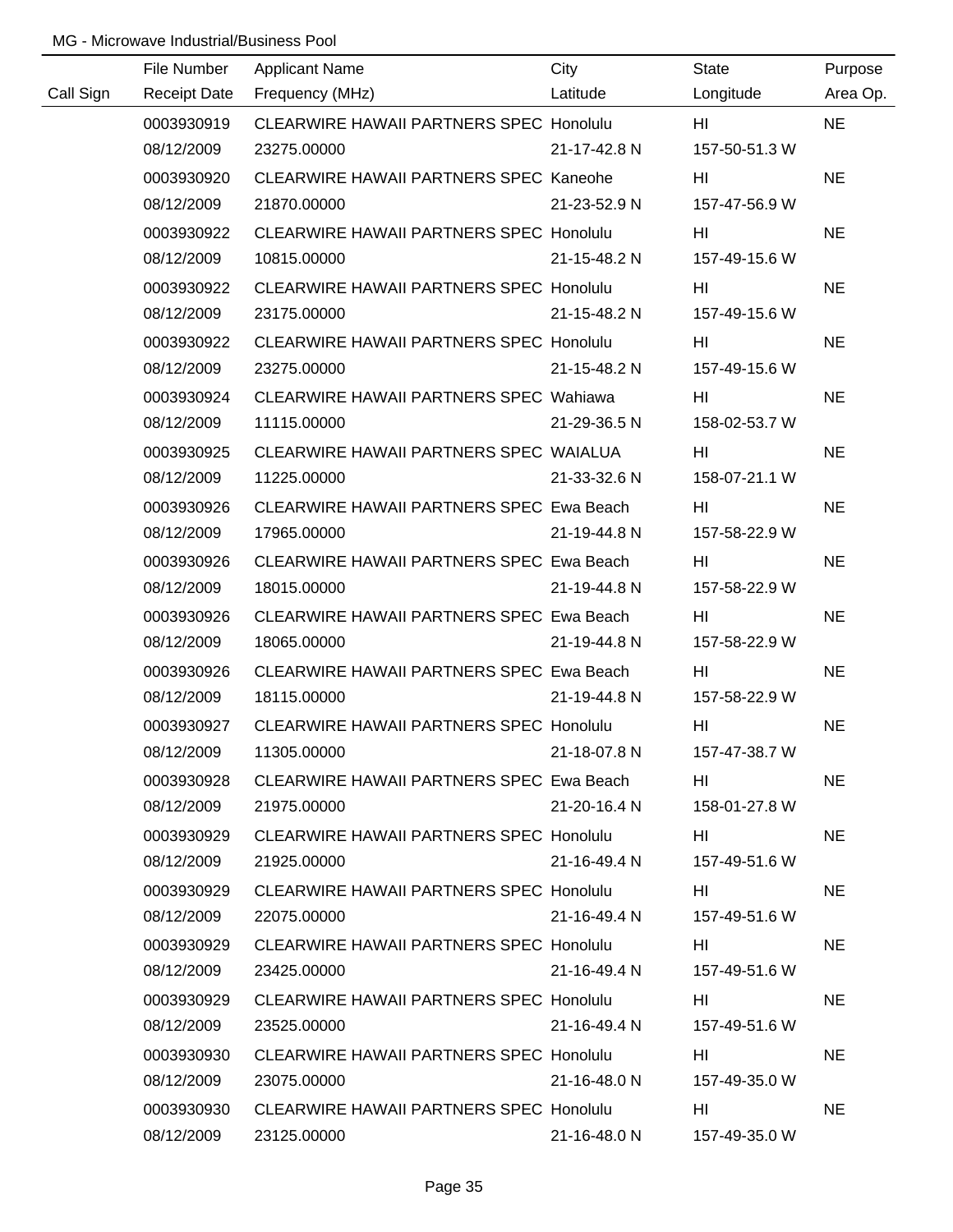|           | File Number         | <b>Applicant Name</b>                           | City         | State         | Purpose   |
|-----------|---------------------|-------------------------------------------------|--------------|---------------|-----------|
| Call Sign | <b>Receipt Date</b> | Frequency (MHz)                                 | Latitude     | Longitude     | Area Op.  |
|           | 0003930930          | CLEARWIRE HAWAII PARTNERS SPEC Honolulu         |              | HI            | <b>NE</b> |
|           | 08/12/2009          | 23225.00000                                     | 21-16-48.0 N | 157-49-35.0 W |           |
|           | 0003930930          | CLEARWIRE HAWAII PARTNERS SPEC Honolulu         |              | HI            | <b>NE</b> |
|           | 08/12/2009          | 23275.00000                                     | 21-16-48.0 N | 157-49-35.0 W |           |
|           | 0003930933          | CLEARWIRE HAWAII PARTNERS SPEC Kapolei          |              | HI            | <b>NE</b> |
|           | 08/12/2009          | 11405.00000                                     | 21-22-25.4 N | 158-05-56.1 W |           |
|           | 0003930934          | <b>CLEARWIRE HAWAII PARTNERS SPEC Honolulu</b>  |              | HI            | <b>NE</b> |
|           | 08/12/2009          | 21825.00000                                     | 21-16-26.0 N | 157-49-24.7 W |           |
|           | 0003930934          | <b>CLEARWIRE HAWAII PARTNERS SPEC Honolulu</b>  |              | HI            | <b>NE</b> |
|           | 08/12/2009          | 21925.00000                                     | 21-16-26.0 N | 157-49-24.7 W |           |
|           | 0003930934          | CLEARWIRE HAWAII PARTNERS SPEC Honolulu         |              | HI            | <b>NE</b> |
|           | 08/12/2009          | 21975.00000                                     | 21-16-26.0 N | 157-49-24.7 W |           |
|           | 0003930934          | CLEARWIRE HAWAII PARTNERS SPEC Honolulu         |              | HI            | <b>NE</b> |
|           | 08/12/2009          | 22075.00000                                     | 21-16-26.0 N | 157-49-24.7 W |           |
|           | 0003930934          | CLEARWIRE HAWAII PARTNERS SPEC Honolulu         |              | HI            | <b>NE</b> |
|           | 08/12/2009          | 22225.00000                                     | 21-16-26.0 N | 157-49-24.7 W |           |
|           | 0003930934          | <b>CLEARWIRE HAWAII PARTNERS SPEC Honolulu</b>  |              | HI            | <b>NE</b> |
|           | 08/12/2009          | 22325.00000                                     | 21-16-26.0 N | 157-49-24.7 W |           |
|           | 0003930935          | <b>CLEARWIRE HAWAII PARTNERS SPEC Waimanalo</b> |              | HI            | <b>NE</b> |
|           | 08/12/2009          | 11365.00000                                     | 21-20-52.0 N | 157-43-21.0 W |           |
|           | 0003930937          | <b>CLEARWIRE HAWAII PARTNERS SPEC Honolulu</b>  |              | HI.           | <b>NE</b> |
|           | 08/12/2009          | 22075.00000                                     | 21-20-56.6 N | 157-53-31.8 W |           |
|           | 0003930938          | CLEARWIRE HAWAII PARTNERS SPEC Honolulu         |              | HI.           | <b>NE</b> |
|           | 08/12/2009          | 23025.00000                                     | 21-17-11.3 N | 157-50-20.0 W |           |
|           | 0003930938          | <b>CLEARWIRE HAWAII PARTNERS SPEC Honolulu</b>  |              | HL.           | <b>NE</b> |
|           | 08/12/2009          | 23425.00000                                     | 21-17-11.3 N | 157-50-20.0 W |           |
|           | 0003930939          | CLEARWIRE HAWAII PARTNERS SPEC Haleiwa          |              | HI            | <b>NE</b> |
|           | 08/12/2009          | 10735.00000                                     | 21-35-17.7 N | 158-06-07.8 W |           |
|           | 0003930940          | CLEARWIRE HAWAII PARTNERS SPEC Honolulu         |              | HL            | <b>NE</b> |
|           | 08/12/2009          | 22075.00000                                     | 21-18-32.3 N | 157-51-45.9 W |           |
|           | 0003930940          | <b>CLEARWIRE HAWAII PARTNERS SPEC Honolulu</b>  |              | HL            | <b>NE</b> |
|           | 08/12/2009          | 22175.00000                                     | 21-18-32.3 N | 157-51-45.9 W |           |
|           | 0003930940          | CLEARWIRE HAWAII PARTNERS SPEC Honolulu         |              | HL            | NE.       |
|           | 08/12/2009          | 22275.00000                                     | 21-18-32.3 N | 157-51-45.9 W |           |
|           | 0003930969          | <b>CITY OF AUSTELL</b>                          | NEW HOPE     | GA            | <b>NE</b> |
|           | 08/12/2009          | 00956.25625                                     | 33-57-38.5 N | 084-45-34.0 W | P.        |
|           | 0003931004          | CLEARWIRE HAWAII PARTNERS SPEC Maui             |              | HI            | <b>NE</b> |
|           | 08/12/2009          | 11265.00000                                     | 20-42-07.8 N | 156-21-43.7 W |           |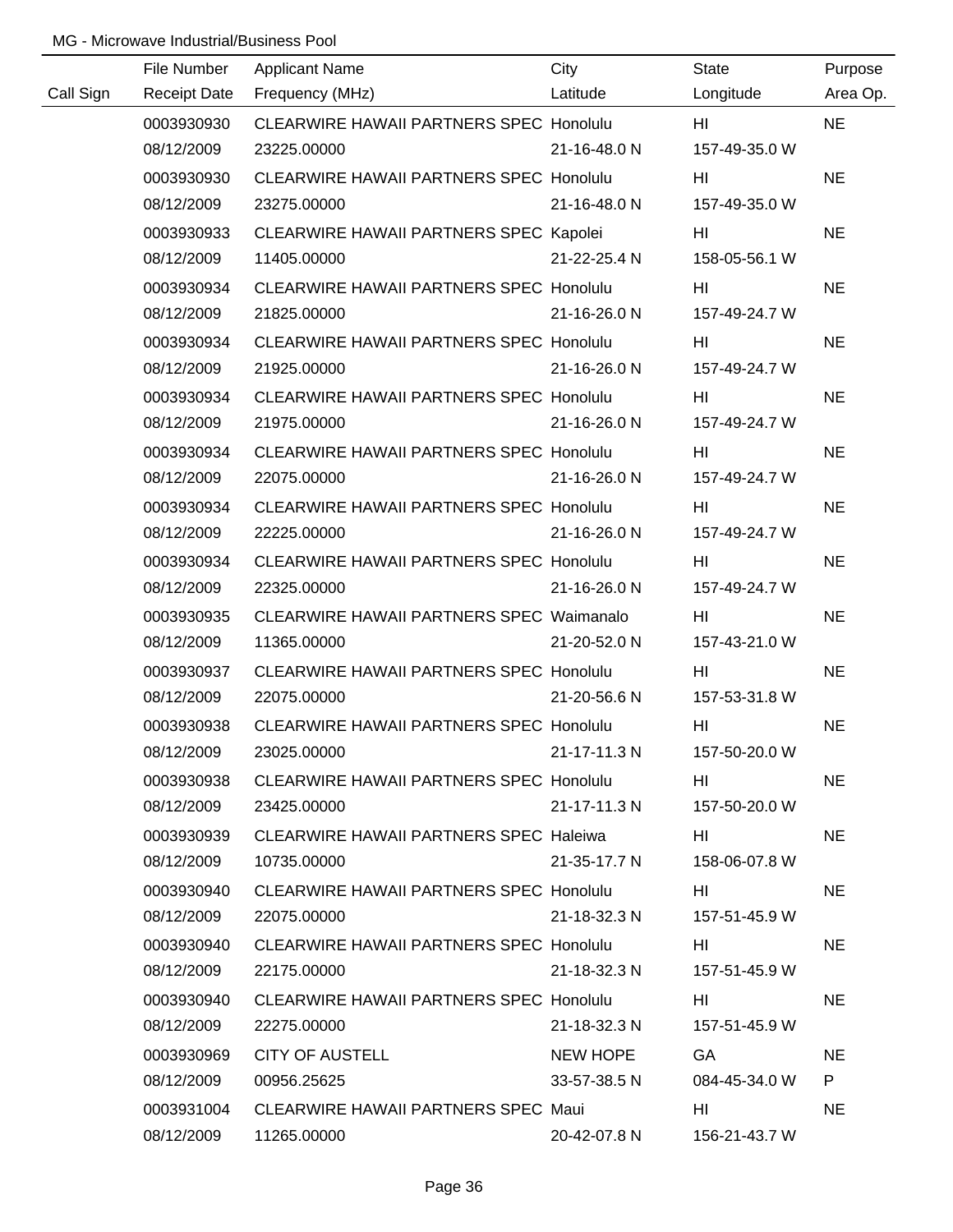|           | File Number         | <b>Applicant Name</b>                          | City         | State         | Purpose   |
|-----------|---------------------|------------------------------------------------|--------------|---------------|-----------|
| Call Sign | <b>Receipt Date</b> | Frequency (MHz)                                | Latitude     | Longitude     | Area Op.  |
|           | 0003931004          | CLEARWIRE HAWAII PARTNERS SPEC Maui            |              | HL            | <b>NE</b> |
|           | 08/12/2009          | 11345.00000                                    | 20-42-07.8 N | 156-21-43.7 W |           |
|           | 0003931004          | CLEARWIRE HAWAII PARTNERS SPEC Maui            |              | HI            | <b>NE</b> |
|           | 08/12/2009          | 11465.00000                                    | 20-42-07.8 N | 156-21-43.7 W |           |
|           | 0003931004          | CLEARWIRE HAWAII PARTNERS SPEC Maui            |              | HI            | <b>NE</b> |
|           | 08/12/2009          | 11505.00000                                    | 20-42-07.8 N | 156-21-43.7 W |           |
|           | 0003931004          | CLEARWIRE HAWAII PARTNERS SPEC Maui            |              | HI            | <b>NE</b> |
|           | 08/12/2009          | 11545.00000                                    | 20-42-07.8 N | 156-21-43.7 W |           |
|           | 0003931004          | CLEARWIRE HAWAII PARTNERS SPEC Maui            |              | HI            | <b>NE</b> |
|           | 08/12/2009          | 11585.00000                                    | 20-42-07.8 N | 156-21-43.7 W |           |
|           | 0003931006          | CLEARWIRE HAWAII PARTNERS SPEC Lahaina         |              | HI            | <b>NE</b> |
|           | 08/12/2009          | 10815.00000                                    | 20-54-43.2 N | 156-41-27.6 W |           |
|           | 0003931006          | CLEARWIRE HAWAII PARTNERS SPEC Lahaina         |              | HI            | <b>NE</b> |
|           | 08/12/2009          | 10895.00000                                    | 20-54-43.2 N | 156-41-27.6 W |           |
|           | 0003931007          | CLEARWIRE HAWAII PARTNERS SPEC Lahaina         |              | HI            | <b>NE</b> |
|           | 08/12/2009          | 11305.00000                                    | 20-52-01.2 N | 156-40-26.4 W |           |
|           | 0003931007          | <b>CLEARWIRE HAWAII PARTNERS SPEC Lahaina</b>  |              | HI            | <b>NE</b> |
|           | 08/12/2009          | 11385.00000                                    | 20-52-01.2 N | 156-40-26.4 W |           |
|           | 0003931007          | CLEARWIRE HAWAII PARTNERS SPEC Lahaina         |              | HI            | <b>NE</b> |
|           | 08/12/2009          | 11545.00000                                    | 20-52-01.2 N | 156-40-26.4 W |           |
|           | 0003931007          | CLEARWIRE HAWAII PARTNERS SPEC Lahaina         |              | HI.           | <b>NE</b> |
|           | 08/12/2009          | 11625.00000                                    | 20-52-01.2 N | 156-40-26.4 W |           |
|           | 0003931008          | CLEARWIRE HAWAII PARTNERS SPEC KAHULUI, MAUI   |              | HI            | <b>NE</b> |
|           | 08/12/2009          | 10715.00000                                    | 20-53-39.5 N | 156-27-46.1 W |           |
|           | 0003931008          | CLEARWIRE HAWAII PARTNERS SPEC KAHULUI, MAUI   |              | HL            | <b>NE</b> |
|           | 08/12/2009          | 10795.00000                                    | 20-53-39.5 N | 156-27-46.1 W |           |
|           | 0003931008          | CLEARWIRE HAWAII PARTNERS SPEC KAHULUI, MAUI   |              | HL            | <b>NE</b> |
|           | 08/12/2009          | 11115.00000                                    | 20-53-39.5 N | 156-27-46.1 W |           |
|           | 0003931008          | CLEARWIRE HAWAII PARTNERS SPEC KAHULUI, MAUI   |              | HL            | <b>NE</b> |
|           | 08/12/2009          | 11185.00000                                    | 20-53-39.5 N | 156-27-46.1 W |           |
|           | 0003931008          | CLEARWIRE HAWAII PARTNERS SPEC KAHULUI, MAUI   |              | HI            | <b>NE</b> |
|           | 08/12/2009          | 11465.00000                                    | 20-53-39.5 N | 156-27-46.1 W |           |
|           | 0003931008          | CLEARWIRE HAWAII PARTNERS SPEC KAHULUI, MAUI   |              | HI            | <b>NE</b> |
|           | 08/12/2009          | 11545.00000                                    | 20-53-39.5 N | 156-27-46.1 W |           |
|           | 0003931401          | CLEARWIRE HAWAII PARTNERS SPEC Honolulu        |              | HI            | <b>NE</b> |
|           | 08/12/2009          | 18015.00000                                    | 21-19-40.1 N | 157-51-50.4 W |           |
|           | 0003931401          | <b>CLEARWIRE HAWAII PARTNERS SPEC Honolulu</b> |              | HI            | <b>NE</b> |
|           | 08/12/2009          | 18115.00000                                    | 21-19-40.1 N | 157-51-50.4 W |           |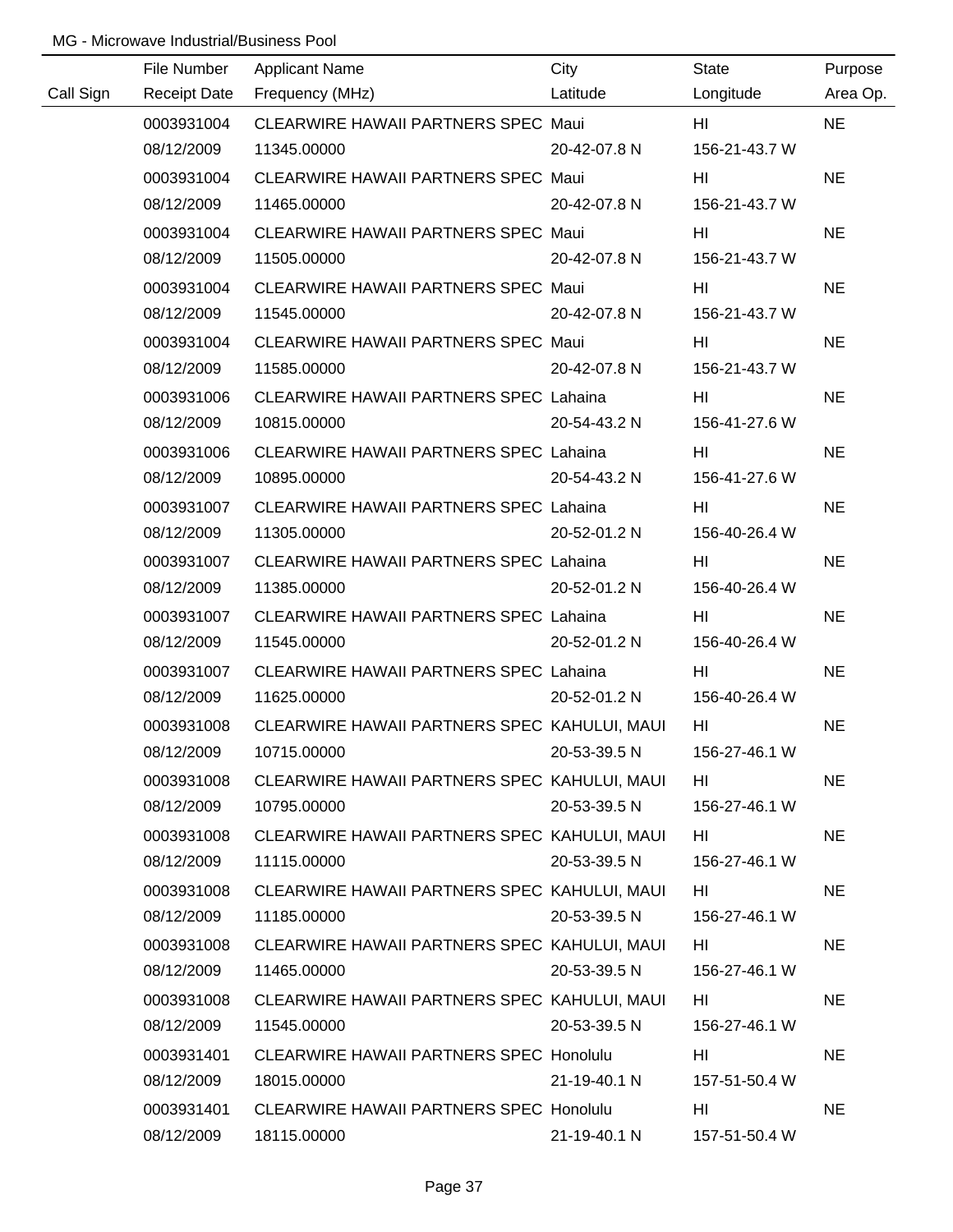|           | File Number         | <b>Applicant Name</b>                          | City            | <b>State</b>  | Purpose   |
|-----------|---------------------|------------------------------------------------|-----------------|---------------|-----------|
| Call Sign | <b>Receipt Date</b> | Frequency (MHz)                                | Latitude        | Longitude     | Area Op.  |
|           | 0003931401          | CLEARWIRE HAWAII PARTNERS SPEC Honolulu        |                 | HI            | <b>NE</b> |
|           | 08/12/2009          | 21925.00000                                    | 21-19-40.1 N    | 157-51-50.4 W |           |
|           | 0003931401          | CLEARWIRE HAWAII PARTNERS SPEC Honolulu        |                 | HI            | <b>NE</b> |
|           | 08/12/2009          | 22025.00000                                    | 21-19-40.1 N    | 157-51-50.4 W |           |
|           | 0003931406          | <b>CLEARWIRE HAWAII PARTNERS SPEC Honolulu</b> |                 | HI            | <b>NE</b> |
|           | 08/12/2009          | 21825.00000                                    | 21-20-11.0 N    | 157-53-02.4 W |           |
|           | 0003931406          | CLEARWIRE HAWAII PARTNERS SPEC Honolulu        |                 | HI            | <b>NE</b> |
|           | 08/12/2009          | 21975.00000                                    | 21-20-11.0 N    | 157-53-02.4 W |           |
|           | 0003931406          | <b>CLEARWIRE HAWAII PARTNERS SPEC Honolulu</b> |                 | HI            | <b>NE</b> |
|           | 08/12/2009          | 23425.00000                                    | 21-20-11.0 N    | 157-53-02.4 W |           |
|           | 0003931406          | CLEARWIRE HAWAII PARTNERS SPEC Honolulu        |                 | HI            | <b>NE</b> |
|           | 08/12/2009          | 23525.00000                                    | 21-20-11.0 N    | 157-53-02.4 W |           |
|           | 0003931793          | <b>CLECO Power LLC</b>                         | <b>Bunkie</b>   | LA            | <b>NE</b> |
|           | 08/12/2009          | 06093.45000                                    | 30-56-54.9 N    | 092-10-37.0 W |           |
|           | 0003931793          | <b>CLECO Power LLC</b>                         | <b>Bunkie</b>   | LA            | <b>NE</b> |
|           | 08/12/2009          | 06256.54000                                    | 30-56-54.9 N    | 092-10-37.0 W |           |
|           | 0003931796          | CLEARWIRE HAWAII PARTNERS SPEC Camp Smith      |                 | HI            | <b>NE</b> |
|           | 08/12/2009          | 19475.00000                                    | 21-23-11.5 N    | 157-54-30.2 W |           |
|           | 0003931797          | <b>CLEARWIRE HAWAII PARTNERS SPEC Wahiawa</b>  |                 | HI            | <b>NE</b> |
|           | 08/12/2009          | 10855.00000                                    | 21-30-24.5 N    | 158-00-23.0 W |           |
|           | 0003931999          | Longview Capital Corporation                   | <b>ALLERTON</b> | IL            | <b>NE</b> |
|           | 08/12/2009          | 10995.00000                                    | 39-53-02.0 N    | 087-55-01.0 W |           |
|           | 0003932003          | Longview Capital Corporation                   | Villa Grove     | IL            | <b>NE</b> |
|           | 08/12/2009          | 11485.00000                                    | 39-51-57.2 N    | 088-09-39.9 W |           |
|           | 0003932023          | <b>Skyriver Communications Inc.</b>            | Moreno          | CA            | <b>NE</b> |
|           | 08/12/2009          | 19560.00000                                    | 33-57-34.5 N    | 117-16-45.7 W |           |
|           | 0003932037          | CLEARWIRE HAWAII PARTNERS SPEC Kihei           |                 | HL            | <b>NE</b> |
|           | 08/12/2009          | 11385.00000                                    | 20-43-48.3 N    | 156-27-04.1 W |           |
|           | 0003932038          | CLEARWIRE HAWAII PARTNERS SPEC Kihei           |                 | HL            | <b>NE</b> |
|           | 08/12/2009          | 11265.00000                                    | 20-46-21.0 N    | 156-27-03.6 W |           |
|           | 0003932038          | CLEARWIRE HAWAII PARTNERS SPEC Kihei           |                 | HL            | <b>NE</b> |
|           | 08/12/2009          | 11425.00000                                    | 20-46-21.0 N    | 156-27-03.6 W |           |
|           | 0003932038          | CLEARWIRE HAWAII PARTNERS SPEC Kihei           |                 | HL            | <b>NE</b> |
|           | 08/12/2009          | 11505.00000                                    | 20-46-21.0 N    | 156-27-03.6 W |           |
|           | 0003932038          | CLEARWIRE HAWAII PARTNERS SPEC Kihei           |                 | HI            | <b>NE</b> |
|           | 08/12/2009          | 11585.00000                                    | 20-46-21.0 N    | 156-27-03.6 W |           |
|           | 0003932038          | CLEARWIRE HAWAII PARTNERS SPEC Kihei           |                 | HI            | <b>NE</b> |
|           | 08/12/2009          | 18015.00000                                    | 20-46-21.0 N    | 156-27-03.6 W |           |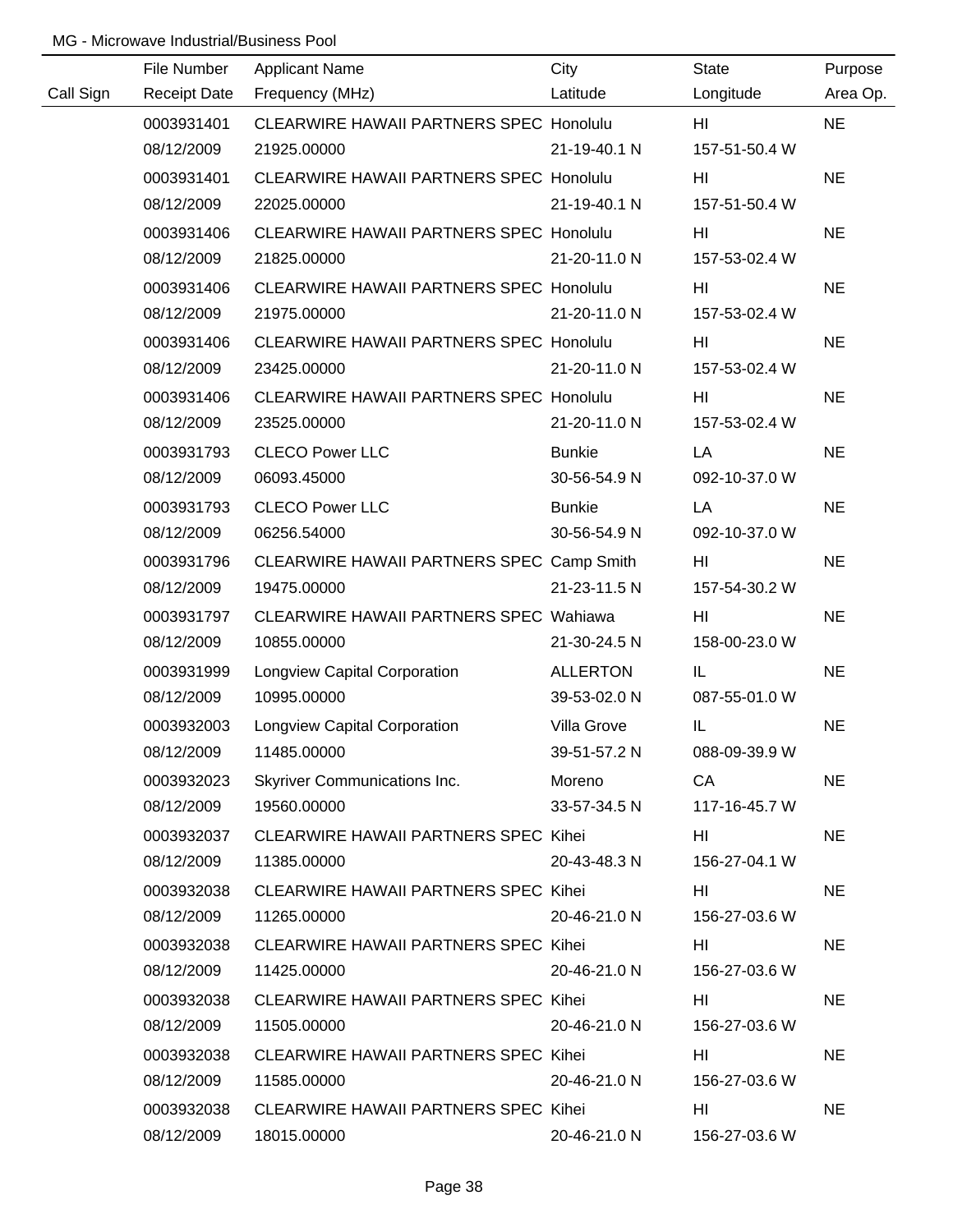|           | File Number         | <b>Applicant Name</b>                                 | City               | State         | Purpose   |
|-----------|---------------------|-------------------------------------------------------|--------------------|---------------|-----------|
| Call Sign | <b>Receipt Date</b> | Frequency (MHz)                                       | Latitude           | Longitude     | Area Op.  |
|           | 0003932038          | CLEARWIRE HAWAII PARTNERS SPEC Kihei                  |                    | HL            | <b>NE</b> |
|           | 08/12/2009          | 18115.00000                                           | 20-46-21.0 N       | 156-27-03.6 W |           |
|           | 0003932039          | CLEARWIRE HAWAII PARTNERS SPEC Maui                   |                    | HI            | <b>NE</b> |
|           | 08/12/2009          | 11215.00000                                           | 20-50-33.5 N       | 156-19-18.3 W |           |
|           | 0003932039          | <b>CLEARWIRE HAWAII PARTNERS SPEC Maui</b>            |                    | HI            | <b>NE</b> |
|           | 08/12/2009          | 11285.00000                                           | 20-50-33.5 N       | 156-19-18.3 W |           |
|           | 0003932039          | CLEARWIRE HAWAII PARTNERS SPEC Maui                   |                    | HI            | <b>NE</b> |
|           | 08/12/2009          | 11345.00000                                           | 20-50-33.5 N       | 156-19-18.3 W |           |
|           | 0003932039          | CLEARWIRE HAWAII PARTNERS SPEC Maui                   |                    | HI            | <b>NE</b> |
|           | 08/12/2009          | 11425.00000                                           | 20-50-33.5 N       | 156-19-18.3 W |           |
|           | 0003932039          | CLEARWIRE HAWAII PARTNERS SPEC Maui                   |                    | HI            | <b>NE</b> |
|           | 08/12/2009          | 11545.00000                                           | 20-50-33.5 N       | 156-19-18.3 W |           |
|           | 0003932039          | CLEARWIRE HAWAII PARTNERS SPEC Maui                   |                    | HI            | <b>NE</b> |
|           | 08/12/2009          | 11605.00000                                           | 20-50-33.5 N       | 156-19-18.3 W |           |
|           | 0003932039          | CLEARWIRE HAWAII PARTNERS SPEC Maui                   |                    | HI            | <b>NE</b> |
|           | 08/12/2009          | 11625.00000                                           | 20-50-33.5 N       | 156-19-18.3 W |           |
|           | 0003932039          | CLEARWIRE HAWAII PARTNERS SPEC Maui                   |                    | HI            | <b>NE</b> |
|           | 08/12/2009          | 11685.00000                                           | 20-50-33.5 N       | 156-19-18.3 W |           |
|           | 0003932136          | American Electric Power Service Corporal Mt. Sterling |                    | OH            | <b>NE</b> |
|           | 08/13/2009          | 10563.12500                                           | 39-42-50.0 N       | 083-10-35.0 W |           |
|           | 0003932376          | American Electric Power Service Corporal Columbus     |                    | OH            | <b>NE</b> |
|           | 08/13/2009          | 10627.50000                                           | 39-55-10.2 N       | 082-50-27.6 W |           |
|           | 0003932532          | EL PASO NATURAL GAS COMPANY                           | <b>McKittrick</b>  | CA            | <b>NE</b> |
|           | 08/13/2009          | 06685.00000                                           | 35-16-50.9 N       | 119-44-55.5 W |           |
|           | 0003932545          | EL PASO NATURAL GAS COMPANY                           | Bakersfield        | CA            | <b>NE</b> |
|           | 08/13/2009          | 06845.00000                                           | 35-21-14.0 N       | 118-56-39.5 W |           |
|           | 0003932889          | <b>CITY OF VERSAILLES</b>                             | <b>STRINGTOWN</b>  | KY            | <b>NE</b> |
|           | 08/14/2009          | 00956.38125                                           | 38-00-30.0 N       | 084-51-25.0 W | P         |
|           | 0003932897          | CITY OF MERCER ISLAND                                 | MERCER ISLAND WA   |               | <b>NE</b> |
|           | 08/14/2009          | 00956.44375                                           | 47-33-47.5 N       | 122-13-33.6 W | P.        |
|           | 0003932911          | RIVER OAKS WATER SYSTEM INC                           | POOLER             | GA            | <b>NE</b> |
|           | 08/14/2009          | 00956.31875                                           | 32-07-02.3 N       | 081-15-08.3 W | P.        |
|           | 0003932968          | ASSABET WATER COMPANY INC                             | <b>WEST SUTTON</b> | MA            | <b>NE</b> |
|           | 08/14/2009          | 00956.25625                                           | 42-05-40.0 N       | 071-48-19.8 W | P.        |
|           | 0003932978          | DEEP RUN WATER CORPORATION                            | DEEP RUN           | <b>NC</b>     | <b>NE</b> |
|           | 08/14/2009          | 00956.29375                                           | 35-07-38.6 N       | 077-43-35.0 W | P.        |
|           | 0003932981          | EL PASO NATURAL GAS COMPANY                           | Wenden             | AZ            | <b>NE</b> |
|           | 08/14/2009          | 06635.00000                                           | 34-04-06.3 N       | 113-36-41.2 W |           |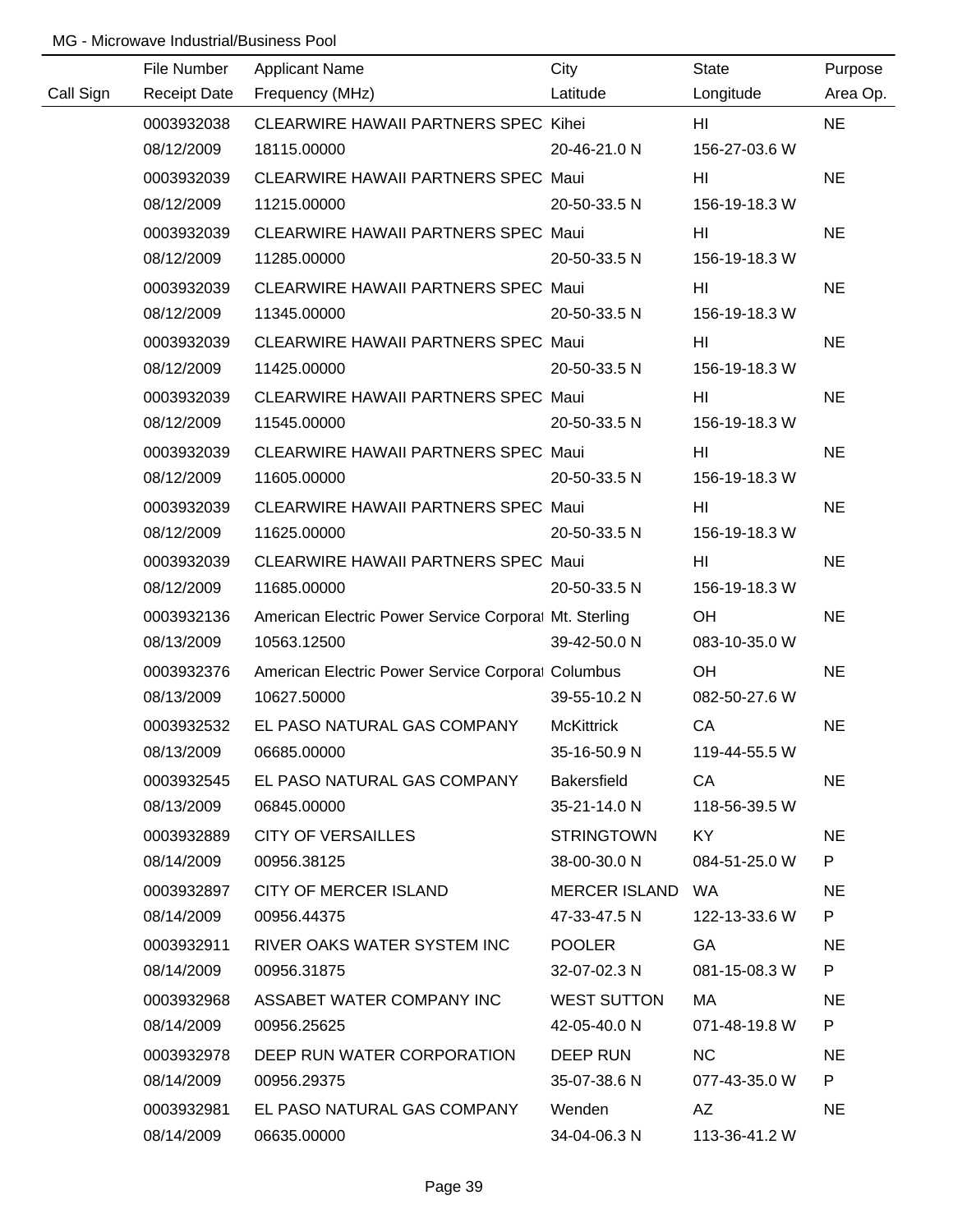|           | File Number         | <b>Applicant Name</b>                 | City                      | <b>State</b>  | Purpose   |
|-----------|---------------------|---------------------------------------|---------------------------|---------------|-----------|
| Call Sign | <b>Receipt Date</b> | Frequency (MHz)                       | Latitude                  | Longitude     | Area Op.  |
|           | 0003932991          | MESA ANTERO WATER ASSOCIATION NATHROP |                           | CO            | <b>NE</b> |
|           | 08/14/2009          | 00956.28125                           | 38-40-39.0 N              | 106-08-18.0 W | P         |
|           | 0003933004          | EL PASO NATURAL GAS COMPANY           | Deming                    | <b>NM</b>     | <b>NE</b> |
|           | 08/14/2009          | 06555.00000                           | 32-12-58.3 N              | 107-25-18.7 W |           |
|           | 0003933005          | MOSSY HEAD WATER WORKS INC            | <b>DEFUNIAK SPRING FL</b> |               | <b>NE</b> |
|           | 08/14/2009          | 00956.26875                           | 30-43-18.5 N              | 086-07-08.0 W | P         |
|           | 0003933273          | <b>CITY OF CANYONVILLE</b>            | CANYONVILLE               | <b>OR</b>     | <b>NE</b> |
|           | 08/14/2009          | 00956.43125                           | 42-55-44.0 N              | 123-16-46.0 W | P         |
|           | 0003929350          | <b>ENTERGY SERVICES INC</b>           | <b>JENNINGS</b>           | LA            | <b>RM</b> |
| KLJ24     | 08/10/2009          | 06725.00000                           | 30-14-11.0 N              | 092-38-51.0 W |           |
|           | 0003929350          | <b>ENTERGY SERVICES INC</b>           | <b>JENNINGS</b>           | LA            | <b>RM</b> |
| KLJ24     | 08/10/2009          | 06785.00000                           | 30-14-11.0 N              | 092-38-51.0 W |           |
|           | 0003929350          | <b>ENTERGY SERVICES INC</b>           | <b>JENNINGS</b>           | LA            | <b>RM</b> |
| KLJ24     | 08/10/2009          | 06808.12500                           | 30-14-11.0 N              | 092-38-51.0 W |           |
|           | 0003929364          | <b>ENTERGY SERVICES INC</b>           | <b>LAKE CHARLES</b>       | LA            | <b>RM</b> |
| KLJ27     | 08/10/2009          | 06785.00000                           | 30-14-26.7 N              | 093-13-07.5 W |           |
|           | 0003929364          | <b>ENTERGY SERVICES INC</b>           | <b>LAKE CHARLES</b>       | LA            | <b>RM</b> |
| KLJ27     | 08/10/2009          | 06805.00000                           | 30-14-26.7 N              | 093-13-07.5 W |           |
|           | 0003929364          | <b>ENTERGY SERVICES INC</b>           | <b>LAKE CHARLES</b>       | LA            | <b>RM</b> |
| KLJ27     | 08/10/2009          | 06845.00000                           | 30-14-26.7 N              | 093-13-07.5 W |           |
|           | 0003929371          | <b>ENTERGY SERVICES INC</b>           | <b>LACASSINE</b>          | LA            | <b>RM</b> |
| KLJ31     | 08/10/2009          | 06545.00000                           | 30-15-41.0 N              | 092-56-15.0 W |           |
|           | 0003929371          | <b>ENTERGY SERVICES INC</b>           | <b>LACASSINE</b>          | LA            | <b>RM</b> |
| KLJ31     | 08/10/2009          | 06555.00000                           | 30-15-41.0 N              | 092-56-15.0 W |           |
|           | 0003929371          | <b>ENTERGY SERVICES INC</b>           | LACASSINE                 | LA            | <b>RM</b> |
| KLJ31     | 08/10/2009          | 06645.00000                           | 30-15-41.0 N              | 092-56-15.0 W |           |
|           | 0003929384          | <b>ENTERGY SERVICES INC</b>           | <b>EUNICE</b>             | LA 1          | <b>RM</b> |
| KLJ35     | 08/10/2009          | 06648.12500                           | 30-25-46.0 N              | 092-24-31.0 W |           |
|           | 0003929384          | <b>ENTERGY SERVICES INC</b>           | <b>EUNICE</b>             | LA            | <b>RM</b> |
| KLJ35     | 08/10/2009          | 06805.00000                           | 30-25-46.0 N              | 092-24-31.0 W |           |
|           | 0003929384          | <b>ENTERGY SERVICES INC</b>           | <b>EUNICE</b>             | LA            | <b>RM</b> |
| KLJ35     | 08/10/2009          | 06845.00000                           | 30-25-46.0 N              | 092-24-31.0 W |           |
|           | 0003929395          | <b>ENTERGY SERVICES INC</b>           | <b>SULPHUR</b>            | LA            | <b>RM</b> |
| KDI45     | 08/10/2009          | 06545.00000                           | 30-11-35.0 N              | 093-20-50.0 W |           |
|           | 0003929395          | <b>ENTERGY SERVICES INC</b>           | <b>SULPHUR</b>            | LA            | RM        |
| KDI45     | 08/10/2009          | 06625.00000                           | 30-11-35.0 N              | 093-20-50.0 W |           |
|           | 0003929404          | <b>ENTERGY SERVICES INC</b>           | <b>VINTON</b>             | LA            | <b>RM</b> |
| KDY75     | 08/10/2009          | 06715.00000                           | 30-13-39.0 N              | 093-34-48.0 W |           |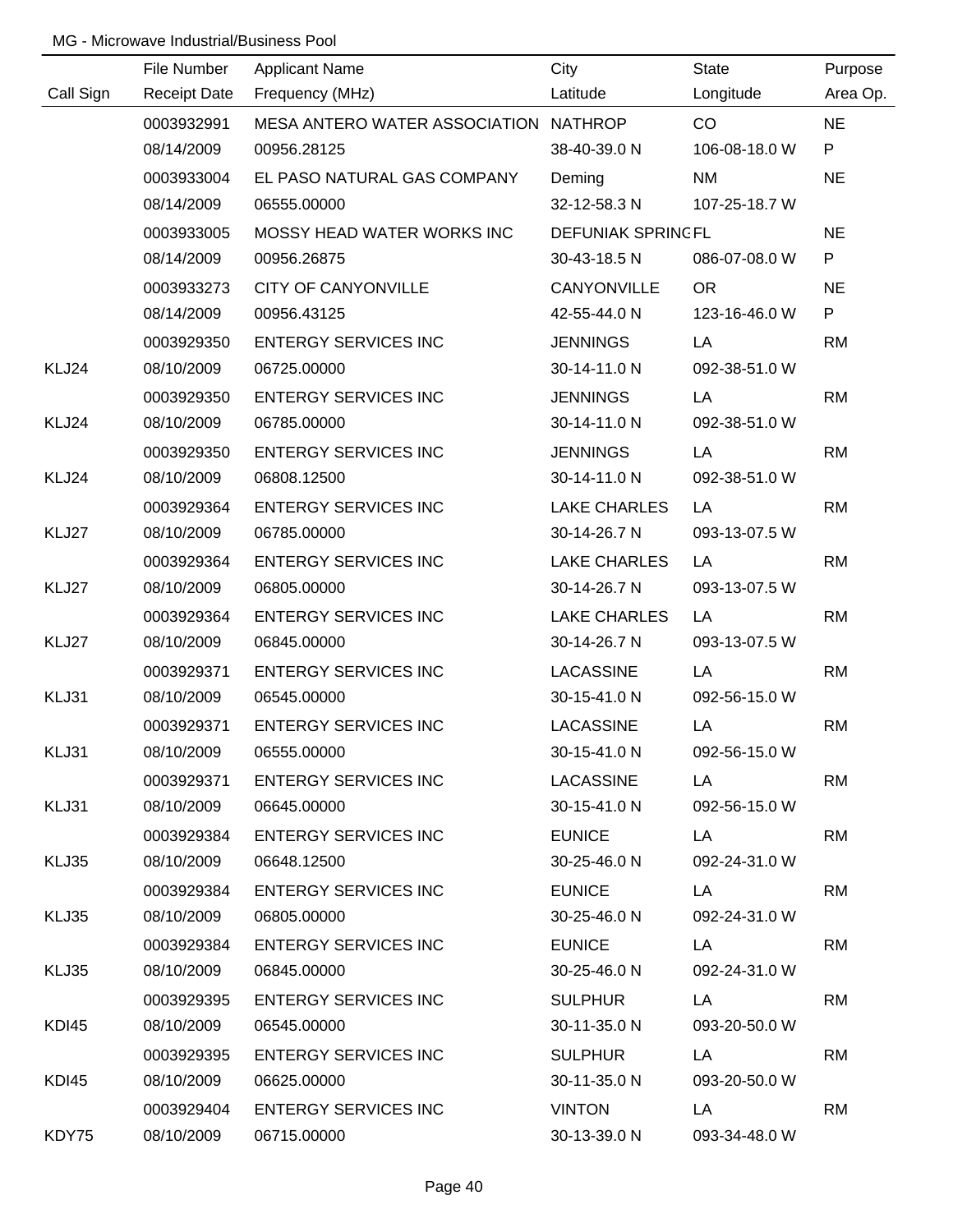|                | File Number              | <b>Applicant Name</b>               | City          | <b>State</b>  | Purpose   |
|----------------|--------------------------|-------------------------------------|---------------|---------------|-----------|
| Call Sign      | <b>Receipt Date</b>      | Frequency (MHz)                     | Latitude      | Longitude     | Area Op.  |
|                | 0003929404               | <b>ENTERGY SERVICES INC</b>         | <b>VINTON</b> | LA            | <b>RM</b> |
| KDY75          | 08/10/2009               | 06785.00000                         | 30-13-39.0 N  | 093-34-48.0 W |           |
|                | 0003928278               | <b>PACIFICORP</b>                   |               |               | <b>RO</b> |
| KCU45          | 08/10/2009               |                                     |               |               |           |
|                | 0003928279               | <b>PACIFICORP</b>                   |               |               | <b>RO</b> |
| <b>WAL393</b>  | 08/10/2009               |                                     |               |               |           |
|                | 0003928296               | <b>PACIFICORP</b>                   |               |               | <b>RO</b> |
| <b>WNEO284</b> | 08/10/2009               |                                     |               |               |           |
|                | 0003928297               | <b>PACIFICORP</b>                   |               |               | <b>RO</b> |
| WNTA356        | 08/10/2009               |                                     |               |               |           |
|                | 0003928298               | <b>PACIFICORP</b>                   |               |               | <b>RO</b> |
| <b>WBI55</b>   | 08/10/2009               |                                     |               |               |           |
|                | 0003928307               | <b>PACIFICORP</b>                   |               |               | <b>RO</b> |
| WNTA358        | 08/10/2009               |                                     |               |               |           |
|                | 0003928308               | <b>PACIFICORP</b>                   |               |               | <b>RO</b> |
| WNTA359        | 08/10/2009               |                                     |               |               |           |
|                | 0003928309               | <b>PACIFICORP</b>                   |               |               | <b>RO</b> |
| WNTA363        | 08/10/2009               |                                     |               |               |           |
|                | 0003929119               | <b>CNG Transmission Corporation</b> |               |               | <b>RO</b> |
| KGZ55          | 08/10/2009               |                                     |               |               |           |
|                | 0003929835               | Baltimore Gas and Electric Company  |               |               | <b>RO</b> |
| KXU39          | 08/11/2009               |                                     |               |               |           |
|                | 0003929839               | COON RAPIDS MUNICIPAL UTILITIES     |               |               | <b>RO</b> |
| <b>WNTA350</b> | 08/11/2009               |                                     |               |               |           |
|                | 0003929905               | WOODRUFF ELECTRIC COOPERATIVE       |               |               | <b>RO</b> |
| WNEY722        | 08/11/2009               |                                     |               |               |           |
|                | 0003929906               | WOODRUFF ELECTRIC COOPERATIVE       |               |               | <b>RO</b> |
| WNEY723        | 08/11/2009               |                                     |               |               |           |
|                | 0003929907               | WOODRUFF ELECTRIC COOPERATIVE       |               |               | <b>RO</b> |
| WNEY725        | 08/11/2009               |                                     |               |               |           |
|                | 0003929908               | WOODRUFF ELECTRIC COOPERATIVE       |               |               | <b>RO</b> |
| WNEY726        | 08/11/2009               |                                     |               |               |           |
|                | 0003930014               | <b>Great River Energy</b>           |               |               | <b>RO</b> |
| <b>WEF472</b>  | 08/11/2009               |                                     |               |               |           |
| <b>WNTV951</b> | 0003930020<br>08/11/2009 | <b>Great River Energy</b>           |               |               | <b>RO</b> |
|                | 0003930445               | COLUMBIA GULF TRANSMISSION COM      |               |               | <b>RO</b> |
| WNEX507        | 08/11/2009               |                                     |               |               |           |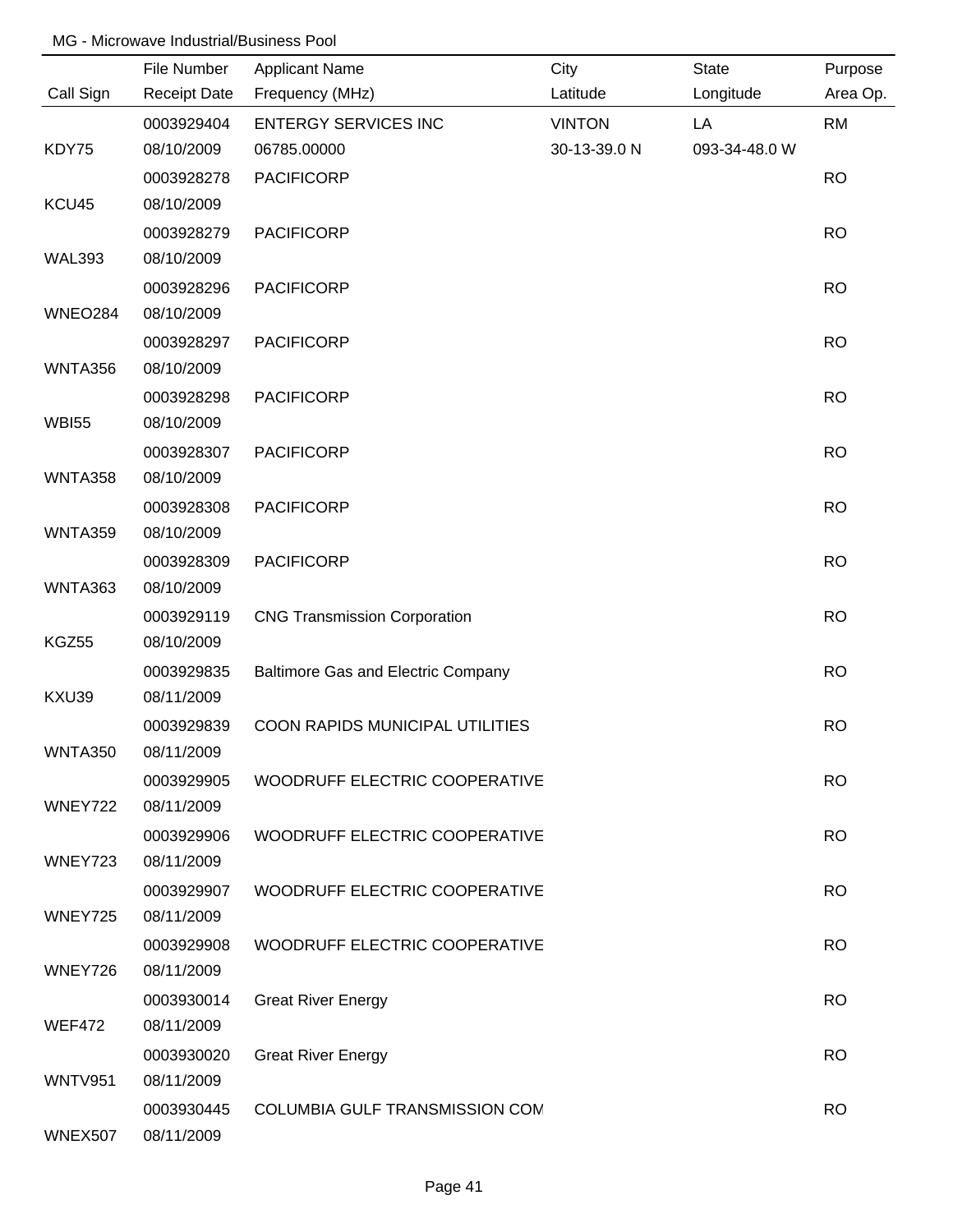|                | File Number         | <b>Applicant Name</b>                 | City     | <b>State</b> | Purpose   |
|----------------|---------------------|---------------------------------------|----------|--------------|-----------|
| Call Sign      | <b>Receipt Date</b> | Frequency (MHz)                       | Latitude | Longitude    | Area Op.  |
|                | 0003930523          | Columbia Gas Transmission Corporation |          |              | <b>RO</b> |
| KQM65          | 08/11/2009          |                                       |          |              |           |
|                | 0003930622          | EPEC COMMUNICATIONS CORPORATI         |          |              | <b>RO</b> |
| WNEZ489        | 08/11/2009          |                                       |          |              |           |
|                | 0003930623          | EPEC COMMUNICATIONS CORPORATI         |          |              | <b>RO</b> |
| WNEZ490        | 08/11/2009          |                                       |          |              |           |
|                | 0003930624          | EPEC COMMUNICATIONS CORPORATI         |          |              | <b>RO</b> |
| WNEZ491        | 08/11/2009          |                                       |          |              |           |
|                | 0003930631          | EPEC COMMUNICATIONS CORPORATI         |          |              | <b>RO</b> |
| WNEZ493        | 08/11/2009          |                                       |          |              |           |
|                | 0003930635          | EPEC COMMUNICATIONS CORPORATI         |          |              | <b>RO</b> |
| <b>WNEZ495</b> | 08/11/2009          |                                       |          |              |           |
|                | 0003930945          | Oneok Inc.                            |          |              | <b>RO</b> |
| WNEZ518        | 08/12/2009          |                                       |          |              |           |
|                | 0003930958          | Columbia Gas Transmission Corporation |          |              | <b>RO</b> |
| KGM86          | 08/12/2009          |                                       |          |              |           |
|                | 0003930959          | Columbia Gas Transmission Corporation |          |              | <b>RO</b> |
| KJD89          | 08/12/2009          |                                       |          |              |           |
|                | 0003930960          | Columbia Gas Transmission Corporation |          |              | <b>RO</b> |
| KJD97          | 08/12/2009          |                                       |          |              |           |
|                | 0003930961          | Columbia Gas Transmission Corporation |          |              | <b>RO</b> |
| KJD98          | 08/12/2009          |                                       |          |              |           |
|                | 0003930962          | Columbia Gas Transmission Corporation |          |              | <b>RO</b> |
| KJD99          | 08/12/2009          |                                       |          |              |           |
|                | 0003930963          | Columbia Gas Transmission Corporation |          |              | <b>RO</b> |
| KQM74          | 08/12/2009          |                                       |          |              |           |
|                | 0003930964          | Columbia Gas Transmission Corporation |          |              | <b>RO</b> |
| <b>WAZ615</b>  | 08/12/2009          |                                       |          |              |           |
|                | 0003930979          | <b>WISCONSIN ELECTRIC POWER COMP.</b> |          |              | <b>RO</b> |
| <b>WNEY235</b> | 08/12/2009          |                                       |          |              |           |
|                | 0003930980          | <b>WISCONSIN ELECTRIC POWER COMP.</b> |          |              | <b>RO</b> |
| WNEY236        | 08/12/2009          |                                       |          |              |           |
|                | 0003930981          | <b>WISCONSIN ELECTRIC POWER COMP.</b> |          |              | <b>RO</b> |
| WNEY237        | 08/12/2009          |                                       |          |              |           |
|                | 0003930982          | WISCONSIN ELECTRIC POWER COMP.        |          |              | <b>RO</b> |
| WNEY238        | 08/12/2009          |                                       |          |              |           |
|                | 0003930983          | WISCONSIN ELECTRIC POWER COMP.        |          |              | <b>RO</b> |
| WNEY239        | 08/12/2009          |                                       |          |              |           |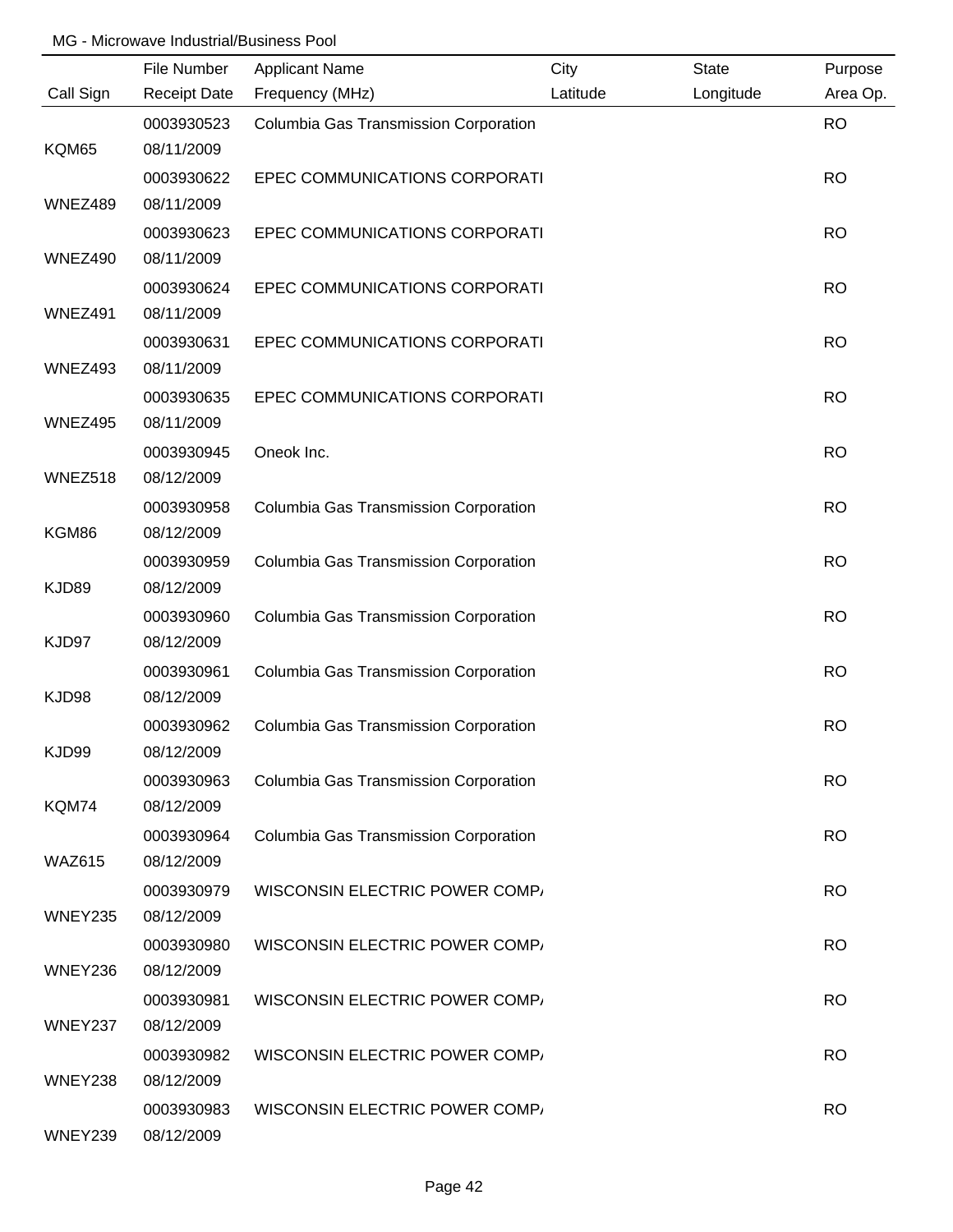|                | File Number              | <b>Applicant Name</b>                 | City     | <b>State</b> | Purpose   |
|----------------|--------------------------|---------------------------------------|----------|--------------|-----------|
| Call Sign      | <b>Receipt Date</b>      | Frequency (MHz)                       | Latitude | Longitude    | Area Op.  |
|                | 0003930984               | WISCONSIN ELECTRIC POWER COMP.        |          |              | <b>RO</b> |
| WNEY240        | 08/12/2009               |                                       |          |              |           |
|                | 0003930985               | <b>WISCONSIN ELECTRIC POWER COMP.</b> |          |              | <b>RO</b> |
| WNEY242        | 08/12/2009               |                                       |          |              |           |
|                | 0003930986               | <b>WISCONSIN ELECTRIC POWER COMP.</b> |          |              | <b>RO</b> |
| WNEY243        | 08/12/2009               |                                       |          |              |           |
|                | 0003930987               | WISCONSIN ELECTRIC POWER COMP.        |          |              | <b>RO</b> |
| WNEY245        | 08/12/2009               |                                       |          |              |           |
|                | 0003931735               | EPEC COMMUNICATIONS CORPORATI         |          |              | <b>RO</b> |
| WNEZ497        | 08/12/2009               |                                       |          |              |           |
|                |                          | UNIVERSITY OF MAINE SYSTEM            |          |              | <b>RO</b> |
| WNEQ275        | 0003932104<br>08/13/2009 |                                       |          |              |           |
|                |                          |                                       |          |              |           |
|                | 0003932108               | UNIVERSITY OF MAINE SYSTEM            |          |              | <b>RO</b> |
| WNEZ329        | 08/13/2009               |                                       |          |              |           |
|                | 0003932127               | UNIVERSITY OF MAINE SYSTEM            |          |              | <b>RO</b> |
| WNEZ330        | 08/13/2009               |                                       |          |              |           |
|                | 0003932131               | UNIVERSITY OF MAINE SYSTEM            |          |              | <b>RO</b> |
| WNEZ331        | 08/13/2009               |                                       |          |              |           |
|                | 0003932133               | Louisiana Generating, LLC             |          |              | <b>RO</b> |
| <b>WIA476</b>  | 08/13/2009               |                                       |          |              |           |
|                | 0003932138               | UNIVERSITY OF MAINE SYSTEM            |          |              | <b>RO</b> |
| WNTJ212        | 08/13/2009               |                                       |          |              |           |
|                | 0003932150               | Louisiana Generating, LLC             |          |              | <b>RO</b> |
| <b>WIA478</b>  | 08/13/2009               |                                       |          |              |           |
|                | 0003932152               | Louisiana Generating, LLC             |          |              | <b>RO</b> |
| <b>WIA480</b>  | 08/13/2009               |                                       |          |              |           |
|                | 0003932156               | Louisiana Generating, LLC             |          |              | <b>RO</b> |
| <b>WIA481</b>  | 08/13/2009               |                                       |          |              |           |
|                | 0003932170               | Louisiana Generating, LLC             |          |              | <b>RO</b> |
| <b>WIA482</b>  | 08/13/2009               |                                       |          |              |           |
|                | 0003932173               |                                       |          |              | <b>RO</b> |
| <b>WIA483</b>  | 08/13/2009               | Louisiana Generating, LLC             |          |              |           |
|                |                          |                                       |          |              |           |
|                | 0003932193               | Louisiana Generating, LLC             |          |              | <b>RO</b> |
| <b>WIA477</b>  | 08/13/2009               |                                       |          |              |           |
|                | 0003932216               | New Mexico Gas Company Inc.           |          |              | <b>RO</b> |
| WNTW346        | 08/13/2009               |                                       |          |              |           |
|                | 0003932217               | New Mexico Gas Company Inc.           |          |              | <b>RO</b> |
| <b>WNTW351</b> | 08/13/2009               |                                       |          |              |           |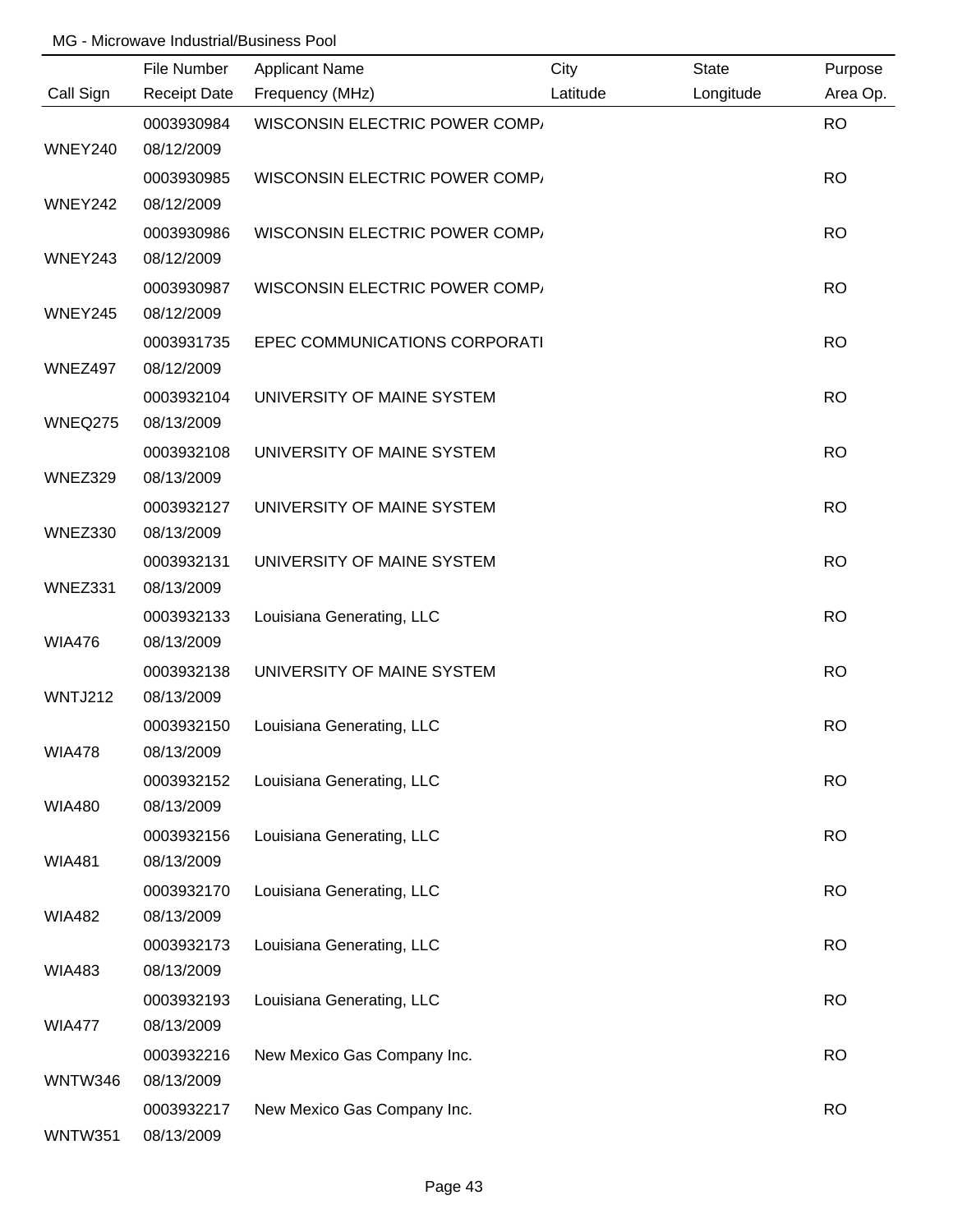|                | File Number         | <b>Applicant Name</b>            | City     | <b>State</b> | Purpose   |
|----------------|---------------------|----------------------------------|----------|--------------|-----------|
| Call Sign      | <b>Receipt Date</b> | Frequency (MHz)                  | Latitude | Longitude    | Area Op.  |
|                | 0003932223          | <b>EQUITABLE GAS COMPANY</b>     |          |              | <b>RO</b> |
| WPOV243        | 08/13/2009          |                                  |          |              |           |
|                | 0003932334          | <b>PSEG Services Corporation</b> |          |              | <b>RO</b> |
| WPOU760        | 08/13/2009          |                                  |          |              |           |
|                | 0003932335          | <b>PSEG Services Corporation</b> |          |              | RO.       |
| WPOU439        | 08/13/2009          |                                  |          |              |           |
|                | 0003932513          | Electronic Resources, Inc.       |          |              | <b>RO</b> |
| <b>WNTW553</b> | 08/13/2009          |                                  |          |              |           |
|                | 0003932566          | CAPITOL RADIO NETWORK, INC.      |          |              | <b>RO</b> |
| <b>WNTW328</b> | 08/13/2009          |                                  |          |              |           |
|                | 0003933029          | <b>Kiewit Corp</b>               |          |              | <b>RO</b> |
| WNEV423        | 08/14/2009          |                                  |          |              |           |
|                | 0003933037          | METROPOLITAN WATER BOARD         |          |              | RO.       |
| WNTV247        | 08/14/2009          |                                  |          |              |           |

#### NN - 3650-3700 MHz

|           | File Number         | <b>Applicant Name</b>                    | City     | <b>State</b> | Purpose   |
|-----------|---------------------|------------------------------------------|----------|--------------|-----------|
| Call Sign | <b>Receipt Date</b> | Frequency (MHz)                          | Latitude | Longitude    | Area Op.  |
|           | 0003929250          | Data Technology Solutions, LLC           |          |              | <b>NE</b> |
|           | 08/10/2009          | 03650.00000 - 03700.00000                |          |              |           |
|           | 0003929579          | <b>Upward Access, LLC</b>                |          |              | <b>NE</b> |
|           | 08/10/2009          | 03650.00000 - 03700.00000                |          |              |           |
|           | 0003929846          | United Urban Unlimited Marketing Group I |          |              | <b>NE</b> |
|           | 08/11/2009          | 03650.00000 - 03700.00000                |          |              |           |
|           | 0003930019          | Data Technology Solutions, LLC           |          |              | <b>NE</b> |
|           | 08/11/2009          | 03650.00000 - 03700.00000                |          |              |           |
|           | 0003930174          | <b>CMSInter.net LLC</b>                  |          |              | <b>NE</b> |
| WQKQ501   | 08/11/2009          | 03650.00000 - 03700.00000                |          |              |           |
|           | 0003930453          | <b>RTC Wireless LLC</b>                  |          |              | <b>NE</b> |
|           | 08/11/2009          | 03650.00000 - 03700.00000                |          |              |           |
|           | 0003930666          | Skyway Telesis, Inc.                     |          |              | <b>NE</b> |
| WQKQ491   | 08/11/2009          | 03650.00000 - 03700.00000                |          |              |           |
|           | 0003931151          | Solaiman, Claudio J                      |          |              | <b>NE</b> |
|           | 08/12/2009          | 03650.00000 - 03700.00000                |          |              |           |
|           | 0003931183          | IGN-LPG Enterprises L LC                 |          |              | <b>NE</b> |
|           | 08/12/2009          | 03650.00000 - 03700.00000                |          |              |           |
|           | 0003931781          | SkyNet DataCom, LLC                      |          |              | <b>NE</b> |
|           | 08/12/2009          | 03650.00000 - 03700.00000                |          |              |           |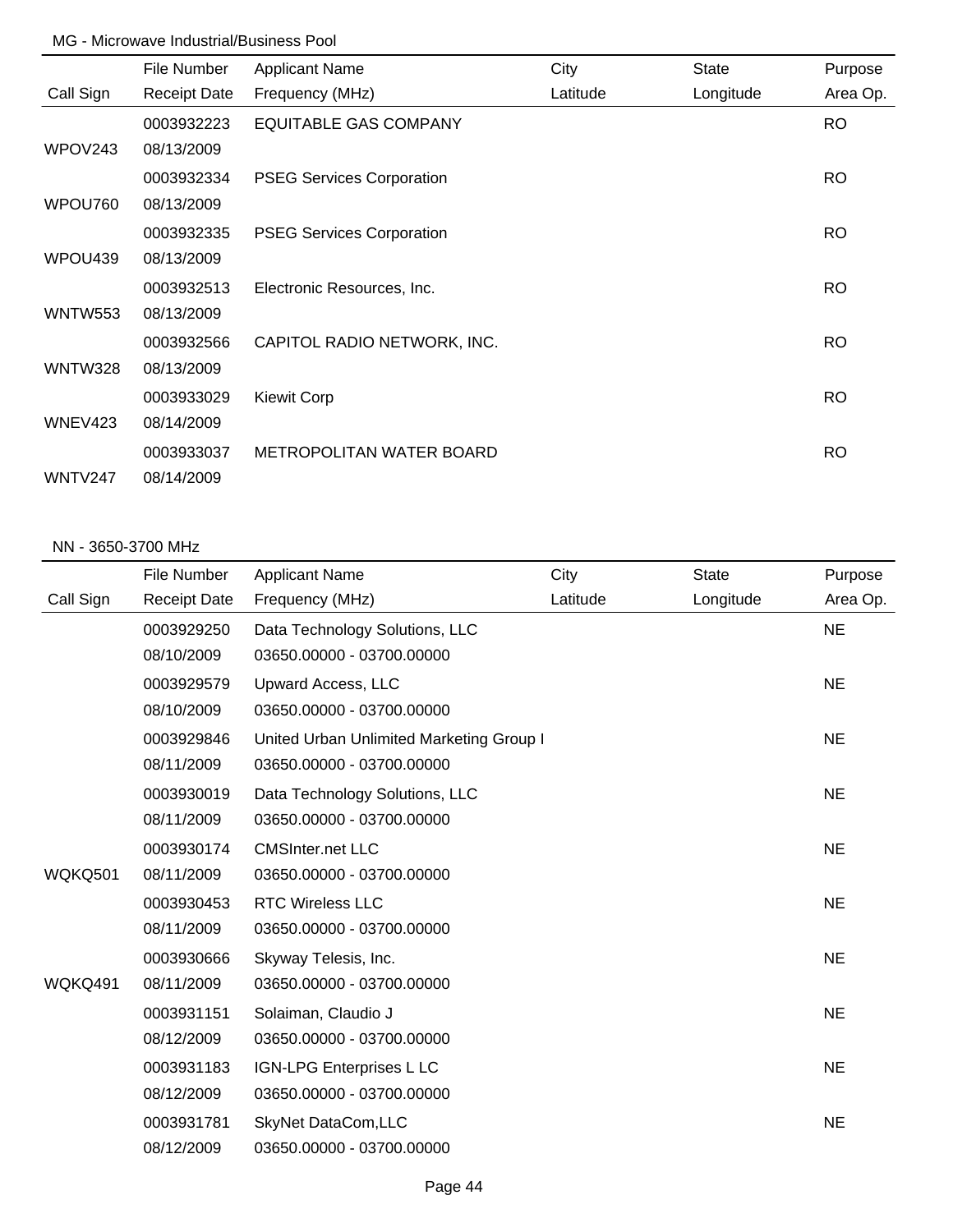### NN - 3650-3700 MHz

|           | File Number         | <b>Applicant Name</b>                 | City     | <b>State</b> | Purpose   |
|-----------|---------------------|---------------------------------------|----------|--------------|-----------|
| Call Sign | <b>Receipt Date</b> | Frequency (MHz)                       | Latitude | Longitude    | Area Op.  |
|           | 0003931982          | <b>Trex Enterprises</b>               |          |              | <b>NE</b> |
| WQKQ592   | 08/12/2009          | 03650.00000 - 03700.00000             |          |              |           |
|           | 0003931983          | VALPARAISO, CITY OF                   |          |              | <b>NE</b> |
| WQKQ591   | 08/12/2009          | 03650.00000 - 03700.00000             |          |              |           |
|           | 0003932533          | ADT Systems, Inc.                     |          |              | <b>NE</b> |
|           | 08/13/2009          | 03650.00000 - 03700.00000             |          |              |           |
|           | 0003932555          | <b>REW Networks AZ LLC</b>            |          |              | <b>NE</b> |
|           | 08/13/2009          | 03650.00000 - 03700.00000             |          |              |           |
|           | 0003932629          | Techno-Cowboys LLC                    |          |              | <b>NE</b> |
|           | 08/13/2009          | 03650.00000 - 03700.00000             |          |              |           |
|           | 0003932747          | Atlanta Trading & Eng Consulting, LLC |          |              | <b>NE</b> |
|           | 08/13/2009          | 03650.00000 - 03700.00000             |          |              |           |
|           | 0003935636          | Shomo, Aubrey E                       |          |              | <b>NE</b> |
| WQKQ847   | 08/14/2009          | 03650.00000 - 03700.00000             |          |              |           |

# RP - Broadcast Auxiliary Remote Pickup

|           | File Number         | <b>Applicant Name</b>        | City         | <b>State</b>  | Purpose  |
|-----------|---------------------|------------------------------|--------------|---------------|----------|
| Call Sign | <b>Receipt Date</b> | Frequency (MHz)              | Latitude     | Longitude     | Area Op. |
|           | 0003931366          | CBS BROADCASTING INC.        | PHILADELPHIA | <b>PA</b>     | MD       |
| KPG670    | 08/12/2009          | 00450.43750                  | 40-02-39.0 N | 075-14-25.0 W |          |
|           | 0003932886          | <b>BRANCH COMMUNICATIONS</b> |              | OΗ            | NE       |
|           | 08/14/2009          | 00450.60000                  |              |               | C        |

# TI - TV Intercity Relay

|               | File Number         | <b>Applicant Name</b>                   | City         | <b>State</b>  | Purpose  |
|---------------|---------------------|-----------------------------------------|--------------|---------------|----------|
| Call Sign     | <b>Receipt Date</b> | Frequency (MHz)                         | Latitude     | Longitude     | Area Op. |
|               | 0003829058          | DUHAMEL BROADCASTING ENTERPRI SPEARFISH |              | SD            | AM       |
| <b>WMG396</b> | 08/13/2009          | 02059.00000 - 02076.00000               | 44-28-31.9 N | 103-48-40.7 W |          |
|               | 0003829058          | DUHAMEL BROADCASTING ENTERPRI SPEARFISH |              | SD            | AM       |
| <b>WMG396</b> | 08/13/2009          | 02073.50000 - 02085.50000               | 44-28-31.9 N | 103-48-40.7 W |          |

## TP - TV Pickup

|           | File Number  | Applicant Name                 | City         | State         | Purpose  |
|-----------|--------------|--------------------------------|--------------|---------------|----------|
| Call Sign | Receipt Date | Frequency (MHz)                | Latitude     | Longitude     | Area Op. |
|           | 0003852330   | WXTV LICENSE PARTNERSHIP, G.P. | PATERSON     | NJ.           | AM.      |
| KC23732   | 08/12/2009   | 01990.00000 - 02008.00000      | 40-42-43.3 N | 074-00-47.5 W | P        |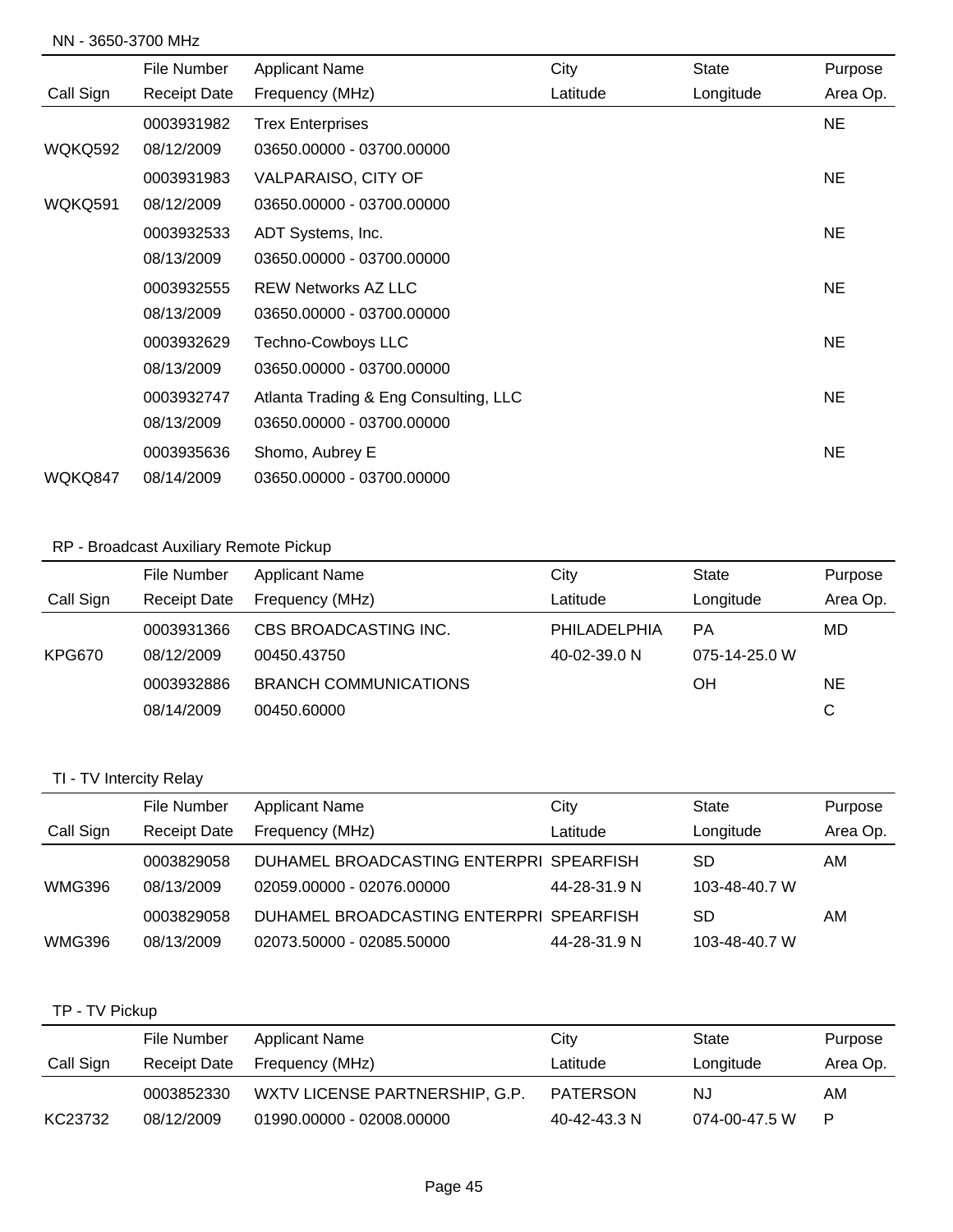|  | TP - TV Pickup |
|--|----------------|
|--|----------------|

|           | File Number         | <b>Applicant Name</b>                       | City                     | <b>State</b>  | Purpose   |
|-----------|---------------------|---------------------------------------------|--------------------------|---------------|-----------|
| Call Sign | <b>Receipt Date</b> | Frequency (MHz)                             | Latitude                 | Longitude     | Area Op.  |
|           | 0003852330          | WXTV LICENSE PARTNERSHIP, G.P.              | PATERSON                 | <b>NJ</b>     | AM        |
| KC23732   | 08/12/2009          | 02025.50000 - 02109.50000                   | 40-42-43.3 N             | 074-00-47.5 W | P         |
|           | 0003852330          | WXTV LICENSE PARTNERSHIP, G.P.              | PATERSON                 | <b>NJ</b>     | AM        |
| KC23732   | 08/12/2009          | 02450.00000 - 02467.00000                   | 40-42-43.3 N             | 074-00-47.5 W | P         |
|           | 0003852330          | WXTV LICENSE PARTNERSHIP, G.P.              | PATERSON                 | <b>NJ</b>     | AM        |
| KC23732   | 08/12/2009          | 02467.00000 - 02483.50000                   | 40-42-43.3 N             | 074-00-47.5 W | P         |
|           | 0003852330          | WXTV LICENSE PARTNERSHIP, G.P.              | PATERSON                 | <b>NJ</b>     | AM        |
| KC23732   | 08/12/2009          | 07075.00000 - 07100.00000                   | 40-42-43.3 N             | 074-00-47.5 W | P         |
|           | 0003930513          | MEDIA GENERAL COMMUNICATIONS F SAVANNAH     |                          | GA            | MD        |
| KA74714   | 08/11/2009          | 01990.00000 - 02110.00000                   | 32-02-49.0 N             | 081-04-41.4 W | P         |
|           | 0003930513          | MEDIA GENERAL COMMUNICATIONS F SAVANNAH     |                          | GA            | MD        |
| KA74714   | 08/11/2009          | 02025.00000 - 02025.50000                   | 32-02-49.0 N             | 081-04-41.4 W | P         |
|           | 0003930513          | MEDIA GENERAL COMMUNICATIONS F SAVANNAH     |                          | GA            | MD        |
| KA74714   | 08/11/2009          | 02025.50000 - 02037.50000                   | 32-02-49.0 N             | 081-04-41.4 W | P         |
|           | 0003930513          | MEDIA GENERAL COMMUNICATIONS F SAVANNAH     |                          | GA            | MD        |
| KA74714   | 08/11/2009          | 02059.00000 - 02076.00000                   | 32-02-49.0 N             | 081-04-41.4 W | P         |
|           | 0003930513          | MEDIA GENERAL COMMUNICATIONS F SAVANNAH     |                          | GA            | MD        |
| KA74714   | 08/11/2009          | 02073.50000 - 02085.50000                   | 32-02-49.0 N             | 081-04-41.4 W | P         |
|           | 0003930513          | MEDIA GENERAL COMMUNICATIONS F SAVANNAH     |                          | GA            | MD        |
| KA74714   | 08/11/2009          | 02076.00000 - 02093.00000                   | 32-02-49.0 N             | 081-04-41.4 W | P         |
|           | 0003930513          | MEDIA GENERAL COMMUNICATIONS F SAVANNAH     |                          | GA            | <b>MD</b> |
| KA74714   | 08/11/2009          | 02085.50000 - 02097.50000                   | 32-02-49.0 N             | 081-04-41.4 W | P         |
|           | 0003930513          | MEDIA GENERAL COMMUNICATIONS F SAVANNAH     |                          | GA            | MD        |
| KA74714   | 08/11/2009          | 02093.00000 - 02110.00000                   | 32-02-49.0 N             | 081-04-41.4 W | P.        |
|           | 0003930513          | MEDIA GENERAL COMMUNICATIONS F SAVANNAH     |                          | GA            | MD        |
| KA74714   | 08/11/2009          | 02097.50000 - 02109.50000                   | 32-02-49.0 N             | 081-04-41.4 W | P.        |
|           | 0003930513          | MEDIA GENERAL COMMUNICATIONS F SAVANNAH     |                          | GA            | MD        |
| KA74714   | 08/11/2009          | 02109.50000 - 02110.00000                   | 32-02-49.0 N             | 081-04-41.4 W | P.        |
|           | 0003931356          | KVOA COMMUNICATIONS, INC. CORPUS CHRISTI TX |                          |               | MD        |
| KC26243   | 08/12/2009          | 01990.00000 - 02008.00000                   | 27-44-29.1 N             | 097-36-08.9 W | P.        |
|           | 0003931356          | KVOA COMMUNICATIONS, INC.                   | <b>CORPUS CHRISTI TX</b> |               | MD        |
| KC26243   | 08/12/2009          | 02008.00000 - 02110.00000                   | 27-44-29.1 N             | 097-36-08.9 W | P         |
|           | 0003931356          | KVOA COMMUNICATIONS, INC.                   | <b>CORPUS CHRISTI TX</b> |               | MD        |
| KC26243   | 08/12/2009          | 02025.00000 - 02025.50000                   | 27-44-29.1 N             | 097-36-08.9 W | P.        |
|           | 0003931356          | KVOA COMMUNICATIONS, INC.                   | <b>CORPUS CHRISTI TX</b> |               | MD        |
| KC26243   | 08/12/2009          | 02025.50000 - 02109.50000                   | 27-44-29.1 N             | 097-36-08.9 W | P         |
|           | 0003931356          | KVOA COMMUNICATIONS, INC. CORPUS CHRISTI TX |                          |               | MD        |
| KC26243   | 08/12/2009          | 02109.50000 - 02110.00000                   | 27-44-29.1 N             | 097-36-08.9 W | P         |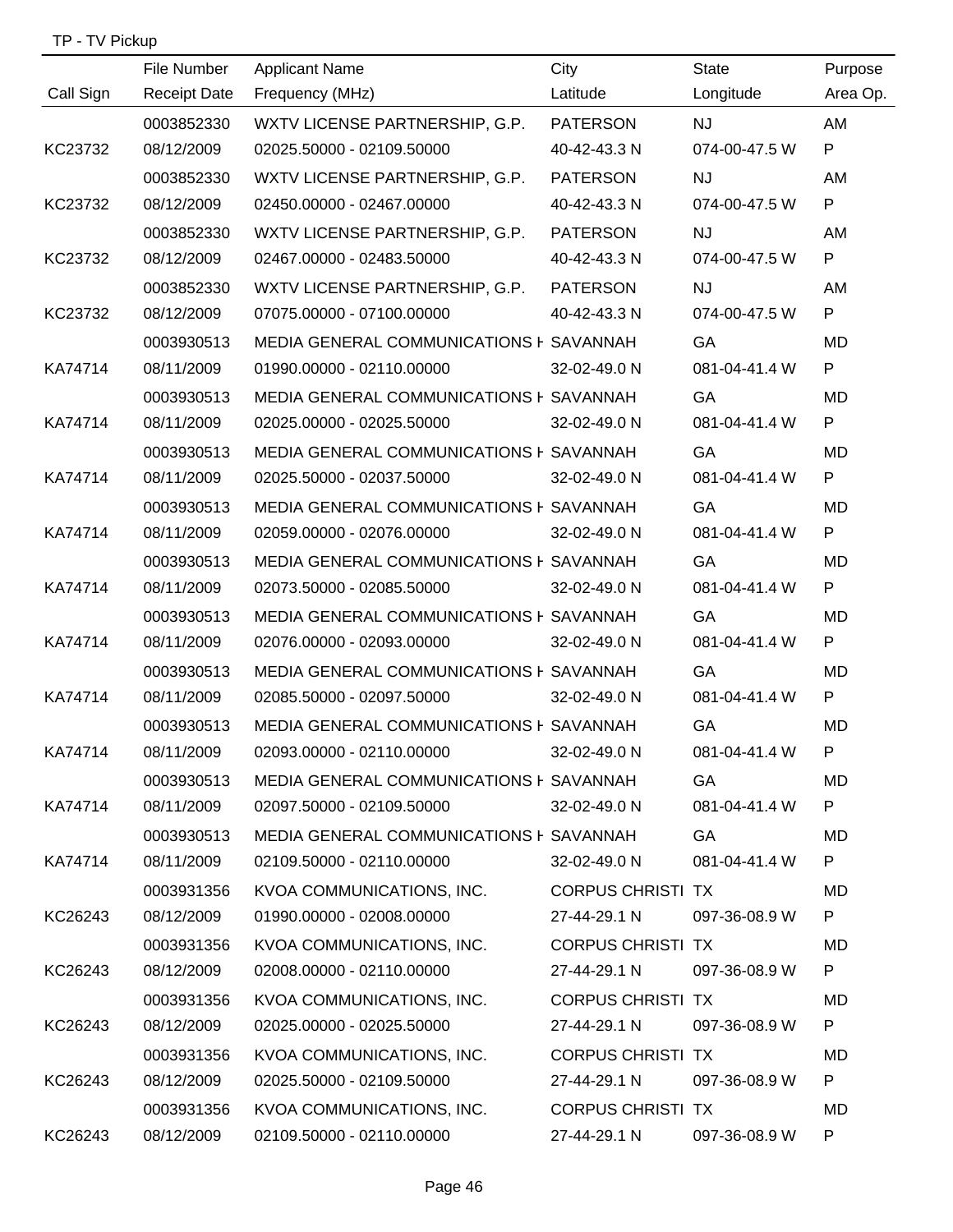# TP - TV Pickup

|               | File Number         | <b>Applicant Name</b>     | City                     | State         | Purpose   |
|---------------|---------------------|---------------------------|--------------------------|---------------|-----------|
| Call Sign     | <b>Receipt Date</b> | Frequency (MHz)           | Latitude                 | Longitude     | Area Op.  |
|               | 0003931359          | KVOA COMMUNICATIONS, INC. | <b>CORPUS CHRISTI TX</b> |               | <b>MD</b> |
| KX3750        | 08/12/2009          | 02025.00000 - 02025.50000 | 27-47-59.0 N             | 097-23-30.0 W | P         |
|               | 0003931359          | KVOA COMMUNICATIONS, INC. | <b>CORPUS CHRISTI TX</b> |               | MD        |
| KX3750        | 08/12/2009          | 02025.00000 - 02042.00000 | 27-47-59.0 N             | 097-23-30.0 W | P         |
|               | 0003931359          | KVOA COMMUNICATIONS, INC. | <b>CORPUS CHRISTI TX</b> |               | MD        |
| KX3750        | 08/12/2009          | 02025.50000 - 02109.50000 | 27-47-59.0 N             | 097-23-30.0 W | P         |
|               | 0003931359          | KVOA COMMUNICATIONS, INC. | <b>CORPUS CHRISTI TX</b> |               | MD        |
| KX3750        | 08/12/2009          | 02109.50000 - 02110.00000 | 27-47-59.0 N             | 097-23-30.0 W | P         |
|               | 0003931362          | KVOA COMMUNICATIONS, INC. | Corpus Christi           | TX            | <b>MD</b> |
| WPOM252       | 08/12/2009          | 01990.00000 - 02008.00000 | 27-47-16.0 N             | 097-24-09.9 W | P         |
|               | 0003931362          | KVOA COMMUNICATIONS, INC. | Corpus Christi           | <b>TX</b>     | MD        |
| WPOM252       | 08/12/2009          | 02008.00000 - 02110.00000 | 27-47-16.0 N             | 097-24-09.9 W | P         |
|               | 0003931362          | KVOA COMMUNICATIONS, INC. | Corpus Christi           | TX            | <b>MD</b> |
| WPOM252       | 08/12/2009          | 02025.00000 - 02025.50000 | 27-47-16.0 N             | 097-24-09.9 W | P         |
|               | 0003931362          | KVOA COMMUNICATIONS, INC. | Corpus Christi           | <b>TX</b>     | MD        |
| WPOM252       | 08/12/2009          | 02025.50000 - 02109.50000 | 27-47-16.0 N             | 097-24-09.9 W | P         |
|               | 0003931362          | KVOA COMMUNICATIONS, INC. | Corpus Christi           | TX            | <b>MD</b> |
| WPOM252       | 08/12/2009          | 02109.50000 - 02110.00000 | 27-47-16.0 N             | 097-24-09.9 W | P         |
|               | 0003932197          | BELO KENTUCKY, INC.       | Louisville               | KY            | MD        |
| KE5959        | 08/13/2009          | 01990.00000 - 02110.00000 | 38-14-56.2 N             | 085-45-38.8 W | P         |
|               | 0003932197          | BELO KENTUCKY, INC.       | Louisville               | KY            | MD        |
| KE5959        | 08/13/2009          | 02025.50000 - 02109.50000 | 38-14-56.2 N             | 085-45-38.8 W | P         |
|               | 0003932556          | WBOC, INC.                | <b>SALISBURY</b>         | MD            | MD        |
| KB55915       | 08/13/2009          | 01990.00000 - 02008.00000 | 38-30-16.4 N             | 075-38-33.7 W | P         |
|               | 0003932556          | WBOC, INC.                | <b>SALISBURY</b>         | MD            | MD        |
| KB55915       | 08/13/2009          | 02008.00000 - 02110.00000 | 38-30-16.4 N             | 075-38-33.7 W | P         |
|               | 0003932556          | WBOC, INC.                | <b>SALISBURY</b>         | MD            | MD        |
| KB55915       | 08/13/2009          | 02025.50000 - 02109.50000 | 38-30-16.4 N             | 075-38-33.7 W | P         |
|               | 0003932556          | WBOC, INC.                | <b>SALISBURY</b>         | MD            | MD        |
| KB55915       | 08/13/2009          | 02450.00000 - 02467.00000 | 38-30-16.4 N             | 075-38-33.7 W | P         |
|               | 0003932556          | WBOC, INC.                | SALISBURY                | MD            | MD        |
| KB55915       | 08/13/2009          | 02467.00000 - 02483.50000 | 38-30-16.4 N             | 075-38-33.7 W | P         |
|               | 0003932567          | WBOC, INC.                | <b>SALISBURY</b>         | MD            | MD        |
| <b>KR9886</b> | 08/13/2009          | 01990.00000 - 02008.00000 | 38-30-16.4 N             | 075-38-33.7 W | P         |
|               | 0003932567          | WBOC, INC.                | <b>SALISBURY</b>         | MD            | MD        |
| KR9886        | 08/13/2009          | 02008.00000 - 02110.00000 | 38-30-16.4 N             | 075-38-33.7 W | P         |
|               | 0003932567          | WBOC, INC.                | <b>SALISBURY</b>         | MD            | MD        |
| KR9886        | 08/13/2009          | 02025.50000 - 02109.50000 | 38-30-16.4 N             | 075-38-33.7 W | P         |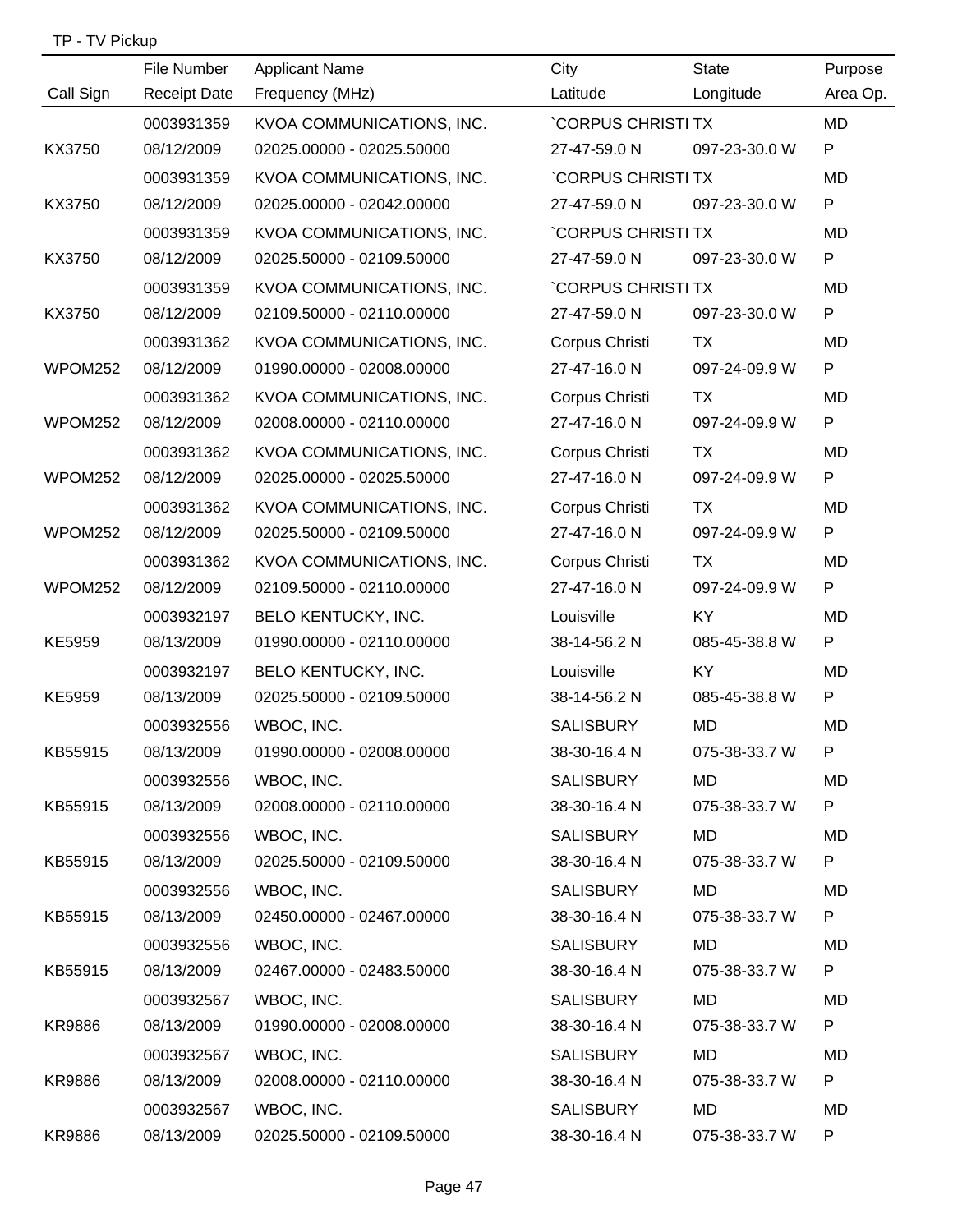## TP - TV Pickup

|               | File Number         | <b>Applicant Name</b>                       | City             | <b>State</b>                                                                                                                                                                                                                   | Purpose   |
|---------------|---------------------|---------------------------------------------|------------------|--------------------------------------------------------------------------------------------------------------------------------------------------------------------------------------------------------------------------------|-----------|
| Call Sign     | <b>Receipt Date</b> | Frequency (MHz)                             | Latitude         | Longitude                                                                                                                                                                                                                      | Area Op.  |
|               | 0003932567          | WBOC, INC.                                  | <b>SALISBURY</b> | <b>MD</b>                                                                                                                                                                                                                      | <b>MD</b> |
| <b>KR9886</b> | 08/13/2009          | 02450.00000 - 02467.00000                   | 38-30-16.4 N     | 075-38-33.7 W                                                                                                                                                                                                                  | P         |
|               | 0003932567          | WBOC, INC.                                  | <b>SALISBURY</b> | MD                                                                                                                                                                                                                             | <b>MD</b> |
| <b>KR9886</b> | 08/13/2009          | 02467.00000 - 02483.50000                   | 38-30-16.4 N     | 075-38-33.7 W                                                                                                                                                                                                                  | P         |
|               | 0003932576          | WBOC, INC.                                  | <b>SALISBURY</b> | MD                                                                                                                                                                                                                             | <b>MD</b> |
| KB55313       | 08/13/2009          | 01990.00000 - 02008.00000                   | 39-07-34.4 N     | 075-31-50.7 W                                                                                                                                                                                                                  | P         |
|               | 0003932576          | WBOC, INC.                                  | <b>SALISBURY</b> | MD                                                                                                                                                                                                                             | <b>MD</b> |
| KB55313       | 08/13/2009          | 02008.00000 - 02025.00000                   | 39-07-34.4 N     | 075-31-50.7 W                                                                                                                                                                                                                  | P         |
|               | 0003932576          | WBOC, INC.                                  | <b>SALISBURY</b> | MD                                                                                                                                                                                                                             | <b>MD</b> |
| KB55313       | 08/13/2009          | 02025.00000 - 02042.00000                   | 39-07-34.4 N     | 075-31-50.7 W                                                                                                                                                                                                                  | P         |
|               | 0003932576          | WBOC, INC.                                  | <b>SALISBURY</b> | MD.                                                                                                                                                                                                                            | <b>MD</b> |
| KB55313       | 08/13/2009          | 02025.50000 - 02109.50000                   | 39-07-34.4 N     | 075-31-50.7 W                                                                                                                                                                                                                  | P         |
|               | 0003932576          | WBOC, INC.                                  | <b>SALISBURY</b> | MD                                                                                                                                                                                                                             | <b>MD</b> |
| KB55313       | 08/13/2009          | 02042.00000 - 02059.00000                   | 39-07-34.4 N     | 075-31-50.7 W                                                                                                                                                                                                                  | P         |
|               | 0003932576          | WBOC, INC.                                  | <b>SALISBURY</b> | MD                                                                                                                                                                                                                             | MD        |
| KB55313       | 08/13/2009          | 02059.00000 - 02076.00000                   | 39-07-34.4 N     | 075-31-50.7 W                                                                                                                                                                                                                  | P         |
|               | 0003932576          | WBOC, INC.                                  | <b>SALISBURY</b> | MD                                                                                                                                                                                                                             | <b>MD</b> |
| KB55313       | 08/13/2009          | 02076.00000 - 02093.00000                   | 39-07-34.4 N     | 075-31-50.7 W                                                                                                                                                                                                                  | P         |
|               | 0003932576          | WBOC, INC.                                  | <b>SALISBURY</b> | MD                                                                                                                                                                                                                             | <b>MD</b> |
| KB55313       | 08/13/2009          | 02093.00000 - 02110.00000                   | 39-07-34.4 N     | 075-31-50.7 W                                                                                                                                                                                                                  | P         |
|               | 0003932576          | WBOC, INC.                                  | <b>SALISBURY</b> | MD                                                                                                                                                                                                                             | MD        |
| KB55313       | 08/13/2009          | 02450.00000 - 02467.00000                   | 39-07-34.4 N     | 075-31-50.7 W                                                                                                                                                                                                                  | P         |
|               | 0003932576          | WBOC, INC.                                  | <b>SALISBURY</b> | MD                                                                                                                                                                                                                             | <b>MD</b> |
| KB55313       | 08/13/2009          | 02467.00000 - 02483.50000                   | 39-07-34.4 N     | 075-31-50.7 W                                                                                                                                                                                                                  | P         |
|               | 0003935653          | COMCORP OF TYLER LICENSE CORP. JACKSONVILLE |                  | TX Providence and the set of the set of the set of the set of the set of the set of the set of the set of the                                                                                                                  | MD        |
| KC23616       | 08/14/2009          | 01990.00000 - 02008.00000 32-01-06.5 N      |                  | 095-16-48.8 W                                                                                                                                                                                                                  | P.        |
|               | 0003935653          | COMCORP OF TYLER LICENSE CORP. JACKSONVILLE |                  | TX TX                                                                                                                                                                                                                          | MD        |
| KC23616       | 08/14/2009          | 02008.00000 - 02025.00000 32-01-06.5 N      |                  | 095-16-48.8 W                                                                                                                                                                                                                  | P         |
|               | 0003935653          | COMCORP OF TYLER LICENSE CORP. JACKSONVILLE |                  | TX TX                                                                                                                                                                                                                          | MD        |
| KC23616       | 08/14/2009          | 02025.00000 - 02042.00000                   | 32-01-06.5 N     | 095-16-48.8 W                                                                                                                                                                                                                  | P         |
|               | 0003935653          | COMCORP OF TYLER LICENSE CORP. JACKSONVILLE |                  | TX TX                                                                                                                                                                                                                          | MD        |
| KC23616       | 08/14/2009          | 02025.50000 - 02109.50000 32-01-06.5 N      |                  | 095-16-48.8 W                                                                                                                                                                                                                  | P.        |
|               | 0003935653          | COMCORP OF TYLER LICENSE CORP. JACKSONVILLE |                  | TX and the state of the state of the state of the state of the state of the state of the state of the state of the state of the state of the state of the state of the state of the state of the state of the state of the sta | MD        |
| KC23616       | 08/14/2009          | 02042.00000 - 02059.00000 32-01-06.5 N      |                  | 095-16-48.8 W                                                                                                                                                                                                                  | P.        |
|               | 0003935653          | COMCORP OF TYLER LICENSE CORP. JACKSONVILLE |                  | TX TX                                                                                                                                                                                                                          | MD        |
| KC23616       | 08/14/2009          | 02059.00000 - 02076.00000 32-01-06.5 N      |                  | 095-16-48.8 W                                                                                                                                                                                                                  | P.        |
|               | 0003935653          | COMCORP OF TYLER LICENSE CORP. JACKSONVILLE |                  | TX and the state of the state of the state of the state of the state of the state of the state of the state of the state of the state of the state of the state of the state of the state of the state of the state of the sta | MD        |
| KC23616       | 08/14/2009          | 02076.00000 - 02093.00000 32-01-06.5 N      |                  | 095-16-48.8 W                                                                                                                                                                                                                  | P         |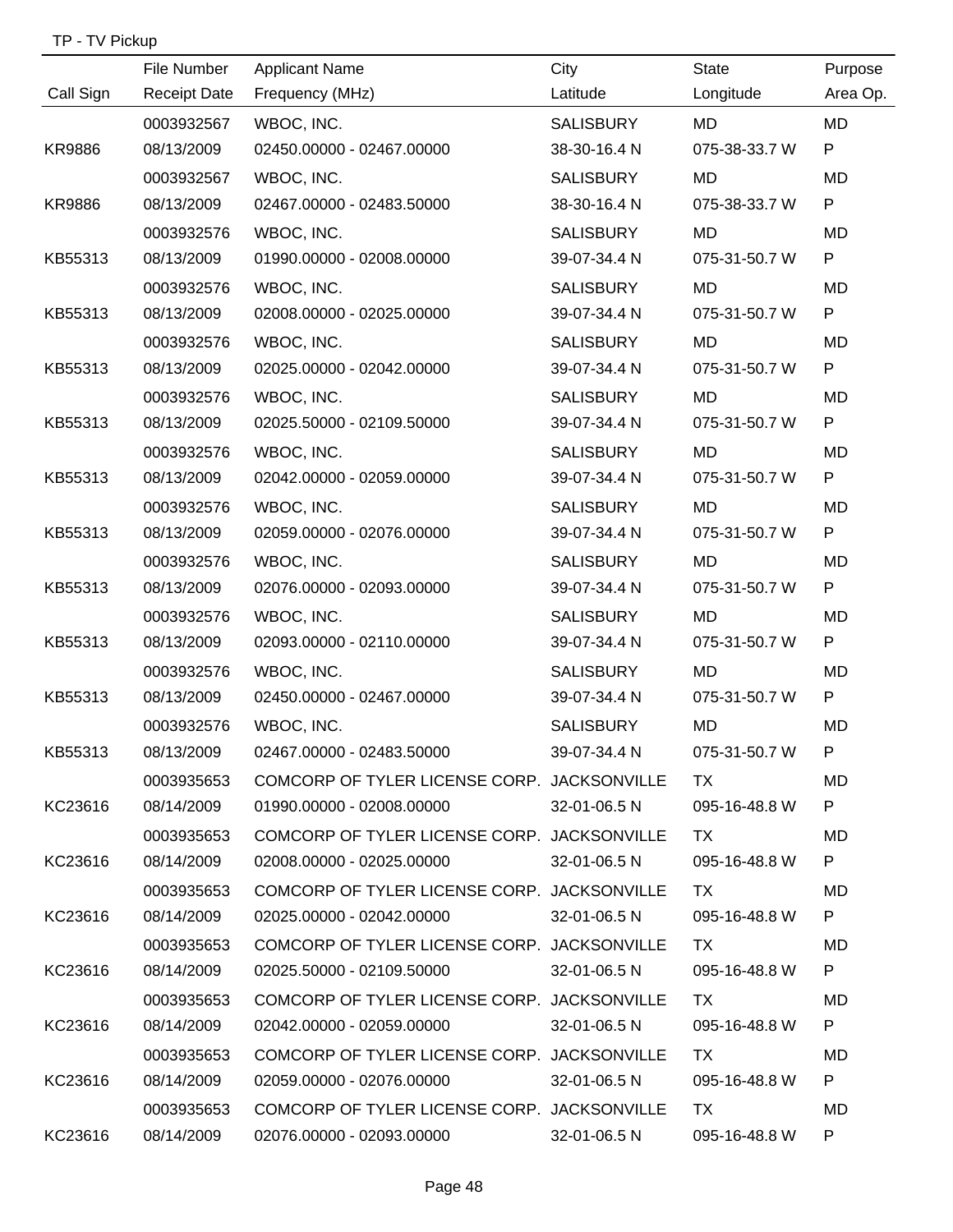TP - TV Pickup

|           | File Number         | <b>Applicant Name</b>                       | City         | <b>State</b>  | Purpose   |
|-----------|---------------------|---------------------------------------------|--------------|---------------|-----------|
| Call Sign | <b>Receipt Date</b> | Frequency (MHz)                             | Latitude     | Longitude     | Area Op.  |
|           | 0003935653          | COMCORP OF TYLER LICENSE CORP. JACKSONVILLE |              | <b>TX</b>     | MD        |
| KC23616   | 08/14/2009          | 02093.00000 - 02110.00000                   | 32-01-06.5 N | 095-16-48.8 W | P         |
|           | 0003935749          | WARWICK COMMUNICATIONS, INC.                | <b>TYLER</b> | <b>TX</b>     | <b>MD</b> |
| KC26224   | 08/14/2009          | 01990.00000 - 02008.00000                   | 32-21-43.5 N | 095-16-10.8 W | P         |
|           | 0003935749          | WARWICK COMMUNICATIONS, INC.                | <b>TYLER</b> | TX            | <b>MD</b> |
| KC26224   | 08/14/2009          | 02008.00000 - 02110.00000                   | 32-21-43.5 N | 095-16-10.8 W | P         |
|           | 0003935749          | WARWICK COMMUNICATIONS, INC.                | <b>TYLER</b> | <b>TX</b>     | <b>MD</b> |
| KC26224   | 08/14/2009          | 02025.00000 - 02025.50000                   | 32-21-43.5 N | 095-16-10.8 W | P         |
|           | 0003935749          | WARWICK COMMUNICATIONS, INC.                | <b>TYLER</b> | <b>TX</b>     | <b>MD</b> |
| KC26224   | 08/14/2009          | 02025.50000 - 02037.50000                   | 32-21-43.5 N | 095-16-10.8 W | P         |
|           | 0003935749          | WARWICK COMMUNICATIONS, INC.                | <b>TYLER</b> | TX.           | <b>MD</b> |
| KC26224   | 08/14/2009          | 02037.50000 - 02109.50000                   | 32-21-43.5 N | 095-16-10.8 W | P         |
|           | 0003935749          | WARWICK COMMUNICATIONS, INC.                | <b>TYLER</b> | TX.           | <b>MD</b> |
| KC26224   | 08/14/2009          | 02109.50000 - 02110.00000                   | 32-21-43.5 N | 095-16-10.8 W | P         |
|           | 0003935749          | WARWICK COMMUNICATIONS, INC.                | <b>TYLER</b> | TX            | <b>MD</b> |
| KC26224   | 08/14/2009          | 02450.00000 - 02467.00000                   | 32-21-43.5 N | 095-16-10.8 W | P         |
|           | 0003935749          | WARWICK COMMUNICATIONS, INC.                | <b>TYLER</b> | <b>TX</b>     | <b>MD</b> |
| KC26224   | 08/14/2009          | 02467.00000 - 02483.50000                   | 32-21-43.5 N | 095-16-10.8 W | P         |
|           | 0003935692          | COMCORP OF TYLER LICENSE CORP. Tyler        |              | TX.           | <b>NE</b> |
|           | 08/14/2009          | 02025.50000 - 02109.50000                   | 32-20-34.6 N | 095-17-29.1 W | P         |

### TS - TV Studio Transmitter Link

|               | File Number         | <b>Applicant Name</b>                   | City         | <b>State</b>  | Purpose  |
|---------------|---------------------|-----------------------------------------|--------------|---------------|----------|
| Call Sign     | <b>Receipt Date</b> | Frequency (MHz)                         | Latitude     | Longitude     | Area Op. |
|               | 0003829971          | DUHAMEL BROADCASTING ENTERPRI SHERIDAN  |              | <b>WY</b>     | AM       |
| <b>WCT768</b> | 08/13/2009          | 02059.00000 - 02076.00000               | 44-46-34.0 N | 106-56-01.0 W |          |
|               | 0003829971          | DUHAMEL BROADCASTING ENTERPRI SHERIDAN  |              | <b>WY</b>     | AM       |
| <b>WCT768</b> | 08/13/2009          | 02073.50000 - 02085.50000               | 44-46-34.0 N | 106-56-01.0 W |          |
|               | 0003930509          | MEDIA GENERAL COMMUNICATIONS F SAVANNAH |              | GA            | MD       |
| <b>WBE798</b> | 08/11/2009          | 02076.00000 - 02093.00000               | 32-02-49.0 N | 081-04-41.0 W |          |
|               | 0003930509          | MEDIA GENERAL COMMUNICATIONS F SAVANNAH |              | GA            | MD       |
| <b>WBE798</b> | 08/11/2009          | 02085.50000 - 02097.50000               | 32-02-49.0 N | 081-04-41.0 W |          |
|               | 0003935725          | COMCORP OF TYLER LICENSE CORP. TYLER    |              | ТX            | MD       |
| <b>WLO981</b> | 08/14/2009          | 02076.00000 - 02093.00000               | 32-20-34.6 N | 095-17-29.1 W |          |
|               | 0003935725          | COMCORP OF TYLER LICENSE CORP.          | <b>TYLER</b> | ТX            | MD       |
| <b>WLO981</b> | 08/14/2009          | 02085.50000 - 02097.50000               | 32-20-34.6 N | 095-17-29.1 W |          |
|               | 0003935725          | COMCORP OF TYLER LICENSE CORP. TYLER    |              | ТX            | MD       |
| <b>WLO981</b> | 08/14/2009          | 02093.00000 - 02110.00000               | 32-20-34.6 N | 095-17-29.1 W |          |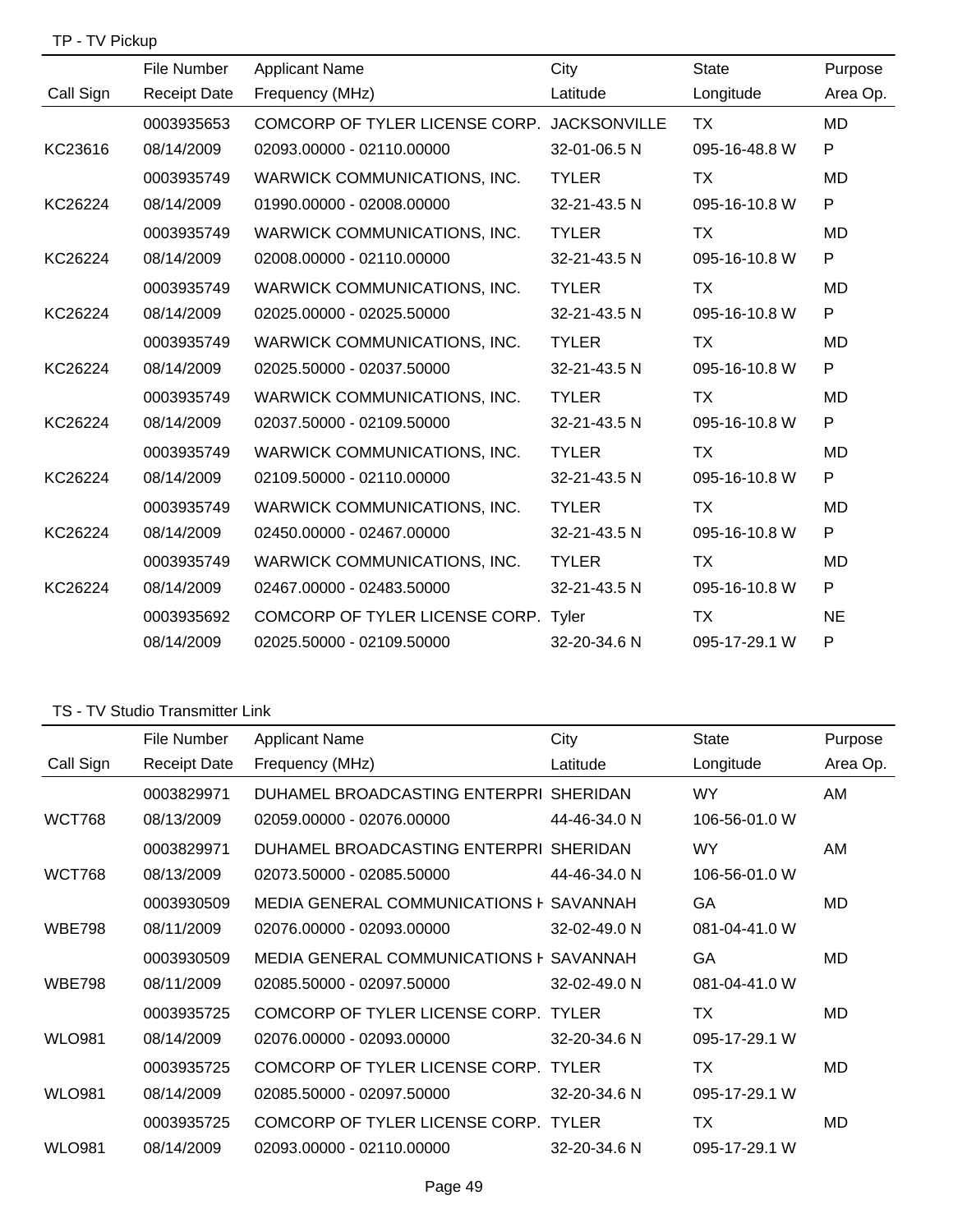#### TS - TV Studio Transmitter Link

|               | File Number  | Applicant Name                       | Citv         | State         | Purpose  |
|---------------|--------------|--------------------------------------|--------------|---------------|----------|
| Call Sign     | Receipt Date | Frequency (MHz)                      | Latitude     | Longitude     | Area Op. |
|               | 0003935725   | COMCORP OF TYLER LICENSE CORP. TYLER |              | тх            | MD       |
| <b>WLO981</b> | 08/14/2009   | 02097.50000 - 02109.50000            | 32-20-34.6 N | 095-17-29.1 W |          |

# YK - Industrial/Business Pool - Commercial, Trunked

|           | File Number | Applicant Name                 | City     | State     | Purpose  |
|-----------|-------------|--------------------------------|----------|-----------|----------|
| Call Sign |             | Receipt Date Frequency (MHz)   | Latitude | Longitude | Area Op. |
|           | 0003928385  | MID TENNESSEE MOBILE CORPORATI |          |           |          |
| WPOX249   | 08/10/2009  |                                |          |           |          |

# YM - 800 MHz Trunked SMR (SMR, Site-specific)

|           | File Number         | <b>Applicant Name</b>     | City             | <b>State</b>  | Purpose   |
|-----------|---------------------|---------------------------|------------------|---------------|-----------|
| Call Sign | <b>Receipt Date</b> | Frequency (MHz)           | Latitude         | Longitude     | Area Op.  |
|           | 0003919517          | KNUTSON, OR               |                  |               | AM        |
| WPQK550   | 08/12/2009          | 00809.00000 - 00824.00000 |                  |               | A         |
|           | 0003919517          | KNUTSON, OR               | <b>GRAFTON</b>   | <b>ND</b>     | AM        |
| WPQK550   | 08/12/2009          | 00862.51250               | 48-25-13.0 N     | 097-26-02.3 W |           |
|           | 0003919671          | KNUTSON, OR               |                  |               | AM        |
| WPUX475   | 08/12/2009          | 00809.00000 - 00824.00000 |                  |               | A         |
|           | 0003919671          | KNUTSON, OR               | Stephen          | <b>MN</b>     | AM        |
| WPUX475   | 08/12/2009          | 00862.88750               | 48-27-24.6 N     | 096-54-55.7 W |           |
|           | 0003919671          | KNUTSON, OR               | Stephen          | <b>MN</b>     | AM        |
| WPUX475   | 08/12/2009          | 00863.66250               | 48-27-24.6 N     | 096-54-55.7 W |           |
|           | 0003929440          | ProComm Alaska, LLC       | <b>FAIRBANKS</b> | AK            | <b>MD</b> |
| KNGV879   | 08/10/2009          | 00854.48750               | 64-52-34.4 N     | 148-03-55.8 W |           |
|           | 0003929440          | ProComm Alaska, LLC       | <b>FAIRBANKS</b> | AK            | <b>MD</b> |
| KNGV879   | 08/10/2009          | 00854.73750               | 64-52-34.4 N     | 148-03-55.8 W |           |
|           | 0003929440          | ProComm Alaska, LLC       | <b>FAIRBANKS</b> | AK            | <b>MD</b> |
| KNGV879   | 08/10/2009          | 00855.48750               | 64-52-34.4 N     | 148-03-55.8 W |           |
|           | 0003929440          | ProComm Alaska, LLC       | <b>FAIRBANKS</b> | AK            | <b>MD</b> |
| KNGV879   | 08/10/2009          | 00855.73750               | 64-52-34.4 N     | 148-03-55.8 W |           |
|           | 0003929440          | ProComm Alaska, LLC       | <b>FAIRBANKS</b> | AK            | <b>MD</b> |
| KNGV879   | 08/10/2009          | 00856.13750               | 64-52-34.4 N     | 148-03-55.8 W |           |
|           | 0003929440          | ProComm Alaska, LLC       | <b>FAIRBANKS</b> | <b>AK</b>     | <b>MD</b> |
| KNGV879   | 08/10/2009          | 00856.48750               | 64-52-34.4 N     | 148-03-55.8 W |           |
|           | 0003929440          | ProComm Alaska, LLC       | <b>FAIRBANKS</b> | AK            | <b>MD</b> |
| KNGV879   | 08/10/2009          | 00857.48750               | 64-52-34.4 N     | 148-03-55.8 W |           |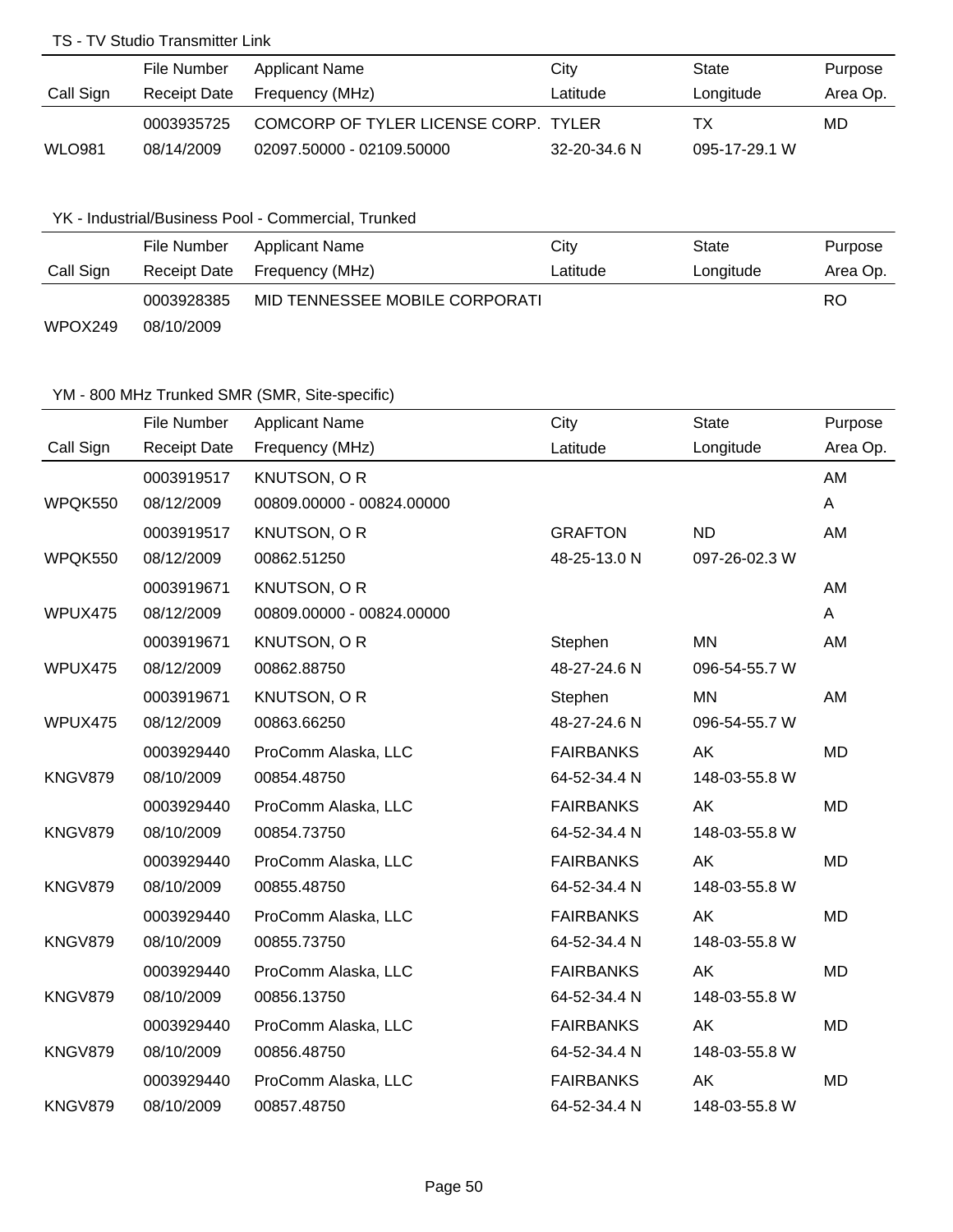### YM - 800 MHz Trunked SMR (SMR, Site-specific)

|           | File Number         | <b>Applicant Name</b>     | City               | <b>State</b>  | Purpose  |
|-----------|---------------------|---------------------------|--------------------|---------------|----------|
| Call Sign | <b>Receipt Date</b> | Frequency (MHz)           | Latitude           | Longitude     | Area Op. |
|           | 0003929440          | ProComm Alaska, LLC       | <b>FAIRBANKS</b>   | AK            | MD.      |
| KNGV879   | 08/10/2009          | 00857.73750               | 64-52-34.4 N       | 148-03-55.8 W |          |
|           | 0003929481          | ProComm Alaska, LLC       |                    |               | MD       |
| WNAJ742   | 08/10/2009          | 00809.00000 - 00824.00000 |                    |               | A        |
|           | 0003929481          | ProComm Alaska, LLC       | <b>WASILLA</b>     | AK            | MD       |
| WNAJ742   | 08/10/2009          | 00854.03750               | 61-43-15.1 N       | 149-25-31.0 W |          |
|           | 0003929481          | ProComm Alaska, LLC       | WASILLA            | AK            | MD       |
| WNAJ742   | 08/10/2009          | 00855.73750               | $61 - 43 - 15.1$ N | 149-25-31.0 W |          |
|           | 0003929481          | ProComm Alaska, LLC       | <b>WASILLA</b>     | AK            | MD       |
| WNAJ742   | 08/10/2009          | 00856.41250               | 61-43-15.1 N       | 149-25-31.0 W |          |
|           | 0003929481          | ProComm Alaska, LLC       | <b>WASILLA</b>     | AK            | MD       |
| WNAJ742   | 08/10/2009          | 00857.31250               | 61-43-15.1 N       | 149-25-31.0 W |          |

# YS - SMR, 896-901/935-940 MHz, Trunked

|                | <b>File Number</b>       | <b>Applicant Name</b>         | City     | State     | Purpose   |
|----------------|--------------------------|-------------------------------|----------|-----------|-----------|
| Call Sign      | <b>Receipt Date</b>      | Frequency (MHz)               | Latitude | Longitude | Area Op.  |
| <b>WNIX554</b> | 0003932634<br>08/13/2009 | Machine License Holding, LLC. |          |           | <b>RO</b> |
|                | 0003932751               | FCI 900, INC.                 |          |           | RO        |
| WNJA880        | 08/13/2009               |                               |          |           |           |

|                | File Number         | <b>Applicant Name</b>          | City     | <b>State</b> | Purpose   |
|----------------|---------------------|--------------------------------|----------|--------------|-----------|
| Call Sign      | <b>Receipt Date</b> | Frequency (MHz)                | Latitude | Longitude    | Area Op.  |
|                | 0003933043          | NEXTEL COMMUNICATIONS OF THE M |          |              | <b>RO</b> |
| <b>KNIA923</b> | 08/14/2009          |                                |          |              |           |
|                | 0003933044          | NEXTEL COMMUNICATIONS OF THE M |          |              | <b>RO</b> |
| KNJU692        | 08/14/2009          |                                |          |              |           |
|                | 0003933053          | NEXTEL COMMUNICATIONS OF THE M |          |              | <b>RO</b> |
| WPPJ580        | 08/14/2009          |                                |          |              |           |
|                | 0003933054          | NEXTEL COMMUNICATIONS OF THE M |          |              | <b>RO</b> |
| WPPK819        | 08/14/2009          |                                |          |              |           |
|                | 0003933055          | NEXTEL COMMUNICATIONS OF THE M |          |              | <b>RO</b> |
| WPPK820        | 08/14/2009          |                                |          |              |           |
|                | 0003933056          | NEXTEL COMMUNICATIONS OF THE M |          |              | <b>RO</b> |
| <b>WPPK823</b> | 08/14/2009          |                                |          |              |           |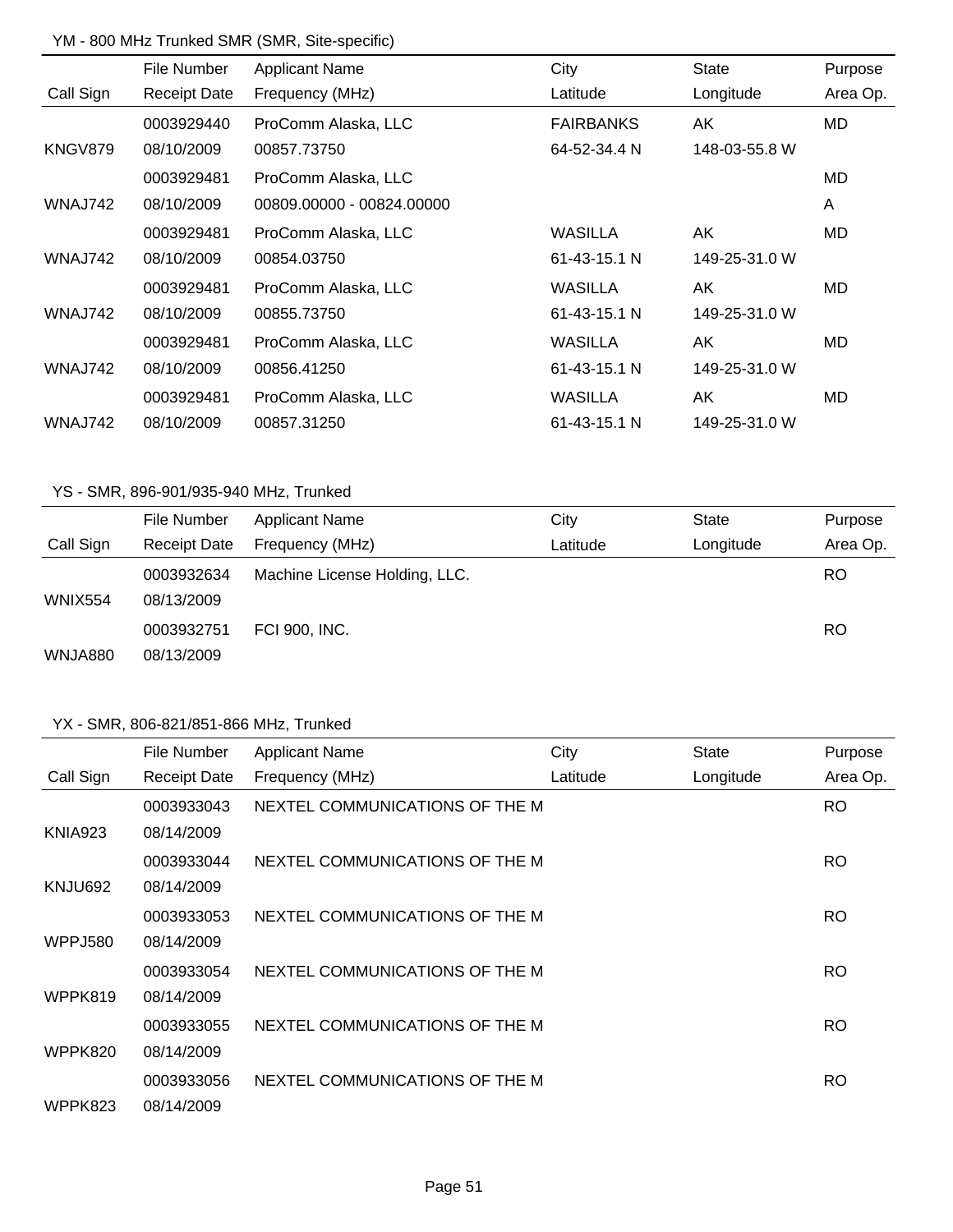|           | File Number         | <b>Applicant Name</b>          | City     | <b>State</b> | Purpose   |
|-----------|---------------------|--------------------------------|----------|--------------|-----------|
| Call Sign | <b>Receipt Date</b> | Frequency (MHz)                | Latitude | Longitude    | Area Op.  |
|           | 0003933057          | NEXTEL COMMUNICATIONS OF THE M |          |              | <b>RO</b> |
| WPPK824   | 08/14/2009          |                                |          |              |           |
|           | 0003933058          | NEXTEL COMMUNICATIONS OF THE M |          |              | <b>RO</b> |
| WPPK825   | 08/14/2009          |                                |          |              |           |
|           | 0003933059          | NEXTEL COMMUNICATIONS OF THE M |          |              | <b>RO</b> |
| WPPK828   | 08/14/2009          |                                |          |              |           |
|           | 0003933060          | NEXTEL COMMUNICATIONS OF THE M |          |              | <b>RO</b> |
| WPPK895   | 08/14/2009          |                                |          |              |           |
|           | 0003933061          | NEXTEL COMMUNICATIONS OF THE M |          |              | <b>RO</b> |
| WPPK896   | 08/14/2009          |                                |          |              |           |
|           | 0003933062          | NEXTEL COMMUNICATIONS OF THE M |          |              | <b>RO</b> |
| WPPK897   | 08/14/2009          |                                |          |              |           |
|           | 0003933063          | NEXTEL COMMUNICATIONS OF THE M |          |              | <b>RO</b> |
| WPPK898   | 08/14/2009          |                                |          |              |           |
|           | 0003933064          | NEXTEL COMMUNICATIONS OF THE M |          |              | <b>RO</b> |
| WPPK901   | 08/14/2009          |                                |          |              |           |
|           | 0003933065          | NEXTEL COMMUNICATIONS OF THE M |          |              | <b>RO</b> |
| WPPK847   | 08/14/2009          |                                |          |              |           |
|           | 0003933089          | NEXTEL COMMUNICATIONS OF THE M |          |              | <b>RO</b> |
| WPPK853   | 08/14/2009          |                                |          |              |           |
|           | 0003933090          | NEXTEL COMMUNICATIONS OF THE M |          |              | <b>RO</b> |
| WPPK856   | 08/14/2009          |                                |          |              |           |
|           | 0003933091          | NEXTEL COMMUNICATIONS OF THE M |          |              | <b>RO</b> |
| WPPK990   | 08/14/2009          |                                |          |              |           |
|           | 0003933092          | NEXTEL COMMUNICATIONS OF THE M |          |              | <b>RO</b> |
| WPPK991   | 08/14/2009          |                                |          |              |           |
|           | 0003933093          | NEXTEL COMMUNICATIONS OF THE M |          |              | <b>RO</b> |
| WPPK992   | 08/14/2009          |                                |          |              |           |
|           | 0003933094          | NEXTEL COMMUNICATIONS OF THE M |          |              | <b>RO</b> |
| WPPK995   | 08/14/2009          |                                |          |              |           |
|           | 0003933095          | NEXTEL COMMUNICATIONS OF THE M |          |              | <b>RO</b> |
| WPPK996   | 08/14/2009          |                                |          |              |           |
|           | 0003933096          | NEXTEL COMMUNICATIONS OF THE M |          |              | <b>RO</b> |
| WPPK997   | 08/14/2009          |                                |          |              |           |
|           | 0003933097          | NEXTEL COMMUNICATIONS OF THE M |          |              | <b>RO</b> |
| WPPL200   | 08/14/2009          |                                |          |              |           |
|           | 0003933098          | NEXTEL COMMUNICATIONS OF THE M |          |              | <b>RO</b> |
| WPPL201   | 08/14/2009          |                                |          |              |           |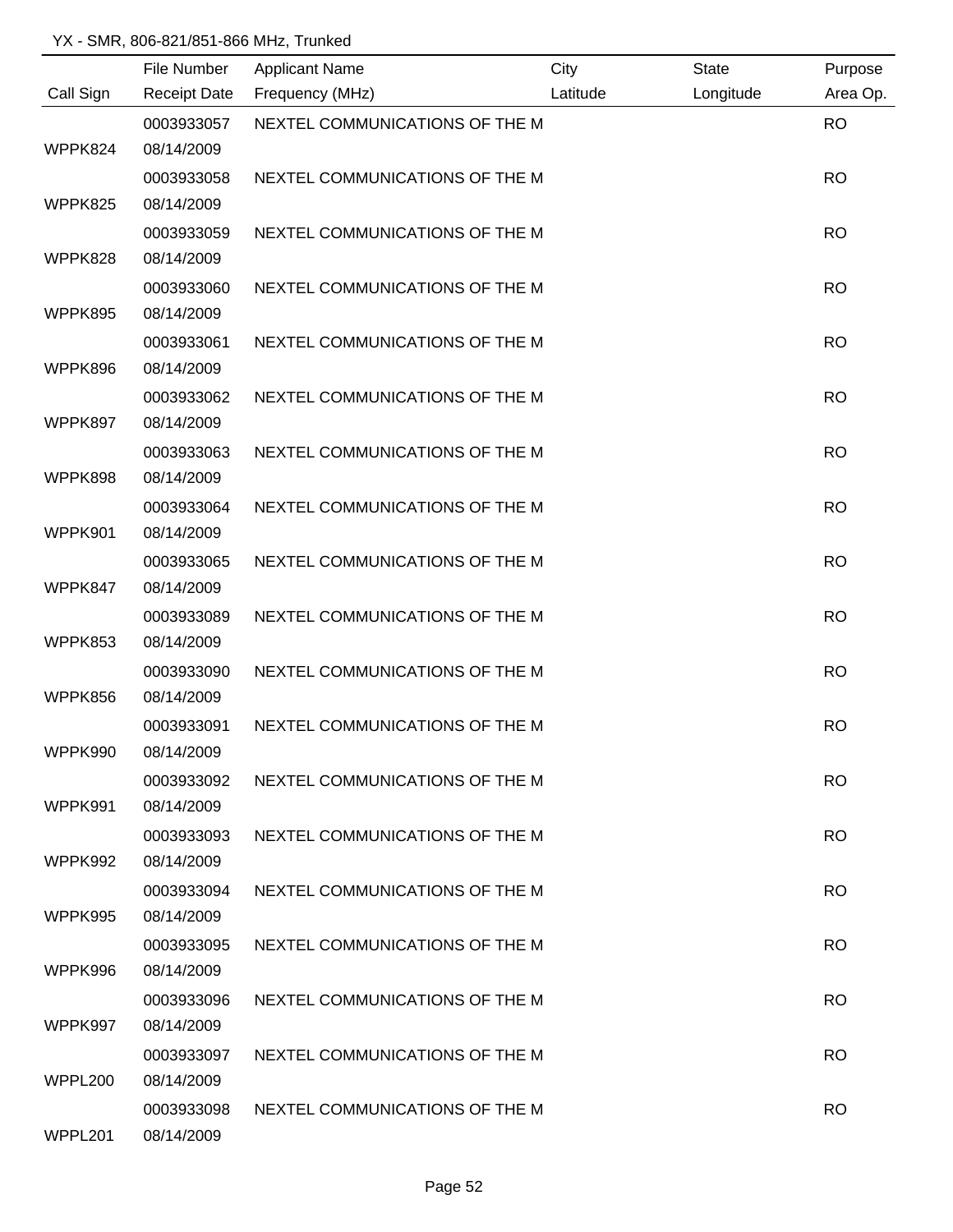|           | File Number         | <b>Applicant Name</b>          | City     | <b>State</b> | Purpose   |
|-----------|---------------------|--------------------------------|----------|--------------|-----------|
| Call Sign | <b>Receipt Date</b> | Frequency (MHz)                | Latitude | Longitude    | Area Op.  |
|           | 0003933099          | NEXTEL COMMUNICATIONS OF THE M |          |              | <b>RO</b> |
| WPPK926   | 08/14/2009          |                                |          |              |           |
|           | 0003933100          | NEXTEL COMMUNICATIONS OF THE M |          |              | <b>RO</b> |
| WPPK929   | 08/14/2009          |                                |          |              |           |
|           | 0003933101          | NEXTEL COMMUNICATIONS OF THE M |          |              | <b>RO</b> |
| WPPK930   | 08/14/2009          |                                |          |              |           |
|           | 0003933102          | NEXTEL COMMUNICATIONS OF THE M |          |              | <b>RO</b> |
| WPPK931   | 08/14/2009          |                                |          |              |           |
|           | 0003933103          | NEXTEL COMMUNICATIONS OF THE M |          |              | <b>RO</b> |
| WPPK935   | 08/14/2009          |                                |          |              |           |
|           | 0003933104          | NEXTEL COMMUNICATIONS OF THE M |          |              | <b>RO</b> |
| WPPK937   | 08/14/2009          |                                |          |              |           |
|           | 0003933105          | NEXTEL COMMUNICATIONS OF THE M |          |              | <b>RO</b> |
| WPPK938   | 08/14/2009          |                                |          |              |           |
|           | 0003933106          | NEXTEL COMMUNICATIONS OF THE M |          |              | <b>RO</b> |
| WPPK989   | 08/14/2009          |                                |          |              |           |
|           | 0003933107          | NEXTEL COMMUNICATIONS OF THE M |          |              | <b>RO</b> |
| WPPK940   | 08/14/2009          |                                |          |              |           |
|           | 0003933108          | NEXTEL COMMUNICATIONS OF THE M |          |              | <b>RO</b> |
| WPPK941   | 08/14/2009          |                                |          |              |           |
|           | 0003933109          | NEXTEL COMMUNICATIONS OF THE M |          |              | <b>RO</b> |
| WPPK943   | 08/14/2009          |                                |          |              |           |
|           | 0003933110          | NEXTEL COMMUNICATIONS OF THE M |          |              | <b>RO</b> |
| WPPK945   | 08/14/2009          |                                |          |              |           |
|           | 0003933111          | NEXTEL COMMUNICATIONS OF THE M |          |              | <b>RO</b> |
| WPPK946   | 08/14/2009          |                                |          |              |           |
|           | 0003933114          | NEXTEL COMMUNICATIONS OF THE M |          |              | <b>RO</b> |
| WPPK870   | 08/14/2009          |                                |          |              |           |
|           | 0003933115          | NEXTEL COMMUNICATIONS OF THE M |          |              | <b>RO</b> |
| WPPK872   | 08/14/2009          |                                |          |              |           |
|           | 0003933116          | NEXTEL COMMUNICATIONS OF THE M |          |              | <b>RO</b> |
| WPPK873   | 08/14/2009          |                                |          |              |           |
|           | 0003933117          | NEXTEL COMMUNICATIONS OF THE M |          |              | <b>RO</b> |
| WPPK876   | 08/14/2009          |                                |          |              |           |
|           | 0003933118          | NEXTEL COMMUNICATIONS OF THE M |          |              | <b>RO</b> |
| WPPK878   | 08/14/2009          |                                |          |              |           |
|           | 0003933119          | NEXTEL COMMUNICATIONS OF THE M |          |              | <b>RO</b> |
| WPPK881   | 08/14/2009          |                                |          |              |           |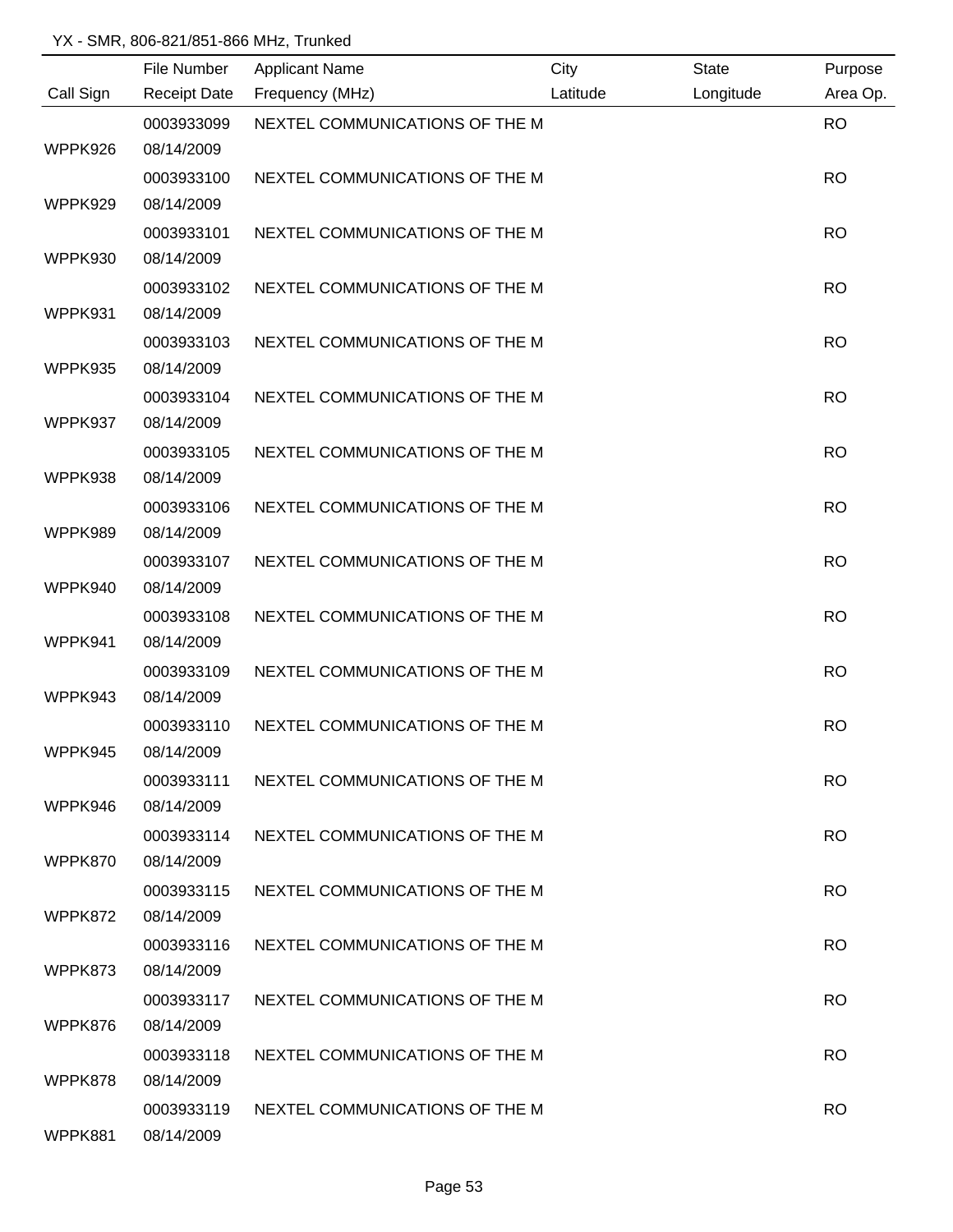|                | File Number         | <b>Applicant Name</b>          | City     | <b>State</b> | Purpose   |
|----------------|---------------------|--------------------------------|----------|--------------|-----------|
| Call Sign      | <b>Receipt Date</b> | Frequency (MHz)                | Latitude | Longitude    | Area Op.  |
|                | 0003933120          | NEXTEL COMMUNICATIONS OF THE M |          |              | <b>RO</b> |
| WPPK882        | 08/14/2009          |                                |          |              |           |
|                | 0003933121          | NEXTEL COMMUNICATIONS OF THE M |          |              | <b>RO</b> |
| WPPK883        | 08/14/2009          |                                |          |              |           |
|                | 0003933122          | NEXTEL COMMUNICATIONS OF THE M |          |              | <b>RO</b> |
| WPPK884        | 08/14/2009          |                                |          |              |           |
|                | 0003933123          | NEXTEL COMMUNICATIONS OF THE M |          |              | <b>RO</b> |
| WPPK903        | 08/14/2009          |                                |          |              |           |
|                | 0003933124          | NEXTEL COMMUNICATIONS OF THE M |          |              | <b>RO</b> |
| WPPK904        | 08/14/2009          |                                |          |              |           |
|                | 0003933125          | NEXTEL COMMUNICATIONS OF THE M |          |              | <b>RO</b> |
| <b>WPPK905</b> | 08/14/2009          |                                |          |              |           |
|                | 0003933126          | NEXTEL COMMUNICATIONS OF THE M |          |              | <b>RO</b> |
| WPPK908        | 08/14/2009          |                                |          |              |           |
|                | 0003933127          | NEXTEL COMMUNICATIONS OF THE M |          |              | <b>RO</b> |
| WPPK909        | 08/14/2009          |                                |          |              |           |
|                | 0003933128          | NEXTEL COMMUNICATIONS OF THE M |          |              | <b>RO</b> |
| WPPK910        | 08/14/2009          |                                |          |              |           |
|                | 0003933129          | NEXTEL COMMUNICATIONS OF THE M |          |              | <b>RO</b> |
| WPPK913        | 08/14/2009          |                                |          |              |           |
|                | 0003933130          | NEXTEL COMMUNICATIONS OF THE M |          |              | <b>RO</b> |
| WPPK914        | 08/14/2009          |                                |          |              |           |
|                | 0003933131          | NEXTEL COMMUNICATIONS OF THE M |          |              | <b>RO</b> |
| WPPK915        | 08/14/2009          |                                |          |              |           |
|                | 0003933132          | NEXTEL COMMUNICATIONS OF THE M |          |              | <b>RO</b> |
| WPPK919        | 08/14/2009          |                                |          |              |           |
|                | 0003933133          | NEXTEL COMMUNICATIONS OF THE M |          |              | <b>RO</b> |
| WPPK921        | 08/14/2009          |                                |          |              |           |
|                | 0003933134          | NEXTEL COMMUNICATIONS OF THE M |          |              | <b>RO</b> |
| WPPK922        | 08/14/2009          |                                |          |              |           |
|                | 0003933135          | NEXTEL COMMUNICATIONS OF THE M |          |              | <b>RO</b> |
| WPPK924        | 08/14/2009          |                                |          |              |           |
|                | 0003933136          | NEXTEL COMMUNICATIONS OF THE M |          |              | <b>RO</b> |
| WPPK925        | 08/14/2009          |                                |          |              |           |
|                | 0003933137          | NEXTEL COMMUNICATIONS OF THE M |          |              | <b>RO</b> |
| WPPK974        | 08/14/2009          |                                |          |              |           |
|                | 0003933138          | NEXTEL COMMUNICATIONS OF THE M |          |              | <b>RO</b> |
| WPPK977        | 08/14/2009          |                                |          |              |           |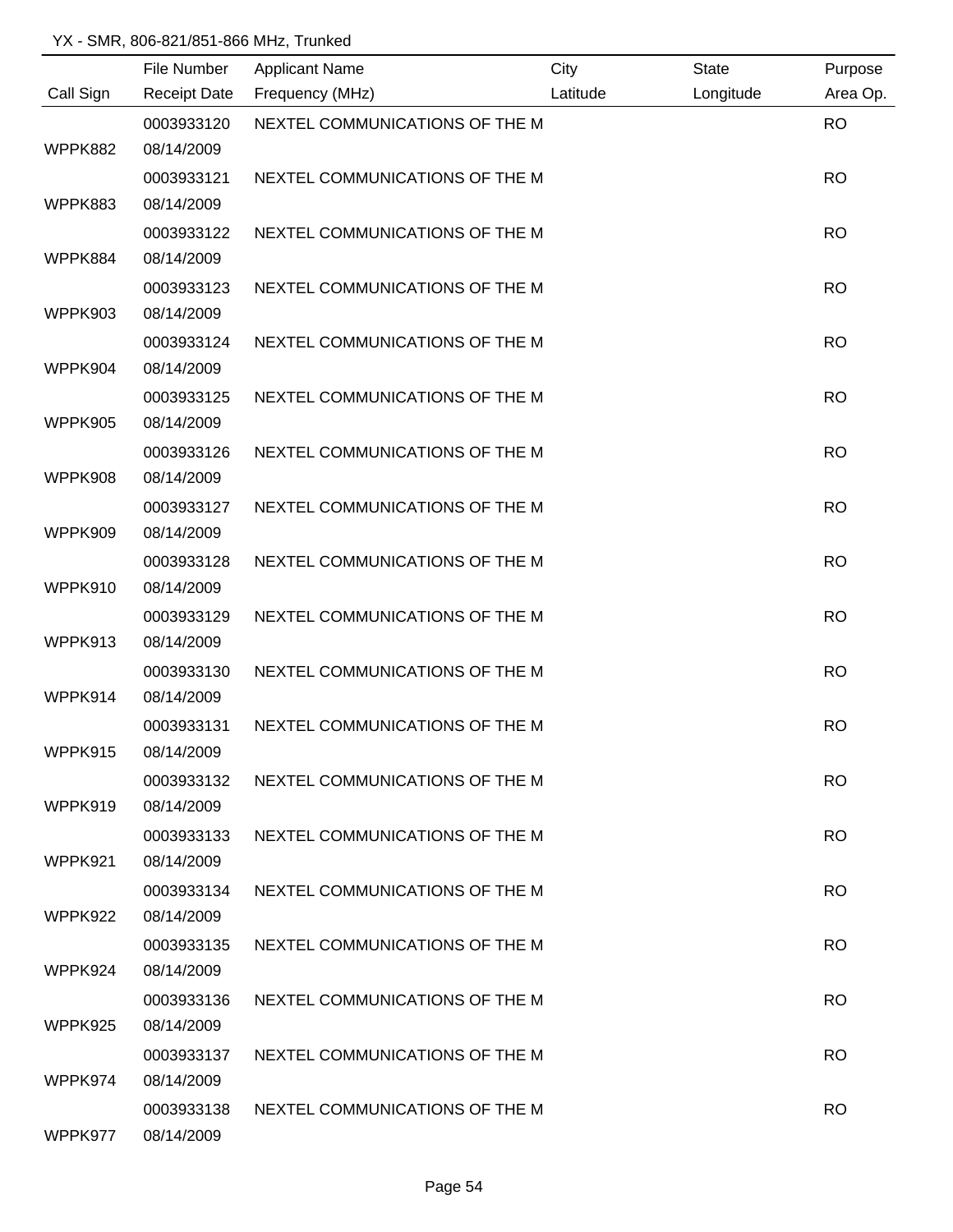|                | File Number         | <b>Applicant Name</b>          | City     | <b>State</b> | Purpose   |
|----------------|---------------------|--------------------------------|----------|--------------|-----------|
| Call Sign      | <b>Receipt Date</b> | Frequency (MHz)                | Latitude | Longitude    | Area Op.  |
|                | 0003933139          | NEXTEL COMMUNICATIONS OF THE M |          |              | <b>RO</b> |
| WPPK978        | 08/14/2009          |                                |          |              |           |
|                | 0003933140          | NEXTEL COMMUNICATIONS OF THE M |          |              | <b>RO</b> |
| WPPK982        | 08/14/2009          |                                |          |              |           |
|                | 0003933141          | NEXTEL COMMUNICATIONS OF THE M |          |              | <b>RO</b> |
| WPPK984        | 08/14/2009          |                                |          |              |           |
|                | 0003933142          | NEXTEL COMMUNICATIONS OF THE M |          |              | <b>RO</b> |
| WPPK857        | 08/14/2009          |                                |          |              |           |
|                | 0003933143          | NEXTEL COMMUNICATIONS OF THE M |          |              | <b>RO</b> |
| WPPK858        | 08/14/2009          |                                |          |              |           |
|                | 0003933144          | NEXTEL COMMUNICATIONS OF THE M |          |              | <b>RO</b> |
| WPPK862        | 08/14/2009          |                                |          |              |           |
|                | 0003933145          | NEXTEL COMMUNICATIONS OF THE M |          |              | <b>RO</b> |
| WPPK864        | 08/14/2009          |                                |          |              |           |
|                | 0003933146          | NEXTEL COMMUNICATIONS OF THE M |          |              | <b>RO</b> |
| WPPK865        | 08/14/2009          |                                |          |              |           |
|                | 0003933147          | NEXTEL COMMUNICATIONS OF THE M |          |              | <b>RO</b> |
| WPPK867        | 08/14/2009          |                                |          |              |           |
|                | 0003933148          | NEXTEL COMMUNICATIONS OF THE M |          |              | <b>RO</b> |
| WPPK868        | 08/14/2009          |                                |          |              |           |
|                | 0003933149          | NEXTEL COMMUNICATIONS OF THE M |          |              | <b>RO</b> |
| WPPK851        | 08/14/2009          |                                |          |              |           |
|                | 0003933150          | NEXTEL COMMUNICATIONS OF THE M |          |              | <b>RO</b> |
| WPPK852        | 08/14/2009          |                                |          |              |           |
|                | 0003933151          | NEXTEL COMMUNICATIONS OF THE M |          |              | <b>RO</b> |
| WPPK848        | 08/14/2009          |                                |          |              |           |
|                | 0003933152          | NEXTEL COMMUNICATIONS OF THE M |          |              | <b>RO</b> |
| WPPK829        | 08/14/2009          |                                |          |              |           |
|                | 0003933153          | NEXTEL COMMUNICATIONS OF THE M |          |              | <b>RO</b> |
| <b>WPPK830</b> | 08/14/2009          |                                |          |              |           |
|                | 0003933154          | NEXTEL COMMUNICATIONS OF THE M |          |              | <b>RO</b> |
| WPPK834        | 08/14/2009          |                                |          |              |           |
|                | 0003933155          | NEXTEL COMMUNICATIONS OF THE M |          |              | <b>RO</b> |
| WPPK836        | 08/14/2009          |                                |          |              |           |
|                | 0003933156          | NEXTEL COMMUNICATIONS OF THE M |          |              | <b>RO</b> |
| WPPK837        | 08/14/2009          |                                |          |              |           |
|                | 0003933157          | NEXTEL COMMUNICATIONS OF THE M |          |              | <b>RO</b> |
| WPPK839        | 08/14/2009          |                                |          |              |           |